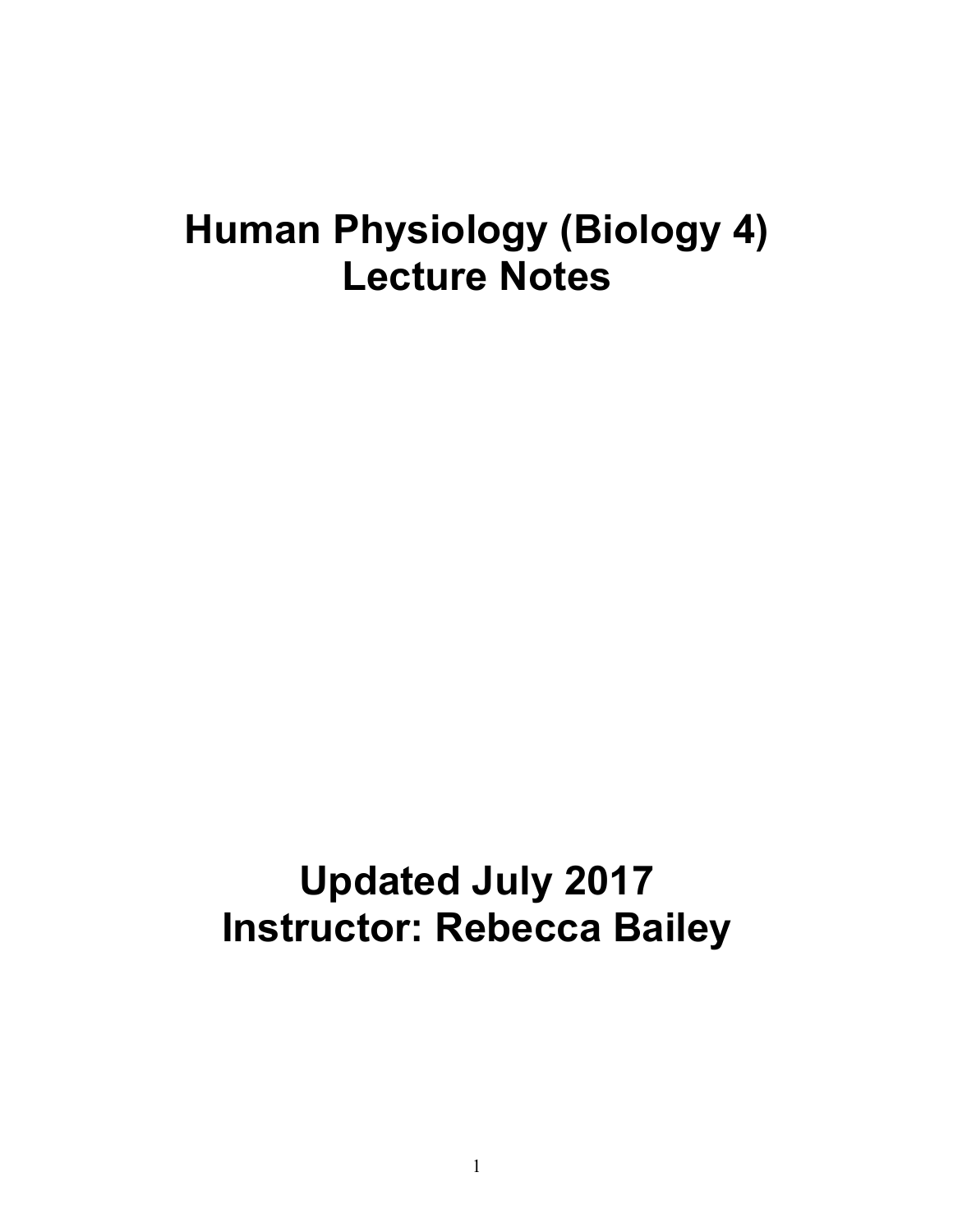## **Chapter 1 Homeostasis**

- Anatomy
	- the study of body structure
- **Physiology** 
	- the study of body function
		- 1. mechanistic approach
			- a. explain how events occur
			- b. e.g., you shiver because a drop in body T leads to signals for muscle contraction
		- 2. teleological approach
			- a. explain how a function fills a need, "why"
			- b. e.g., you shiver because you need to keep warm
		- 3. both approaches can be useful in understanding concepts
- Levels of Organization
	- Chemical level
		- 1. atoms and molecules
	- Cells
		- 1. the basic unit of living things
		- 2. humans are multicellular
		- 3. several basic functions of all cells
			- a. obtain nutrients and  $O<sub>2</sub>$
			- b. make usable energy, Food +  $O_2 \rightarrow CO_2 + H_2O$  + energy
			- c. eliminate wastes
			- d. synthesize needed molecules
			- e. respond to environmental changes
			- f. control exchange of materials with the environment
			- g. transport molecules
			- h. reproduce
		- 4. in multicellular organisms, cells specialize
	- Tissues
		- 1. group of cells with similar structure and function
			- a. plus extracellular material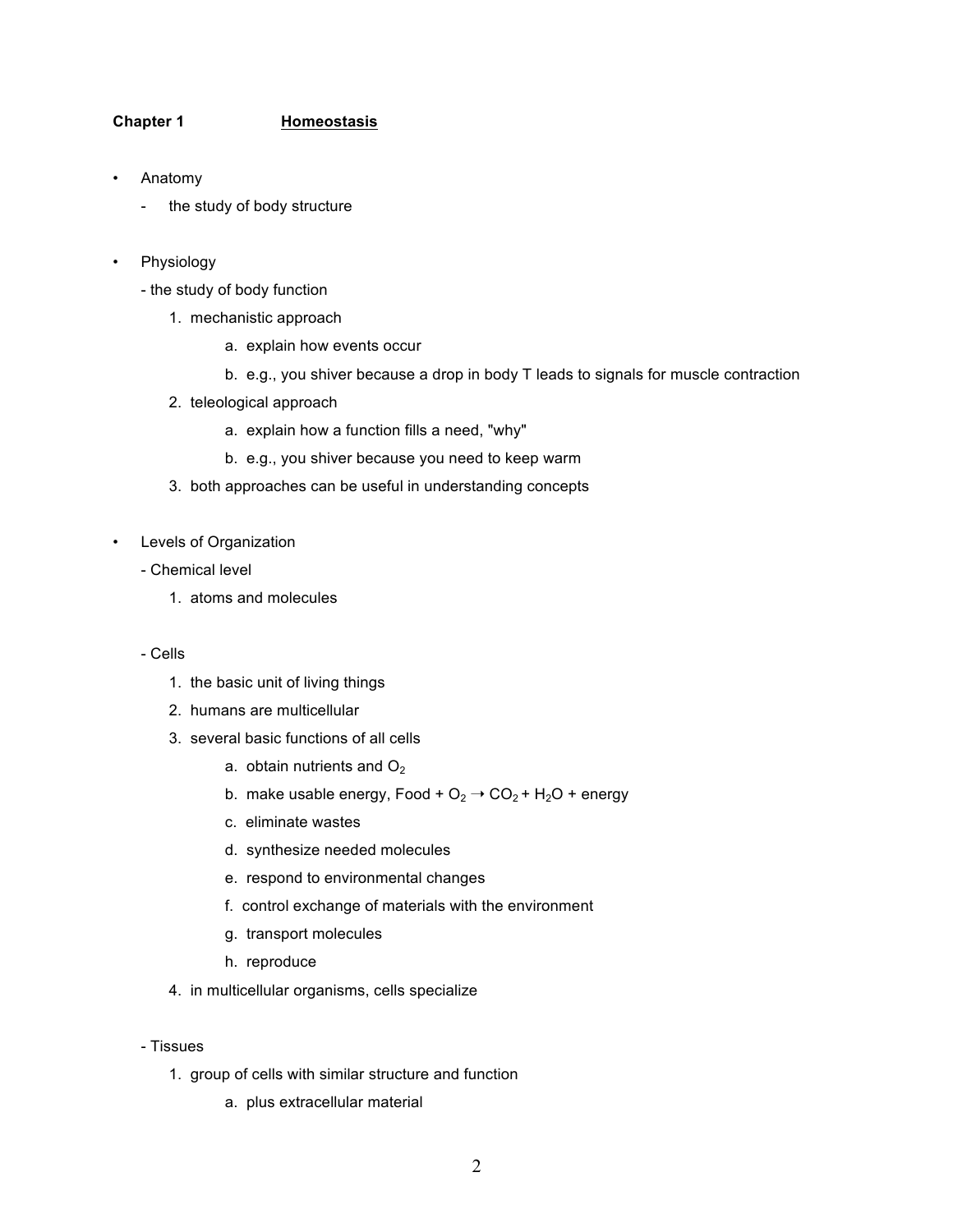#### 2. 4 major types

- a. muscle
	- (1) specialized for contraction and force generation
	- (2) skeletal movement of body or body parts
	- (3) cardiac pump blood
	- (4) smooth movement of organs
- b. epithelial
	- (1) specialized for exchange between cell and environment
	- (2) 2 general types sheets and secretory glands
	- (3) sheets are tightly joined cells covering or lining parts of the body
	- (4) glands secrete products (exocrine glands have ducts leading to a body
	- surface, e.g. sweat glands; endocrine glands release products to interstitial fluid and it goes into blood, e.g. adrenal glands)
- c. nervous
	- (1) specialized for initiating and transmitting electrical impulses
	- (2) brain, spinal cord, nerves
- d. connective
	- (1) specialized for connecting and supporting
	- (2) found all over body

#### - Organs

- 1. group of two or more tissues designed to perform specific functions
- Body System (organ system)
	- 1. group of organs designed to perform particular functions
- Whole Organism
	- 1. group of organ systems
- Homeostasis
	- a dynamic equilibrium where body conditions are maintained within narrow limits
		- 1. necessary for each cell to survive
		- 2. each cell contributes
		- 3. all cells are in contact with the aqueous (watery) internal environment, connects all cells, exchanges made
			- a. outside cells, inside body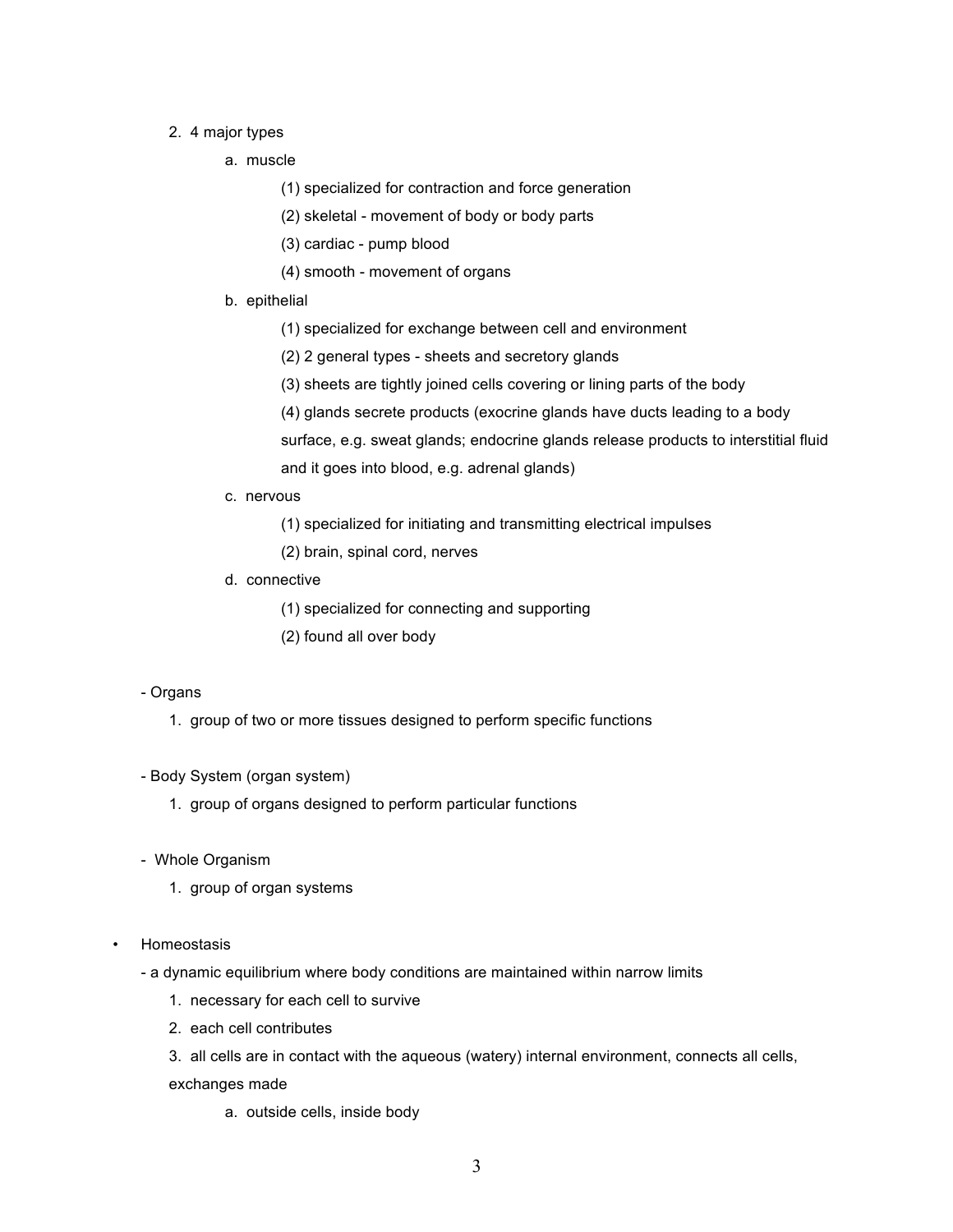- b. extracellular fluid
	- (1) plasma (fluid in the blood)
	- (2) interstitial fluid (surrounding cells)
- Major factors maintained
	- 1. concentration of nutrient molecules
		- a. cells need energy and building blocks
	- 2. concentration of  $O_2$  and  $CO_2$ 
		- a.  $O<sub>2</sub>$  used to make usable energy (ATP)
		- b.  $CO<sub>2</sub>$  made must be removed
	- 3. concentration of waste products
		- a. become toxic at high levels
	- 4. pH
- a. acidity affects enzyme reactions and nerve cell impulses
- 5. concentration of water, salt and other electrolytes
	- a. maintaining cell volume
	- b. various functions of electrolytes
- 6. temperature
	- a. too cold or too much heat harmful to cells
- 7. volume and pressure
	- a. blood must be at appropriate volume and pressure to be transported around the body
- 11 Major Organ Systems
- Control Mechanisms
	- body controlled mainly by nervous and endocrine systems
	- parts of a control system (all interdependent)
		- 1. sensor
			- a. monitors variable (factor being regulated)
			- b. responds to changes (stimuli) by sending input to...
		- 2. integrator
			- a. determines set point (appropriate level of variable)
			- b. compares set point to input
			- c. sends response to...
		- 3. effector
			- a. responds to changes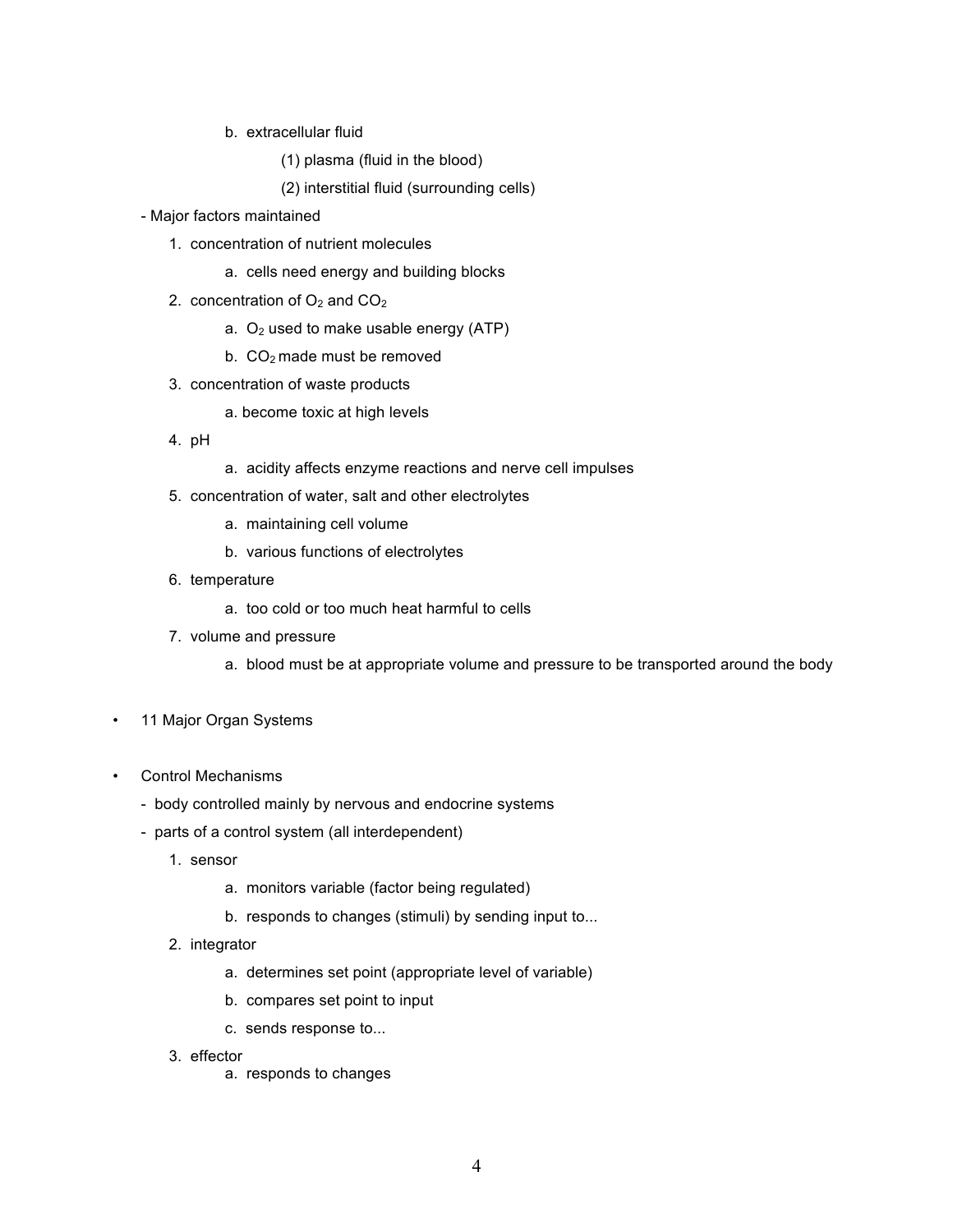- most control systems operate using negative feedback
	- 1. decreases or shuts off original stimulus
	- 2. resists change
- positive feedback
	- 1. enhances original stimulus
	- 2. uterine contractions during childbirth
	- 3. blood clotting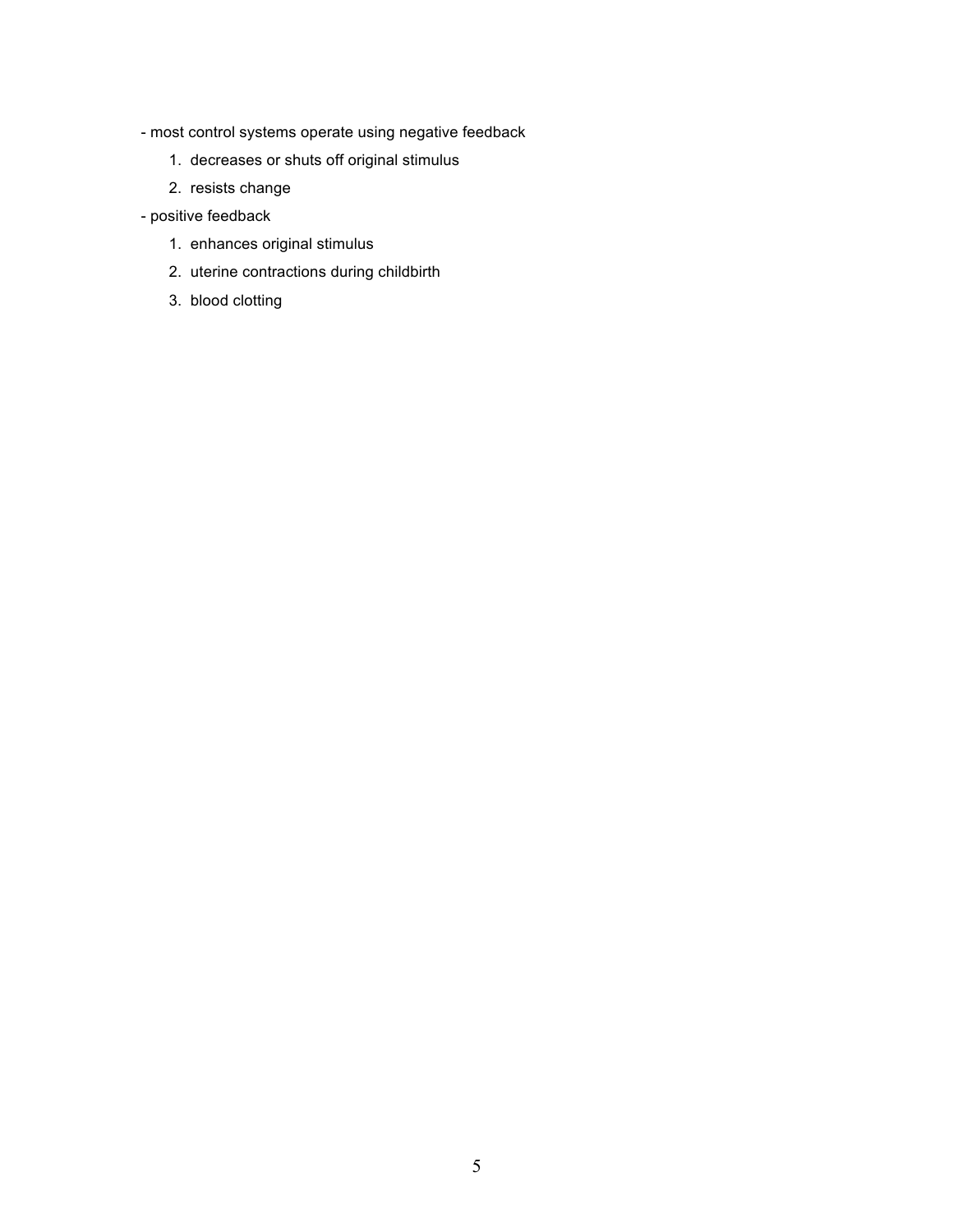## **Chapter 2 Cell Physiology**

- Cell basics
	- typical human cell 10-20  $\mu$ m in diameter
		- $(\mu m =$  micrometer, 1/1000 mm, 1/1,000,000 m)
	- most cells have 3 major subdivisions
		- 1. plasma membrane (cell membrane)
			- a. defines inside/outside
			- b. intracellular fluid (ICF) inside cell
			- c. extracellular fluid (ECF) outside cell
			- d. selectively permeable controls movement of molecules between ICF and ECF
		- 2. nucleus
			- a. usually near cell center
			- b. double layered membrane
			- c. contains DNA, "genetic blueprint," directs protein synthesis, control center of cell
		- 3. cytoplasm
			- a. area between nucleus and plasma membrane
			- b. contains organelles
				- (1) separation of chemical reactions
				- (2) specialized for a particular function
			- c. cytosol is semiliquid, site of chemical reactions
- Organelles (see table Summary of Cytoplasm Components)
	- endoplasmic reticulum (ER)
		- 1. interconnected fluid-filled membranous system
		- 2. two types
			- a. smooth interconnected tubules
			- b. rough interconnected flattened sacs
				- (1) has ribosomes which help in protein synthesis (cell also has "free" ribosomes)
		- 3. rough ER
			- a. synthesizes proteins and lipids, releases them to ER lumen

(1) some will be secreted from the cell (hormones, enzymes), some will become new membrane for the cell or its organelles, or other protein parts of organelles (2) once in the lumen the protein can be modified (pieces removed, sugars added)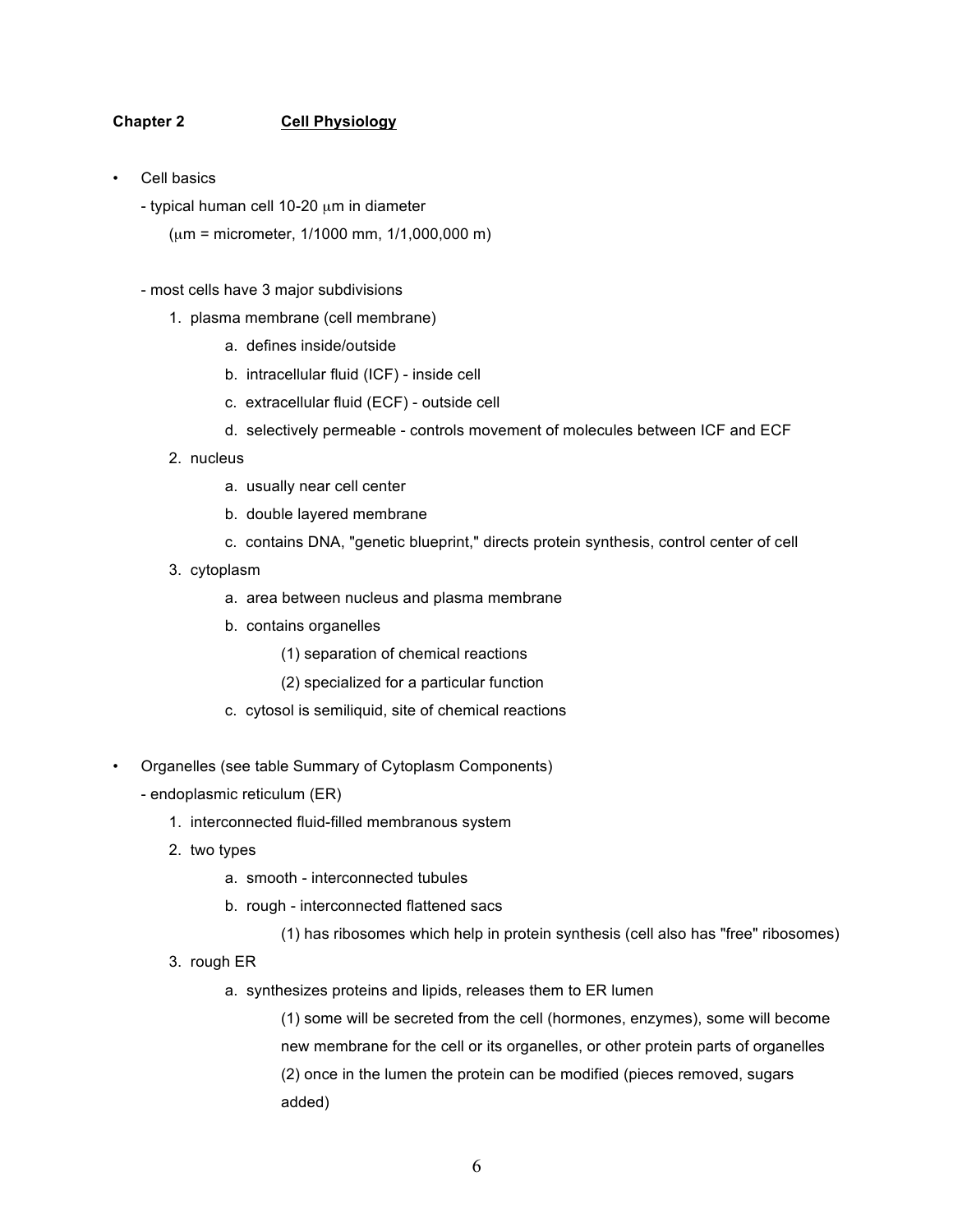#### 4. smooth ER

a. in most cells it packages and transports products of rough ER (sections pinch off and become transport vesicles, move to Golgi complex)

b. some cells have extensive specialized smooth ER

(1) lipid synthesis (steroid hormone secreting cells)

- (2) detoxify harmful substances (liver cells)
- (3) store calcium (muscle cells)

#### - Golgi complex

- 1. layers of flattened membranous sacs (cisternae)
- 2. processes ER products into final form
- 3. sorts and sends products to appropriate place
	- a. transport vesicles take products to locations in or outside cell, coating made up of proteins that recognize the product and its destination
	- b. secretory vesicles transport products out of specialized cells, fuses with plasma membrane (secretion, exocytosis)

#### - lysosomes

- 1. membranous sacs containing hydrolytic enzymes
- 2. digest cellular debris and other substances (old organelles, bacteria)
	- a. material from outside cell can be brought in to be digested by lysosome endocytosis

(membrane surrounds substance and vesicle pinches off)

- (1) pinocytosis fluids, "cell drinking"
- (2) phagocytosis large particles, "cell eating"
- b. cell can use digested material
- peroxisomes
	- 1. membranous sacs containing oxidative enzymes
		- a. use oxygen to remove hydrogen from molecules (detoxify wastes and other chemicals like alcohol)
- mitochondria
	- 1. have double membrane
		- a. inner membrane has folds called cristae (folds increase surface area)
		- b. matrix is gel inside
	- 2. play a role in apoptosis (programmed cell death)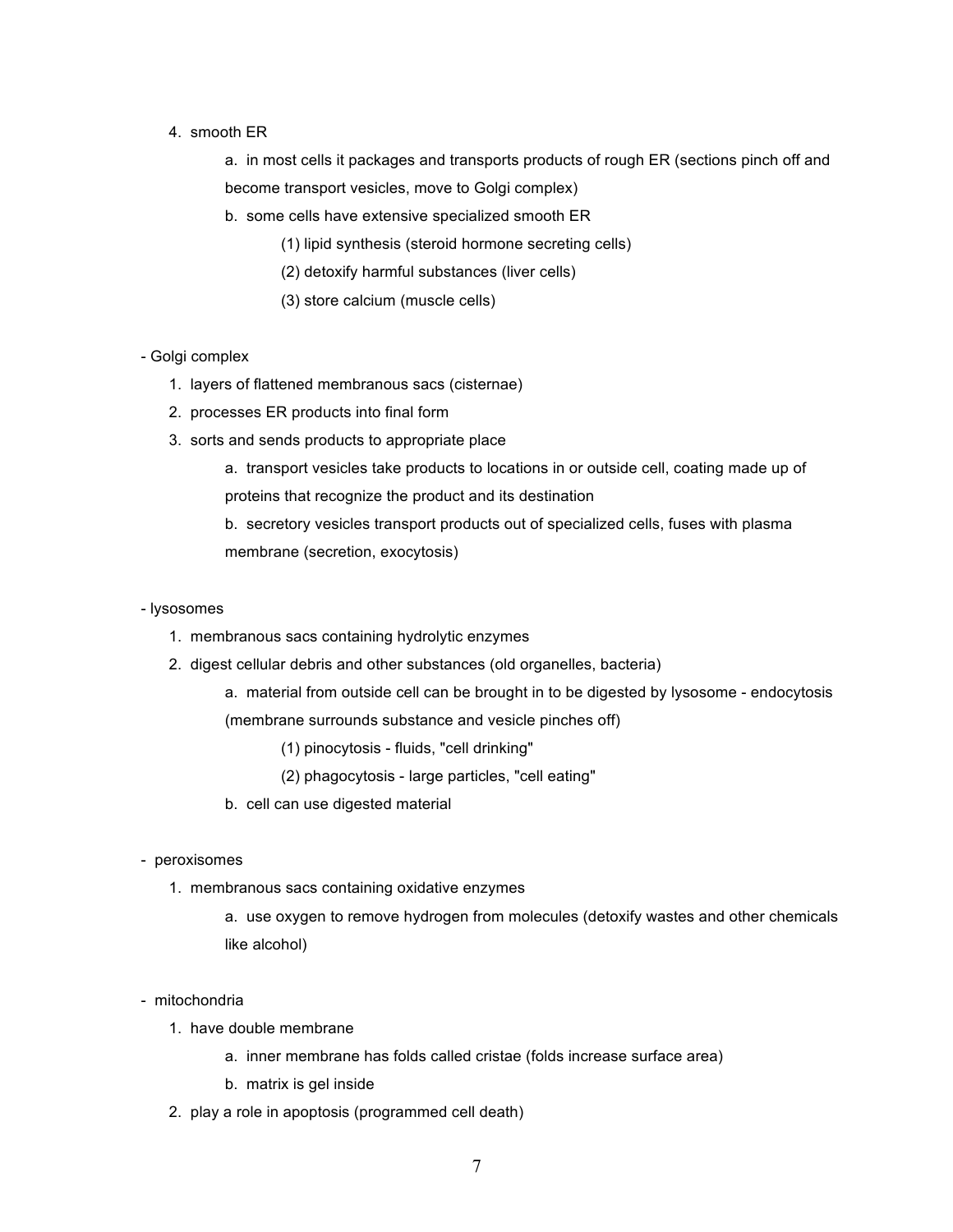- 3. converts energy from food into usable energy for the cell ATP (adenosine triphosphate)
	- a. energy in chemical bonds of food molecules can't be used directly
	- b. ATP  $\rightarrow$  ADP +P<sub>i</sub> + useful energy
- 4. three major steps in forming ATP (called cellular respiration)
	- a. glycolysis
		- (1) in cytosol

(2) glucose  $\rightarrow$  2 pyruvic acid (a series of steps)

- (3) yields 2 ATP/glucose (not very efficient by itself)
- (4) attach H to carrier molecules
- b. citric acid cycle (also called Krebs cycle or tricarboxylic acid cycle)
	- (1) pyruvic acid is transported to mitochondrial matrix

(2) pyruvic acid  $\rightarrow$  acetyl CoA

- (3) acetyl CoA enters citric acid cycle, which is a series of reactions
- $(4)$  CO<sub>2</sub> is produced

(5) hydrogen atoms are attached to carrier molecules  $(NAD<sup>+</sup>)$ , nicotinamide adenine dinucleotide; FAD, flavine adenine dinucleotide; become NADH and  $FADH<sub>2</sub>$ )

(6) 2 more ATP/original glucose

c. electron transport chain/oxidative phosphorylation

(1) occurs on inner mitochondrial membrane which contains electron carrier molecules (each H contains one electron, moving electrons means moving energy)

(2) NADH and  $FADH<sub>2</sub>$  from glycolysis and citric acid cycle enter chain, the electron is removed from each H and passed through the series of electron carriers in the membrane, finally ending up on  $O<sub>2</sub>$  (the final electron acceptor) (3) the energy from the electrons is used to transport  $H^+$  (lost its electron) across the inner membrane; this creates a concentration gradient - more  $H^+$  on one side of the membrane than the other - so  $H<sup>+</sup>$  will flow back across the inner membrane

(4)  $H^+$  can only flow back across at certain points - it flows through channels that contain ATP synthase (the enzyme that makes ATP) which is activated by  $H^+$ flowing by

(5) yields 28 ATP/original glucose

(6) steps 3 and 4 are known as the chemiosmotic mechanism (chemical reaction coupled to flow of a substance across a membrane)

(7) because  $O_2$  is used to make ATP, it is called oxidative phosphorylation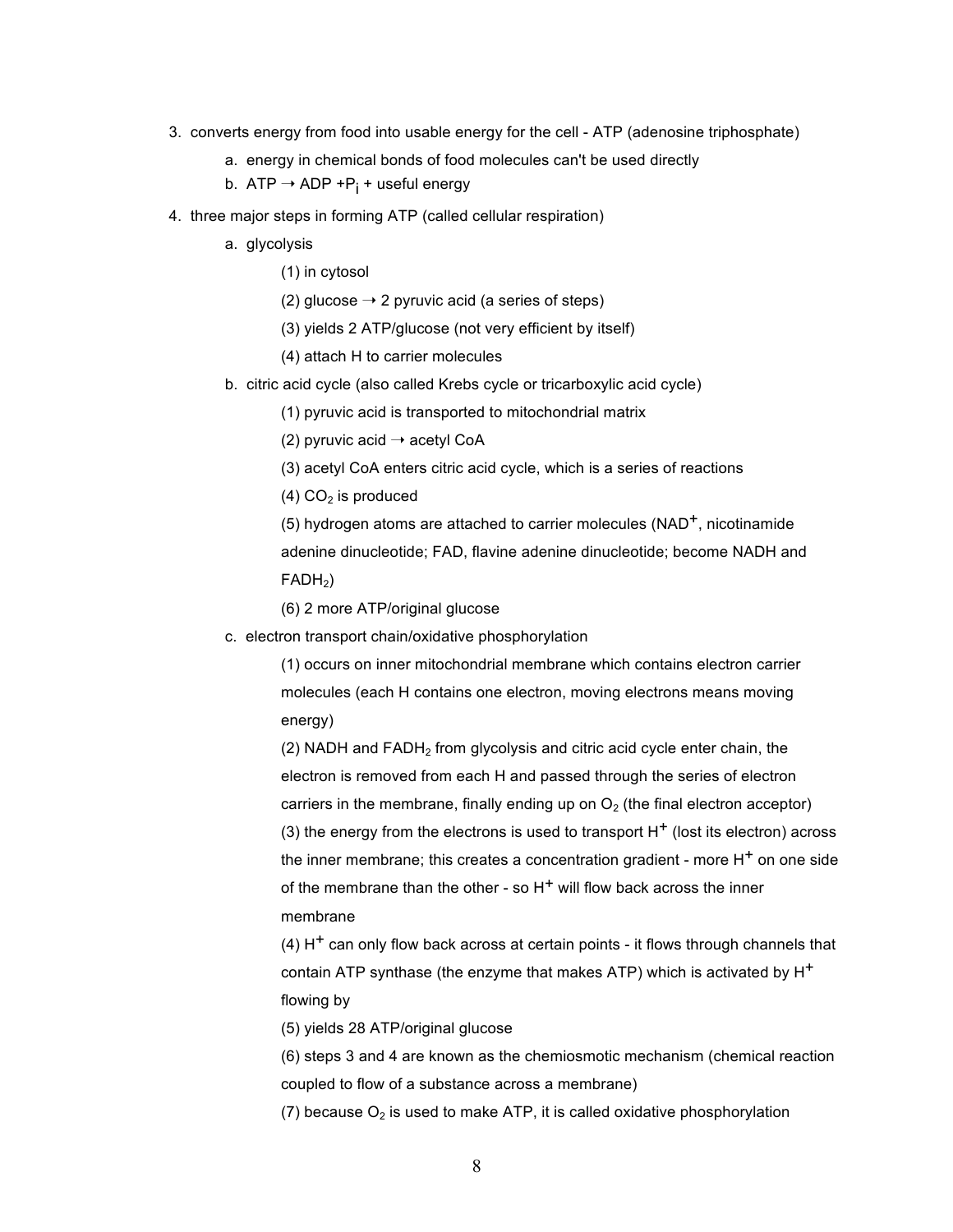(glycolysis can happen anaerobically - w/o  $O<sub>2</sub>$  - but this alone is not very efficient) (8) H<sub>2</sub>O is formed from  $O_2$  and H<sup>+</sup>

(9) passing electrons in steps means energy is released slowly (releasing it all at once would create so much heat it would kill the cell)

5. not all the energy in glucose is used to make ATP (no energy transfer is 100% efficient)

6. the building blocks of fats and proteins can be used to make ATP - they can be made into intermediate molecules in the citric acid cycle

7. ATP is used for all the cell's energy needs (making and transporting substances, mechanical work like muscle contraction)

#### - vaults

- 1. non-membranous, octagonal organelle made of protein
- 2. probably used to transport molecules from nucleus to other cell locations (mRNA, ribosomes)
- 3. may help make cancer cells drug resistant
- Cytosol
	- 55% of cell volume
	- composition varies in different areas of cell
	- involved in several kinds of cell activities
		- 1. enzymatic regulation of intermediary metabolism
			- a. chemical reactions involving synthesizing and breaking down small organic molecules
			- (e.g., sugars, amino acids, fatty acids)
			- b. provides raw material for structure and function
		- 2. ribosome protein synthesis
			- a. free ribosomes make enzymes for use in cytosol
		- 3. storage of fat and glycogen (stored form of glucose)
			- a. inclusions masses of stored nutrients
			- b. can be broken down when needed to make ATP
- **Cytoskeleton** 
	- complex protein network running through cytosol
		- 1. supports and organizes parts of cell
		- 2. controls movements of cell and within cell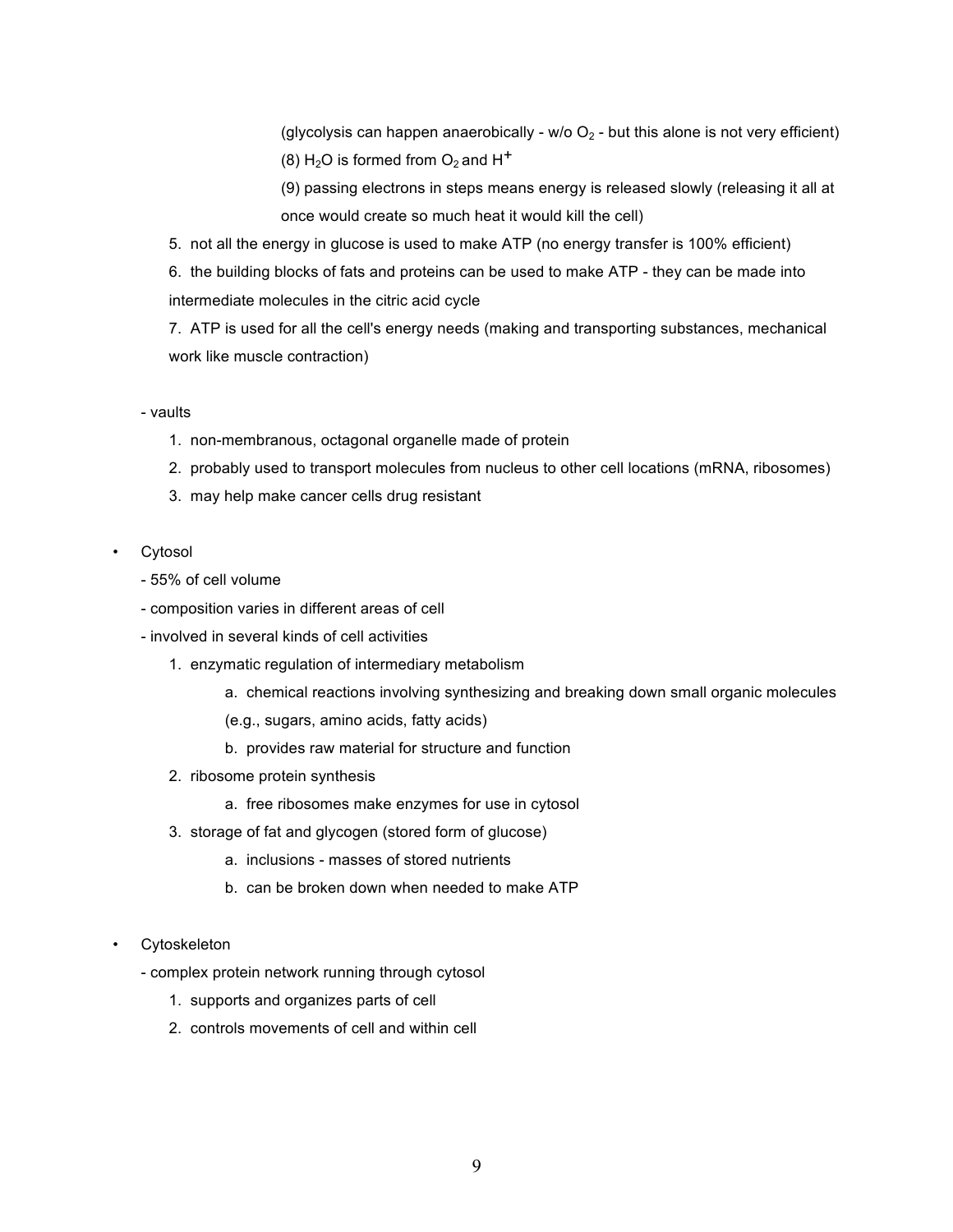#### - 3 parts

- 1. microtubules
	- a. largest of cytoskeletal parts

(1) made mostly of the protein tubulin

- b. maintain shape of cell
	- (1) early in cell development
	- (2) in asymmetrical cells
- c. transport of vesicles

(1) special motor proteins (e.g. kinesin) attach to vesicle and microtubule, pulling vesicle along

d. movement of cilia and flagella

(1) project from surface of cell

(2) cilia are shorter, hairlike, many on a single cell; move substances across

surface of cell (respiratory tract, oviduct)

(3) flagella are long, one per human cell; move whole cell (sperm)

(4) both have same basic structure of grouped microtubules; movement is

- produced when a motor protein (dynein) displaces tubules relative to one another
- e. formation of mitotic spindle

(1) formed during mitosis (division of nucleus) and directs movement of chromosomes (DNA)

(2) centrioles (a pair of microtubule groups) assemble the mitotic spindle

## 2. microfilaments

a. one of smaller elements of cytoskeleton

(1) many made of the protein actin

b. cellular contractile systems

(1) muscle cells

(2) contractile ring that divides a cell - pinches cell together and separates halves

(3) amoeboid movement - some cells can alternately form and break down actin

filaments in order to move the whole cell (e.g., white blood cells)

c. mechanical support

(1) support microvilli - extensions of cytoplasm important for increasing surface area of cell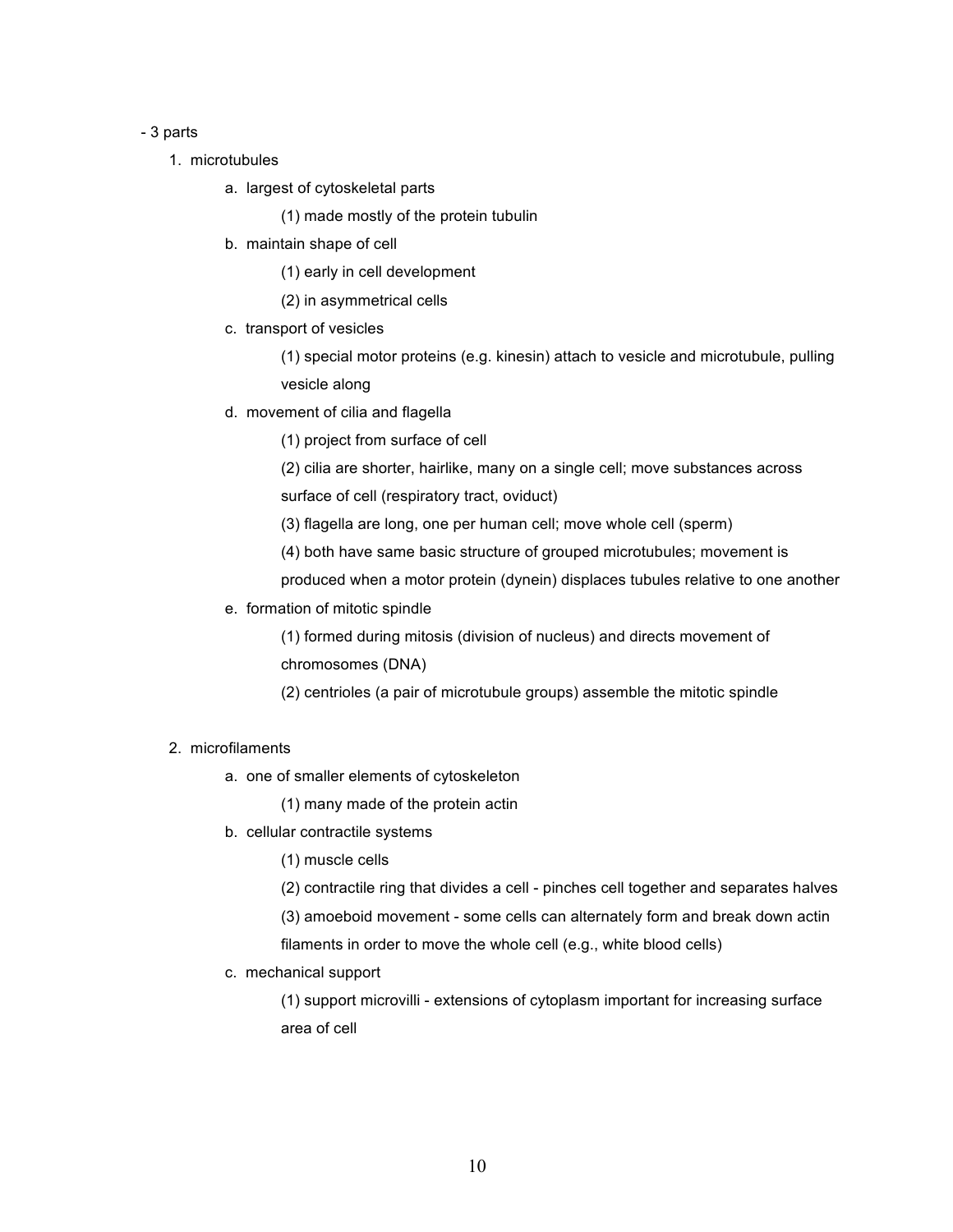#### 3. intermediate filaments

- a. medium sized
	- (1) made of different proteins depending on cell
	- (2) very stable in comparison to other cytoskeletal elements
- b. strengthen and stabilize cells
- c. hold together contractile units in muscle cells
- 4. elements of cytoskeleton are interconnected
	- a. supports cell, responsible for rigidity and shape
	- b. organizes groups of enzymes
	- c. directs transport and movement
	- d. may transfer mechanical forces for communication, may influence gene regulation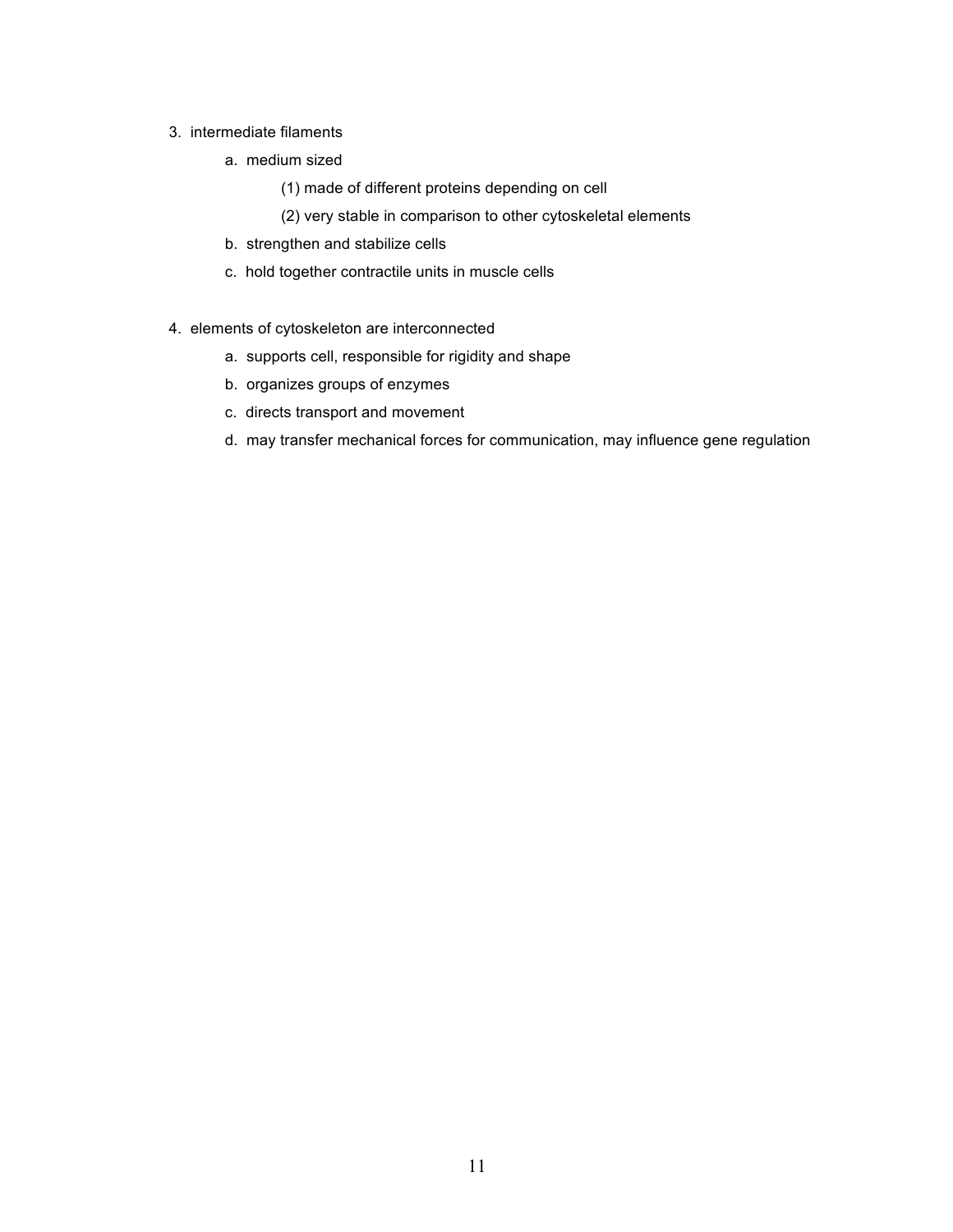## **Chapter 3 Plasma Membrane & Membrane Potential**

- **Basics** 
	- selectively permeable controls what gets in and out of cell
	- Membrane Structure
		- 1. basic membrane structure is a phospholipid bilayer
			- a. hydrophilic (water loving) heads are polar, face outward toward water
			- b. hydrophobic (water fearing) tails are nonpolar, face inward away from water
				- (1) barrier to diffusion stops water soluble molecules from passing through
				- (2) water itself is small enough to get through
			- c. responsible for membrane fluidity

#### 2. cholesterol

- a. between phospholipids
- b. contributes to fluidity and stability
- 3. proteins
	- a. some span the membrane

(1) selective channels to transport substances across membrane (e.g., ions),

opening filled with water, channel is specific

- (2) carrier proteins also transport specific molecules across membrane
- b. some on one side of membrane

(1) receptors - bind with molecules on outer surface and initiate changes in cell (chemicals in blood only influence cells with the right receptors)

(2) membrane bound enzymes – chemical reactions at inner or outer membrane surface

(3) filamentous meshwork on inner side bind with cytoskeleton to maintain cell shape and for movement

(4) cell adhesion molecules (CAMs) - stick out from outer surface and secure cell to other cells (caherins "zip" cells together in tissues/organs), also cell communication (growth, defense responses), integrins span the membrane and link cytoskeleton to external environment and relay regulatory signals (5) some allow cells to recognize "self" and interact with one another (often glycoproteins)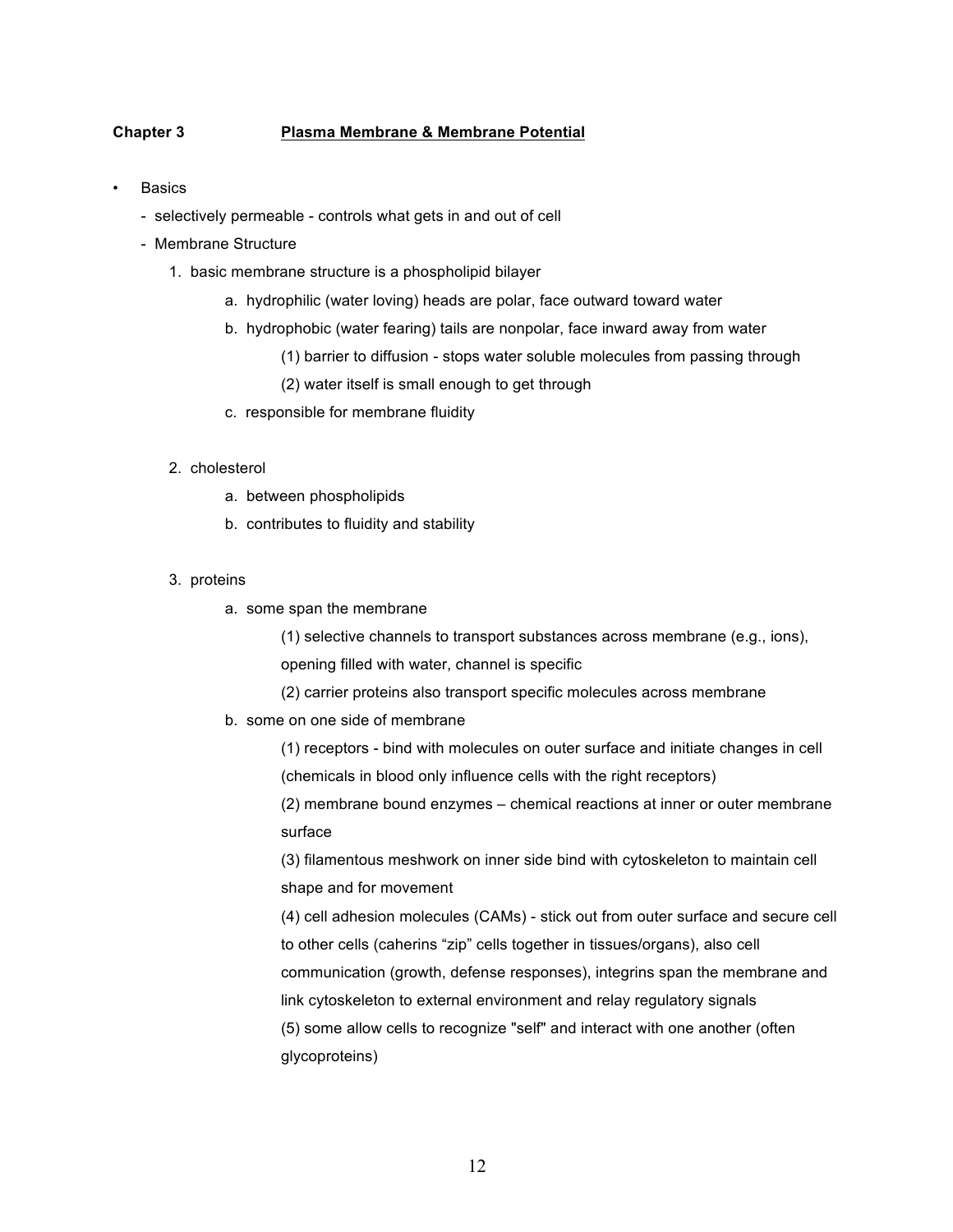- 4. carbohydrates
	- a. on outer surface, bound to membrane proteins and lipids (glycoproteins, glycolipids)
	- b. important in recognition of cells of same type and tissue organization
	- c. involved in tissue growth (cells won't overgrow)
- structure known as fluid mosaic model
- Cell to cell adhesions

- carbohydrates on membrane surface help arrange cells into groups, which are held together in various ways

- 1. CAMs
- 2. extracellular matrix (connective tissues)
	- a. cells may not be joined directly to other cells, but embedded in matrix of

carbohydrates and protein fibers

- (1) collagen resists tension (e.g., skin)
- (2) elastin stretch and recoil (e.g., skin, lungs)
- (3) fibronectin holds cells in position (all over body)
- b. substances diffuse through, going between blood and tissues
- c. important in normal cell functioning
- 3. specialized junctions
	- a. desmosomes cells join at particular spots, found all over body, particularly where stretch occurs (e.g., skin, muscle)

b. tight junctions - impermeable barrier, common in epithelial sheets where they prevent leakage

c. gap junctions - cells linked by protein tunnels, allows small molecules to pass between cells, important in some cells that transmit electrical activity (e.g., cardiac muscle)

• Membrane Transport (see table Methods of Membrane Transport)

- two factors influencing transport - solubility of the substance in lipid, and size of substance

- 1. small, uncharged or nonpolar molecules move through lipid bilayer (e.g.,  $O_2$  CO<sub>2</sub>, fatty acids)
- 2. ions and small polar molecules (like glucose) can move through channels or by carrier
- proteins if the right transporter exists

3. substances too big or without a special protein transporter need special mechanisms to get through the membrane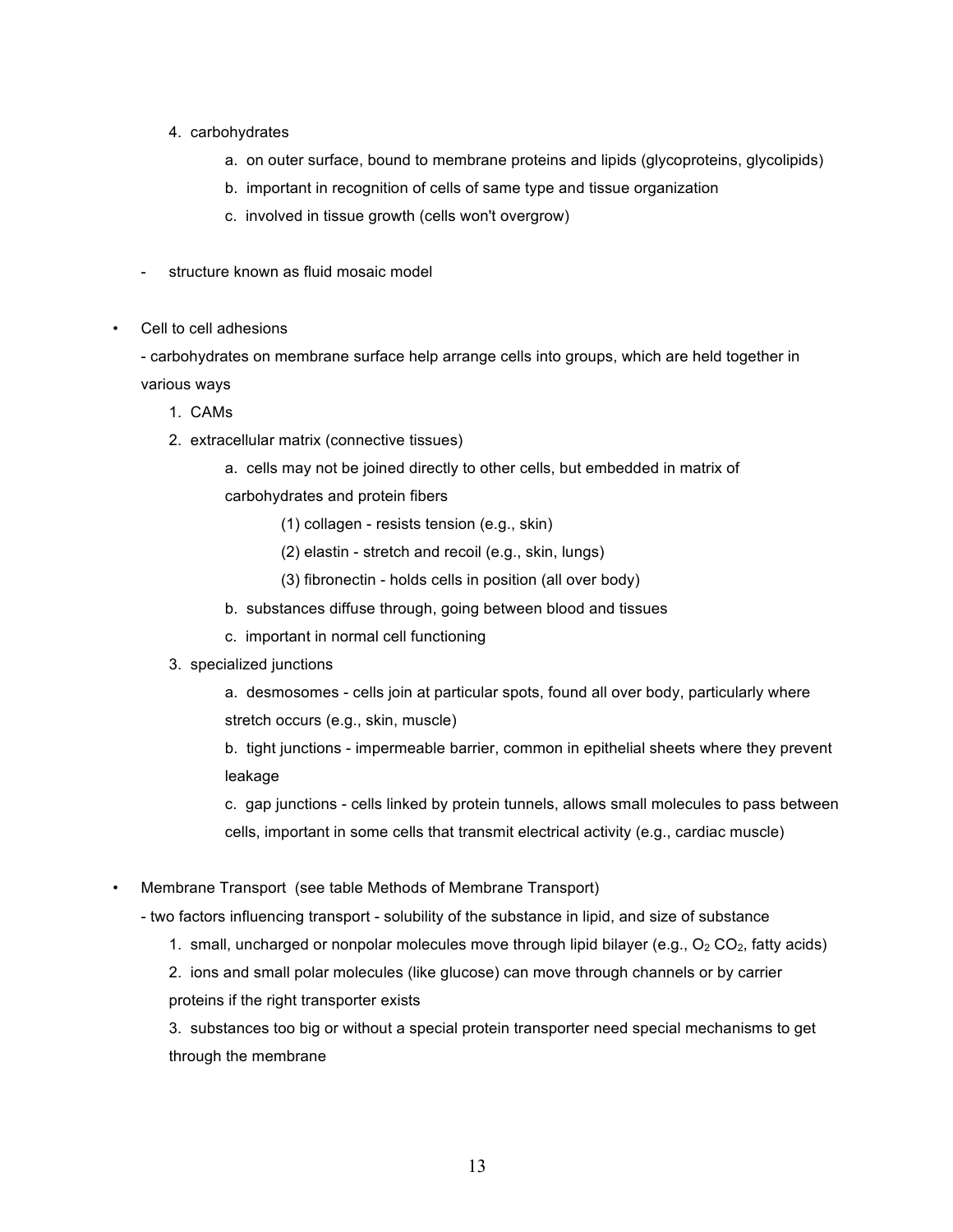- Passive Transport (no ATP used)
	- 1. diffusion molecules move down their concentration gradient (greater  $\rightarrow$  lesser concentration), charged particles move down electrochemical gradients
		- a. simple diffusion substance moves through lipid bilayer or protein channels (e.g.,  $O_2$ ,  $CO<sub>2</sub>$ , some ions)
		- b. osmosis water moves down its concentration gradient
		- c. facilitated diffusion uses a carrier protein that binds to the molecule to be transported and brings it to the other side of the membrane (e.g., glucose)
	- 2. Filtration water and solutes forced through membrane by pressure (e.g., in kidneys)
- Active Transport (ATP used)
	- 1. carrier proteins transport substance against its concentration gradient (needs ATP to change conformation)

a. primary active transport - energy from ATP used directly to transport a substance (e.g.  $Na<sup>+</sup>-K<sup>+</sup>$  pump, in all cells)

b. secondary active transport - driven by gradients set up by primary active transport (1) in the digestive tract glucose and amino acids are "dragged along" with  $Na<sup>+</sup>$ diffusing into cell (Na<sup>+</sup> gradient set up by Na<sup>+</sup>-K<sup>+</sup> pump)

2. vesicular transport (bulk transport) - large molecules or multimolecular substances enclosed in pieces of membrane

a. endocytosis (pino/phagocytosis)

(1) fuse with lysosomes which break down substance and release products to cell (e.g., bacteria)

(2) vesicle travels to opposite side of cell and releases contents (cells lining capillaries)

- b. exocytosis
	- (1) secretion of large polar molecules like hormones and enzymes
	- (2) adding components to membrane
- Intercellular communication and signal transduction

- cells must communicate so they can coordinate their activities (maintain homeostasis, control growth and development)

- 3 types of intercellular communication
	- 1. gap junctions
		- a. small molecules and ions directly exchanged between cells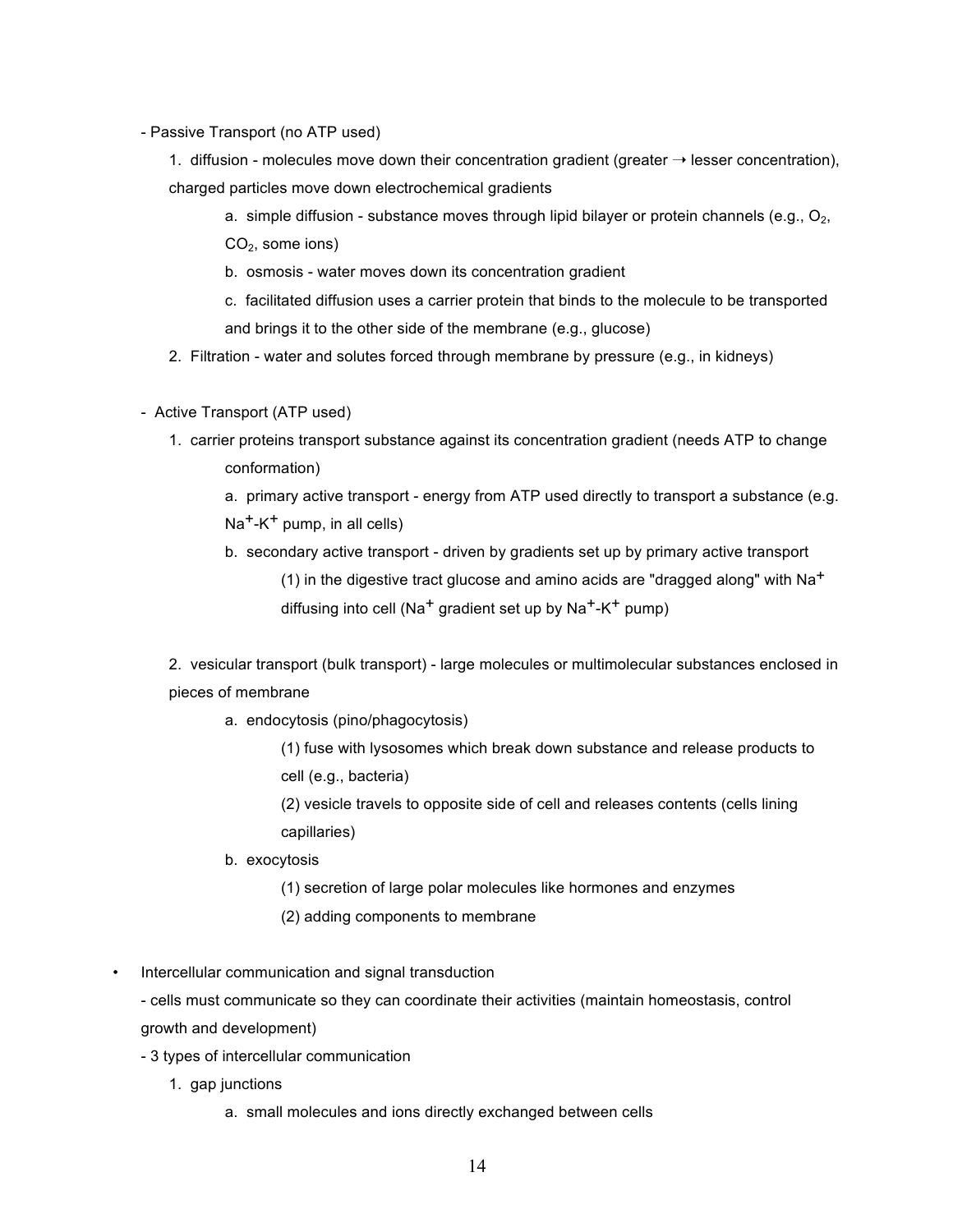- b. important in spread of electrical signals (cardiac and smooth muscle, very rarely neurons)
- 2. signal molecules on cell surface allow direct interaction
	- a. phagocytes (body defense cells) recognize and kill invading cells
- 3. chemical messengers
	- a. a specific chemical is made by special cells
		- (1) acts on target cells, which then respond appropriately
	- b. 4 types
		- (1) paracrines act locally (e.g., histamine in inflammatory response)

(2) neurotransmitters - act locally; nerve cells release them to other nerve cells, muscles, or glands

(3) hormones - acts over long distances, released into blood by endocrine glands (4) neurohormones - act over long distances, released into blood by special nerve cells (neurosecretory neurons)

- Pathways of chemical messengers

- 1. specialized protein receptors on plasma membrane bind with a particular messenger
	- a. triggers a sequence of events that control a particular cell activity
	- b. many possible responses
	- c. 3 general ways of eliciting a response
		- (1) opening (most commonly) or closing chemically-gated receptor channels in
		- the membrane (regulates movement of ions in/out of cell)
		- (2) activating receptor-enzymes
		- (3) transferring signal to second messenger (an intracellular chemical
		- messenger) which initiates a series of events inside cell
- 2. channel regulation
	- a. channel proteins have the ability to change shape and thus open/close (act like gates)
	- b. receptor binding site is part of the channel, messenger binds  $\rightarrow$  channel opens
	- c. eg., neurotransmitters trigger movement of  $\text{Na}^+$ , K<sup>+</sup>, or both across the membrane, which changes the electrical activity of cell (muscle and nerve cells)
- 3. tyrosine kinase pathway

a. messenger binds and activates a receptor-enzyme (usually a protein kinase that phosphorylates another protein)

b. typically a cascade is initiated which ultimately activates a particular protein that brings about the response

c. eg., insulin and growth factors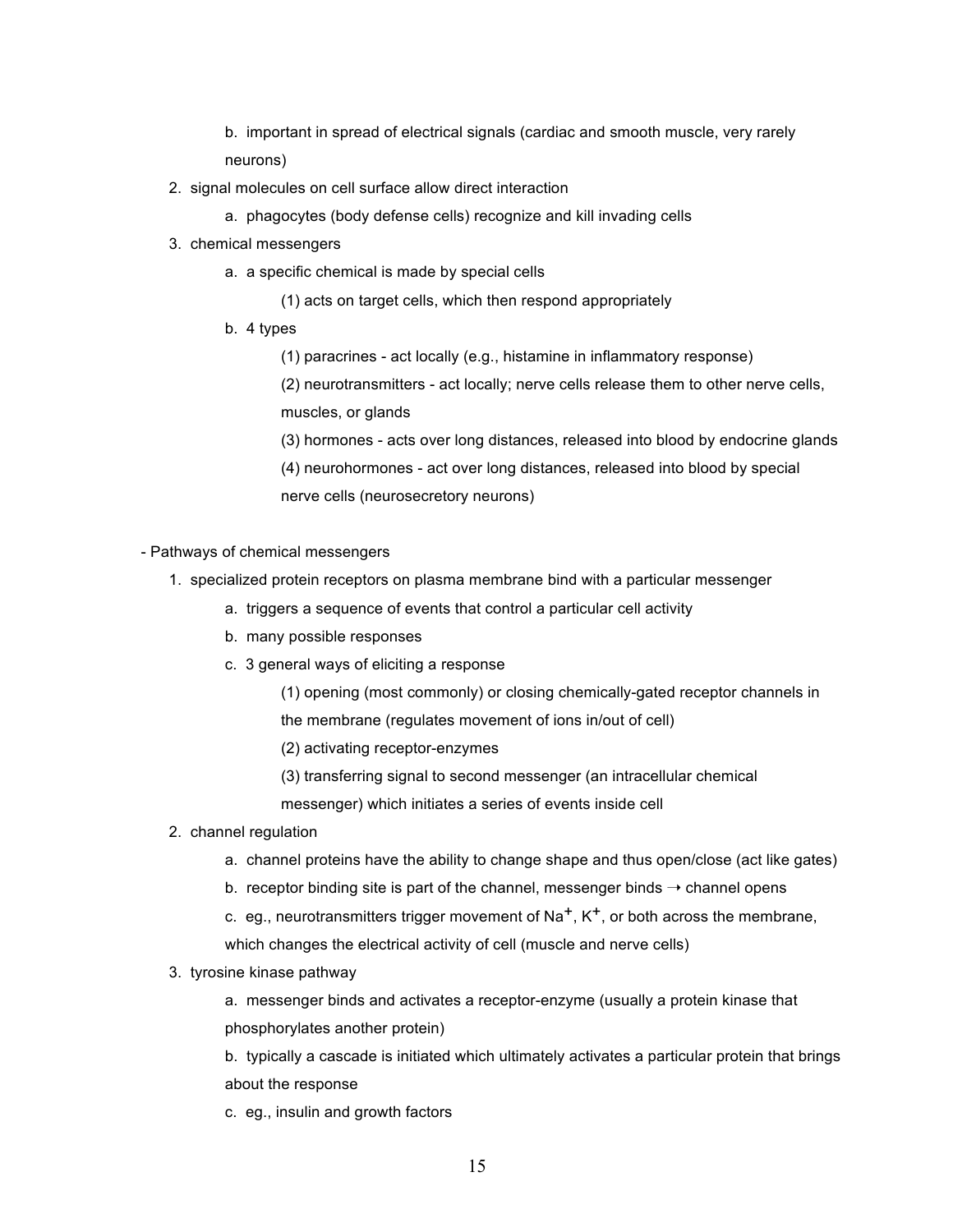- 4. second messenger systems (most common pathway)
	- a. general process
		- (1) messenger binds to receptor (G-protein-coupled receptor)
		- (2) enzyme on cytoplasmic side of membrane activated by G-protein

(3) intracellular second messengers are activated, and diffuse through the cell to trigger appropriate response

(4) typically a cascade is initiated and response accomplished by altering structure/function of particular proteins

b. cAMP pathway (cyclic adenosine monophosphate, most common)

(1) messenger binds to receptor

(2) activates G protein which activates adenylyl cyclase (on cytoplasmic side of membrane)

(3) ATP  $\rightarrow$  cAMP, which diffuses through cell

(4) cAMP-dependent protein kinase activated, then phosphorylates a particular intracellular protein (this changes the protein's shape/function, bringing about the appropriate response)

(5) can switch cellular processes on or off, eg., heart rate changes, formation of sex hormones in typical female, breakdown of stored glucose in liver, water conservation in kidneys

## c.  $Ca^{2+}$  pathway

(1) messenger binds to receptor

(2) activates G protein which activates phospholipase C (on cytoplasmic side of membrane)

(3)  $\text{PIP}_2 \rightarrow \text{DAG} + \text{IP}_3$ 

(phosphatidylinositol bisphosphate, diacylglycerol, inositoltriphosphate) (4) IP<sub>3</sub> increases Ca<sup>2+</sup> in cytosol (from stores in ER), Ca<sup>2+</sup> diffuses through cell and binds to the protein calmodulin, which in turn activates another protein, bringing about the appropriate response

(5) pathway important in cell movement such as smooth muscle contraction

d. the two major second messenger systems can interact, and there are others

e. very low concentrations of first messengers trigger large responses - one messenger molecule can result in millions of product molecules

f. receptors can be regulated (number, affinity for messenger)

#### - Apoptosis

1. an interesting example of a signal transduction pathway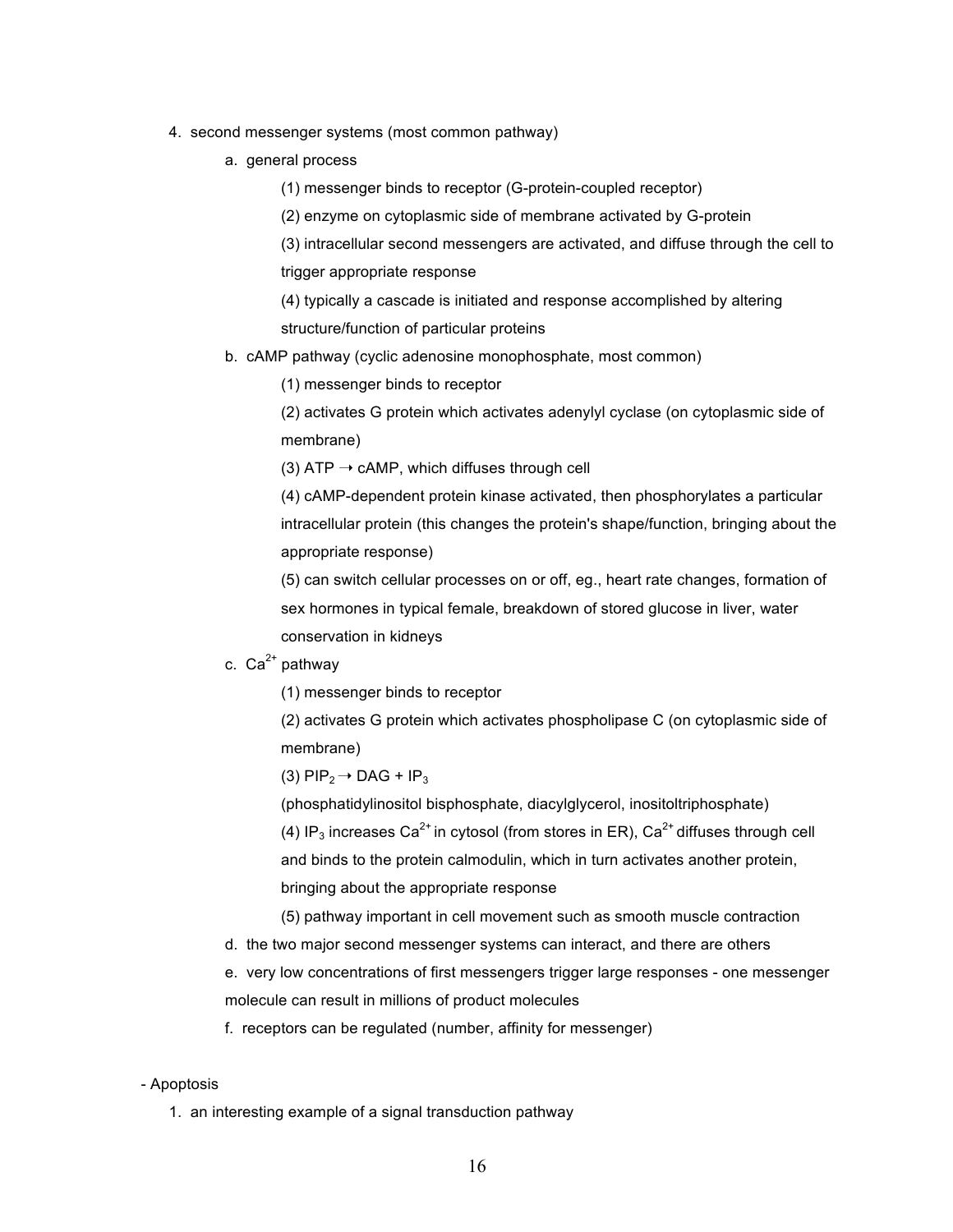- 2. programmed cell death
	- a. development
	- b. tissue turnover
	- c. immune system (infected cells and worn-out phagocytes)
	- d. old, damaged or mutated cells

3. cell detaches from neighboring cells and shrinks, killed from the inside by caspases, which take apart DNA, cytoskeleton, etc.

- a. cells normally receive signals for survival, which block the pathway causing apoptosis (1) absence of growth factors or detachment from extracellular matrix act as triggers
- b. can receive "death signals" that override life pathway
- c. problems in pathways likely involved in Alzheimer's, Parkinson's and AIDS
- d. not enough apoptosis may play role in cancer
- e. mitochondria play a role (release cytochrome c which activates caspases)
- 4. does not trigger an inflammatory response
- Membrane Potential
	- separation of charges across a membrane
		- 1. separated charges have the potential to do work electrical force of attraction can be harnessed
		- 2. measured in millivolts (mV) more charges separated  $\rightarrow$  greater potential
		- 3. all plasma membranes have potential
		- 4. due to unequal distribution of a few key ions
	- ions involved
		- 1. Na+
		- 2  $K^+$
		- 3. A<sup>-</sup> (large anionic intracellular proteins)
	- $Na^+$ -K<sup>+</sup> pump
		- 1. responsible both directly and indirectly for establishing membrane potential
		- 2. directly generates about 20% of potential
			- a. actively transports  $3$  Na<sup>+</sup> out for every  $2K^+$  in
				- (1) leaves cell slightly negative inside
				- (2) establishes concentration gradients (Na<sup>+</sup> high outside,  $K^+$  high inside)
				- (3) passively, Na<sup>+</sup>  $\rightarrow$  in, K<sup>+</sup>  $\rightarrow$  out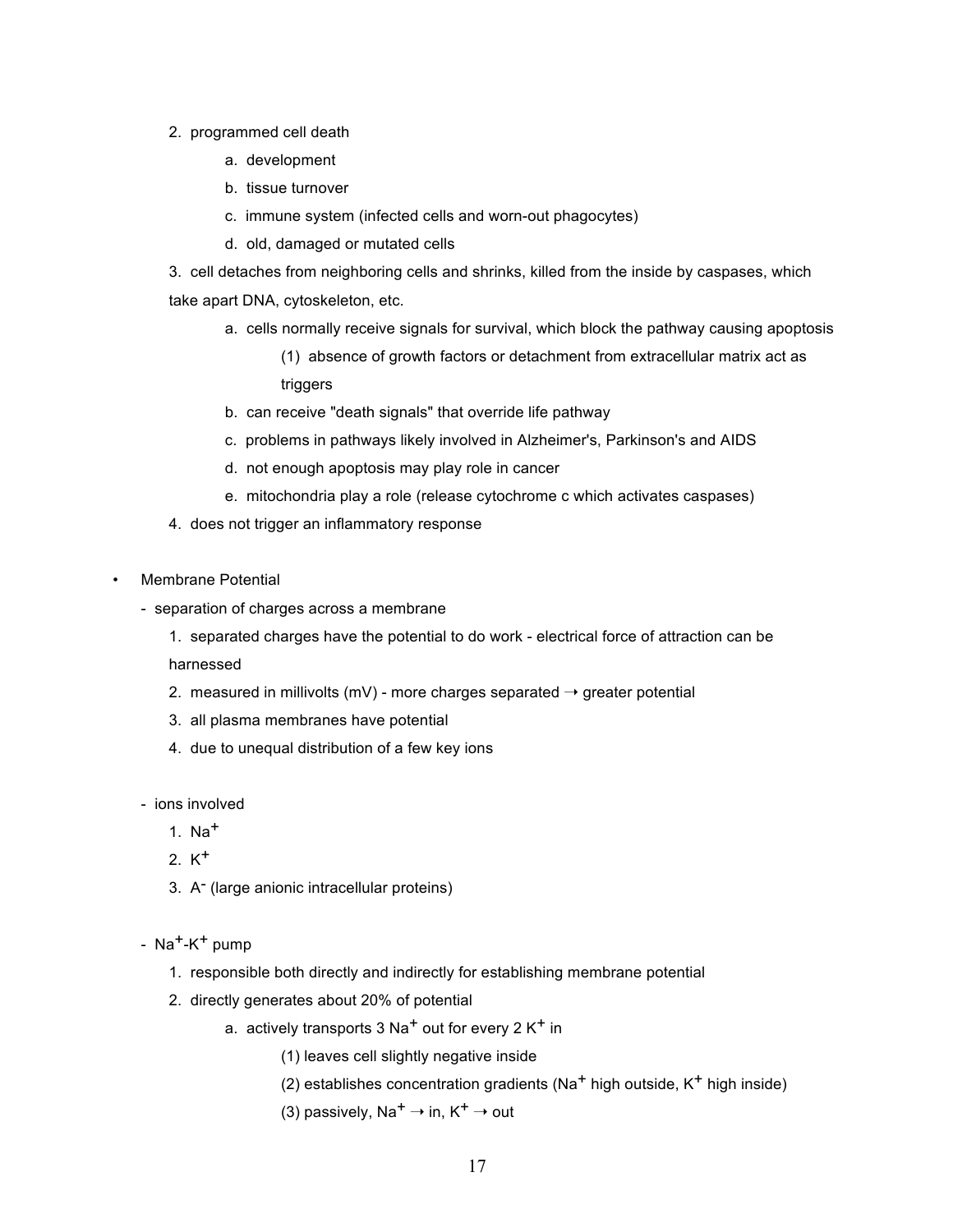- 3. indirectly generates other 80% of membrane potential
	- a. membrane is more permeable to  $K^+$  than to Na<sup>+</sup> (more  $K^+$  channels open)
	- b.  $K^+$  will passively flow out, increasing membrane potential

(1)  $K^+$  flows out until concentration gradient is balance by electrical gradient (negative charges inside attract  $K^+$ )

c. very little  $Na<sup>+</sup>$  leaks back in (closed channels)

4. leads to resting membrane potential of -70mV in a typical nerve cell (sign means more negative inside)

## - other effects

- 1. A<sup>-</sup> cannot leave the cell (too large)
	- a. contributes to negative charges that balance leakage of  $K^+$  out of cell
- 2. Cl<sup>-</sup> distribution influenced by membrane potential
	- a. high outside

b. negative charge inside cell drives Cl<sup>-</sup> out (cells permeable to Cl<sup>-</sup>, but most do not actively transport it)

- purpose of membrane potential
	- 1. altering membrane potential results in nerve impulses and muscle contraction
		- a. may be involved in activity of secretory cells
		- b. significance in other cells not understood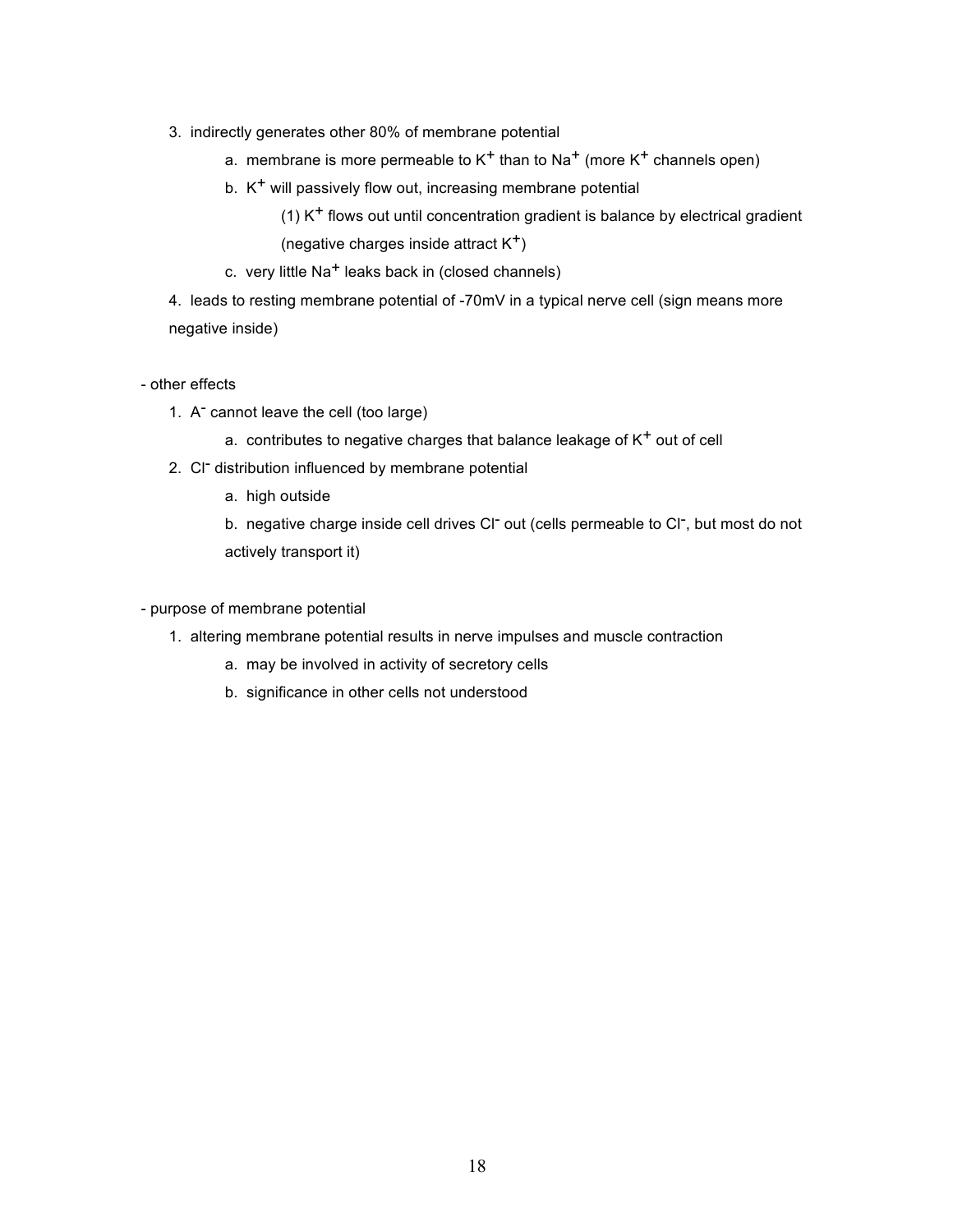#### **Chapter 4 Neuronal Physiology**

**Terms** 

- excitable tissues: capable of producing electrical signals (transient, rapid changes in membrane potential), nerve & muscle

- resting membrane potential: the membrane potential that exists when no net changes in potential are occurring

- graded potentials: local changes in membrane potential that vary in magnitude (flow of ions)

- action potentials: brief, rapid reversals in membrane potential, which can spread throughout the membrane (flow of ions)

- voltage-gated channels: membrane channels that open or close in response to changes in potential

- polarization: a membrane that has potential is polarized

- depolarization: a decrease in membrane potential (inside becomes more positive)

- triggering event: event that initiates a depolarization (stimulus like light or touch, chemical messenger)

- hyperpolarization: an increase in membrane potential (inside becomes more negative)

- repolarization: return to resting potential after a depolarization

- Graded Potentials
	- magnitude of graded potential related to magnitude of triggering event
		- 1. stronger trigger  $\rightarrow$  greater magnitude of change in potential
	- current flow (movement of charges)

1. when a graded potential occurs, a piece of the membrane (called the active area) has a different potential than the rest of the membrane (which is at resting potential, called the inactive area)

a. current flows between active area and adjacent inactive areas (opposite charges attract)

b. previously inactive areas become active and more current flow occurs

- 2. spread of graded potential is decremental
	- a. decreases as it moves along the membrane
	- b. current leaks into ECF
	- c. function as signals over short distances

3. usually not an actual reversal of charges - just a reduction in potential (inside becomes less negative than before, small depolarization)

4. important for nerve and muscle cells (e.g., postsynaptic potentials)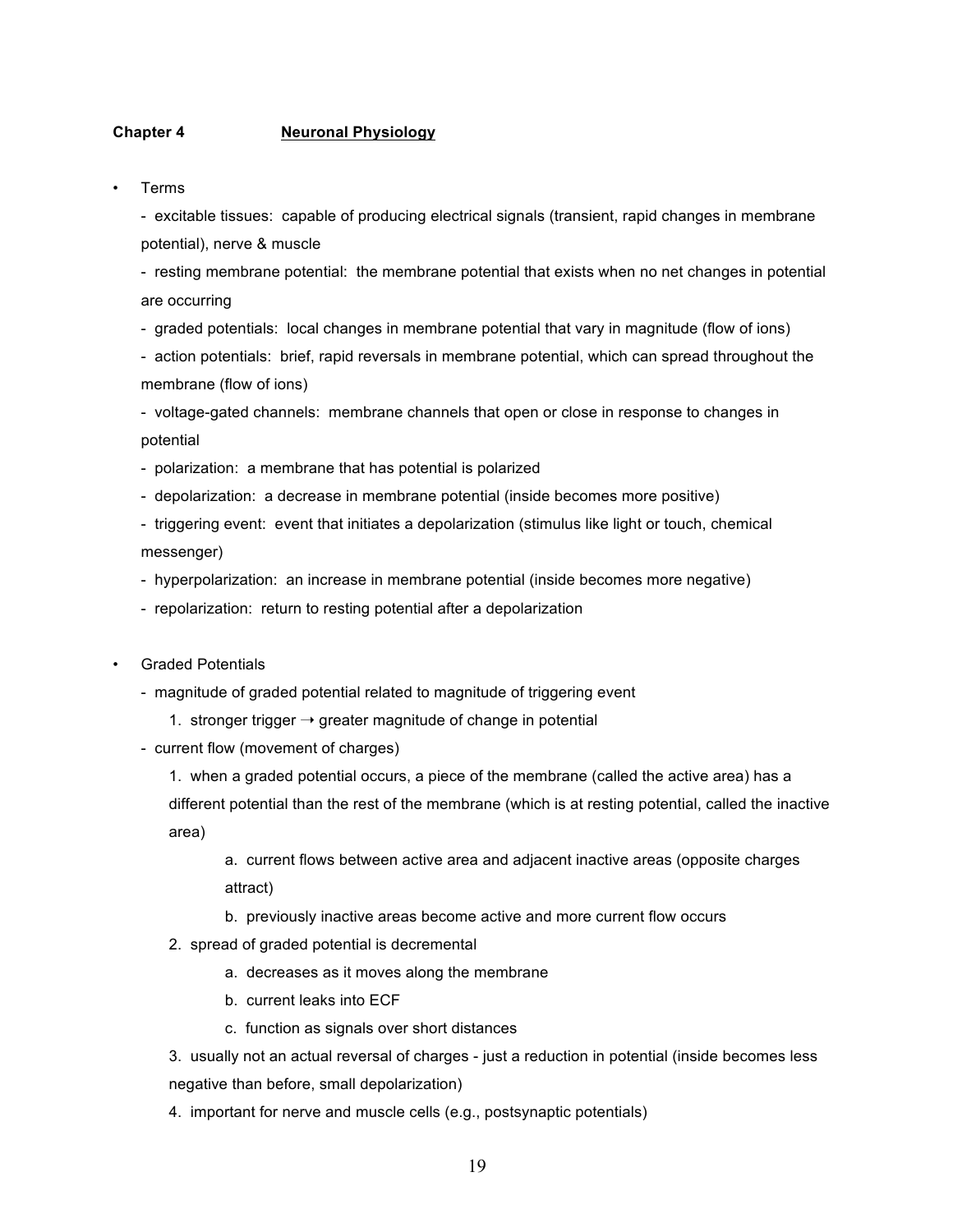- Action Potentials (AP)
	- can be transmitted over long distances without losing strength
	- Depolarization

1. triggering event causes depolarization to occur relatively slowly until threshold potential is reached (about -50 to -55 mV)

a. once threshold is reached, membrane quickly depolarizes to +30 mV

(1) when triggering event begins depolarization, some of the voltage-gated  $Na<sup>+</sup>$ channels open,  $Na<sup>+</sup>$  flows into cell (proteins that make up the channel have charged portions, shape change occurs as those charges interact with charges surrounding the membrane)

(2) this further depolarizes the membrane, causing even more  $\text{Na}^+$  channels to open

(3) at threshold all the Na<sup>+</sup> channels are open and there is an explosive increase in Na<sup>+</sup> permeability (P Na<sup>+</sup>)

(4) at peak depolarization, the Na<sup>+</sup> channels close (the channel is constructed so that the same depolarization that opens them also closes them)

- Repolarization begins

1. as Na<sup>+</sup> channels close, K<sup>+</sup> channels open (P K<sup>+</sup> increases) due to delayed voltage-gated response to the depolarization,  $K^+$  flows out of cell

- 2. this restores internal negativity
- 3. as repolarization progresses...
	- a. Na<sup>+</sup> channels resume original conformation (closed but capable of opening)
	- b. newly opened  $K^+$  channels close

(1) hyperpolarization occurs before channels close (membrane even more negative than at resting potential)

- (2) resting potential restored
- AP lasts about 1 millisecond
- ion gradient restored
	- 1. Na<sup>+</sup>-K<sup>+</sup> pump restores ion gradients
		- a. important for long term maintenance of gradient
		- b. not necessary between APs

(1) ion shifts during AP are not so great that they wipe out concentration gradients, so many APs can occur in succession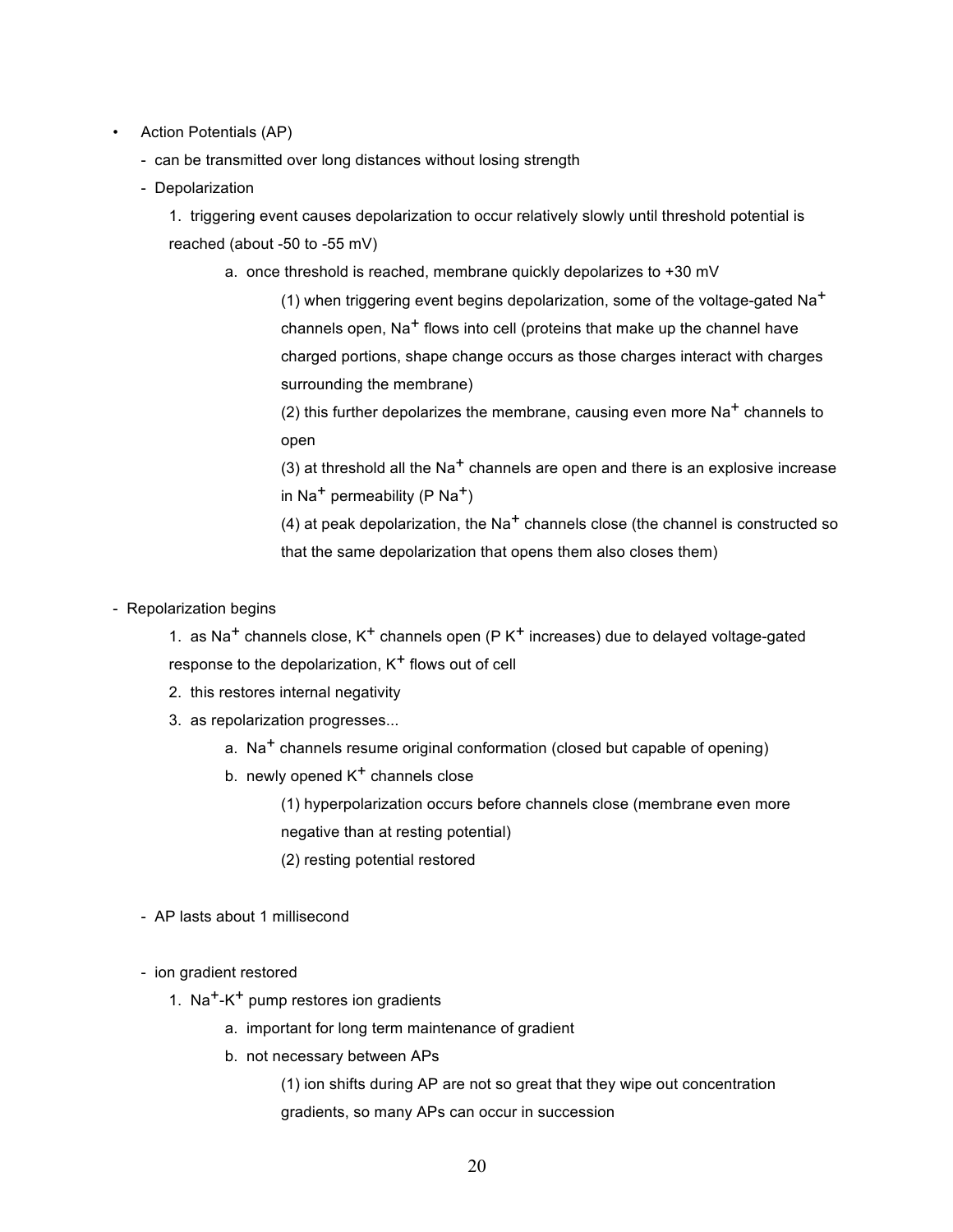- Neurons (nerve cells)
	- 3 basic parts
		- 1. cell body
			- a. houses nucleus and organelles
			- b. receives signals from other cells (contains receptors for chemical messengers)
		- 2. dendrites
			- a. projections from cell body
			- b. increase surface area for receiving signals
		- 3. axon (nerve fiber)
			- a. single elongated projection
			- b. conducts APs away from cell body
			- c. often has collaterals (side branches)
			- d. axon hillock (part of cell body and first part of axon) is area where APs generated in most neurons
			- e. ends in branches called axon terminals that release chemical messengers
			- f. may be less than a mm or more than a m
- Propagation of an AP
	- Conduction by local current flow (contiguous conduction)
		- 1. AP at axon hillock
			- a. local current flow between this active area and adjacent inactive area causes new AP
			- b. AP passed section by section along axon
	- Saltatory conduction
		- 1. occurs in myelinated fibers
			- a. special cells form barrier that is impermeable to ions
				- (1) wrap around fiber
				- (2) mostly lipids
				- (3) formed by oligodendrocytes in central nervous system (CNS), by Schwann
				- cells in peripheral nervous system (PNS)
			- b. nodes of Ranvier
				- (1) bare spaces between myelin
				- $(2)$  contain Na<sup>+</sup> channels
		- 2. AP "jumps" from node to node
			- a. much faster
			- b. conserves energy
				- (1) fewer ions move so Na<sup>+</sup>-K<sup>+</sup> pump uses less ATP restoring gradients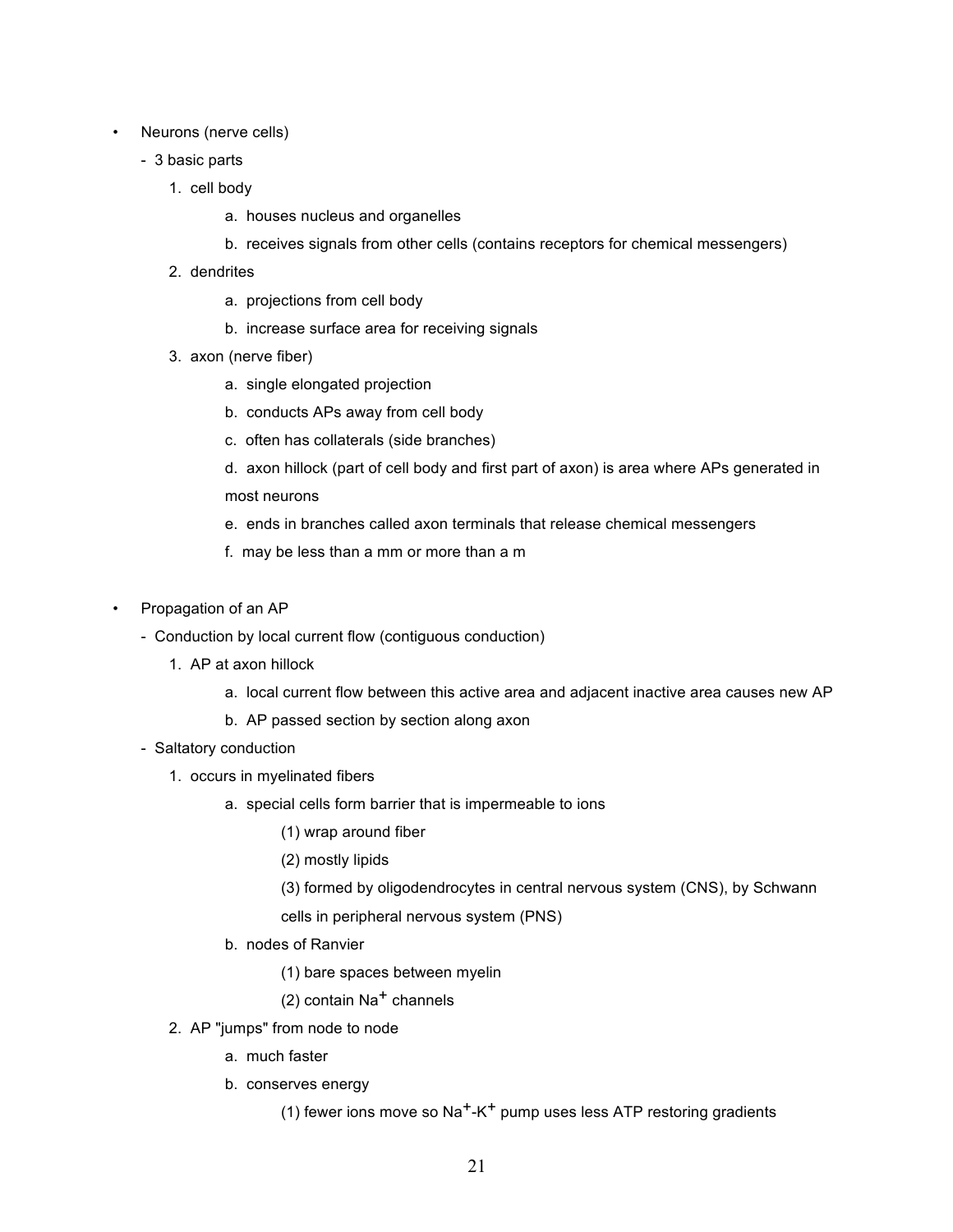- fiber diameter influences speed of propagation
	- 1. larger fiber diameter  $\rightarrow$  faster conduction

2. large myelinated fibers found in areas where information must be transmitted quickly (e.g., fibers innervating skeletal muscle)

3. smaller unmyelinated fibers found in areas where speed not critical to function (e.g. fibers innervating digestive tract)

- Refractory period
	- 1. ensures APs propagated in only one direction
	- 2. membrane that just had AP not very sensitive to further stimulation
		- a. absolute refractory period

(1) no amount of stimulation will induce another AP

(2) time between when  $Na<sup>+</sup>$  gates first opened and when they are in their "ready

to open" conformation

- b. relative refractory period
	- (1) needs stronger than usual stimulation to produce another AP
	- (2) only some Na<sup>+</sup> gates ready to open, some  $K^+$  gates still open
- 3. lasts for one to a few msec
- All-or-none law
	- 1. a membrane responds with a maximal AP or it doesn't respond at all
		- a. a stimulus that doesn't reach threshold never initiates an AP
	- 2. nervous system differentiates between relatively weak or strong stimuli by frequency of APs
		- a. stronger stimuli  $\rightarrow$  more APs/sec
- Synapses and neuronal integration
	- neuron terminates at...
		- 1. muscle
		- 2. gland
		- 3. another neuron
	- Synapse basics
		- 1. junction between axon terminal of one neuron and dendrites or cell body of next neuron
		- 2. most neurons have thousands of synaptic inputs
		- 3. anatomy of a synapse
			- a. presynaptic neuron
				- (1) conducts APs toward synapse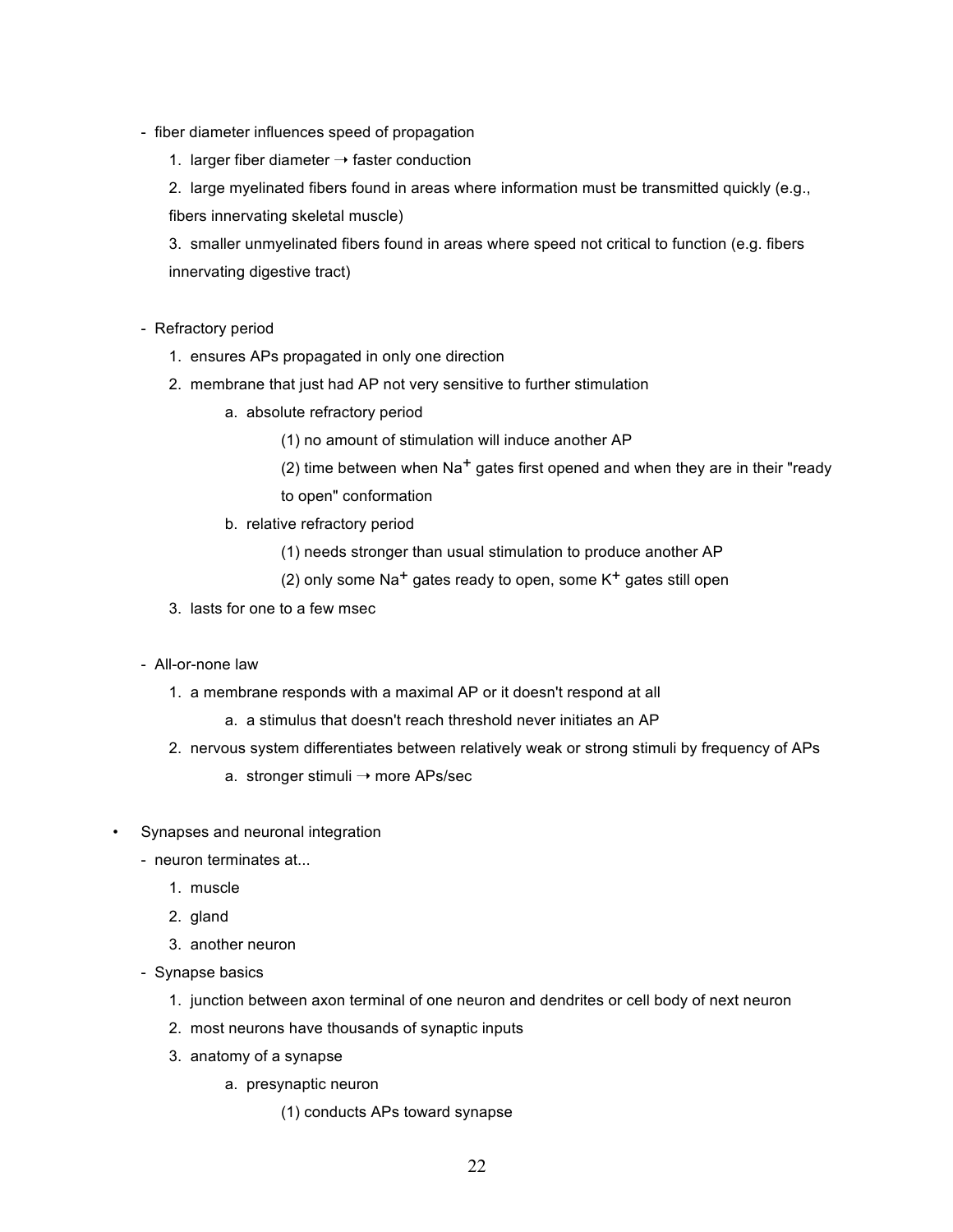(2) ends in swelling called synaptic knob, which contains synaptic vesicles that store a specific neurotransmitter

b. postsynaptic neuron

(1) conducts APs away from synapse

- (2) portion at synapse called subsynaptic membrane
- c. synaptic cleft
	- (1) space between pre and postsynaptic neurons

4. generally operates in one direction (changes in membrane potential in presynaptic neuron bring changes in membrane potential of postsynaptic neuron)

- 5. basic synapse function
	- a. AP reaches presynaptic neuron axon terminal
	- b. voltage-gated  $Ca<sup>2+</sup>$  channels in synaptic knob open
	- c.  $Ca<sup>2+</sup>$  influx induces release of neurotransmitter from synaptic vesicles by exocytosis

d. neurotransmitter diffuses across cleft and binds with receptor sites on subsynaptic membrane

e. triggers opening of specific ion channels in subsynaptic membrane (chemically-gated channels)

- Two types of synapses
	- 1. excitatory synapse
		- a. Na<sup>+</sup> and  $K^+$  channels open
		- b. net movement of Na<sup>+</sup> in

c. results in small depolarization called an EPSP (excitatory postsynaptic potential), a kind of graded potential

d. takes many EPSPs to bring membrane to threshold and generate an AP (each one brings membrane closer to threshold)

- 2. inhibitory synapse
	- a. opens channels for  $K^+$  or Cl<sup>-</sup>
	- b.  $K^+ \rightarrow$  out, or Cl<sup>-</sup> $\rightarrow$  in
	- c. results in small hyperpolarization called an IPSP (inhibitory postsynaptic potential)
	- d. each IPSP moves membrane further away from threshold
- 3. a given synapse is either always excitatory or always inhibitory
- 4. the same neurotransmitter is generally released at a given synapse
	- (1) some nts are always excitatory
	- (2) some nts are always inhibitory
	- (3) some nts produce an IPSP at one synapse and an EPSP at another synapse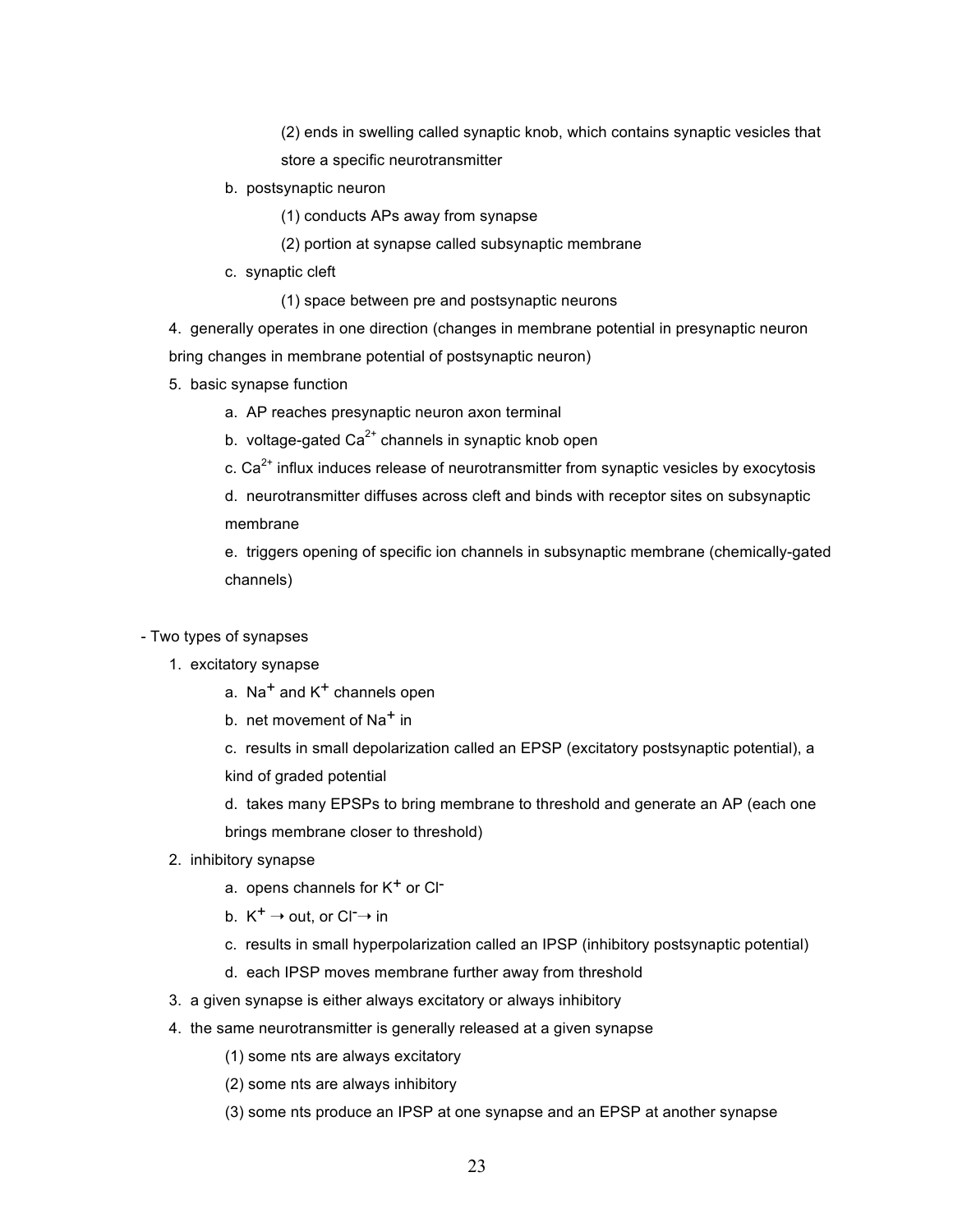- Synaptic delay
	- 1. takes time for signal to cross synapse (.5 1 msec)

2. the more synapses a signal must cross, the longer the time needed for response to occur (total reaction time)

- Removal of nt from the synaptic cleft
	- 1. as long as the nt is bound to receptor, IPSP or EPSP continues
	- 2. quickly removed from synapse
		- a. diffuses away from synaptic cleft
		- b. inactivated by enzymes in subsynaptic membrane
		- c. actively transported back to presynaptic neuron
- Neurotransmitters and second messenger systems
	- 1. most nts change conformation of chemically-gated channels

2. some use second messenger systems (cAMP), which work in short term and long term changes like memory

- Grand postsynaptic potentials (GPSP)
	- 1. composite of all EPSPs and IPSPs occurring on a cell at the same time
	- 2. temporal summation

a. summation of potentials occurring very close together in time from same synaptic input

- 3. spatial summation
	- a. summation of potentials from many different synaptic inputs at the same time
- Classical neurotransmitters and neuropeptides
	- 1. classical neurotransmitters
		- a. small, fast-acting
		- b. made in axon terminal
		- c. amino acids or related compounds
	- 2. neuropeptides
		- a. large (many amino acids)
		- b. made in cell body, stored in dense-core vesicles in the axon terminal

(1) one or more may be released along with a classical nt

- c. some act like classical nts
- d. most are neuromodulators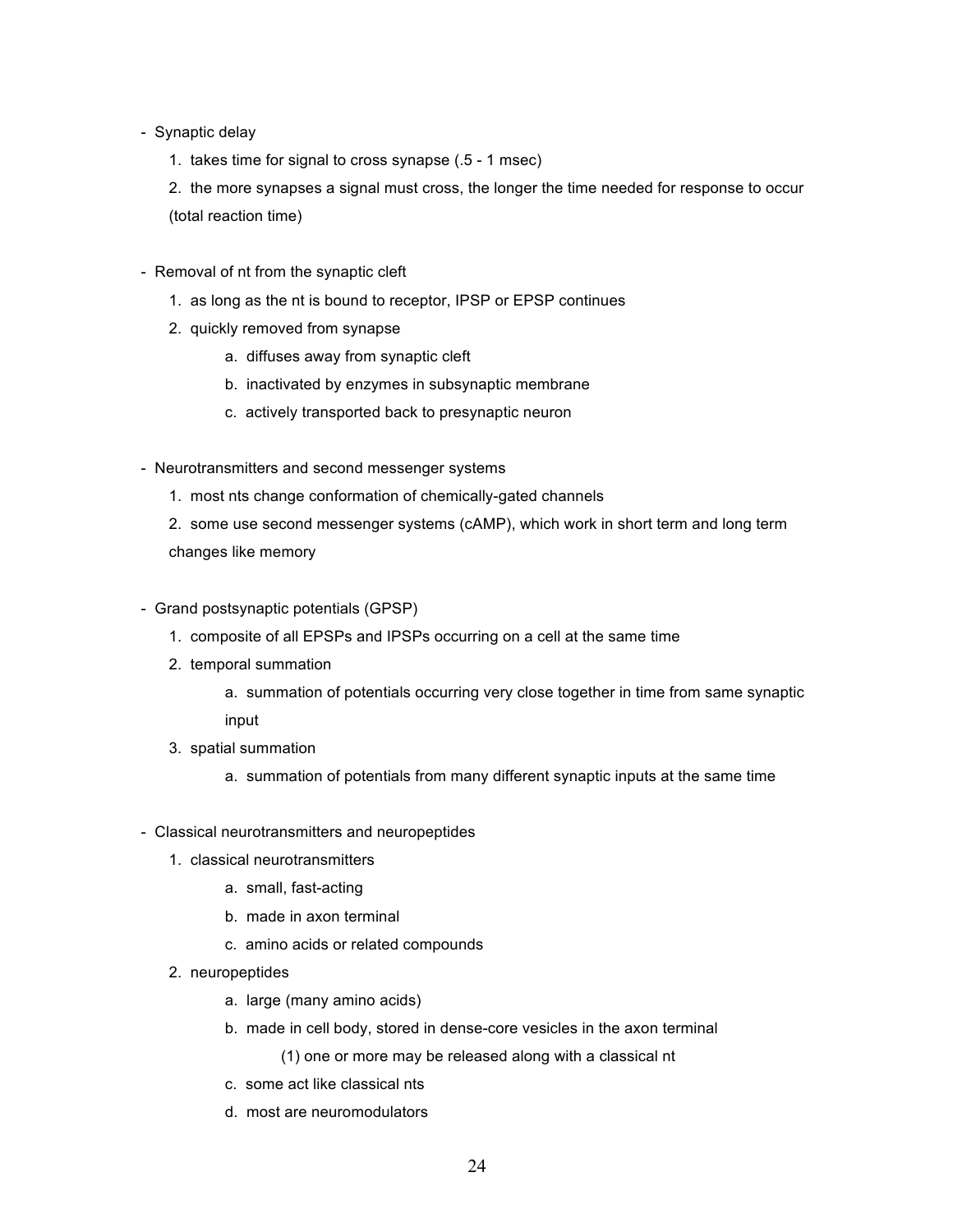- (1) don't cause EPSPs/IPSPs
- (2) cause long term changes in synapse
- (3) often use second messenger systems
- Presynaptic inhibition and facilitation
	- 1. a third neuron may influence the effect of one neuron on another
		- a. probably involves  $Ca^{2+}$
		- b. can influence inputs from certain neurons while not affecting other inputs
- Convergence and divergence
	- 1. in convergence a single neuron is influenced by many other neurons synapsing on it
	- 2. in divergence a single neuron influences many other neurons

- The various types of influences result in a great deal of complexity and ability to control what information is passed on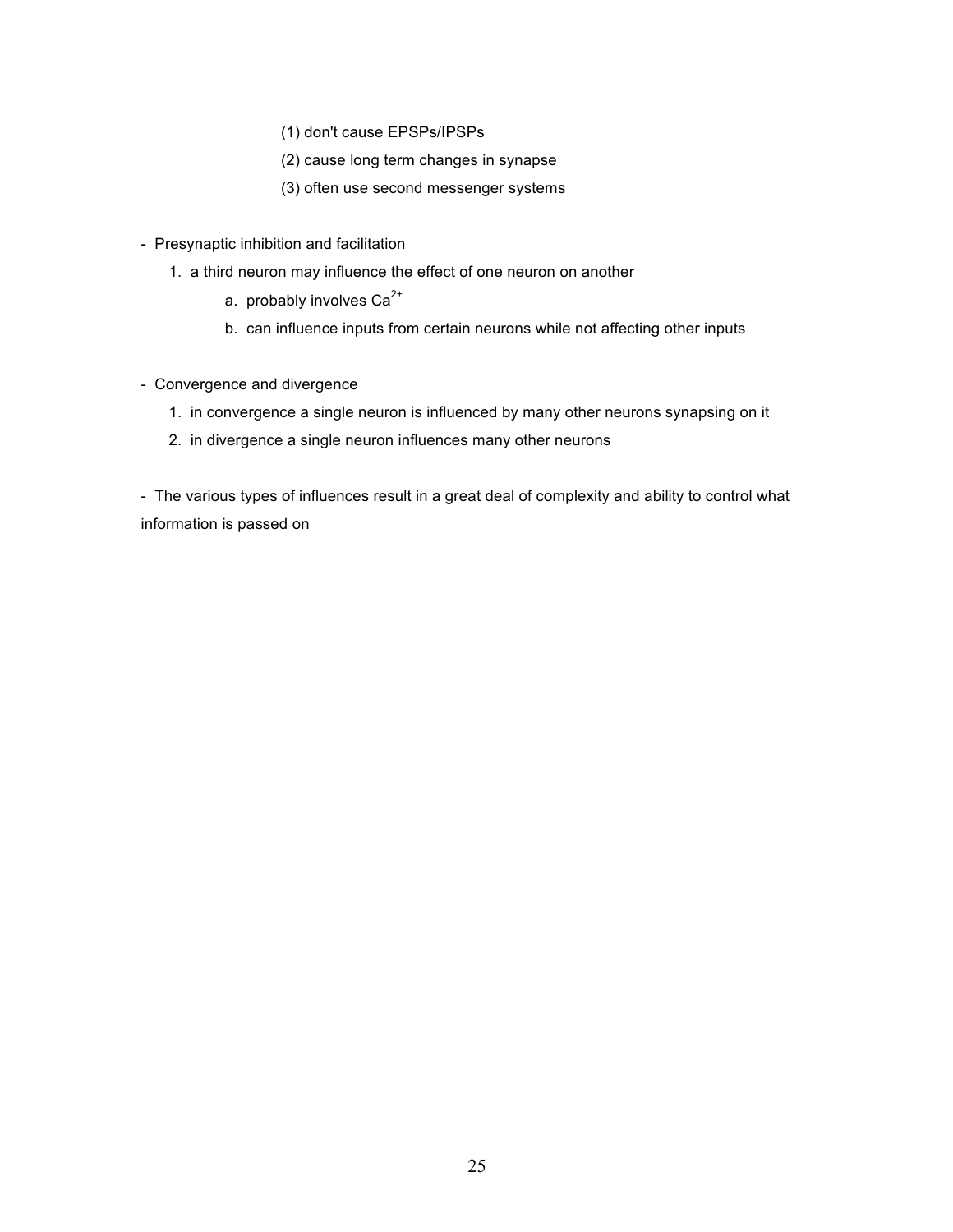## **Chapter 5 Central Nervous System**

- A "wired" system
	- specific pathways for transmission of signals between areas of body
	- In general, coordinates rapid, precise responses
	- interacts with endocrine system ("wireless")
- Organization of nervous system
	- central nervous system (CNS)
		- 1. brain and spinal cord
	- peripheral nervous system (PNS)
		- 1. nerve fibers carry information between CNS and rest of body
		- 2. afferent (sensory) division
			- a. carries information toward CNS
		- 3. efferent (motor) division
			- a. carries information away from CNS to effector organs (muscles, glands)
			- b. somatic nervous system
				- (1) motor neurons supplying muscles
			- c. autonomic nervous system
				- (1) innervates smooth and cardiac muscle, glands
				- (2) sympathetic division ("fight or flight")
				- (3) parasympathetic division ("resting and digesting")
- 3 Classes of neurons
	- afferent
		- 1. in afferent division of PNS
		- 2. peripheral end has a sensory receptor
			- a. generates APs in response to a stimulus
		- 3. cell body near spinal cord
		- 4. synapses with other neurons in spinal cord
	- efferent
		- 1. in efferent division of PNS
		- 2. cell body in CNS
		- 3. terminates at a muscle or gland
	- interneurons (most neurons)
		- 1. in CNS, between afferent and efferent neurons
		- 2. interconnect with one another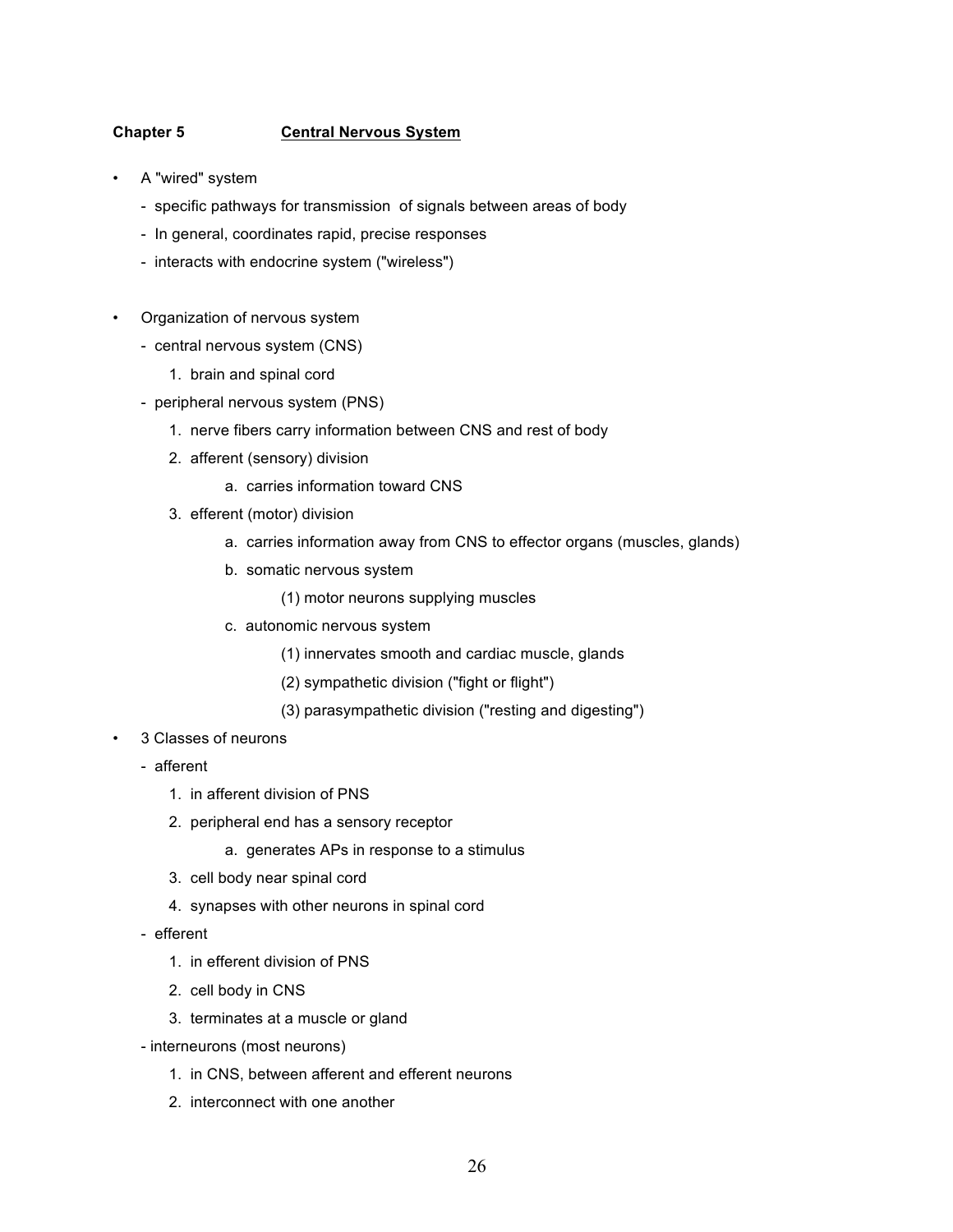- Protection /nourishment of the brain
	- glial cells (neuroglia)
		- 1. astrocytes
			- a. hold neurons together
			- b. repair of injury and scar formation

c. induce changes in blood vessels (blood-brain barrier) and participate in transport across barrier

- d. take up and break down some nts (glutamate, GABA)
- e. take up excess  $K^+$  in ECF
- f. enhance synapse formation and modify function, physical and chemical influences
- g. communicate with each other and neurons via gap junctions, nts, and other chemicals
- 2. oligodendrocytes
	- a. forms myelin sheaths
- 3. ependymal cells
	- a. line internal cavities of CNS (ventricles of brain, central canal of spinal cord)
	- b. help form cerebrospinal fluid (CSF)
	- c. serve as stem cells in some areas of brain
- 4. microglia
	- a. defense cells, can do phagocytosis
	- b. secrete nerve cell growth factor
- blood-brain barrier
	- 1. capillaries in brain have tight junctions joining cells
		- a. only substances that can pass through cells can be exchanged (lipid soluble
		- substances, e.g.,  $O_2$ ,  $CO_2$ , alcohol, steroid hormones; substances with specific carriers,

e.g., glucose, amino acids, ions)

- 2. protects brain from harmful substances
- 3. keeps out circulating hormones that act like nts

- CSF

- 1. formed by choroid plexuses, surrounds brain and spinal cord
- 2. cushions CNS
- 3. it is the interstitial fluid of the CNS
	- a. directly contacts CNS cells and exchanges take place
- 4. similar to plasma, but lower in  $K^+$  and higher in Na<sup>+</sup>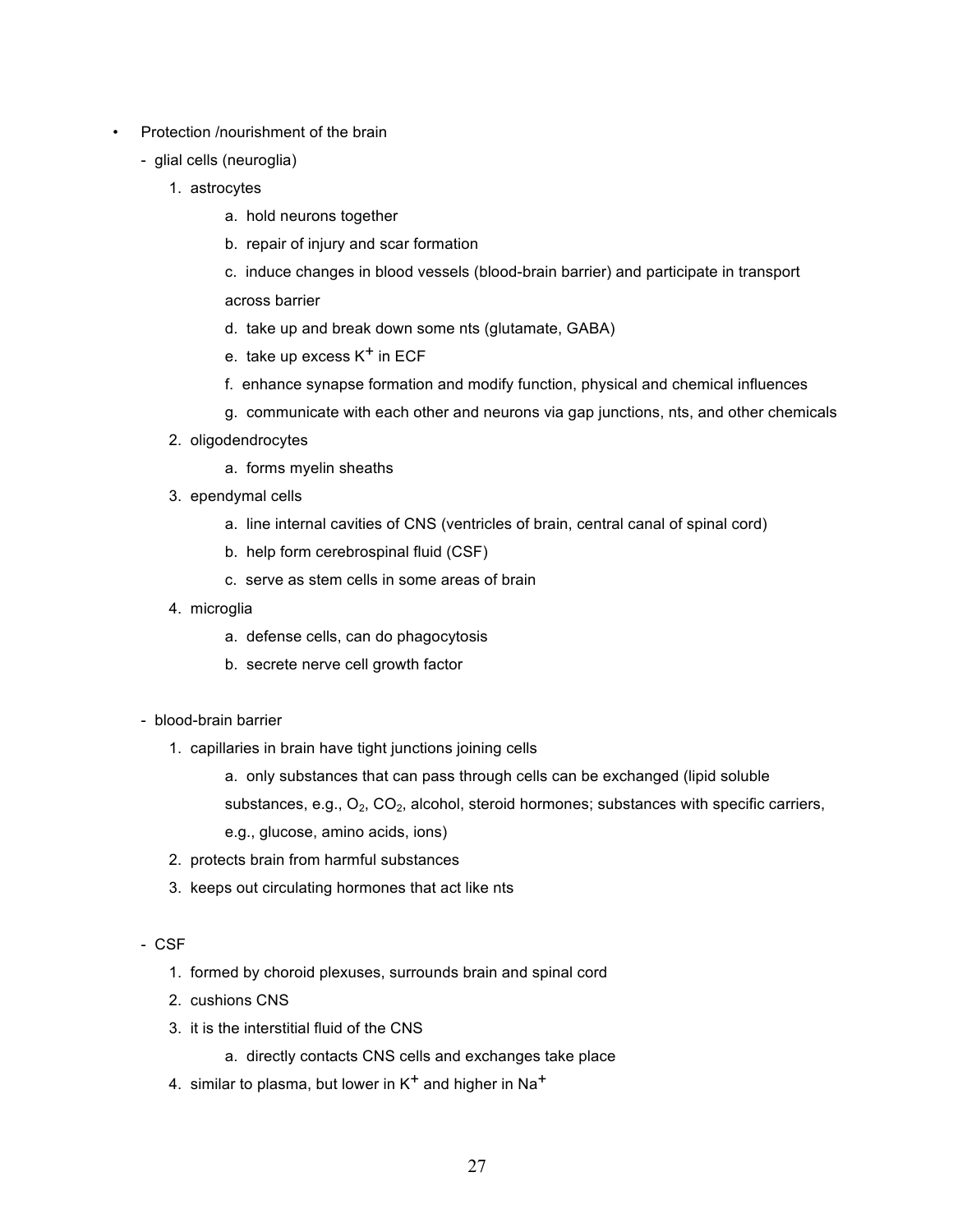- meninges: connective tissue membranes
	- 1. dura mater outer layer
		- a. forms dural sinuses and venous sinuses (blood and CSF pool, return to circulation)
	- 2. arachnoid mater middle layer
		- a. subarachnoid space contains CSF
		- b. arachnoid villi reabsorb CSF (return to blood in sinuses)
	- 3. pia mater inner layer
		- a. well vascularized
		- b. important in forming CSF
- bones offer physical protection
	- 1. cranium (skull) brain
	- 2. vertebral column spinal cord
- brain structure
- Cerebrum
	- cortex is outer layer of gray matter (neuron cell bodies and dendrites, glial cells)
	- underneath is white matter (tracts of myelinated fibers), which transmits signals between cortical
	- areas, and to other CNS locations
	- divided into functional areas (some degree of overlap) specialized for particular activities, but no area acts alone
	- 2 hemispheres
		- 1. connected by corpus callosum
		- 2. most functional areas occur in both hemispheres (except language areas)
		- 3. some degree of specialization
			- a. left logical, analytical tasks like language, math; fine motor control
			- b. right nonlanguage skills like spatial perception and art/music
		- 4. generally involved in functions of opposite side of body (contralateral)
	- paired lobes
		- 1. occipital, temporal, parietal, frontal
		- 2. functional areas often contained within a lobe
	- 3 kinds of functional areas
		- 1. motor areas control voluntary motor functions
		- 2. sensory areas conscious awareness of sensation
		- 3. association areas integrate diverse information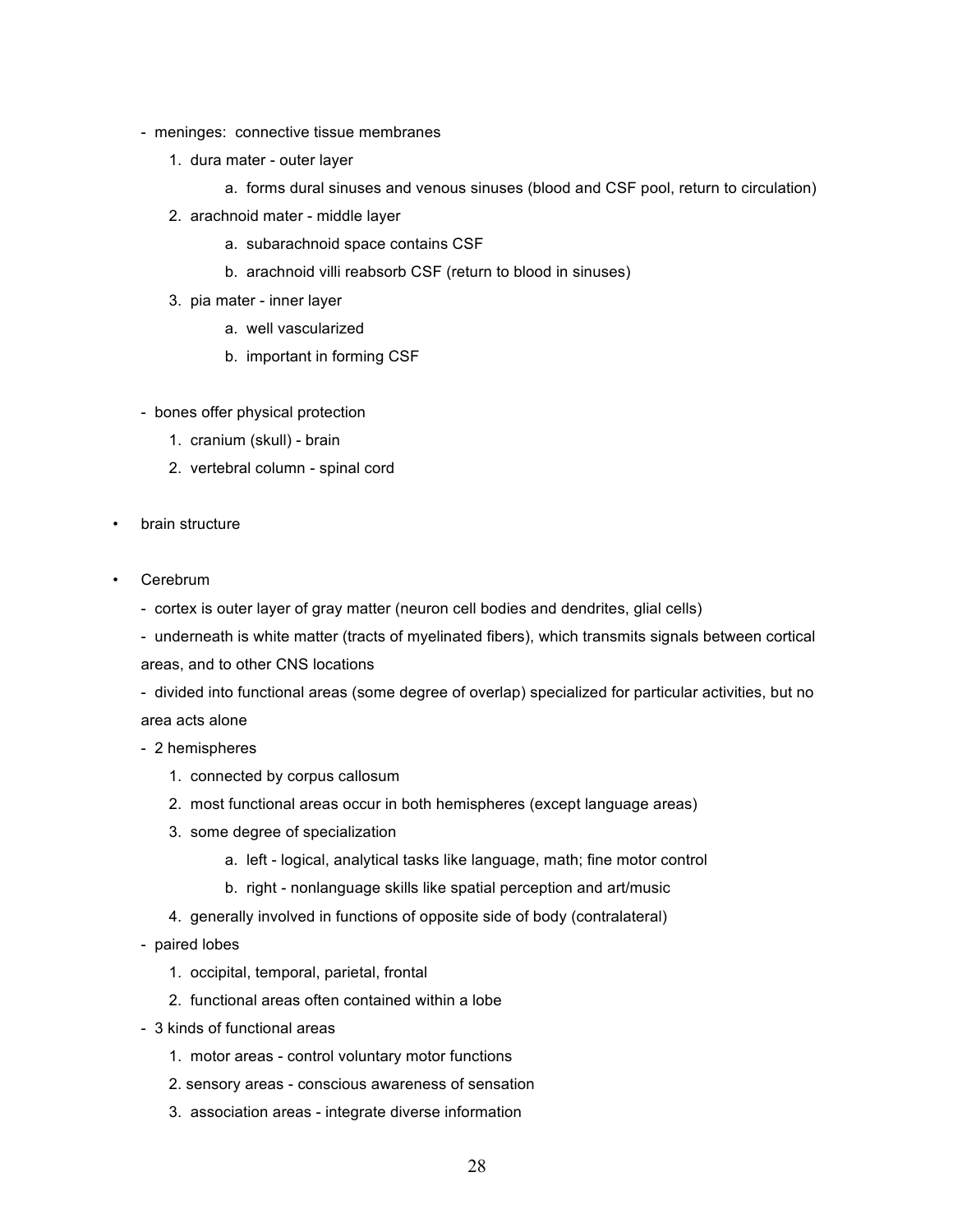- selected functional areas
	- 1. primary visual cortex
		- a. receives visual information
		- b. surrounding higher-order visual cortex interprets
	- 2. primary auditory cortex
		- a. receives information on sound
		- b. surrounding higher-order auditory cortex interprets
	- 3. somatosensory cortex
		- a. receives sensory input (somesthetic sensations from skin like touch, temp. and proprioception, etc.)

(1) localizes source of input, perceives intensity of stimulus, capable of spatial discrimination

(2) sensory homunculus - a particular region of the brain receives information from a certain part of the body

- 4. posterior parietal cortex
	- a. integrates somatosensory and visual input
	- b. important in complex movement
- 5. primary motor cortex
	- a. voluntary control of skeletal muscle
		- (1) motor homunculus neurons controlling a particular body part
		- tend to be grouped together
- 6. supplementary motor area
	- a. helps prepare "programs" for complex patterns of movement
- 7. premotor cortex
	- a. plans movement based on body orientation, coordination of complex movements
	- b. interacts with posterior parietal cortex
- 8. Language areas
	- a. Broca's area
		- (1) important in ability to speak interacts with motor areas for speech
	- b. Wernicke's area

(1) important in language comprehension (written and spoken) and patterns of speech

c. Broca's and Wernicke's usually in left hemisphere only, right side has affective language areas, which express and comprehend emotion in speech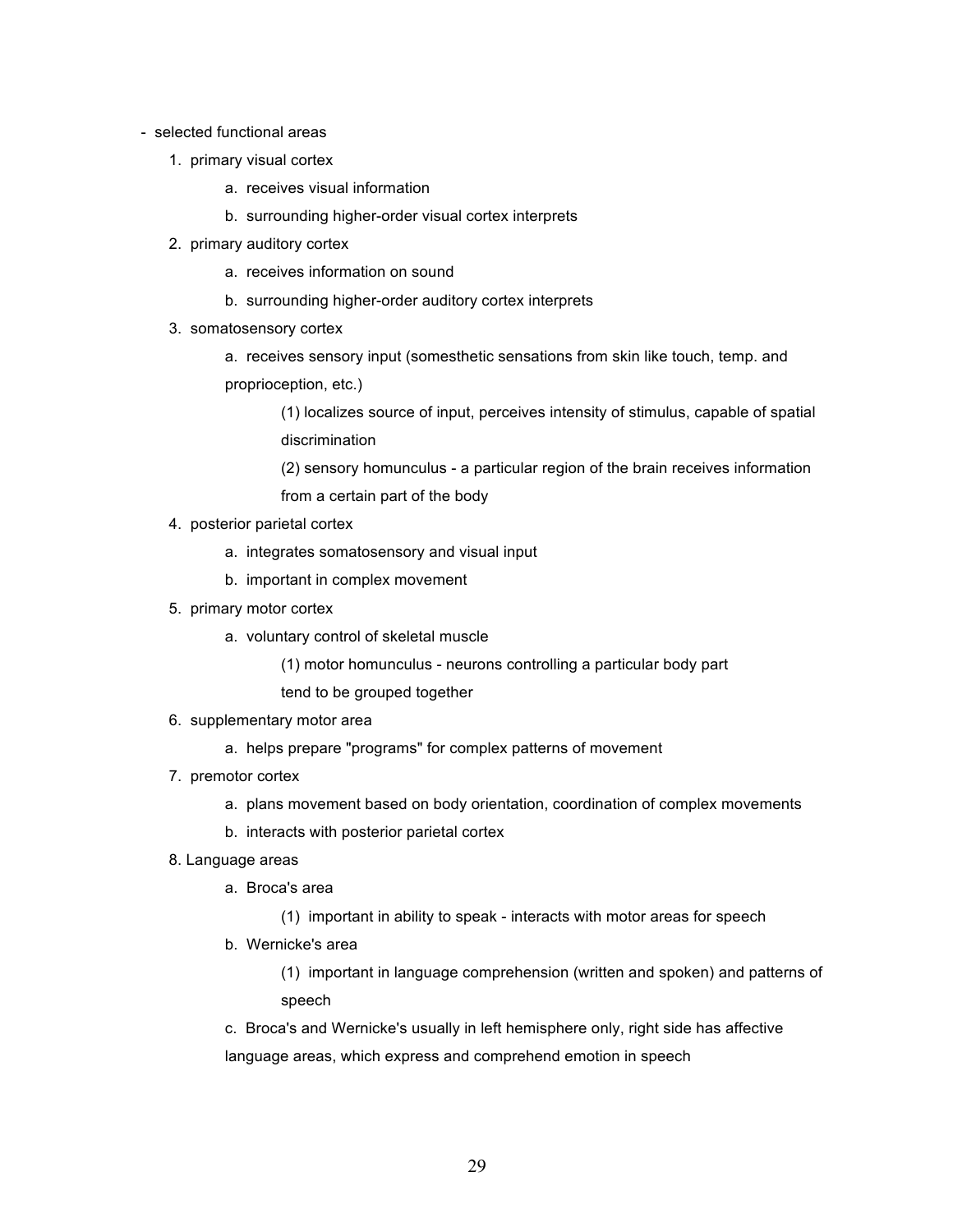- 9. prefrontal association cortex
	- a. plans for voluntary activities
	- b. weighing consequences, making choices
	- c. personality
	- d. complex learning, intellect (cognition), conscience
- 10. parietal-temporal-occipital association cortex
	- a. integrates information from those lobes
- 11. limbic association cortex
	- a. motivation, emotion, memory
- cortex displays plasticity
	- 1. many areas can change based on need, e.g.:
		- a. other areas may take over for damaged areas
		- b. use of a particular body part can result in more cortical space being devoted to it
- areas constantly interact
- Subcortical structures
	- basal nuclei (basal ganglia)
		- 1. masses of gray matter within cerebral white matter
		- 2. functional aggregations of cell bodies
			- a. inhibiting muscle tone
			- b. maintaining purposeful motor activity and suppressing unnecessary movement
			- c. monitor/coordinate muscle contractions in posture/support
			- d. complex aspects of motor control
			- e. may be involved in cognitive functioning
		- 3. receives input from all cortical areas

4. sends feedback via thalamus mainly to prefrontal and premotor areas (no direct connection to motor neurons)

- thalamus
	- 1. preliminary processing of sensory input
		- a. screens out unimportant stimuli and passes on significant input to somatosensory cortex and other brain regions
	- 2. crude awareness of sensation
	- 3. reinforces voluntary motor activity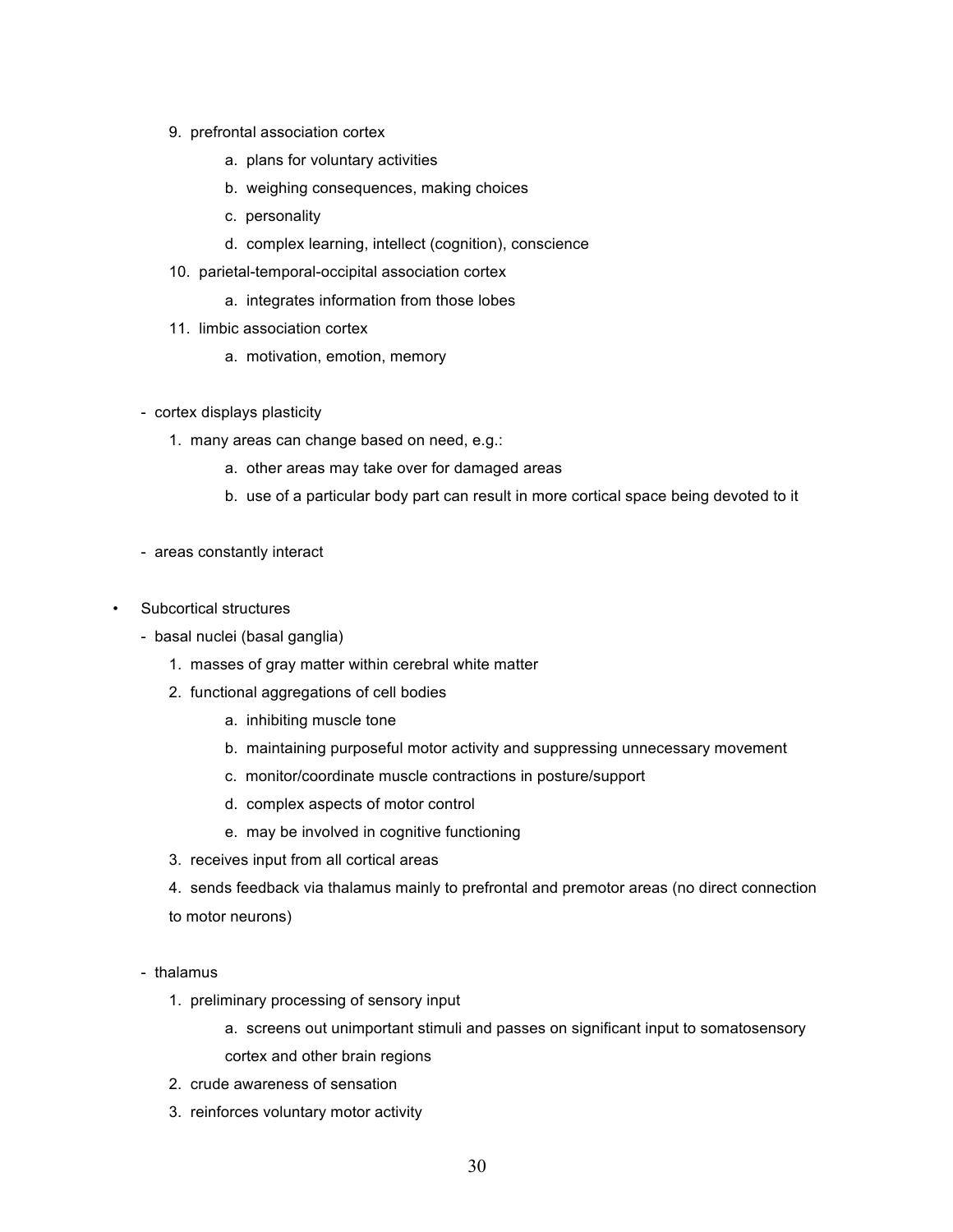- 4. some degree of consciousness
- 5. "gateway" to cerebral cortex virtually all inputs to cortex pass through
- 6. contains many nuclei, each with a functional specialty

#### - hypothalamus

- 1. many functionally grouped nuclei
- 2. integrating center for homeostasis, links ANS and endocrine system
	- a. regulates body T (monitors blood temperature)

b. regulates water balance (urine output) and thirst (contains osmoreceptors - test concentration of body fluids)

- c. regulates food intake (monitors blood levels of nutrients and hormones)
- d. controls endocrine functioning (produces hormones, regulates pituitary)
- e. role in emotional and behavioral patterns
- f. controls autonomic centers in brain and spinal cord (e.g., activity of smooth and cardiac muscle, exocrine glands)
- g. "biological clock"
- limbic system
	- 1. parts of cortex, basal nuclei, thalamus, hypothalamus
	- 2. involved in all aspects of emotion (pleasure, fear, anger, etc.) and physical expressions of emotion (attacking when angered, laughing, crying, etc.)
	- 3. contains "reward" and "punishment" centers
	- 4. important in homeostatic drives hunger, thirst, sex
	- 5. norepinephrine, dopamine and serotonin important neurotransmitters (precise role

unclear, more of these nts associated with pleasure, less with depression)

- Learning and Memory
	- learning: acquisition of knowledge or skills as a consequence of experience, instruction, or both
	- memory: storage of knowledge for later recall
	- remembering: process of retrieving information from storage
	- forgetting: inability to retrieve information
	- memory trace: neural change responsible for storage of information
		- 1. present throughout brain
		- 2. particular areas appear to be important in certain kinds of memories
			- a. hippocampus short term memories involving integration of stimuli, consolidation (converting from short-term to long-term), declarative memories (facts and events)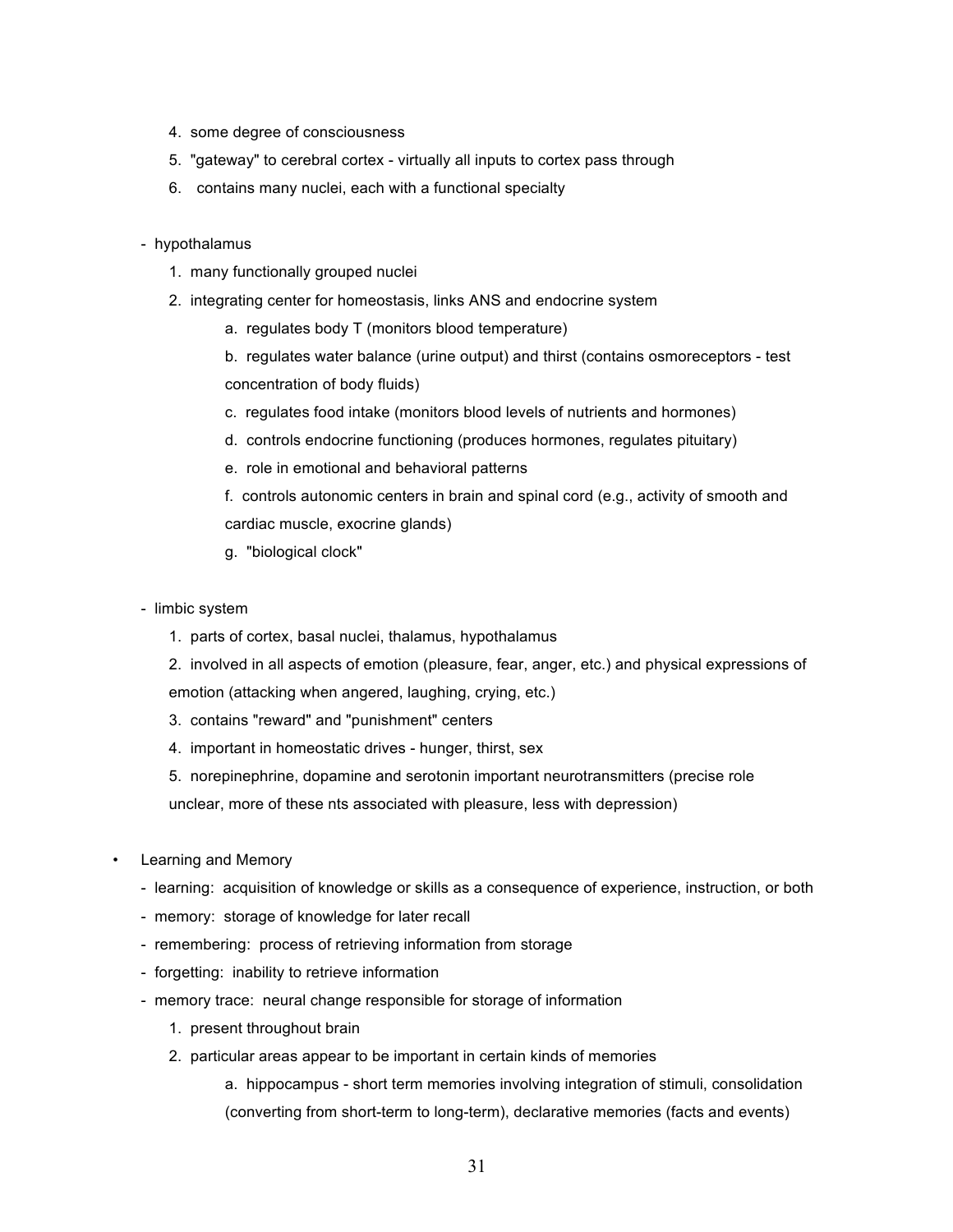b. cerebellum - procedural memories (a.k.a. skill memories involving motor pathways, e.g., playing piano, typing, riding a bike)

- types of memory
	- 1. short-term
		- a. immediately stored
		- b. limited capacity
		- c. retrieved rapidly
		- d. forgetting is permanent (unless consolidated)
		- e. transient changes in preexisting synapses (changes in amount of nt released via modification of  $Ca^{2+}$  channels, may involve cAMP pathways)
	- 2. long-term
		- a. longer storage time, enhanced by practice
		- b. large storage capacity
		- c. more slowly retrieved
		- d. quite stable, forgetting usually transient
		- e. permanent changes in neurons (formation of new synapses, synthesis of proteins in pre or postsynaptic membranes, changes in amount of nt released)
- factors influencing consolidation
	- 1. emotional state transfer better when more alert and motivated
	- 2. repetition
	- 3. association of new information with old information
- cerebellum
	- different portions specialize in particular functions (mostly ipsilateral)
		- 1. maintains balance and equilibrium, important in movement
		- 3. enhances muscle tone
		- 4. coordinates voluntary movements
			- a. input from cortical motor areas and peripheral receptors (indirect)
			- b. ensures smooth, precise movement
		- 5. plans and initiates voluntary movement
			- a. output to cortical motor areas
		- 6. procedural memories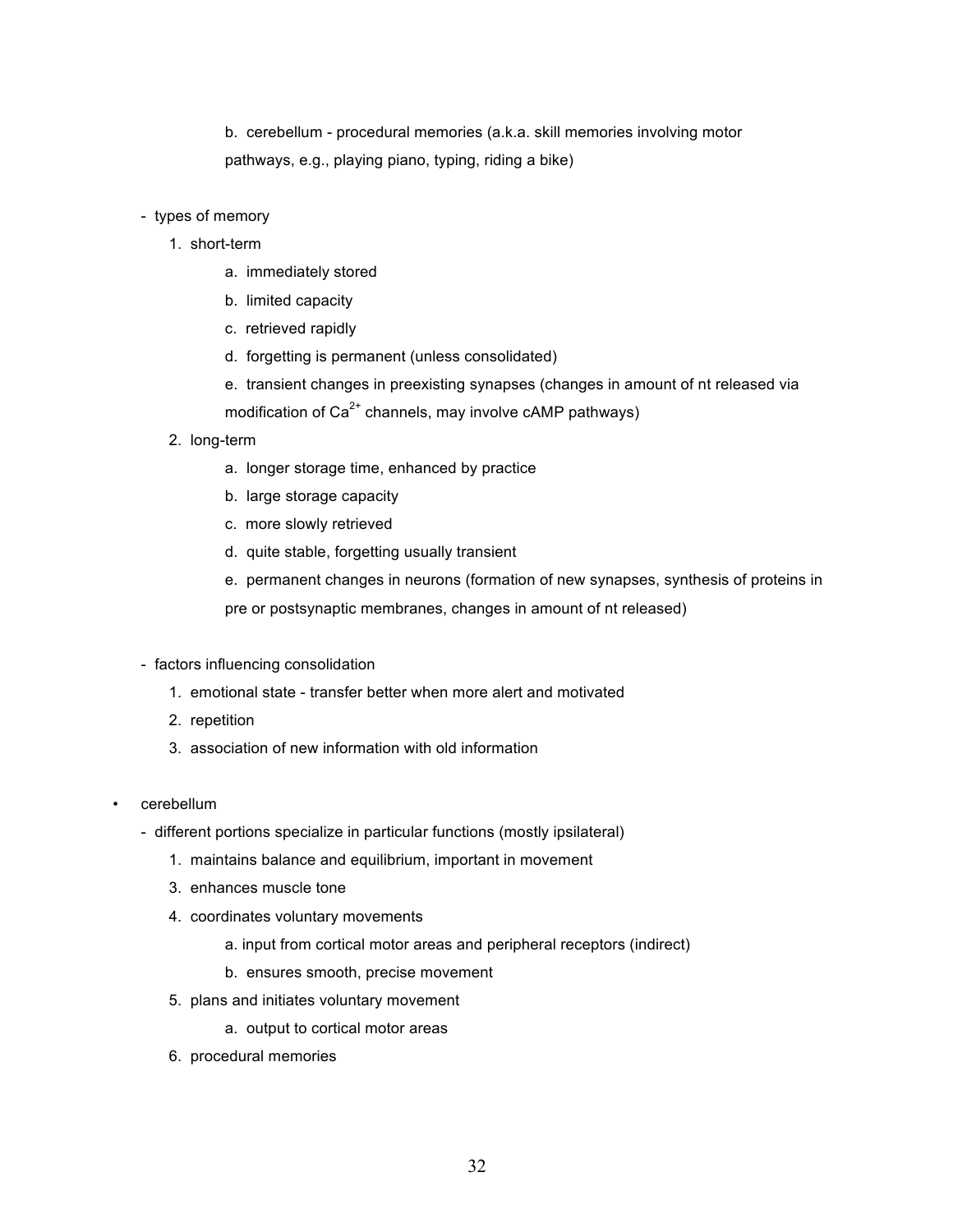- brain stem
	- all incoming and outgoing fibers pass through, most synapse here for processing
	- functions
		- 1. cranial nerve origin
		- 2. contains nuclei for control of autonomic activities
			- a. cardiovascular center (force and rate of heart contraction, blood pressure)
			- b. respiratory centers (rate and depth of breathing)
			- c. many others such as vomiting, hiccuping, swallowing, coughing, sneezing
		- 3. modulates pain
		- 4. regulates equilibrium and posture reflexes
		- 5. contains reticular formation
			- a. receives/integrates all synaptic input
			- b. controls cortical alertness (reticular activating system RAS)
			- c. important in ability to direct attention
		- 6. contains sleep centers
- Sleep

- an active process in which an individual is not consciously aware of surroundings but can be aroused by external stimuli

- types of sleep

- 1. slow-wave sleep
	- a. from light sleep to deep sleep and back
	- b. characterized by frequent movement, small decrease in heart and respiratory rate, and blood pressure
- 2. paradoxical (REM) sleep
	- a. brain activity similar to awake state
	- b. characterized by lack of movement (except eyes), irregular heart and respiratory rate and blood pressure, dreaming

- probably controlled by 3 centers that interact to produce the stages of sleep (arousal system, slow wave center, REM center)

- functions
	- 1. time to restore chemical/physiological processes
	- 2. accomplish changes for learning and memory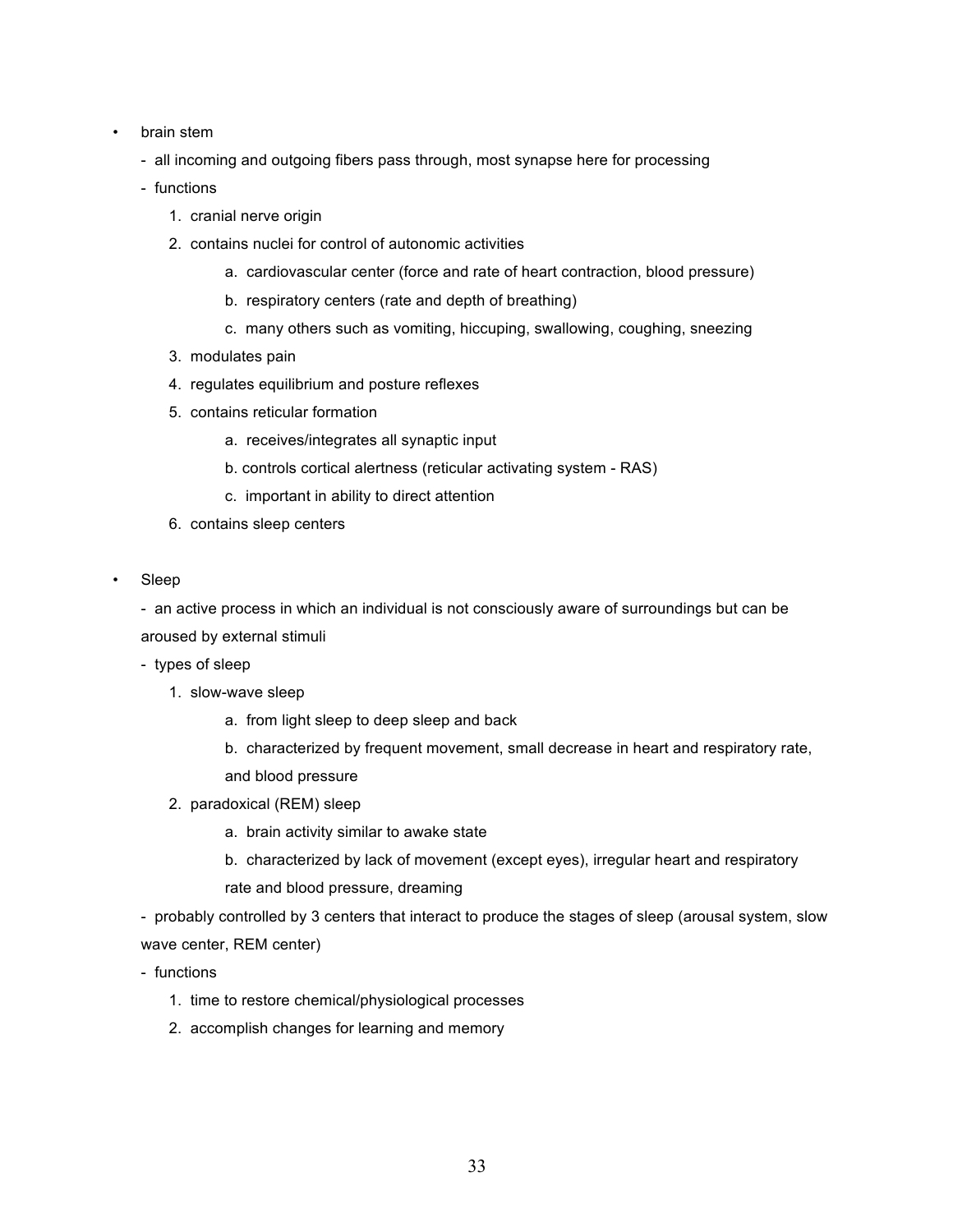#### Spinal Cord

- extends from brain stem
- has paired spinal nerves
	- 1. serves a particular body region
	- 2. both afferent (sensory) and efferent (motor and ANS) fibers
- gray matter
	- 1. neuron cell bodies and dendrites, short interneurons, glial cells
	- 2. dorsal horns
		- a. cell bodies of interneurons
		- b. afferent neurons terminate
	- 3. lateral horns
		- a. efferent ANS cell bodies
	- 4. ventral horns
		- a. efferent motor neuron cell bodies
- white matter
	- 1. fiber tracts
		- a. ascending:  $\text{cord} \rightarrow \text{brain}$
		- b. descending: brain  $\rightarrow$  cord
- reflexes
	- 1. response that occurs without conscious effort
		- a. simple (basic): built-in, unlearned (e.g., pulling away from a painful stimulus)
		- b. acquired (conditioned): learned through practice (e.g., typing , playing sports)
	- 2. reflex arc: the neural pathway involved
		- a. receptor responds to stimulus by generating an AP
		- b. afferent pathway relays information to...
		- c. integrating center (spinal cord or brain stem for simple reflexes, higher brain levels for acquired reflexes)
		- d. efferent pathway transmits information to...
		- e. effector (muscle or gland)
	- 3. spinal reflexes
		- a. spinal cord is integrating center (no brain involvement needed)
		- b. afferent pathway terminates on three types of neurons: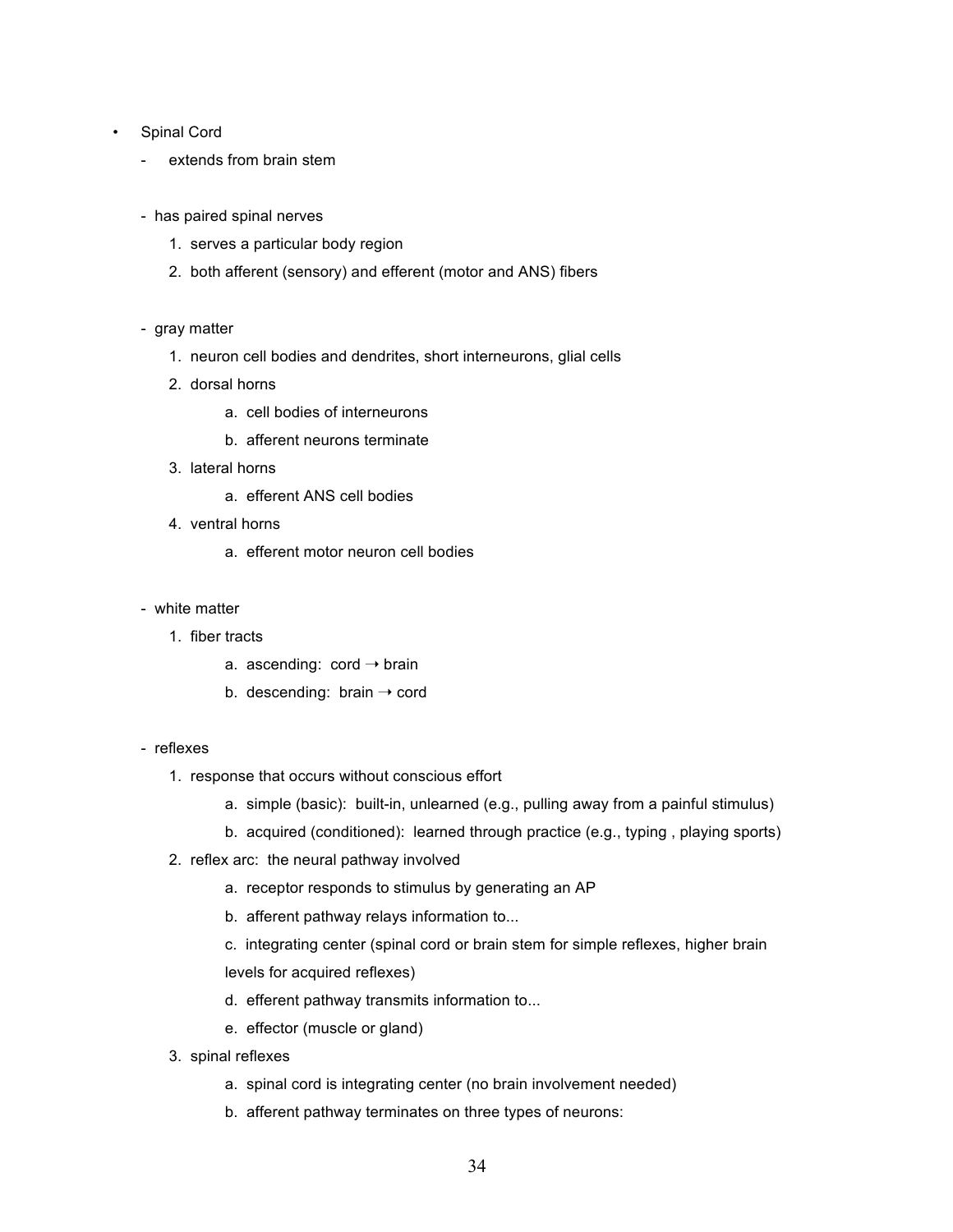(1) excitatory interneuron, which stimulates efferent motor neurons (muscle contracts)

(2) inhibitory interneuron, which inhibits efferent motor neurons leading to antagonistic muscle group (called reciprocal inhibition or innervation)

(3) interneurons carrying signal to brain (person becomes aware of stimulus)

c. brain can modify spinal reflex

(1) consciously override by sending inhibitory signals to muscle group that would move, excitatory signals to antagonistic muscle group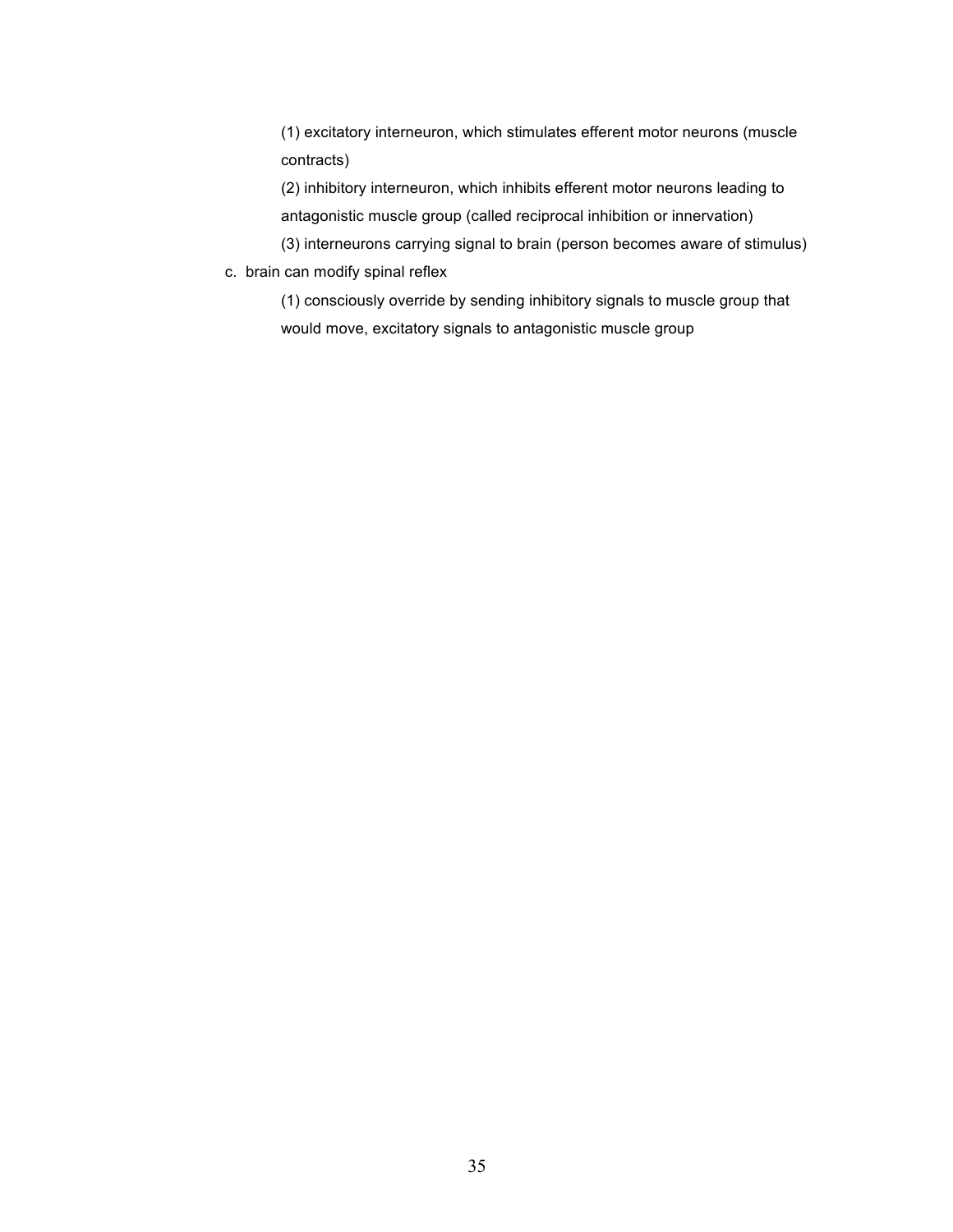## **Chapter 6 PNS: Afferent Division**

- **Basics** 
	- information carried toward CNS
		- 1. from viscera
		- 2. from surface areas
			- a. somatic sensation includes somesthetic sensation (skin) and proprioception (muscles, joints, inner ear)
			- b. special senses vision, hearing, taste, smell

- perception: our conscious interpretation of the world created by the brain from a pattern of nerve impulses from sensory receptors

• Receptor Physiology

- peripheral ends of afferent neurons have receptors that detect stimuli (changes in internal or external environment)

1. convert stimulus to an AP (transduction)

2. each kind of receptor is specialized to respond to one kind of stimulus (the adequate stimulus)

a. receptor may respond to other stimuli as well, but it will lead to the sensation usually detected by that receptor

- 3. receptor may be a special cell associated with the peripheral ending of a neuron
- types of receptors (based on what they respond to)
	- 1. photoreceptors light
	- 2. mechanoreceptors mechanical stimuli
	- 3. thermoreceptors temperature
	- 4. osmoreceptors concentration of body fluids
	- 5. chemoreceptors chemicals

6. nociceptors (pain receptors) - tissue damage or distortion (intense stimulation of any receptor perceived as pain)

- graded receptor potentials
	- 1. stimulus alters membrane permeability of receptor

a. opens ion channels - main effect is  $\text{Na}^+$  flowing in (depolarization), if summation of depolarizations reaches threshold, AP generated (called a generator potential)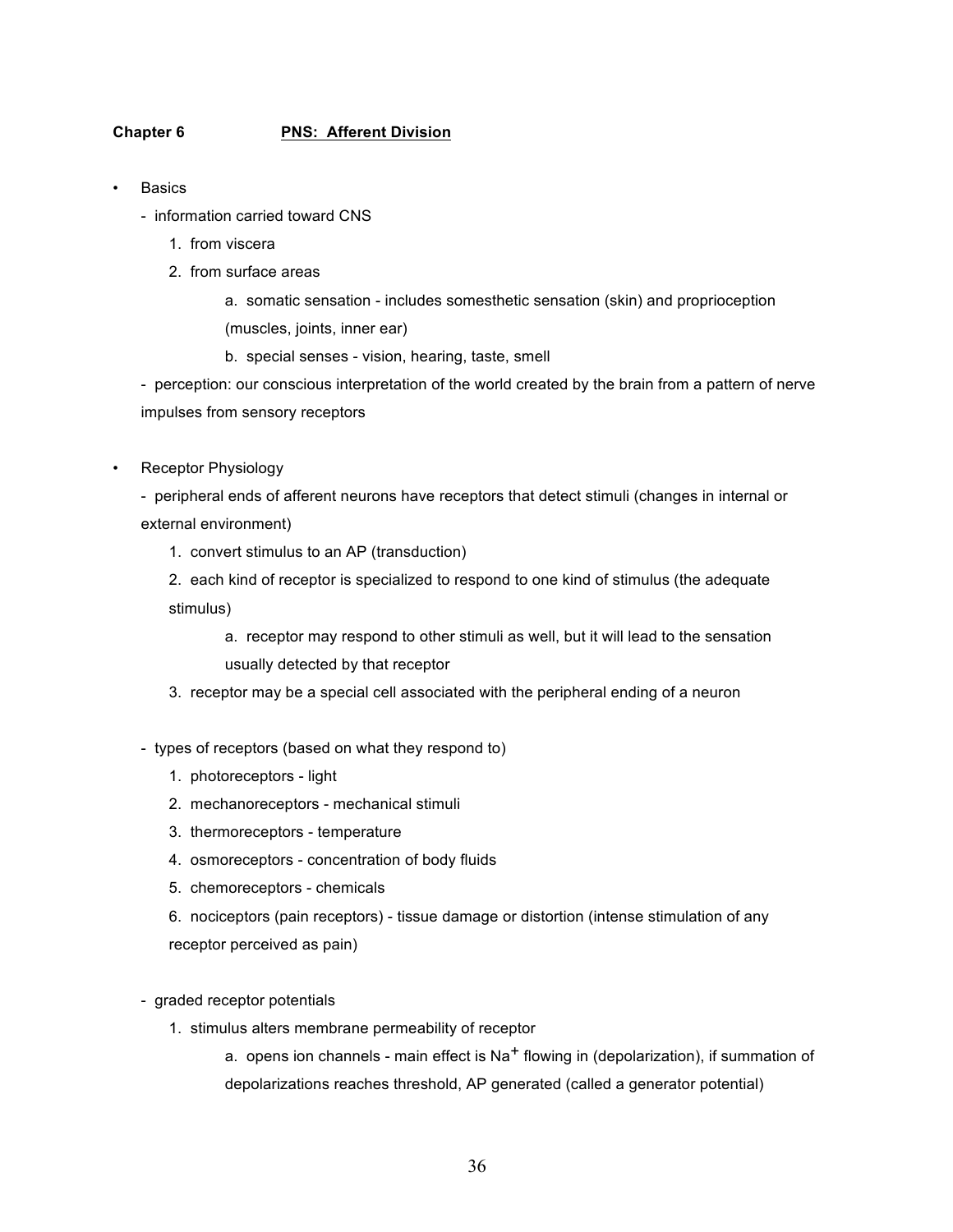b. if receptor is a separate cell, it releases a chemical messenger that opens chemically-gated Na<sup>+</sup> channels in the nearby neuron, which generates an AP when threshold reached (called a receptor potential)

c. stronger stimuli  $\rightarrow$  greater frequency of APs (frequency code)

d. stronger stimuli often result in stimulation of a larger area  $\rightarrow$  more receptors activated (population code)

- adaptation

- 1. continued stimulation does not result in APs
- 2. tonic receptors do not adapt or adapt slowly
	- a. important when continuous information is useful (posture and balance sensed by proprioceptors, nociceptors)
- 3. phasic receptors adapt quickly
	- a. useful when more information not necessary (touch)
	- b. will exhibit an off response respond again when stimulus removed
- 4. mechanisms not well known, may be inactivation of  $Na<sup>+</sup>$  channels
- somatosensory pathways
	- 1. first-order sensory neuron is an afferent neuron with receptor, synapses with...
	- 2. second-order sensory neuron in spinal cord or medulla, synapses with...
	- 3. third-order sensory neuron in thalamus, and so on
	- 4. process of sending information through a particular pathway is projection, results in knowledge of type, location and intensity of stimulus
- acuity (discriminative ability)
	- 1. each sensory neuron has a receptive field (area it responds to)
	- 2. greater density of receptors results in greater acuity
	- 3. lateral inhibition also results in greater acuity
		- a. areas nearest stimulus stimulated to a greater extent, areas farther away stimulated less

b. most strongly stimulated pathway inhibits other pathways via inhibitory neurons in **CNS**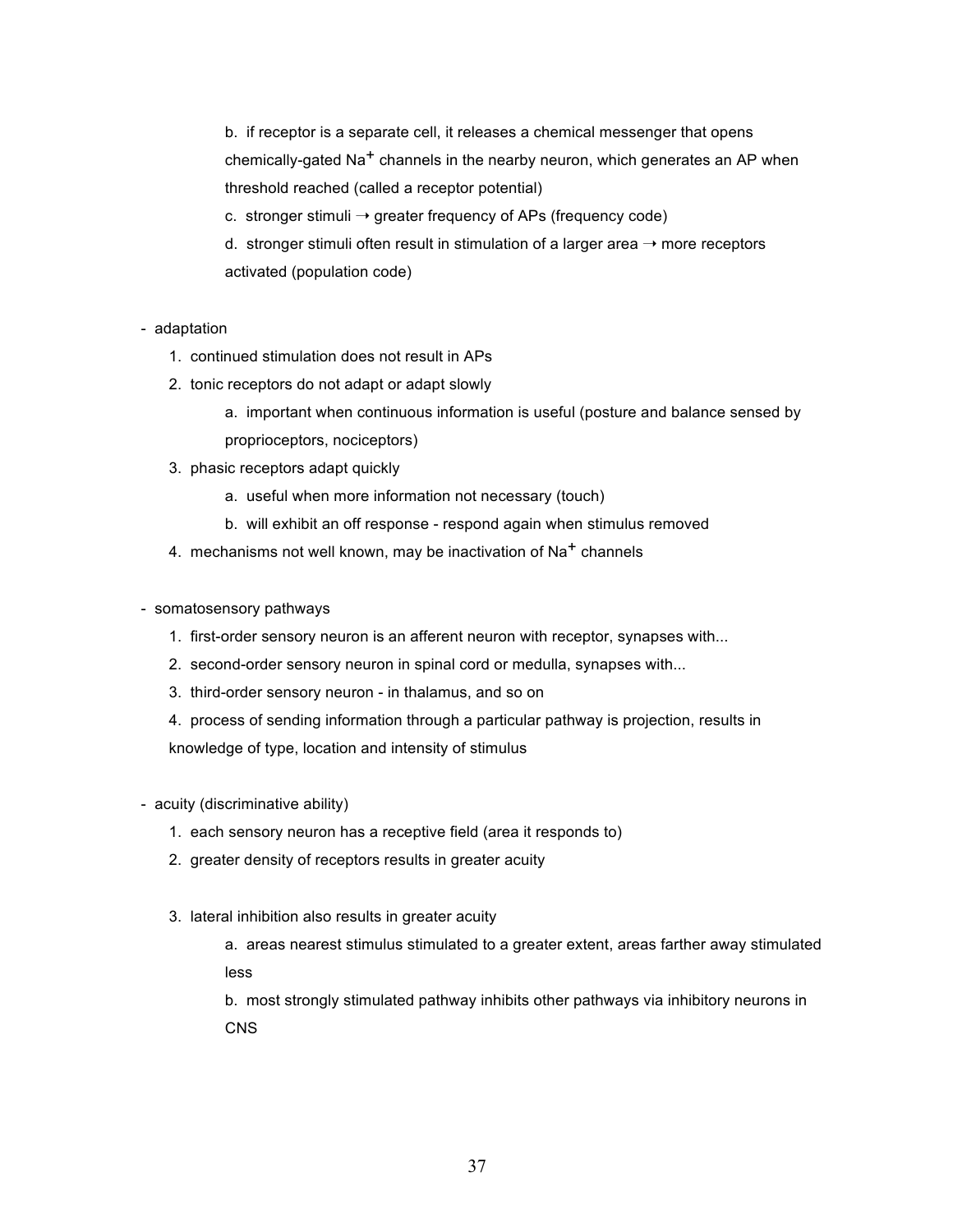- Pain
	- protective (tissue damage is occurring or about to occur)
	- 3 categories of nociceptors
		- 1. mechanical
		- 2. thermal
		- 3. polymodal
	- sensitized by prostaglandins (fatty acid derivatives from lipid bilayer, act locally)
	- fast pain pathway
		- 1. from mechanical and thermal nociceptors on large, myelinated fibers
		- 2. localized, sharp sensation
	- slow pain pathway
		- 1. from polymodal nociceptors on small, unmyelinated C fibers
		- 2. dull, aching, poorly localized sensation
		- 3. activated by chemicals released from damaged tissue(e.g., bradykinin)
	- CNS connections
		- 1. first-order afferent fibers synapse in spinal cord and release substance P (nt unique to pain fibers)
		- 2. second-order fibers go to reticular formation (increases overall alertness) and somatosensory cortex via thalamus (localizes stimulus)
			- a. signals passed to hypothalamus and limbic system, emotional and behavioral responses occur
		- 3. abnormal, chronic pain may result from abnormal signaling within pain pathways
	- built-in analgesic system
		- 1. neural mechanisms can suppress transmission in pain pathways at the spinal cord (presynaptic inhibition of release of substance P)
			- a. inhibiting fibers come from periaqueductal gray matter and reticular formation in brain stem
		- 2. uses opiate receptors on afferent pain fiber terminal
			- a. morphine
			- b. endogenous opiates (e.g., endorphins, enkephalins, dynorphin)
		- 3. activation of analgesic system unclear
			- a. pain modulators include exercise, acupuncture, hypnosis and some types of stress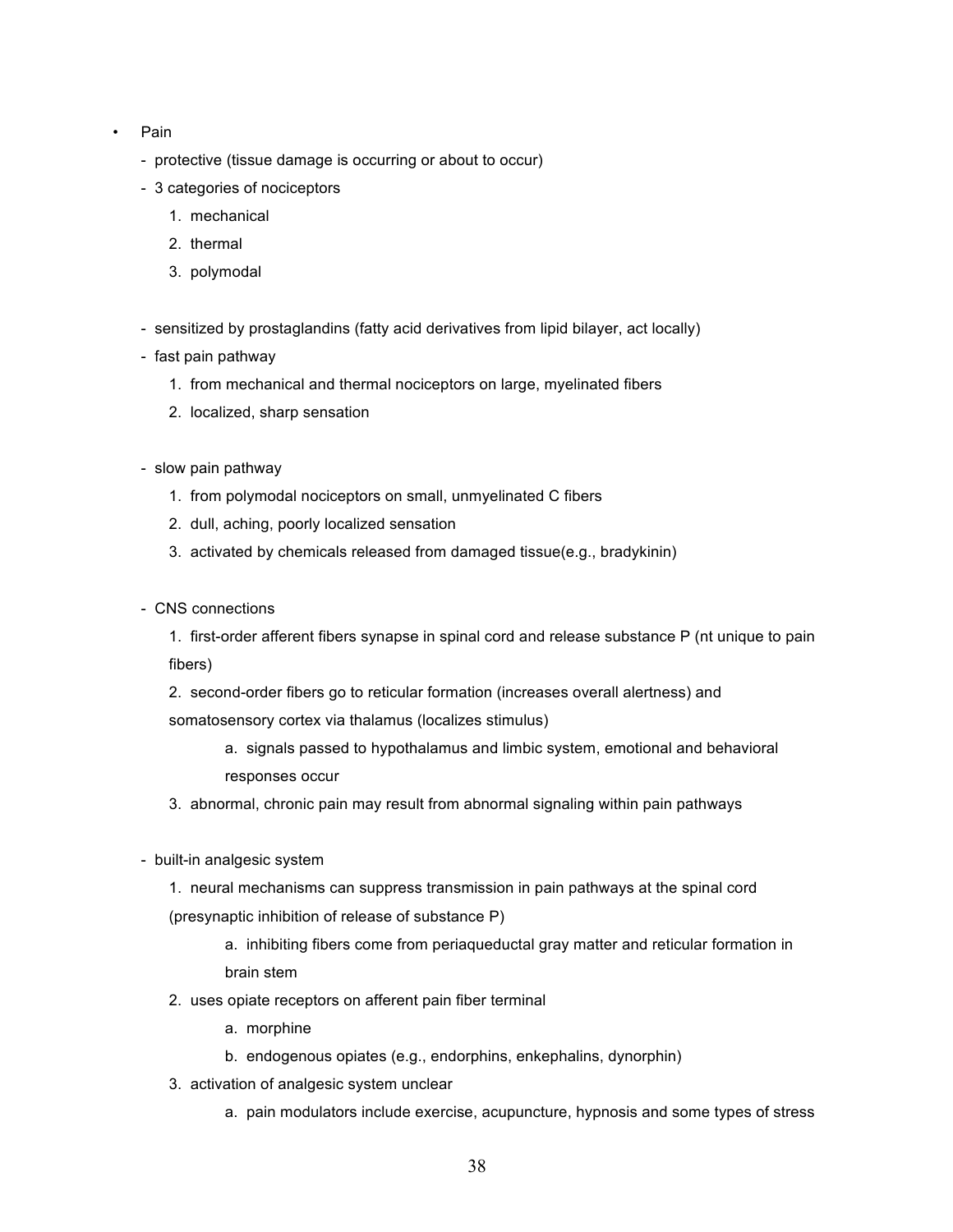## **Chapter 7 PNS: Efferent Division**

- **Basics** 
	- autonomic nervous system
		- 1. involuntary
		- 2. innervates cardiac and smooth muscle, glands
	- somatic nervous system
		- 1. voluntary
		- 2. innervates skeletal muscle
	- two neurotransmitters
		- 1. acetylcholine (ACh)
		- 2. norepinephrine (NE)
- ANS
	- pathways typically have a 2 neuron chain extending from CNS to the innervated organ
		- 1. preganglionic fiber has cell body in CNS, synapses with postganglionic fiber in a ganglion, postganglionic fiber innervates the effector organ
		- 2. sympathetic
			- a. preganglionic fibers originate in thoracic and lumbar regions of the spinal cord
			- b. preganglionic fibers are short, synapse in a sympathetic chain ganglion along the spinal cord (release ACh)
				- (1) some pass through the ganglion and synapse later in collateral ganglion nearer to the innervated organ
			- c. postganglionic fibers are long, terminate on effector organ (release NE)
		- 3. parasympathetic
			- a. preganglionic fibers originate in brain stem or sacral spinal cord
			- b. preganglionic fibers are long, synapse in terminal ganglia in or near effector organs (release ACh)
			- c. postganglionic fibers are short, end on the effector organ (release ACh)
	- fibers releasing ACh called cholinergic fibers, fibers releasing NE called adrenergic fibers
	- postganglionic fibers terminate in many swelling called varicosities, which release nt over a large area of the organ (influence whole organs)
	- dual innervation
		- 1. most visceral organs innervated by both sympathetic and parasympathetic fibers
		- 2. generally have opposite effects
		- 3. either can be excitatory or inhibitory depending on which organ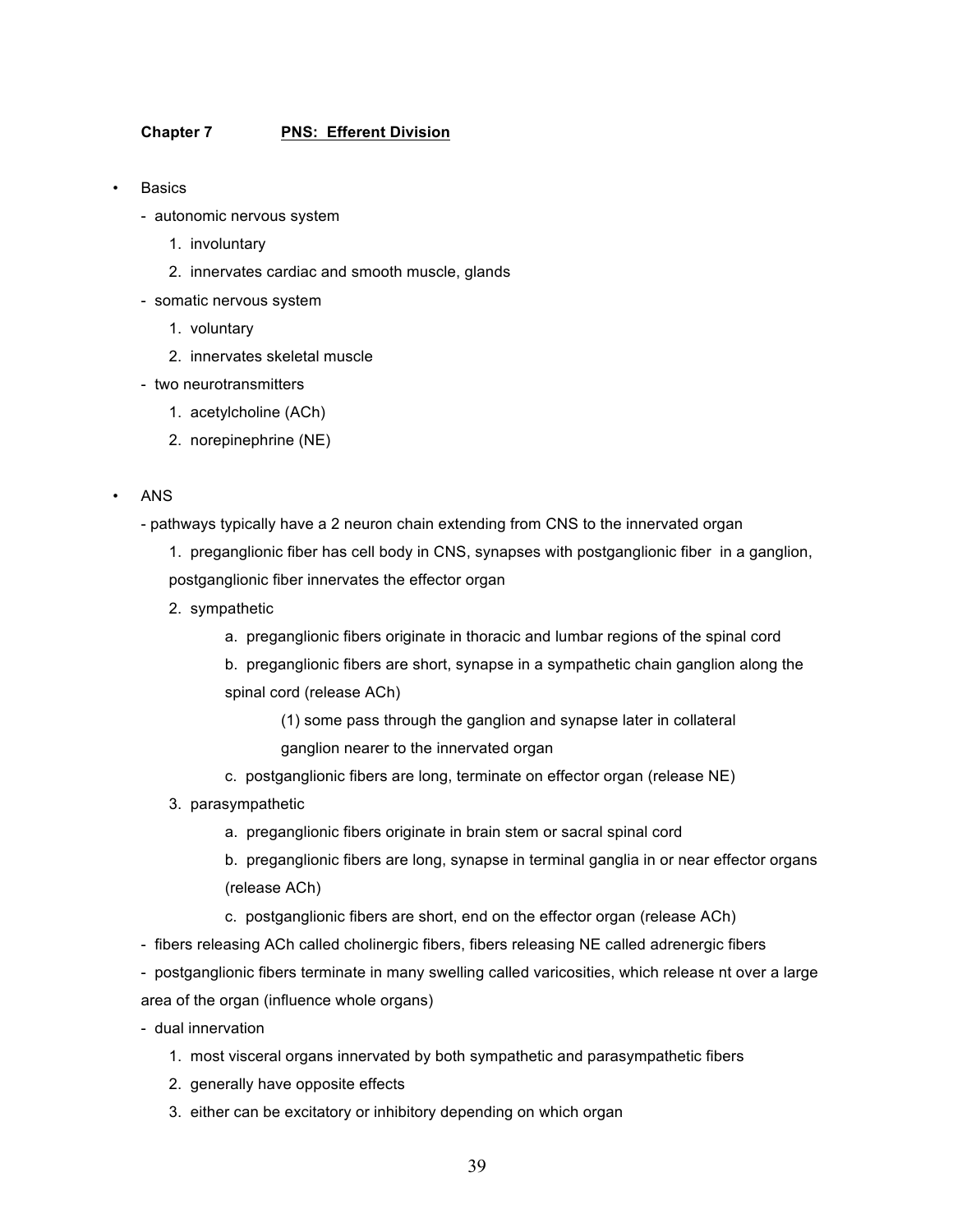- 4. both systems usually partially active
	- a. called sympathetic or parasympathetic tone, or tonic activity
- 5. when one increases its rate of firing and the other decreases it is called dominance

a. sympathetic dominance results in increase of oxygen/nutrient rich blood flow to skeletal muscles (vessels dilate), heart beats faster and more forcefully, blood pressure increases, respiratory airways dilate, glycogen and fat stores broken down, digestive and urinary activities inhibited, pupils dilate, sweating

b. parasympathetic dominance results in normal resting functions like digestion and urinary function being increased, while inhibiting sympathetic activities

- 6. allows precise control over body functions
- 7. exceptions...

a. innervated blood vessels (most arterioles and veins) have only sympathetic fibers (regulated by increasing/decreasing rate from tonic level)

b. most sweat glands have only sympathetic fibers, and postganglionic fibers release ACh

c. salivary glands have dual innervation, but both stimulate secretion

- role of adrenal gland
	- 1. an endocrine gland with cortex and medulla
	- 2. adrenal medulla secretes hormones when stimulated by sympathetic preganglionic fibers
		- a. NE and epinephrine released (reinforce sympathetic activity)
- receptor proteins
	- 1. response of tissue to nt depends on type of receptor on tissue cells
		- a. binding of nt induces response via second messenger
	- 2. ACh receptors (cholinergic)

a. nicotinic - on postganglionic cell bodies in all autonomic ganglia and on cells of adrenal medulla (in sympathetic and parasympathetic)

(1) always excitatory response

b. muscarinic - on effector cell membranes (parasympathetic)

(1) excitatory or inhibitory depending on organ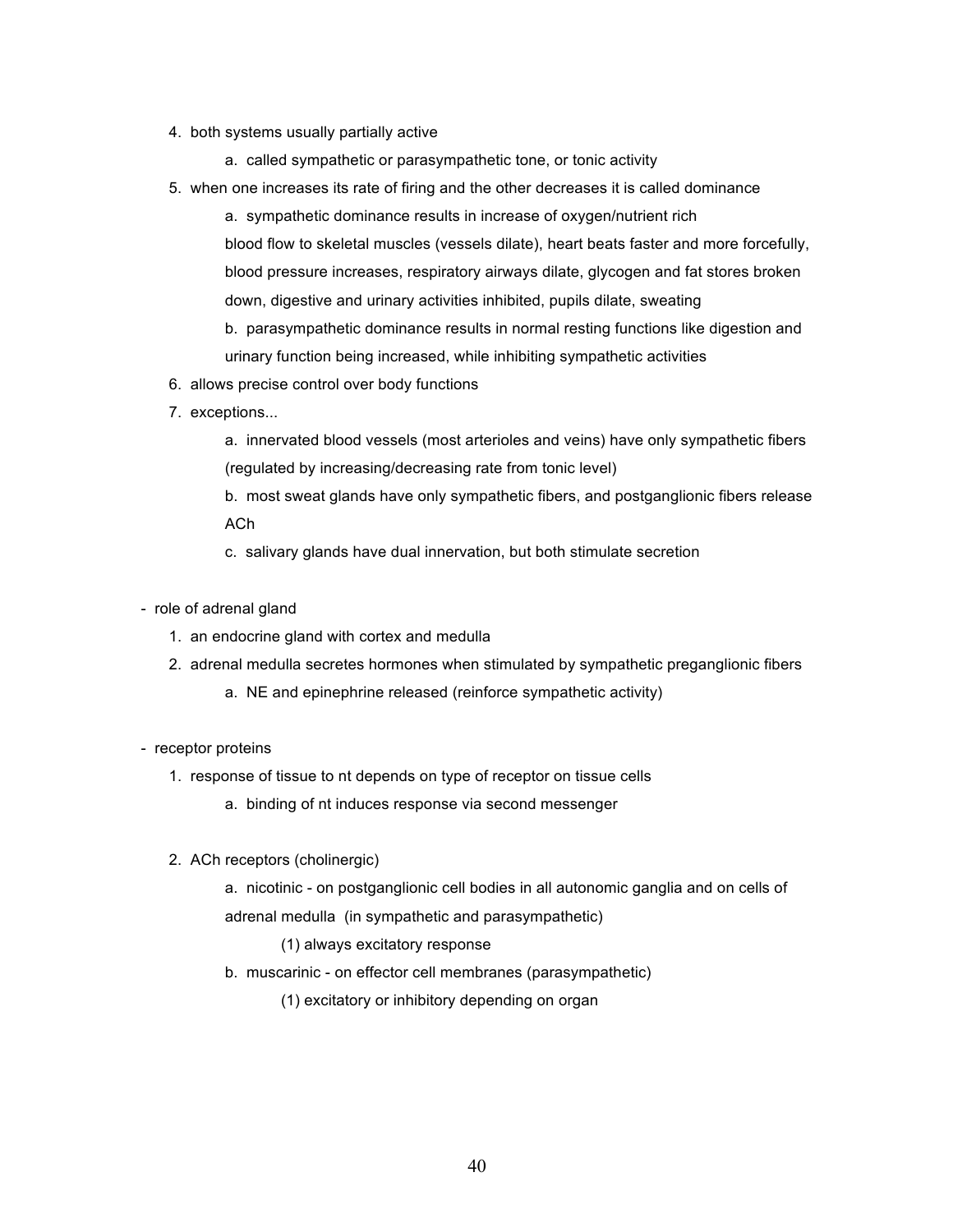- 3. adrenergic receptors on effector organs (sympathetic)
	- a. alpha  $(\alpha)$  receptors bind with NE and E

(1) usually an excitatory response (constriction of arterioles in non fight-orflight organs)

b. beta (β) receptors

(1)  $\beta$ , binds with NE and E, found mostly in heart, excitatory response (increased rate/force of contraction)

(2)  $\beta$ <sub>b</sub> bind mostly with E, response inhibitory (e.g., dilation of arterioles and bronchioles)

## - ANS regulated by...

- 1. medulla in brain stem
- 2. hypothalamus
- 3. prefrontal association cortex
- Somatic Nervous System

- cell bodies of motor neurons in ventral horn of spinal cord, terminates on skeletal muscle cell (releases ACh)

- 1. effects are always excitatory (nicotinic receptors)
- 2. inhibition due to presynaptic inhibition
- 3. each motor neuron influenced by EPSPs and IPSPs from brain and spinal cord
- 4. subject to conscious and subconscious control (posture, balance, stereotypical movements)
- neuromuscular junction
	- 1. large myelinated fibers branch into many unmyelinated terminals
		- a. each terminal is enlarged into a terminal button (or axon terminal), which fits into a groove in the muscle fiber (motor end plate)
		- b. cleft (sometimes called synaptic cleft) separates terminal button and motor end plate
	- 2. electrochemical events
		- a. AP reaches terminal button
		- b. voltage-gated  $Ca^{2+}$  channels open ( $Ca^{2+}$  diffuses into terminal button)
		- c. ACh released from vesicles in terminal button
		- d. ACh diffuses across cleft and binds with receptors on motor end plate
		- e. chemically-gated ion channels open, resulting in mainly  $\text{Na}^+ \rightarrow \text{in}$  muscle fiber (a little  $K^+ \rightarrow \text{out}$ 
			- (1) causes depolarization known as end-plate potential (EPP)
			- (2) similar to EPSP, but greater magnitude (more nt involved, larger surface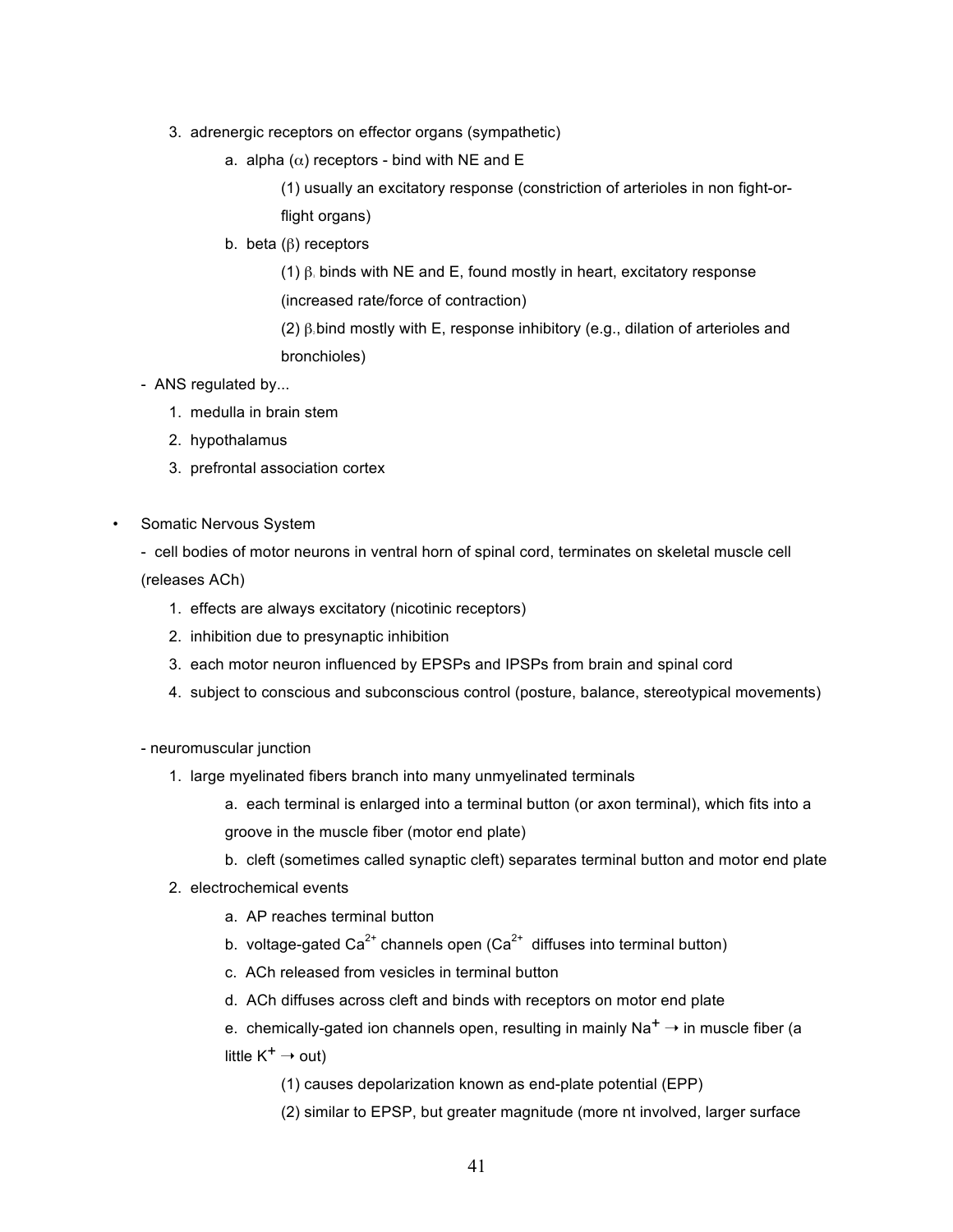area with more receptors, more ion channels open)

(3) a graded potential, magnitude depends on amount of ACh and duration of binding

f. a large enough EPP triggers AP in muscle fiber membrane surrounding motor end plate (typically one EPP enough)

(1) spreads by local current flow throughout muscle fiber, resulting in muscle contraction

- g. an enzyme in motor end plate breaks down ACh to end APs
	- (1) acetylcholinesterase (AChE)
	- (2) allows control of movement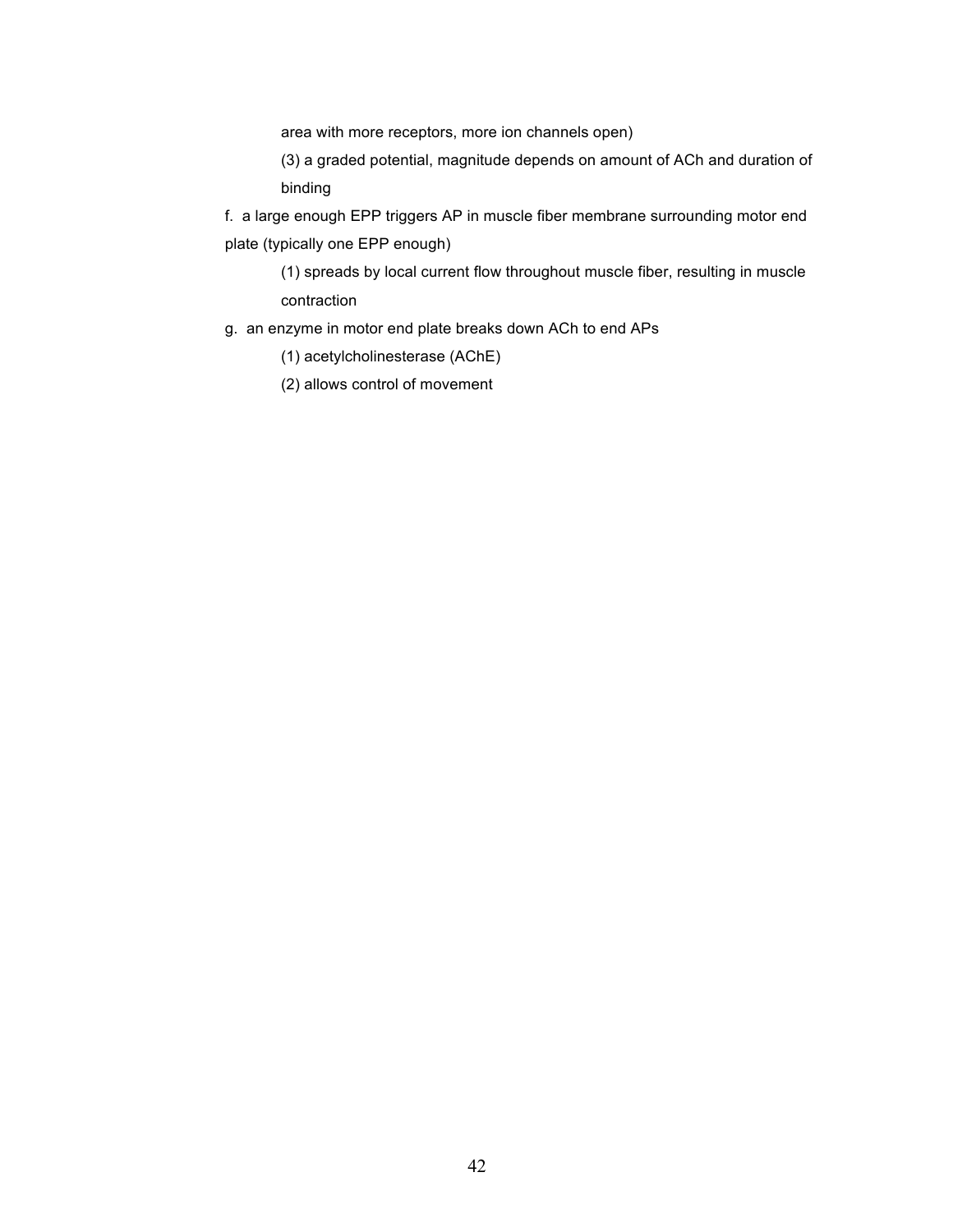## **Chapter 8 Muscle Physiology**

- **Basics** 
	- 3 types of muscle
		- 1. skeletal (striated, voluntary, multinucleate)
			- a. movement of whole body or parts
		- 2. cardiac (striated, involuntary, one nucleus)
			- a. pump blood
		- 3. smooth (unstriated, involuntary, one nucleus)
			- a. movement of substances through hollow organs
- Skeletal muscle
	- functional anatomy
		- 1. whole muscle
			- a. made up of long cells bundled with connective tissue
			- b. connective tissue extends to form tendons attaching muscle to bone
		- 2. muscle cell (fiber)
			- a. contains myofibrils (specialized organelles) which are made up of protein filaments (myofilaments)
			- b. thick filaments
				- (1) made of myosin molecules, each of which has a head and tail end
				- (2) heads form cross bridges, have an actin binding site and ATPase site
			- c. thin filaments

(1) made mostly of actin molecules, each of which has a myosin binding site (cross bridge binding site)

- (2) tropomyosin blocks binding sites when cell at rest
- (3) troponin holds tropomyosin in place, has  $Ca<sup>2+</sup>$  binding site

d. thick and thin filaments arranged into sarcomeres (functional units that contract) this arrangement results in striations

- e. plasma membrane also called sarcolemma
	- (1) forms T tubules, which project into cell (continuous with surface membrane, allowing electrical activity at cell surface to be transmitted throughout cell)
- f. sarcoplasmic reticulum is modified smooth ER

(1) network of tubules surrounding myofibrils

- (2) ends of each portion expand into sacs called terminal cisternae
- (a.k.a. lateral sacs, stores  $Ca^{2+}$ )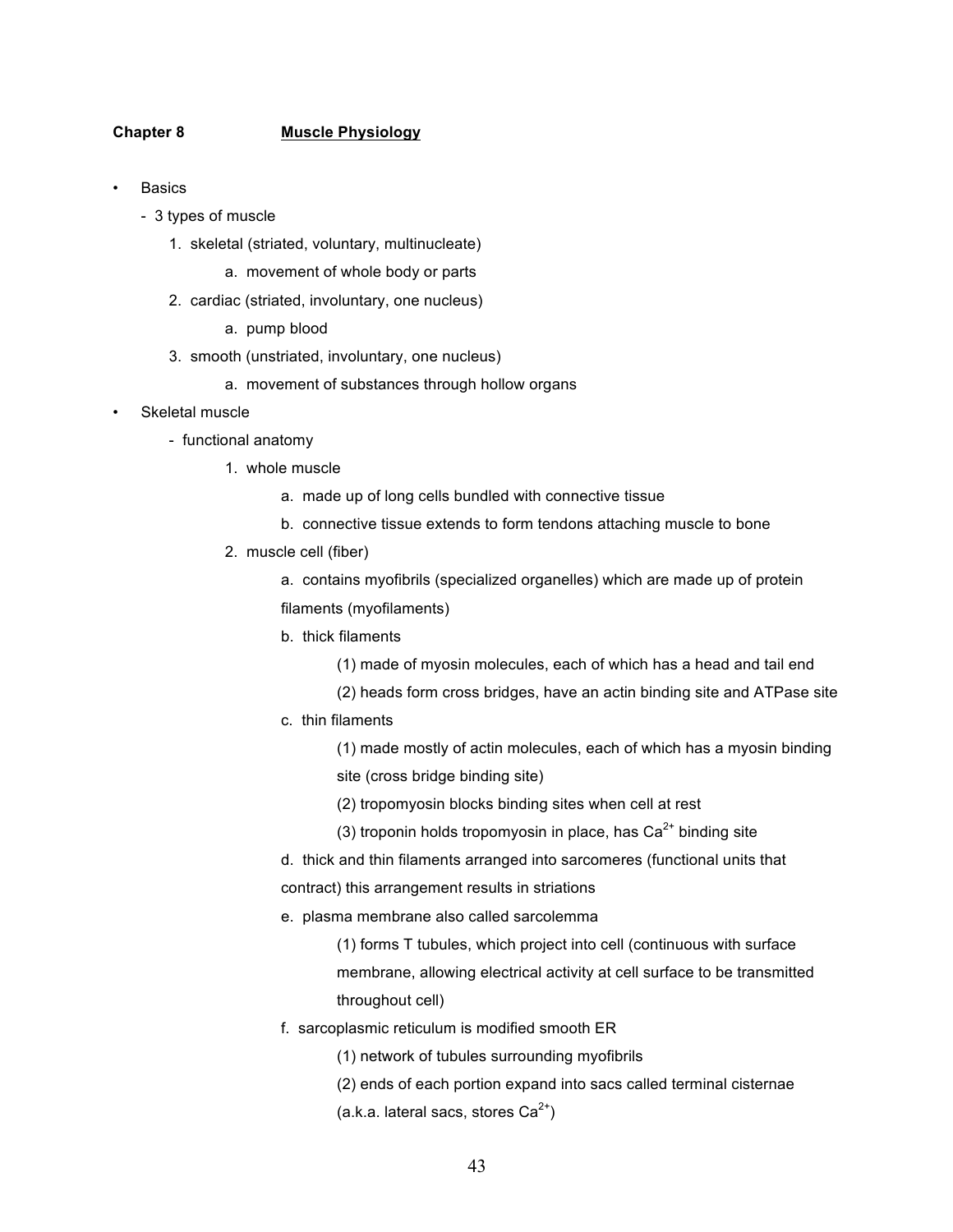- Contraction (excitation-contraction coupling and the sliding filament mechanism)

1. EPP at motor end plate results in AP

a. spreads throughout cell surface and T tubules by local current flow

2. triggers release of  $Ca^{2+}$  from terminal cisternae

3.  $Ca^{2+}$  binds to troponin, changing its shape so that it moves tropomyosin out of the way of the binding sites

4. cross bridge attachment - myosin heads bind to actin

5. power stroke - myosin had uses energy of ATP to pivot and pull thin filaments toward the center of sarcomere

6. cross bridge detachment - a new ATP molecule binds to myosin head, cross bridge releases

7. "cocking" of the myosin head - ATP  $\rightarrow$  ADP + P<sub>i</sub> by ATPase, myosin head returns to original position (high energy conformation)

8. steps 3-7 repeat until full contraction reached and  $Ca<sup>2+</sup>$  used up (called cross bridge cycling)

- a. once AP is over (1-2 msec)  $Ca^{2+}$  no longer released
- b.  $Ca^{2+}$ -ATPase pump transports  $Ca^{2+}$  back into SR
- c. troponin and tropomyosin again cover binding sites
- d. muscle cell is relaxed
- 9. other important points

a. during contraction, at any given time, only some cross bridges are attached - as they release others attach so thin filaments don't slide backward

- b. latent period is time between AP and contraction
- c. contraction and relaxation last about 100 msec
- d. contraction of an individual cell is an all-or-none response
- Skeletal muscle mechanics
	- gradation of whole muscle tension

1. a single AP to a muscle fiber results in a weak contraction (twitch) - muscle cells work together to produce more force

2. recruiting more motor units  $\rightarrow$  more tension (more force, stronger contraction)

a. a motor unit is a motor neuron plus all the fibers it innervates (fibers spread throughout muscle)

b. smaller motor units in muscles needing precise control (eyes, fingers), larger motor units in muscles designed for power (legs)

c. asynchronous recruitment of motor units prevents fatigue - alternate motor units (e.g., postural muscles, holding a heavy object)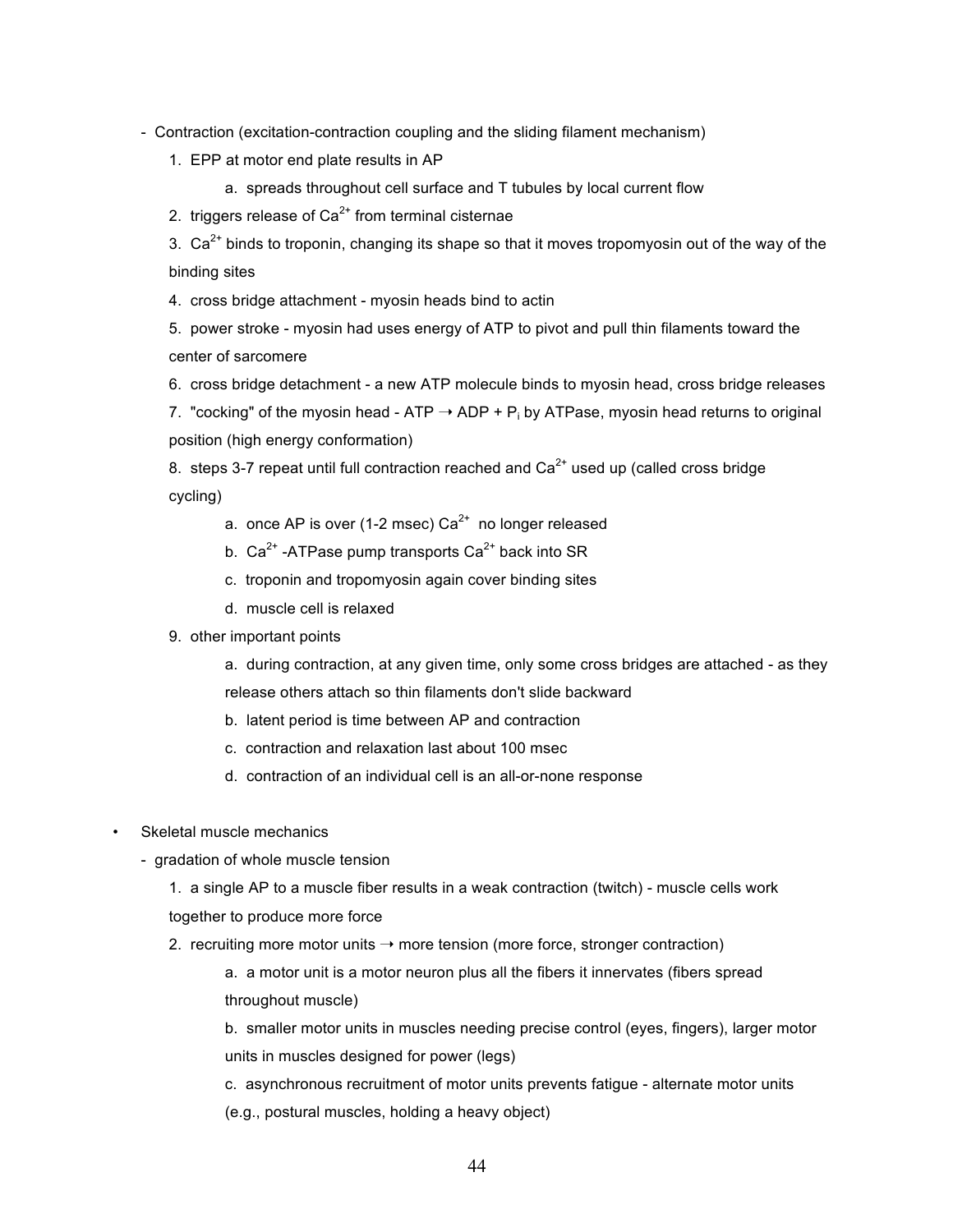- 3. influencing tension in each fiber
	- a. increased frequency of stimulation  $\rightarrow$  increased tension

(1) twitch summation occurs when fiber does not relax completely between APs, greater cross bridge cycling from prolonged availability of  $Ca<sup>2+</sup>$ 

(2) if there is no relaxation between APs, tetanus occurs (a smooth, sustained contraction of maximal strength)

b. length-tension relationship (optimal length  $\rightarrow$  increased tension)

(1) maximal force possible at optimal length - myosin cross bridges have maximal access to actin binding sites

- c. less fatigue  $\rightarrow$  increased tension
- d. thicker fibers  $\rightarrow$  increased tension

(1) more myofilaments in cell

## - types of contraction

- 1. isotonic
	- a. tension constant, muscle changes length
		- (1) concentric contraction muscle shortens (lifting a load)
		- (2) eccentric contraction muscle lengthens (lowering load)
- 2. isometric

a. tension develops, length stays the same (trying to lift too heavy a load, pushing against a wall)

- muscles accomplish work (force x distance), but most of the energy muscles use (about 75%) converted to heat

- lever systems
	- 1. muscles provide force to move bones (levers) around joints (fulcrum)

2. depending on construction of system, allows a given effort to move a heavier load, or to move it farther and faster

- Skeletal muscle metabolism
	- muscle cells have enough ATP reserves to last 4-6 seconds of strenuous activity
	- 3 ways to form ATP
		- 1. creatine phosphate
			- a. contains high energy phosphate group

 $CP + ADP \rightarrow$  creatine + ATP (with enzyme creatine kinase)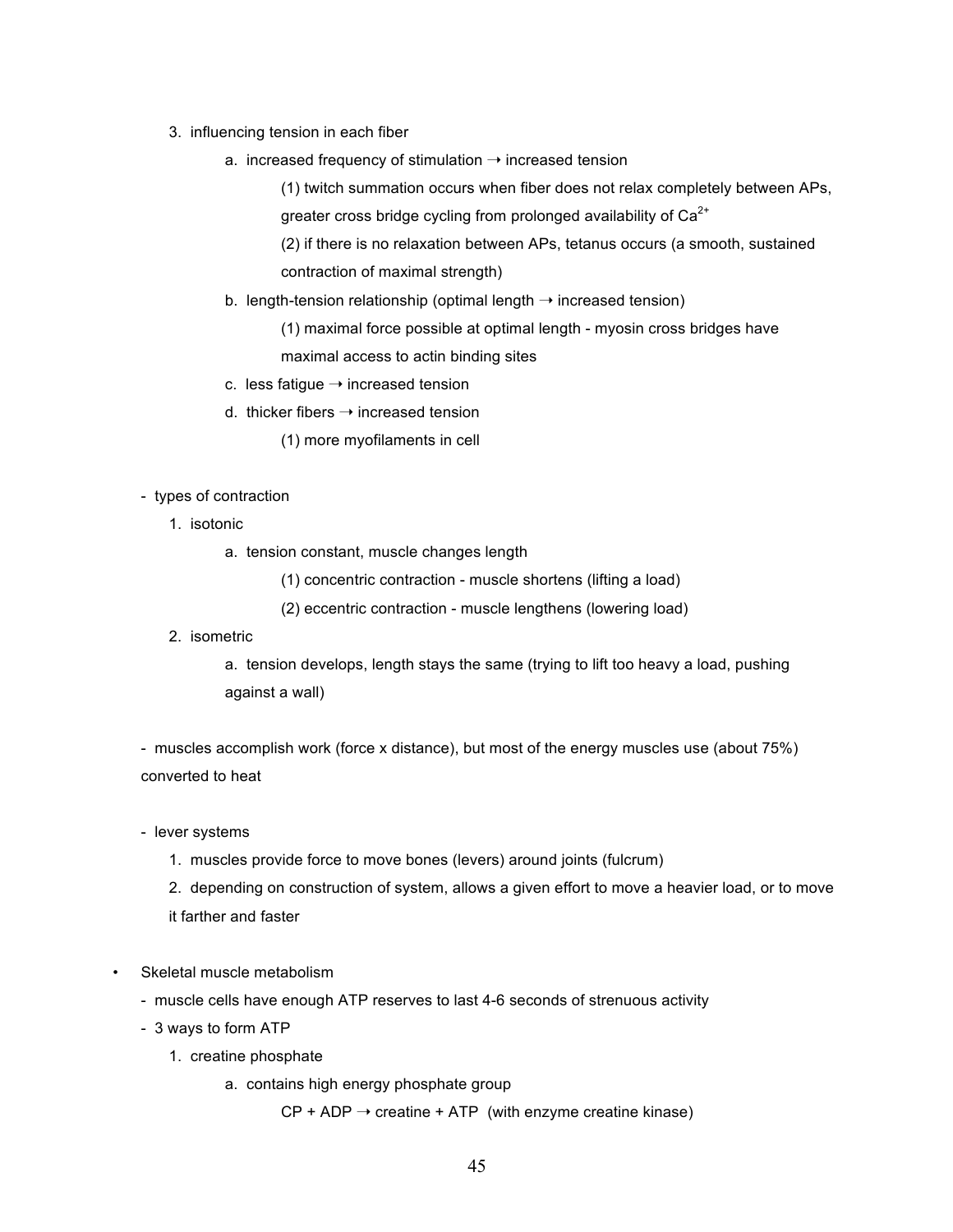- b. very fast
- c. enough stores to last 15-20 sec
- 2. oxidative phosphorylation
	- a. in mitochondria, needs  $O<sub>2</sub>$

(1) fueled by fatty acids (during rest or light exercise, slow) or glucose (during more intense exercise, from blood and glycogen stores)

- b. high yield of ATP but relatively slow
- c. constant supply of  $O_2$  facilitated by myoglobin (stores  $O_2$ , increases  $O_2$  transfer from blood)
- d. good for long term (endurance)
- 3. anaerobic glycolysis

a. fast but not as efficient as with  $O_2$ , pyruvic acid  $\rightarrow$  lactic acid, which contributes to soreness and fatigue

- b. good for short term (high intensity)
- fatigue
	- 1. muscle fatigue: muscle no longer responds with same degree of contraction
		- a. increase in  $P_i$  from the breakdown of ATP is primary cause (interferes w/power stroke,
		- decreases sensitivity of regulatory proteins to  $Ca^{2+}$ , decrease amount of  $Ca^{2+}$ released)
		- b. depleted  $Ca^{2+}$  levels (leaks from cell after periods of intense exercise)
		- c. depleted glycogen reserves
	- 2. neuromuscular fatigue
		- a. ACh synthesis too slow to keep up with high intensity exercise
	- 3. psychological fatigue
		- a. CNS does not activate motor neurons due to pain or tiredness
- oxygen debt
	- 1. oxidative phosphorylation allows restoration of energy reserves
		- a. breaks down lactic acid, replenishes stores of creatine phosphate and glycogen
		- b. takes minutes to whole day
- Fiber types
	- most muscles have varying percentages of fiber types
		- 1. slow-oxidative
			- a. small, contract slowly (low ATPase activity)
			- b. use oxidative phosphorylation (lots of mitochondria, myoglobin, capillaries)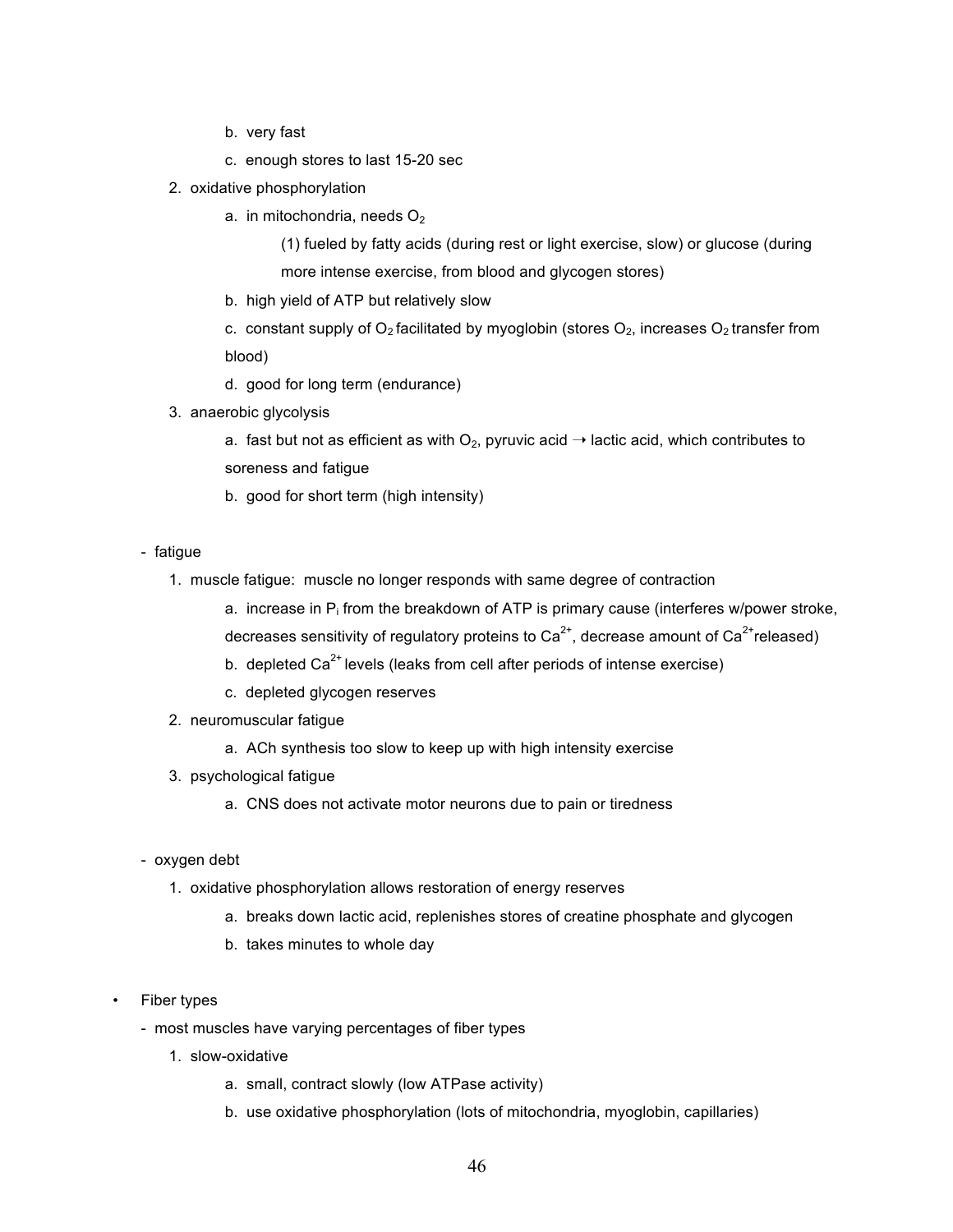- c. good for low intensity endurance, resist fatigue (postural muscles in back and legs)
- 2. fast-glycolytic
	- a. large (more myofilaments), contract quickly (lots of force, high ATPase activity)
	- b. use anaerobic glycolysis (few mitochondria, little myoglobin, lots of glycogen & glycolytic enzymes)
	- c. good for short duration high intensity movement (arms for lifting)
- 3. fast-oxidative
	- a. medium sized, contract quickly (lots of force)

b. mostly oxidative phosphorylation, some anaerobic glycolysis (characteristics of slow-ox and fast-gly)

- c. good for intermediate activities
- training can lead to changes in fiber type
	- 1. endurance exercise converts fast-glycolytic to fast-oxidative, weight lifting does the opposite
		- a. changes in amount of mitochondria, blood supply, size, etc.
	- 2. typically cannot convert between slow and fast fibers
		- a. depends on nerve supply
- Control of skeletal muscle
	- 3 levels of input
		- 1. spinal cord (spinal reflexes)
		- 2. corticospinal (pyramidal) motor system
			- a. from primary motor cortex
			- b. activity planned by premotor and supplementary motor areas, and cerebellum
			- c. mainly precise movements, especially of hands/fingers, face
		- 3. multineuronal (extrapyramidal) motor system
			- a. complex pathways including primary motor cortex, reticular formation, cerebellum,
			- basal nuclei, thalamus, premotor and supplementary motor areas
			- b. mainly regulation of posture and large muscle groups (subconscious)
	- afferent signals
		- 1. necessary for coordinated activity
		- 2. muscle proprioceptors sense changes in length and tension
			- a. inform brain
			- b. local spinal reflexes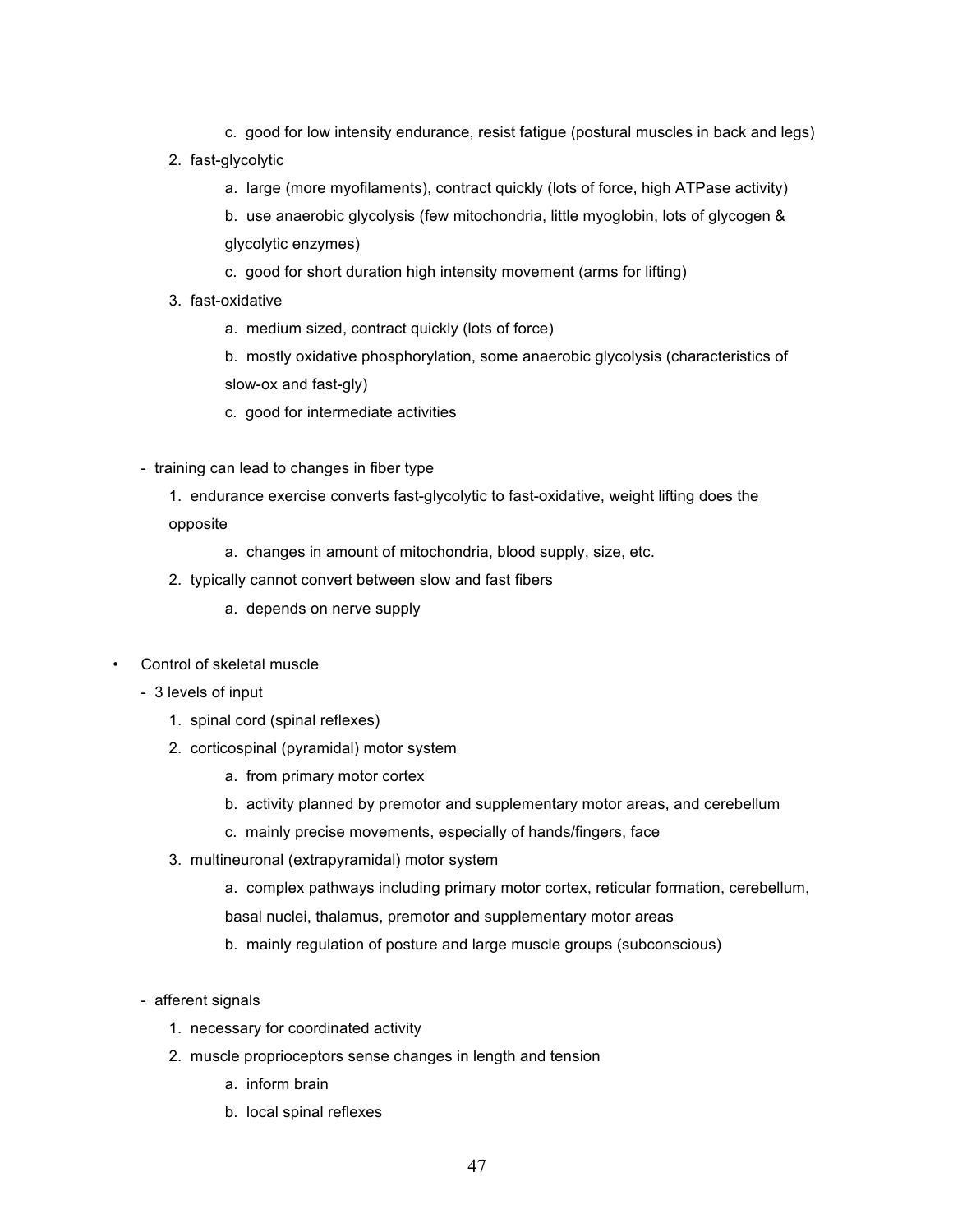### 3. muscle spindles

- a. in middle of muscle, monitors muscle length and speed of stretching
- b. when whole muscle stretched, afferent fibers sense stretch in spindle fibers (respond with increased AP frequency)

(1) in spinal cord, synapse on alpha motor neuron supplying that muscle, causing stretch reflex (muscle contracts) which resists passive changes in muscle length

- c. when whole muscle contracts, gamma motor neurons signal ends of intrafusal fibers to contract (takes up slack so receptors maintain sensitivity to stretch)
- 4. Golgi tendon organs
	- a. in tendons, monitor tension

b. when whole muscle contracts, afferent fibers fire in response to the stretch of the tendon (increased APs directly related to amount of tension)

- c. can inhibit alpha motor neurons of that muscle to prevent damage
- Smooth muscle
	- functional anatomy
		- 1. small cells arranged in sheets
		- 2. thick and thin filaments
			- a. no troponin
			- b. tropomyosin does not block binding sites
		- 3. no myofibrils or sarcomeres (no striations)
	- contraction

1.  $Ca^{2+}$  enters mostly from ECF (voltage-gated  $Ca^{2+}$  channels), then some from sarcoplasmic reticulum

- 2.  $Ca^{2+}$  acts as second messenger, activating myosin kinase, which phosphorylates myosin
- 3. cross bridge cycling occurs until  $Ca^{2+}$  no longer available (actively pumped back to ECF and SR)
- multiunit smooth muscle
	- 1. groups of cells function independently
	- 2. innervated by ANS, which initiates contractions
	- 3. large blood vessels, large airways, eye, hair follicles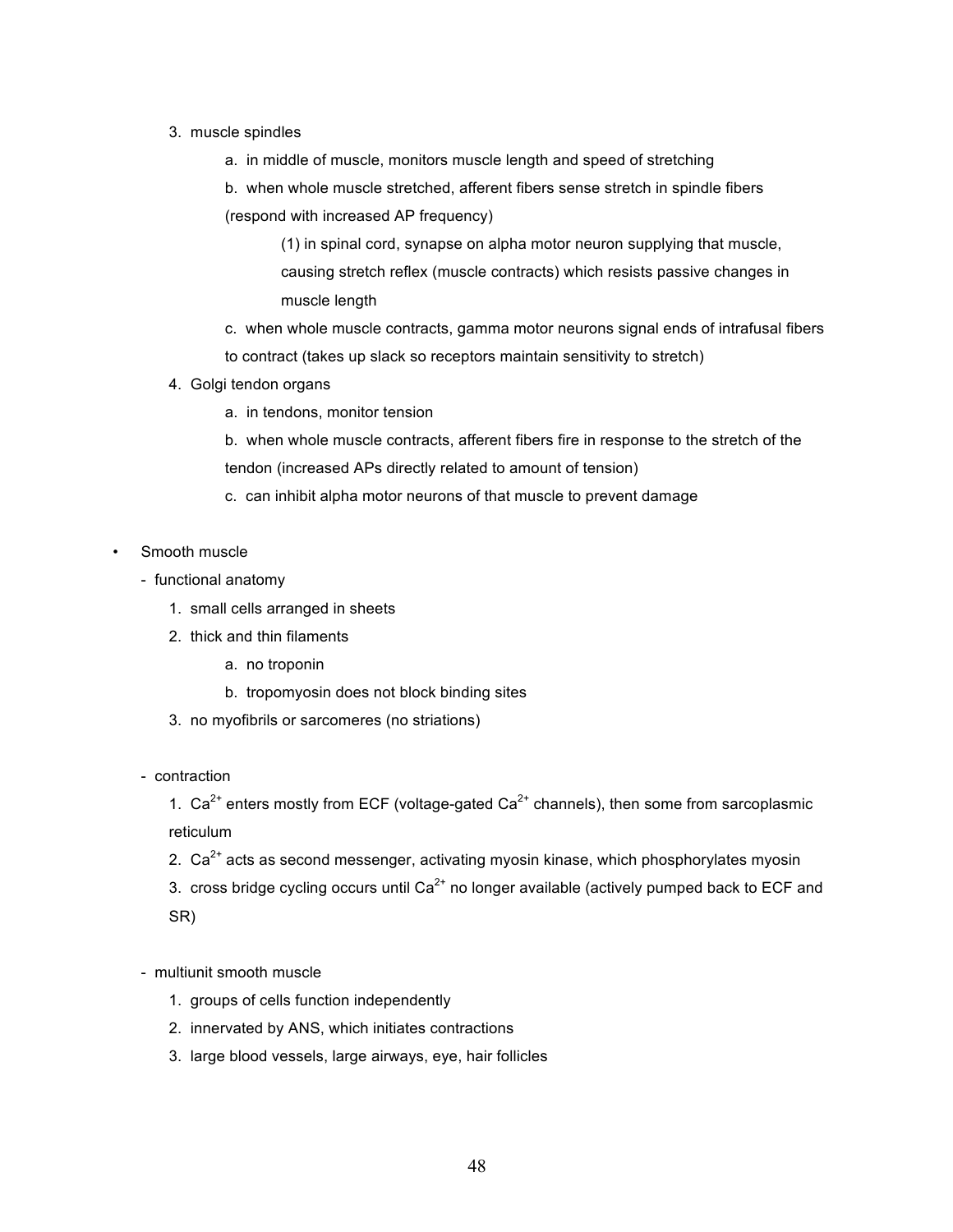- single-unit smooth muscle (most)
	- 1. cells electrically linked (gap junctions)
	- 2. clusters of cells are self-excitable and pass activity to rest of cells (myogenic activity)
		- a. no resting potential cells gradually depolarize with automatic changes in channel permeability
		- b. ANS controls gradation of contraction by influencing amount of intracellular  $Ca<sup>2+</sup>$
- smooth muscle designed for sustained contractions with low energy use and no fatigue
	- 1. a single contraction can be 3 sec long (cross bridge cycling and  $Ca<sup>2+</sup>$  removal slow)
	- 2. uses oxidative phosphorylation
		- a. ATP use slow
		- b. can use anaerobic glycolysis if needed

3. can develop tension even when stretched to about 2.5 times resting length (filaments still overlap)

see table Comparison of Muscle Types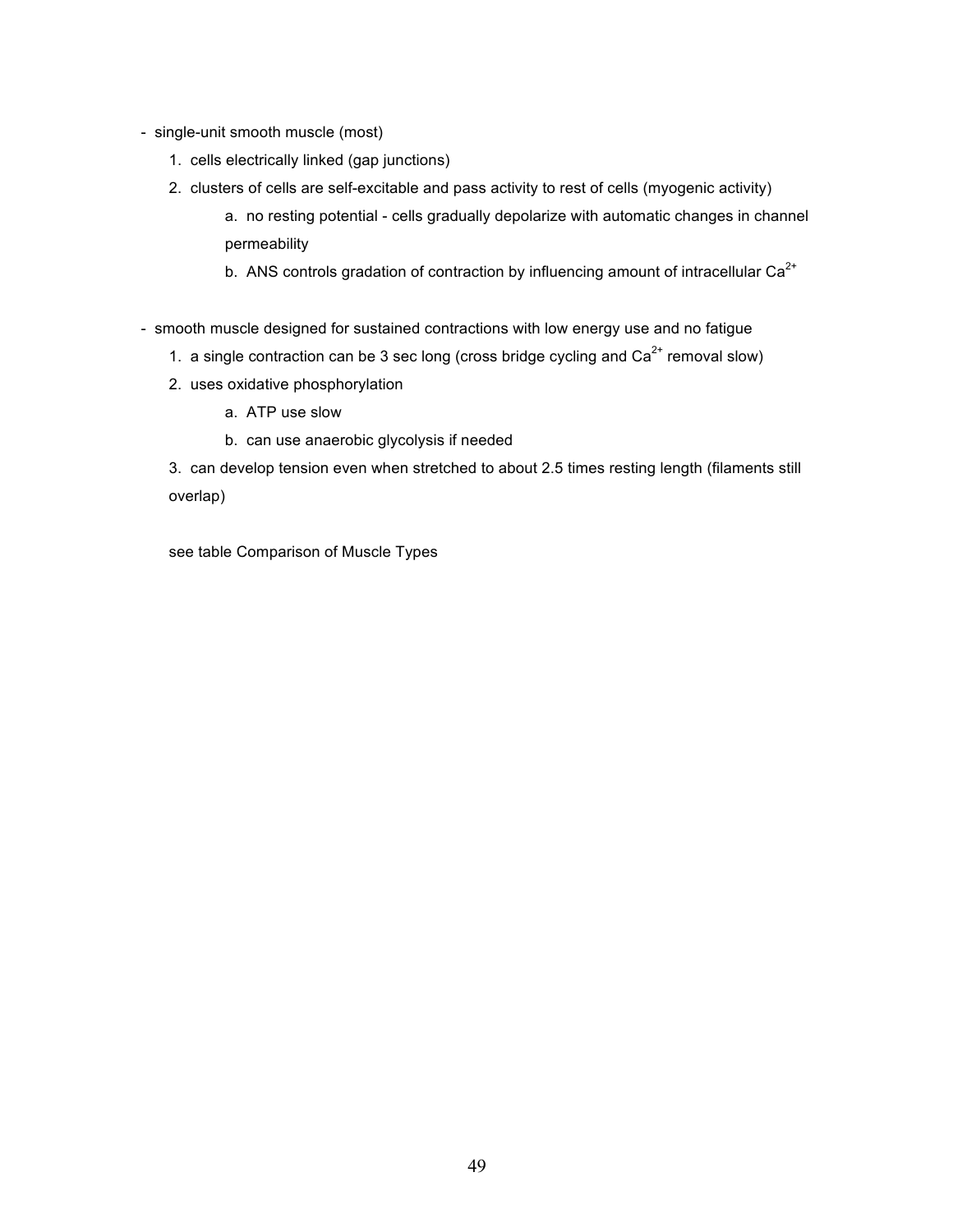# **Chapter 9 Cardiac Physiology**

- Basics of cardiovascular system and heart
	- function of CV system is transport
		- 1. heart is the pump
			- a. establishes a pressure gradient (flow occurs from greater  $\rightarrow$  lesser pressure)
		- 2. blood vessels are passageways
		- 3. blood is the transport medium
	- heart is a double pump
		- 1. pulmonary circuit
			- a. heart  $\rightarrow$  lungs and back (at lungs, picks up  $O_2$ , releases  $CO_2$ )
			- b. right side is pump
		- 2. systemic circuit
			- a. heart  $\rightarrow$  body tissues and back (at tissues, picks up CO<sub>2</sub>, releases O<sub>2</sub>)
			- b. left side is pump
	- valves prevent backflow of blood
		- 1. AV valves attached by chordae tendinae to papillary muscles so that they open in one direction only
		- 2. semilunar valves are shaped like cups, this structure prevents them from opening backward
	- fibrous skeleton
		- 1. provides attachment for valves and muscle
		- 2. separates atria from ventricles (important so they contract at different times)
	- heart wall is 3-layered
		- 1. endocardium (epithelial lining)
		- 2. myocardium (muscle)
		- 3. epicardium (thin fibrous connective tissue layer)
	- pericardial sac
		- 1. fibrous covering continuous with epicardium
			- a. anchors heart
			- b. filled with fluid to prevent friction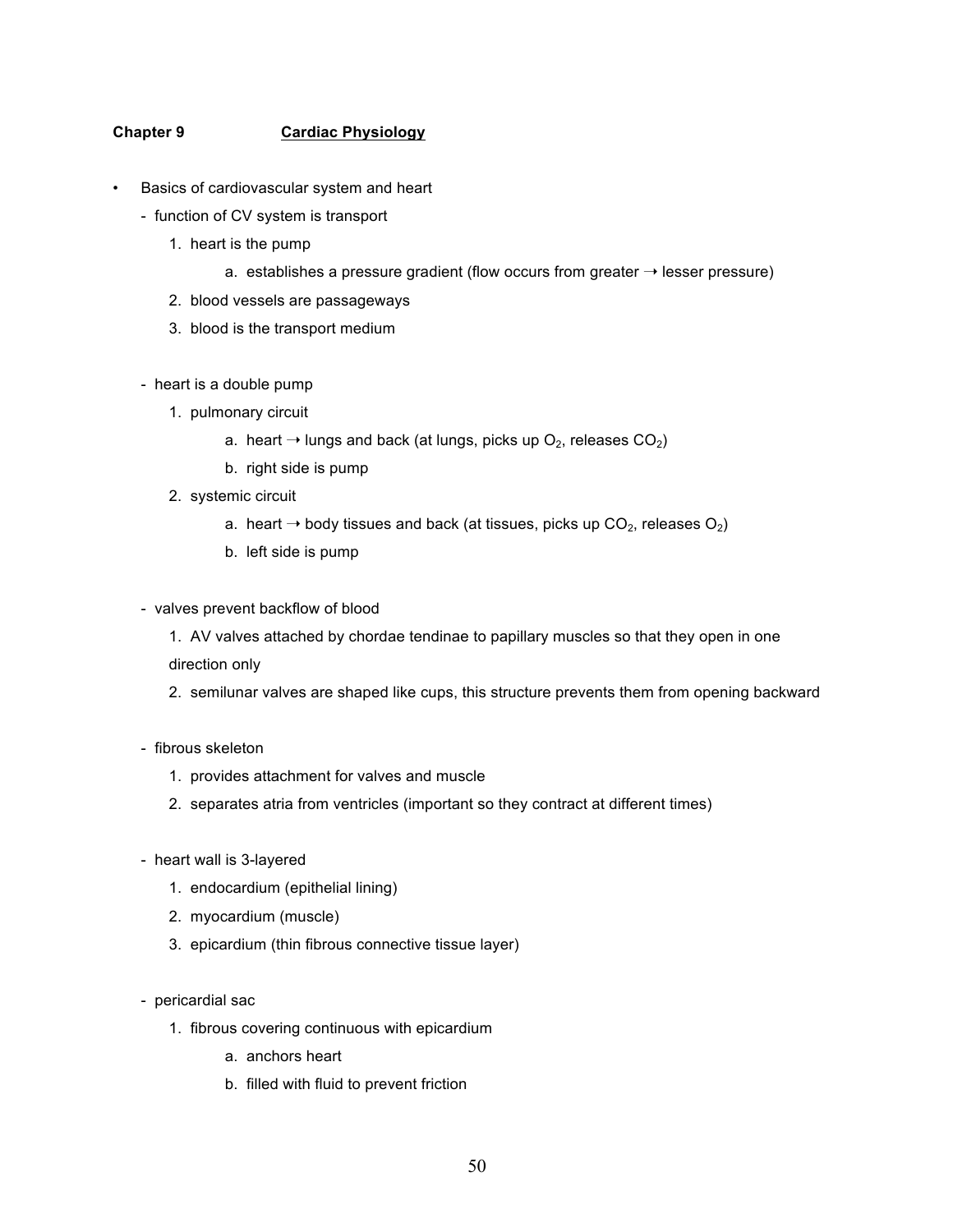## • Electrical activity of heart

- autorhythmic cells
	- 1. specialized cells that initiate and conduct APs
	- 2. display pacemaker activity (no resting potential, changes in potential due to voltage-gated
	- $Na<sup>+</sup>$ , K<sup>+</sup> and Ca<sup>2+</sup> channels)

a. decreased flow of  $K^+$  out and increased inward flow of Na<sup>+</sup> through "funny" channels results in slow depolarization

b. near threshold, voltage-gated transient  $Ca^{2+}$  channels open and bring membrane to threshold  $(Ca^{2+}$  flows in)

c. at threshold voltage-gated long-lasting  $Ca^{2+}$  channels open, more  $Ca^{2+}$  flows in (this is the AP)

d. at peak of depolarization, voltage-gated  $K^+$  channels open and repolarization occurs

# 3. locations

- a. SA node (sinoatrial)
	- (1) right atrium
	- (2) fastest rate of autorhythmicity, it's the pacemaker of the heart

(under usual conditions initiates APs)

- (3) interatrial pathway extends to left atrium (spreads AP, atria contract)
- (4) internodal pathway extends to next node
- b. AV node (atrioventricular)
	- (1) electrical connection between atria and ventricles

(2) signal slightly delayed (.1 sec) to allow atria to finish contracting - more efficient blood pumping

c. AV bundle (bundle of His)

(1) branch into ventricles

d. Purkinje fibers

(1) branch throughout ventricular myocardium (ventricles contract)

- contractile cells

- 1. APs spread from cell to cell
	- a. adjacent cells joined by intercalated discs
		- (1) desmosomes resist mechanical stress
		- (2) gap junctions allow spread of electrical signals
- 2. cardiac muscle APs
	- a. cell depolarized by autorhythmic activity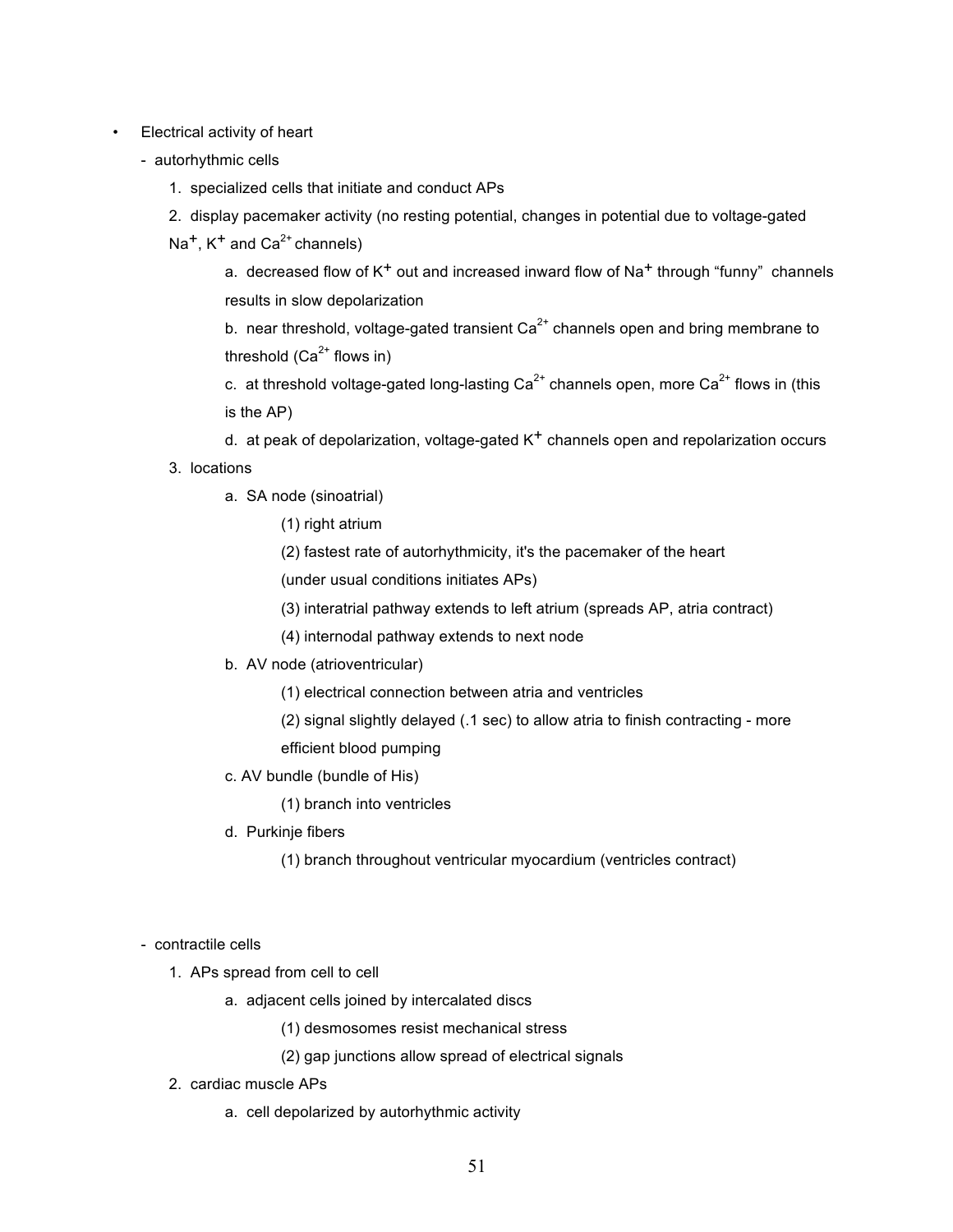b. voltage-gated Na<sup>+</sup> channels open, Na<sup>+</sup>  $\rightarrow$  in, cell depolarized to +30 mV

c. at the peak of depolarization,  $Na^+$  channels close, voltage-gated slow  $Ca^{2+}$  channels open (Ca<sup>2+</sup> flows in - results in plateau, the channels are a "slow" version of the longlasting  $Ca^{2+}$  channels in autorhythmic cells)

d. at the end of the plateau,  $Ca^{2+}$  channels close, voltage-gated  $K^+$  channels open

 $(K^+ \rightarrow \text{out}, \text{repolation})$ 

- 3. excitation-contraction coupling
	- a. AP travels down T tubules, voltage-gated  $Ca<sup>2+</sup>$  channels open,

 $Ca^{2+} \rightarrow$  in from ECF

- b.  $Ca^{2+}$  influx triggers further release of  $Ca^{2+}$  from sarcoplasmic reticulum
- c.  $Ca<sup>2+</sup>$  binds with troponin-tropomyosin complex, cross bridge cycling occurs
- d.  $Ca<sup>2+</sup>$  actively pumped back to ECF and SR
- e. extent of cross bridge cycling depends on amount of  $Ca<sup>2+</sup>$  that enters cytosol (unlike in skeletal muscle, where enough  $Ca^{2+}$  for maximum contraction is always released)
- 4. long contractions due to lots of  $Ca<sup>2+</sup>$  from ECF and SR
- 5. long refractory period
	- a. due to inactivation of Na<sup>+</sup> channels during plateau
	- b. tetanus does not occur (no summation)
	- c. keeps cardiac functioning efficient
- Cardiac cycle

- systole (contraction) and diastole (relaxation) occur in atria and ventricles - most often refers to ventricles

- 1. diastole
	- a. AV valves open

b. blood fills ventricles (amount at end of diastole is called end-diastolic volume, EDV is about 135 ml)

- c. atria contract
- 2. systole
	- a. ventricles contract, closing AV valves
	- b. semilunar valves open

c. blood ejected (amount of blood still in ventricles is end-systolic volume, ESV is about 65 ml)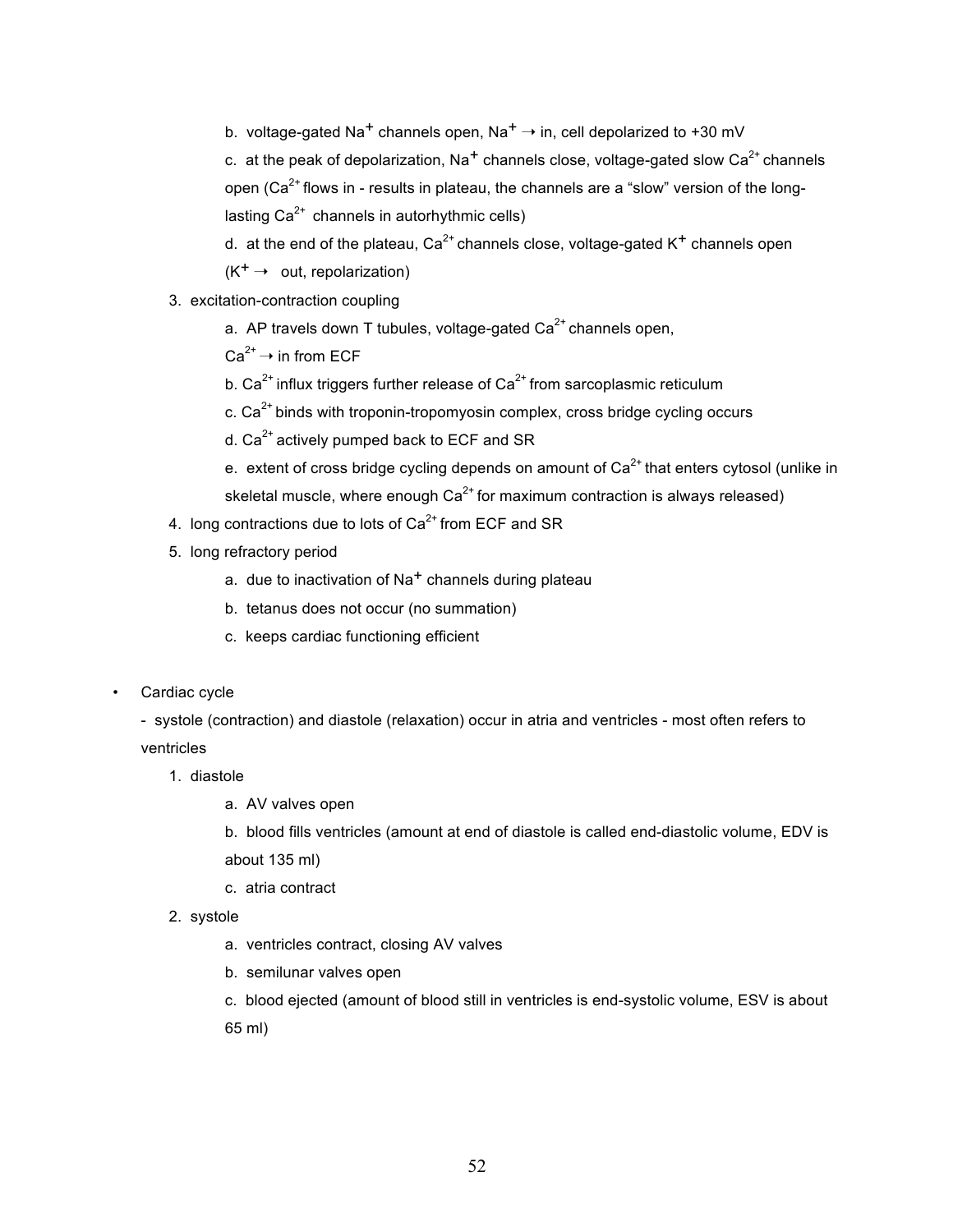- Cardiac output (CO)
	- CO is the volume of blood pumped by each ventricle in one minute (left and right normally equal)

CO = heart rate (beats/min) x stroke volume (ml/beat)

- 1. typically about 5 liters/min at rest (entire blood volume)
- 2. can increase to 20-25 l/min
	- a. difference between CO at rest and maximum CO is cardiac reserve
- factors influencing heart rate (HR)
	- 1. parasympathetic effects (ACh, decrease HR)
		- a. primarily supplies atria (SA and AV nodes)
		- b. acts on SA node

(1) increases  $PK<sup>+</sup>$  by slowing  $K<sup>+</sup>$  channel closure, resulting in

hyperpolarization, takes longer to reach threshold

- c. also increases  $PK<sup>+</sup>$  at AV node, lengthening delay
- d. acts on atrial contractile cells, weakening contraction

(1) shortens the plateau phase, by decreasing  $Ca<sup>2+</sup>$  influx

- e. little effect on strength of ventricular contraction
- 2. sympathetic effects (NE and E, increase HR)
	- a. acts on SA node

(1) decreases PK<sup>+</sup> by speeding up inactivation of  $K^+$  channels, resulting in

"hypopolarization", threshold reached more quickly

- b. reduces delay at AV node, probably by enhancing influx of  $Ca<sup>2+</sup>$
- c. speeds spread of AP throughout nodal system by enhancing  $Ca<sup>2+</sup>$  influx
- factors influencing stroke volume (SV)
	- 1. intrinsic control
		- a. resting cardiac muscle is at less than optimal length stretching fibers by increasing EDV (increasing venous return) results in a more forceful contraction (increases SV)
		- b. important to match SV to venous return
			- (1) automatically equalizes flow through pulmonary and systemic circuits (blood does not "back up")
	- 2. increasing contractility (increasing SV)

a. sympathetic stimulation increases  $Ca^{2+}$  influx (atria and ventricles) resulting in greater cross bridge cycling and more forceful contraction

(1) also enhances venous return by constricting veins, squeezing more blood toward heart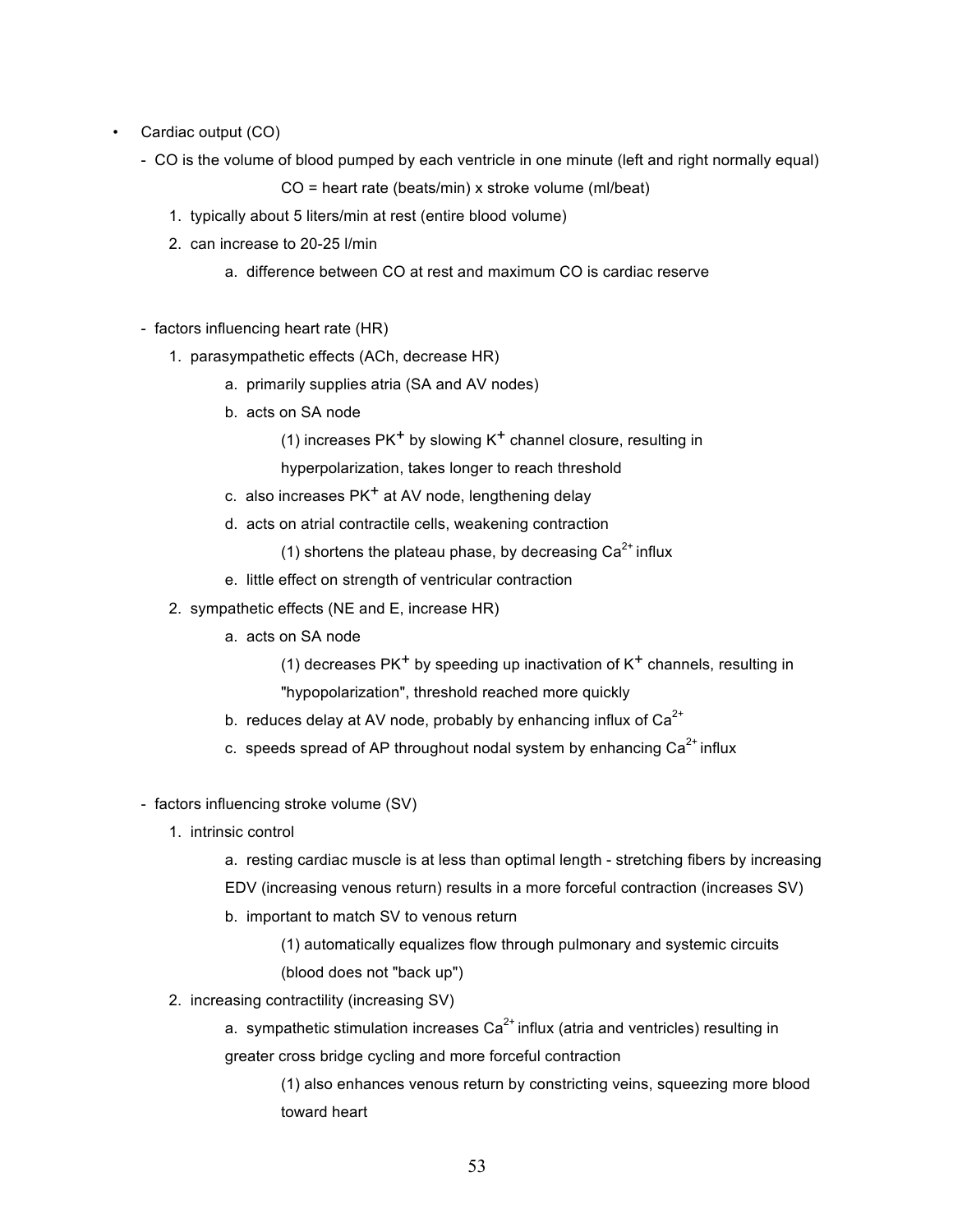• Coronary circulation

- heart receives  $O_2$  and nutrients from coronary arteries branching off the aorta (coronary veins empty into right atrium)

- 1. most blood flow occurs during diastole
- 2. uses oxidative phosphorylation
	- a. uses mostly free fatty acids, but can use glucose
- 3. during exercise, increased demands for  $O<sub>2</sub>$  met by vasodilation (dilation of blood vessels)
	- a. adenosine (formed from breaking down ATP) released from muscle cells
		- (1) during  $O<sub>2</sub>$  deficit
		- (2) during increased activity (using more ATP)
		- (3) induces dilation of vessels (smooth muscle relaxes)

## • Homeostatic imbalances

- heart failure (heart can't keep up with demands of body)
	- 1. 2 main reasons
		- a. damage from heart attack or impaired circulation to cardiac muscle
		- b. prolonged pumping against increased afterload (stenotic semilunar valve or chronically elevated blood pressure)
	- 2. contractility of heart is decreased
		- a. SV decreased for a given EDV (Frank-Starling curve shifts down to right)
		- b. body compensates with increased sympathetic activity and retaining salt and water to expand blood volume and increase EDV
		- c. eventually body can't compensate
			- (1) backward failure blood pools in venous system (congestive heart failure)
			- (2) forward failure inadequate supplies to tissues
			- (3) left-sided failure worse
			- backward fluid accumulates in lungs (pulmonary edema), forward kidney
			- function depressed and they retain even more water and salt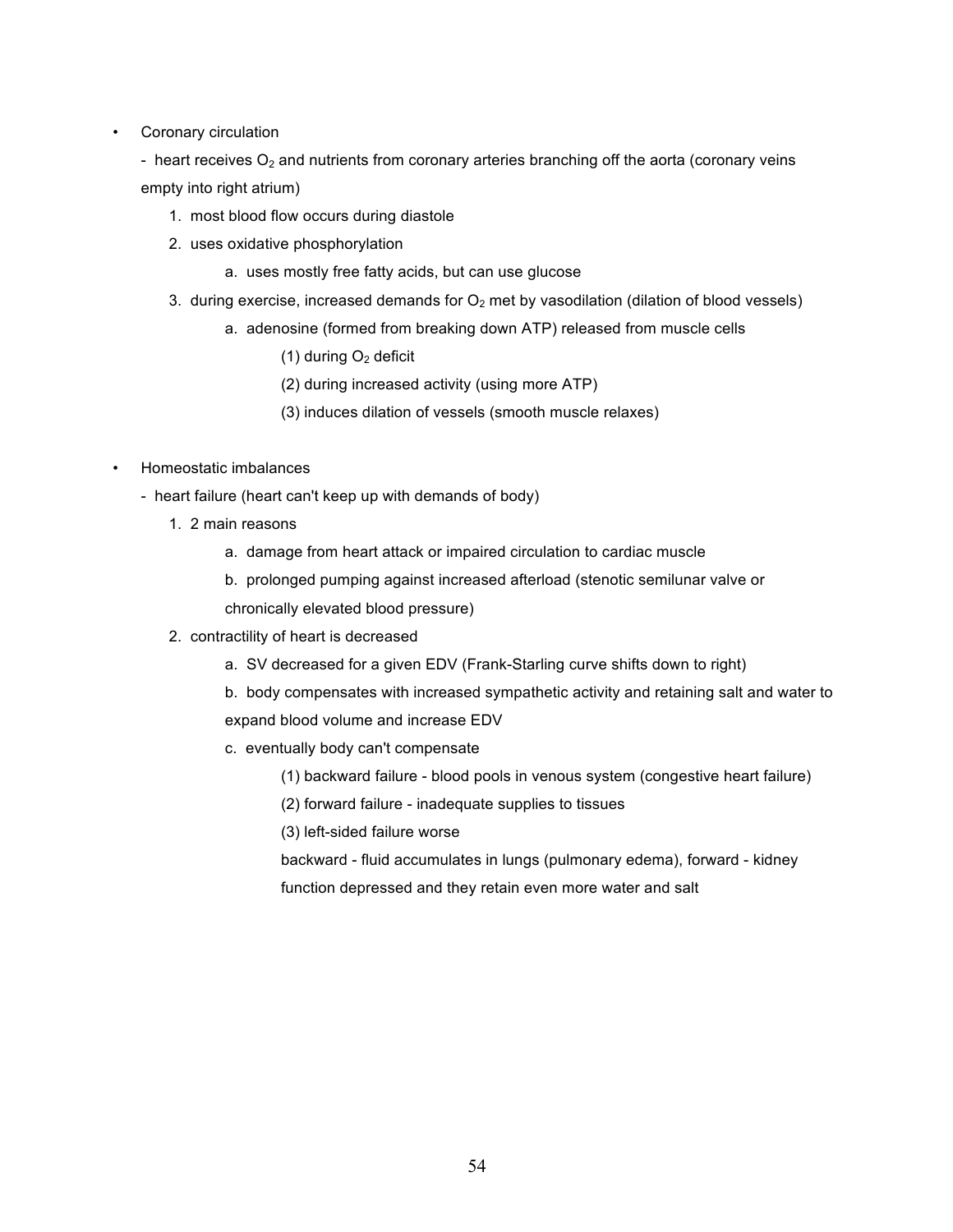- atherosclerosis and its effects on the heart (called coronary artery disease when it occurs in coronary vessels)

- 1. complications of disease are leading cause of death in US
- 2. can lead to myocardial ischemia (insufficient  $O<sub>2</sub>$  to heart), factors causing ischemia:

a. vascular spasm - decreased  $O<sub>2</sub>$  triggers platelet activating factor (PAF) release from vessels, causing spastic constriction, further decreasing  $O<sub>2</sub>$  to heart

b. atherosclerotic plaques - accumulation of lipid and overgrown smooth muscle reduce blood flow, in later stages  $Ca<sup>2+</sup>$  accumulates ("hardening of the arteries")

c. thromboembolism - plaque breaks through lining of blood vessels and platelets form abnormal clots (thrombus) if clot breaks free (embolus) it can block small vessels (complete blockage causes myocardial infarction - heart attack)

- 3. transient ischemia causes angina pectoris (chest pain)
	- a. usually during physical or emotional stress
	- b. may be due to accumulation of lactic acid as heart makes ATP anaerobically

4. risk factors - genetics, obesity, old age, smoking, high blood pressure, diabetes, lack of exercise, nervous tension, high blood cholesterol levels

5. specific indicators of risk

a. high blood levels of homocysteine (promotes smooth muscle growth and causes oxidation)

b. high blood levels of C-reactive protein (an indicator of inflammation)

#### 6. cholesterol

a. carried in blood as lipoprotein complexes

b. low density lipoproteins (LDL) transport to cells ("bad cholesterol")

c. high density lipoproteins (HDL) transport to liver and some excreted from body ("good cholesterol")

d. cholesterol needed for cell membranes, hormones, bile salts - but high levels of LDL associated with atherosclerosis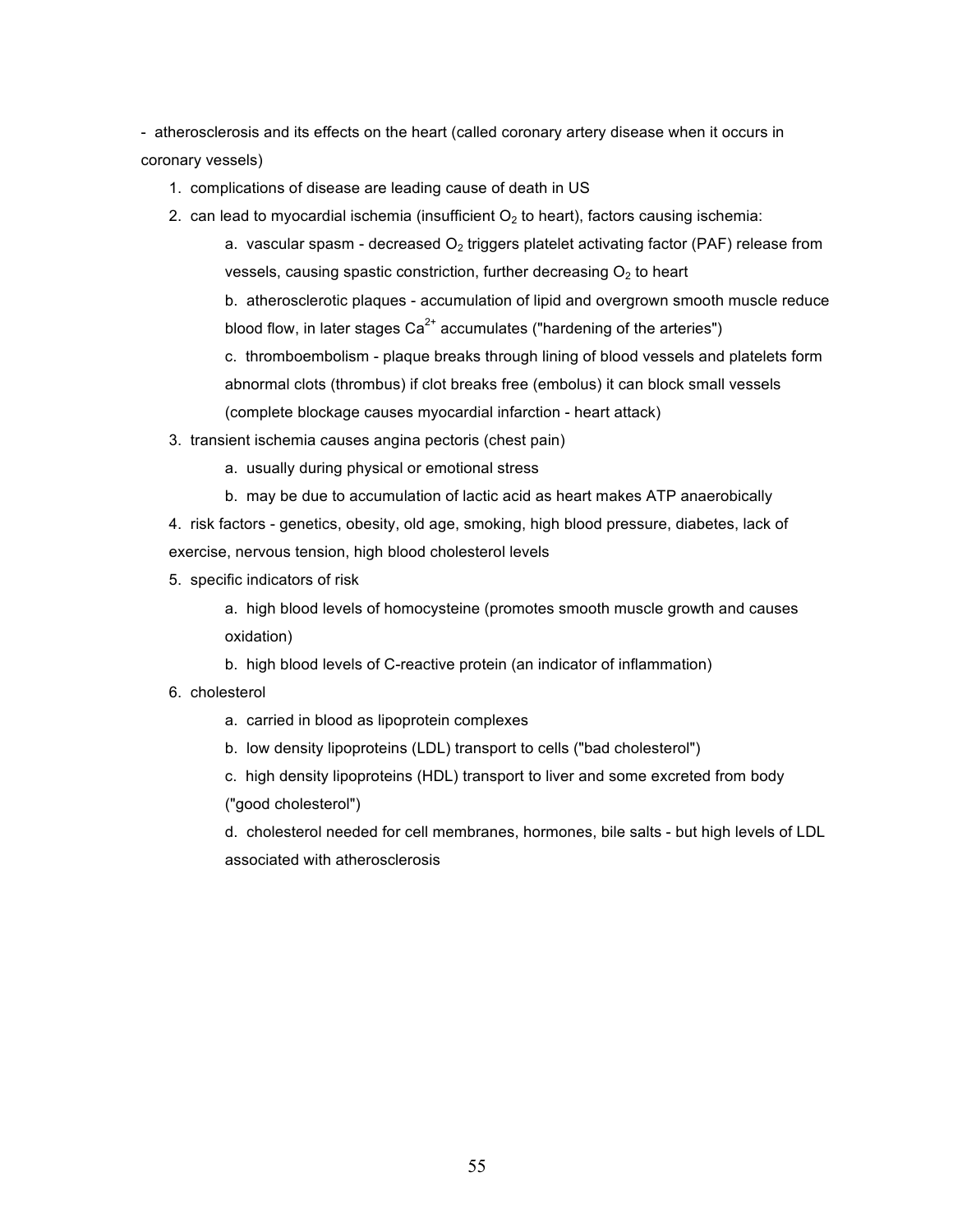# **Chapter 10 Blood Vessels and Blood Pressure**

- **Basics** 
	- exchanges between blood and tissue cells take place through the interstitial fluid
	- all organs receive fresh blood
		- 1. amount to each organ adjusted based on need
	- the blood is constantly "reconditioned" so its composition is relatively constant
		- 1. reconditioning organs receive a high proportion of cardiac output (digestive system, kidneys)
	- organization "vascular tree"
		- 1. arteries (carries blood from heart toward tissues)
		- 2. arterioles (adjusts blood flow to tissues)
		- 3. capillaries (exchanges made)
		- 4. venules (carries blood to veins)
		- 5. veins (carries blood from tissues toward heart)
	- flow rate (volume of blood passing through a particular segment of vascular tree per unit time)
		- 1. directly proportional to pressure gradient
		- 2. inversely proportional to resistance (hindrance to flow from friction)
			- $*a$ . vessel radius smaller vessels  $\rightarrow$  more resistance
			- b. viscosity of blood thicker blood  $\rightarrow$  more resistance
			- c. length of vessel longer vessel  $\rightarrow$  more resistance
- **Arteries** 
	- fast transport
		- 1. large
	- pressure reservoir
		- 1. walls contain endothelial lining surrounded by smooth muscle and connective tissue fibers
		- (collagen and elastin), which allow walls to stretch to contain pumped blood
		- 2. when the heart is relaxing the arteries recoil and keep the blood flowing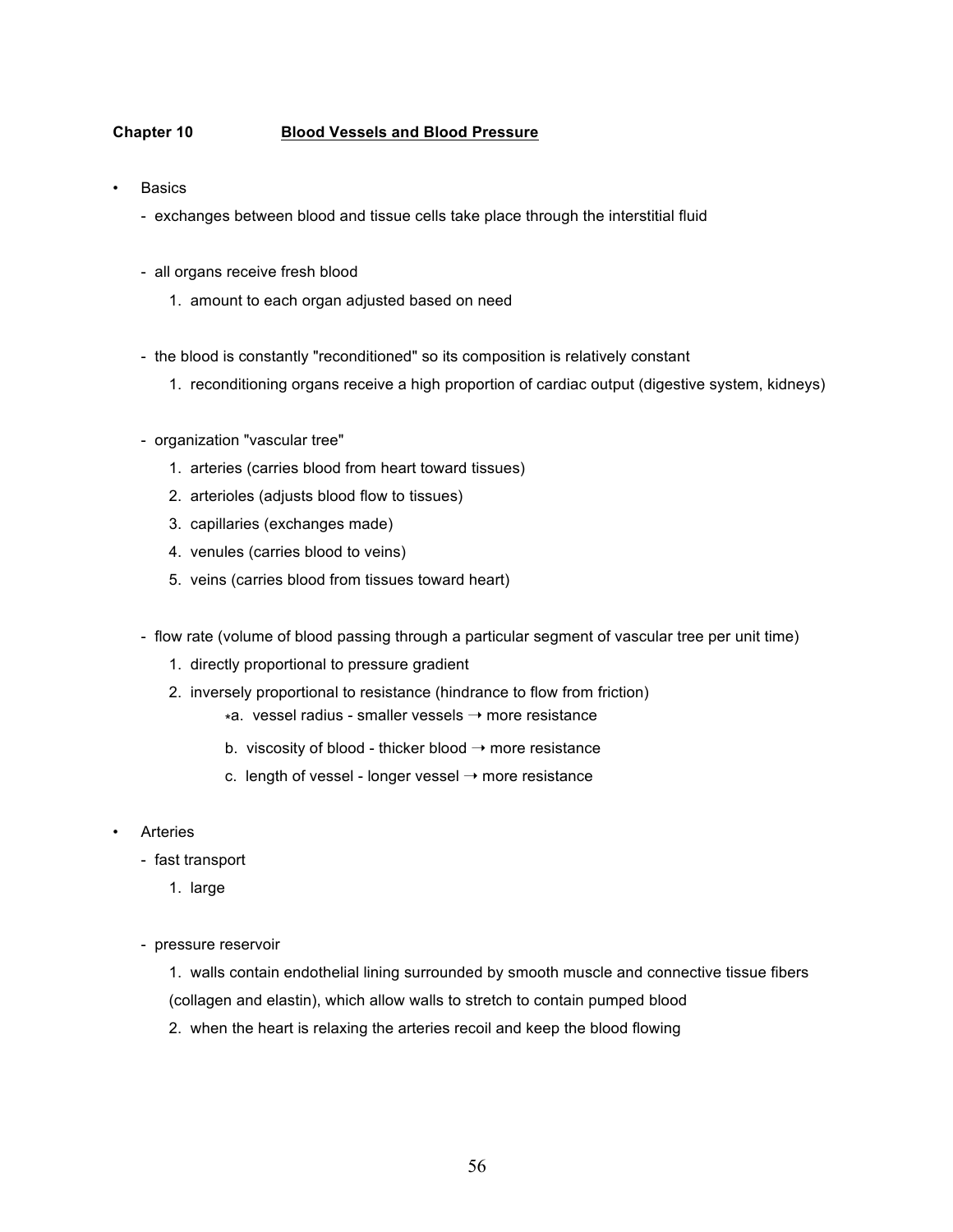- arterial pressure fluctuates
	- 1. blood pressure is the force exerted by blood on vessel walls
		- a. depends on blood volume and distensibility of vessel
		- b. systolic pressure is the maximum pressure during systole (should be <120 mmHg)
		- c. diastolic pressure is the pressure during diastole ( should be <80 mmHg)

d. systolic - diastolic = pulse pressure (the pressure felt in arteries near the body surface)

2. mean arterial pressure is the main driving force for blood flow to tissues

MAP = diastolic pressure + 1/3 pulse pressure

- **Arterioles** 
	- major resistance vessels (small radii)
	- radii adjusted by smooth muscle
		- 1. vasoconstriction and vasodilation (narrowing and enlarging)
		- 2. normally partially constricted (vascular tone)
			- a. myogenic activity
			- b. sympathetic innervation

- local control of arteriolar radius matches blood flow to tissue needs

- 1. chemical influences
	- a. metabolic factors causing vasodilation
		- (1) decreased  $O<sub>2</sub>$
		- (2) increased  $CO<sub>2</sub>$
		- (3) increased acid (from  $CO<sub>2</sub>$  and lactic acid)
		- (4) increased  $K^+$  (APs outpacing Na<sup>+</sup>-K<sup>+</sup> pump in brain or skeletal muscle)
		- (5) increased osmolarity (more solutes formed during times of elevated

metabolism)

(6) release of adenosine (in cardiac muscle)

(7) release of prostaglandins (not well understood)

b. local metabolic factors probably act by causing release of chemical mediators from endothelial cells (called vasoactive mediators), e.g.,

(1) endothelial-derived relaxing factor (EDRF), also known as nitric oxide (NO)

- inhibits  $Ca^{2+}$  influx in smooth muscle vasodilator
- (2) endothelin vasoconstrictor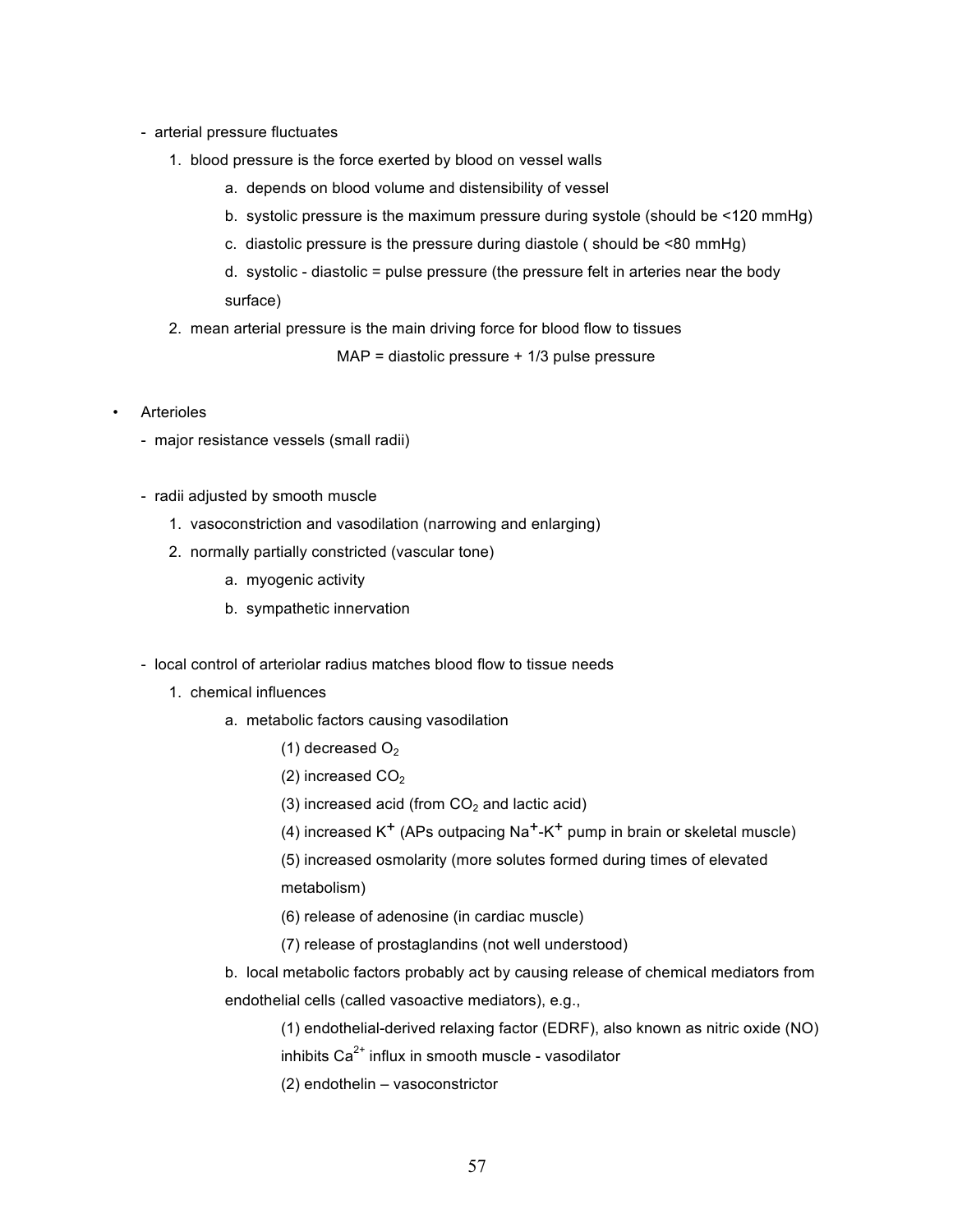## 2. physical influences

- a. application of heat (vasodilation) or cold (vasoconstriction)
- b. myogenic responses to stretch (vasoactive substances probably contribute) (1) tone increases in response to increased stretch (resists stretch) important to keep flow to tissues constant as MAP changes (pressure autoregulation)

(2) tone decreases in response to decreased stretch - important in restoring flow to previously deprived tissue (reactive hyperemia)

- extrinsic control of arteriolar radius helps regulate arterial BP
	- 1. sympathetic activity produces generalized vasoconstriction, increasing resistance and BP (don't vasoconstrict brain)

MAP = CO x total peripheral resistance

- a. NE at  $\alpha$  receptors causes vasoconstriction
- b. E at  $\beta_2$  receptors causes vasodilation (heart, skeletal muscles)
- 2. other hormones
	- a. vasopressin important in fluid balance, vasoconstrictor
	- b. angiotensin II important in fluid balance, vasoconstrictor
- 3. local control mechanisms can override
- **Capillaries**

- responsible for exchanges between plasma and interstitial fluid (solute exchange mainly by diffusion)

- 1. thin-walled, narrow vessels
- 2. highly branched
- 3. blood flows slowly through individual vessels
- 4. lipid soluble substances pass through cells  $(O_2, CO_2)$
- 5. water soluble substances pass through pores (ions, glucose, amino acids)
- 6. some vesicular transport (hormones)
- 7. degree of "leakiness" may change due to actin-myosin in capillary cells
- precapillary sphincters
	- 1. rings of smooth muscle can block flow through capillaries in less active tissues
		- a. sensitive to local metabolic changes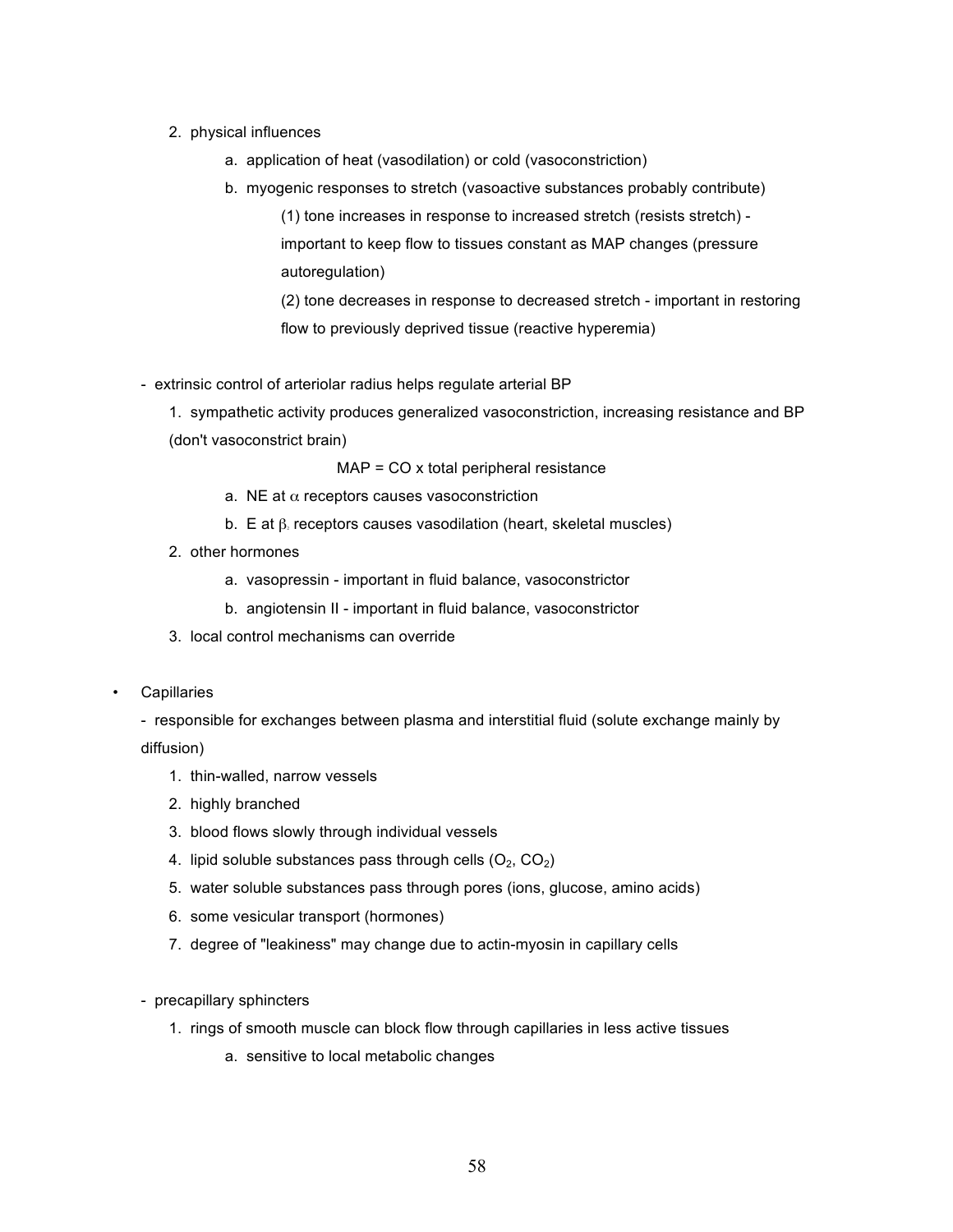- fluid shifts and bulk flow
	- 1. important in distribution of fluids between plasma and interstitial fluid
		- a. fluid (not proteins) pushed out through pores at arteriolar end (ultrafiltration)
			- (1) capillary blood pressure exceeds plasma-colloid osmotic pressure (oncotic
			- pressure force drawing water toward plasma proteins)
		- b. fluid reabsorbed at venular end
			- (1) capillary BP lower than plasma-colloid osmotic pressure
	- 2. and, ultrafiltration occurs in open capillaries, reabsorption in closed capillaries
	- 3. fluid shifts occur as needed
		- a. loss of blood, shifts to plasma
		- b. excess fluid in blood, shifts to interstitial fluid
		- c. keeps plasma volume relatively constant (temporary)
- extra fluid picked up by lymph vessels (initial lymphatics) in capillary beds
	- 1. large valvelike openings allow in fluid and any leaked proteins (lymph)
	- 2. around larger lymph vessels, surrounding smooth muscle pushes fluid to larger and larger vessels, which contain one-way valves
	- 3. skeletal muscles help squeeze lymph through
	- 4. eventually empty into thoracic veins
- edema (accumulation of excess interstitial fluid, reduces exchange between blood and cells)
	- 1. low plasma proteins
		- a. more fluid filtered out, less reabsorbed
		- b. kidney or liver disease, diet deficient in protein, burns
	- 2. increased permeability of capillaries
		- a. loss of proteins
		- b. injuries, allergic responses
	- 3. increased venous pressure
		- a. also increased capillary pressure
		- b. congestive heart failure, pregnancy
	- 4. blocked lymph vessels
		- a. lymph node removal, parasite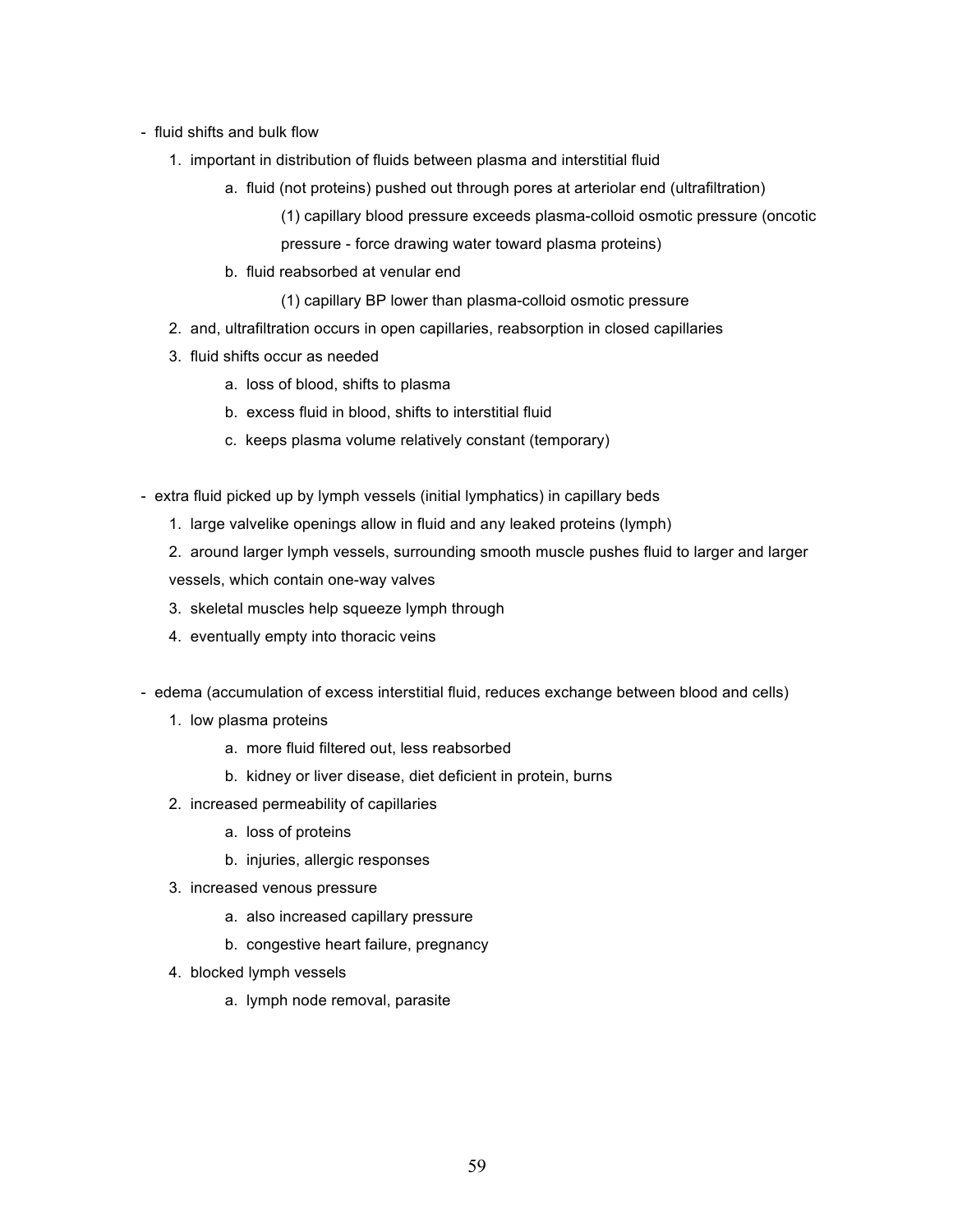- Veins
	- transport back to heart
	- blood reservoir
		- 1. stretchable with little recoil
		- 2. venous storage decreases effective circulating volume
			- a. can be altered based on need
	- factors influencing venous return
		- 1. sympathetic activity
			- a. vasoconstriction drives more blood toward heart
			- b. still low resistance vessels (large radius)
		- 2. skeletal muscle activity
			- a. acts as pump
		- 3. valves
			- a. one-way valves every few centimeters allow flow toward heart only
		- 4. respiratory activity
			- a. acts as pump due to decreased pressure in thoracic cavity
		- 5. cardiac suction
			- a. blood "sucked in" as ventricles relax
- Blood Pressure
	- MAP is main driving force
		- 1. high enough to get blood to tissues
		- 2. not too high or extra work for heart, increased risk of vascular damage
	- short term regulation (seconds)
		- 1. baroreceptor reflex
			- a. pressure sensors in carotid sinus and aortic arch sense changes in MAP and pulse pressure
				- (1) rate of firing increases with increasing pressure, decreases with decreasing pressure
			- b. integrating center is cardiovascular control center in medulla of brain stem
				- (1) adjusts sympathetic/parasympathetic activity
	- long term regulation (minutes to days)
		- 1. adjustments in total blood volume via salt/water balance urinary system and thirst (volume receptors in left atrium, osmoreceptors in hypothalamus)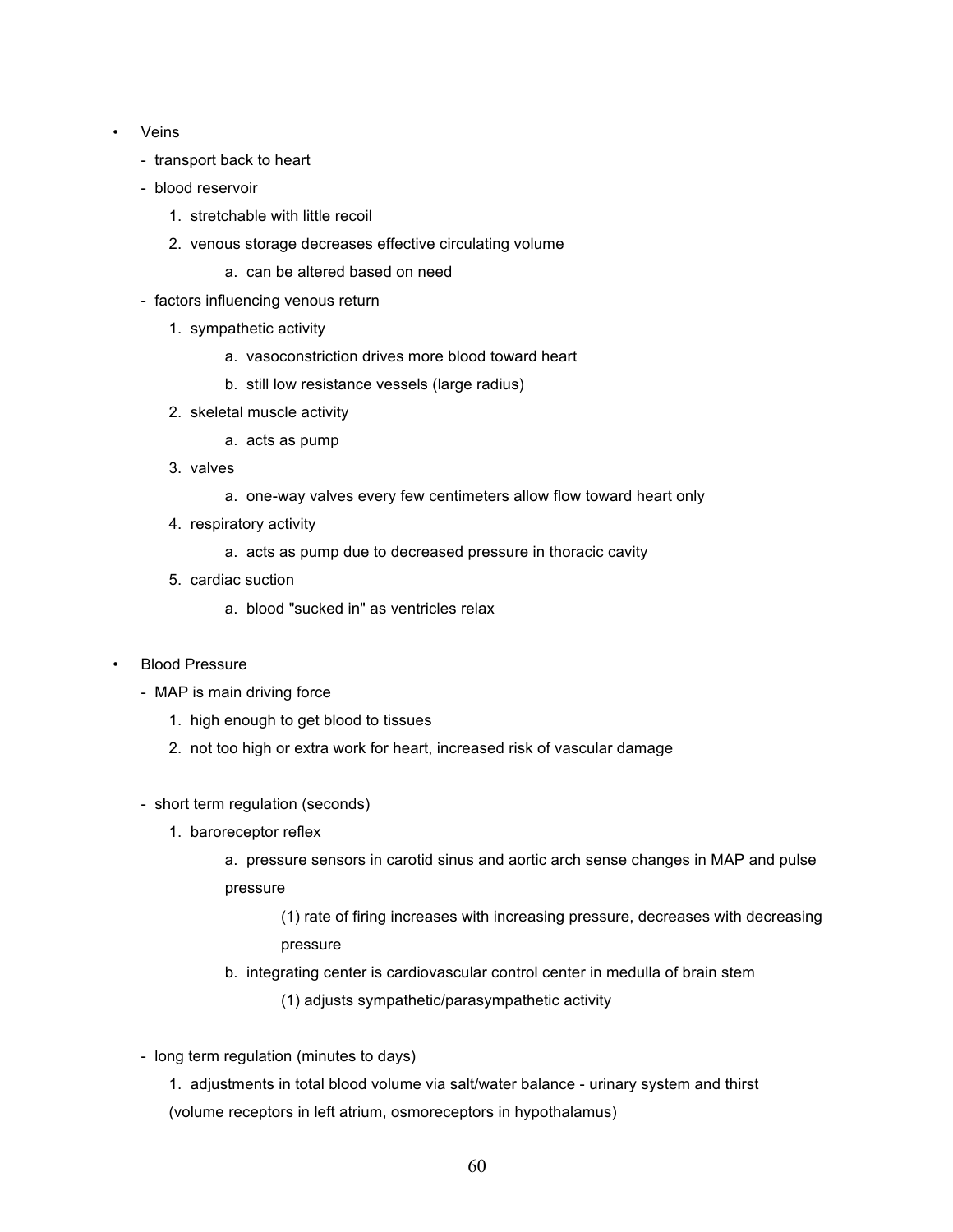- other contributing factors
	- 1. chemoreceptors in carotid and aortic arteries
		- a. sense low  $O<sub>2</sub>$  and high acid
			- (1) increase respiratory activity but also increase BP (signals CV center)
	- 2. cerebral cortex hypothalamic pathway influence emotional/behavioral responses
	- 3. exercise
		- a. may be unidentified "exercise centers"
	- 4. hypothalamic temperature regulation
		- a. overrides baroreceptor reflex for skin vessels
	- 5. vasoactive substances from endothelial cells
	- 6. neurotransmitter effects in brain (poorly understood)
- Hypertension
	- 1. BP above 140/90 (high-normal is 135/85)
	- 2. cause identified in about 10% of cases (secondary hypertension)
		- a. include atherosclerosis, endocrine disorders, nervous system defects
	- 3. primary hypertension causes may include...
		- a. kidney salt regulation
		- b. excessive salt intake
		- c. diet low in fruit, vegetables, dairy (low in  $K^+$  and  $Ca^{2+}$ )
		- d. defects in  $Na<sup>+</sup>-K<sup>+</sup>$  pumps
		- e. abnormal local vasoactive substances
		- f. excess vasopressin
	- 4. baroreceptors reset at higher level
	- 5. stresses heart and blood vessels
		- a. congestive heart failure from increased afterload
		- b. rupture of vessels stroke, heart attack
		- c. damage to vessels may cause accumulation of lipids and lead to atherosclerosis
		- d. kidney failure due to damaged vessels
		- e. loss of vision from damaged vessels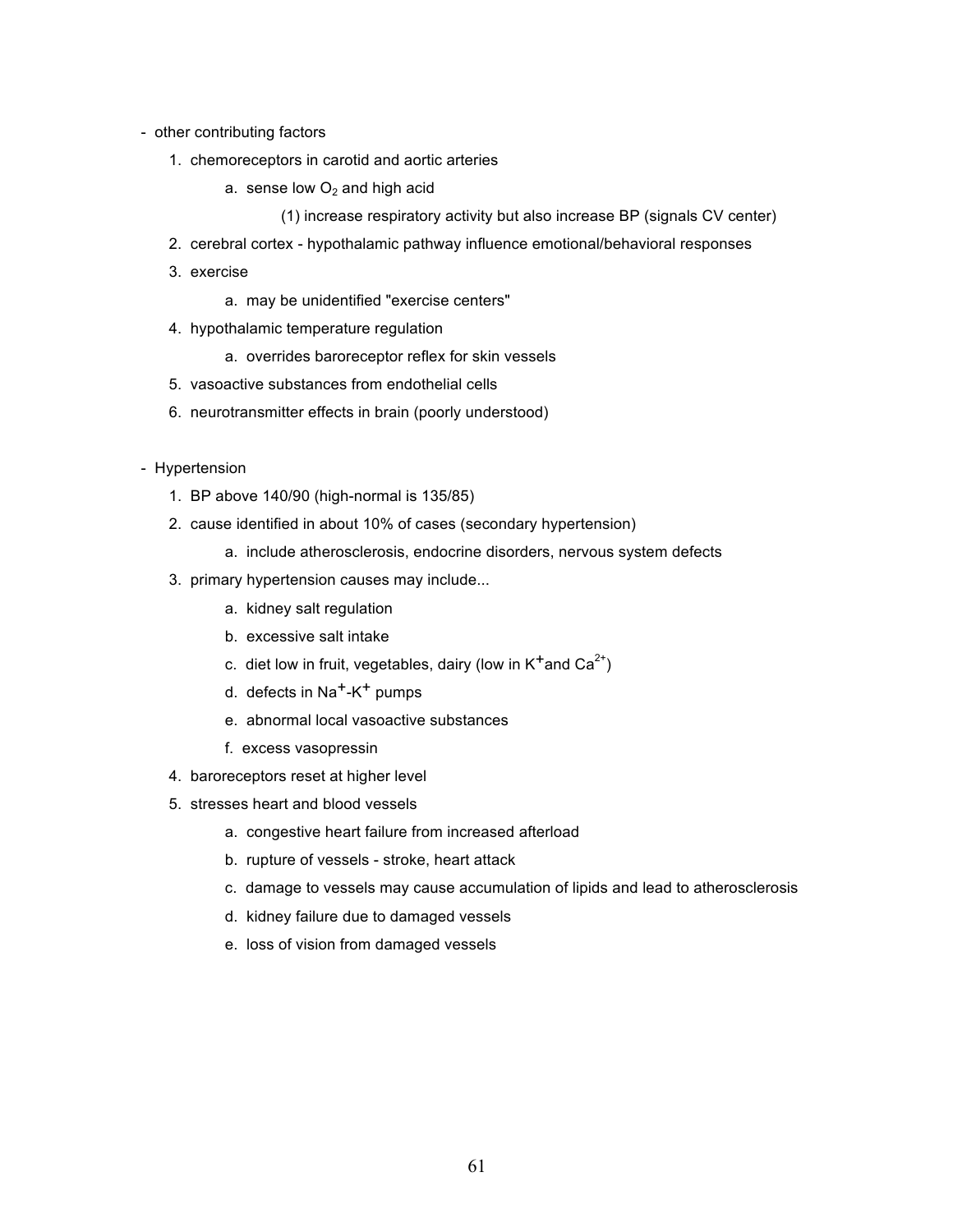## - hypotension

- 1. BP below 100/60
- 2. transient
	- a. standing up gravity decreases venous return
	- b. in some people emotional stress decreases sympathetic activity (may be adaptive)
- 3. when blood flow to tissues inadequate its called circulatory shock
	- a. many causes
		- (1) loss of blood volume (hemorrhage, diarrhea)
		- (2) weakened heart
		- (3) vasodilation (septic or anaphylactic)
		- (4) loss of sympathetic tone (extreme pain as in crushing injury)
	- b. may become irreversible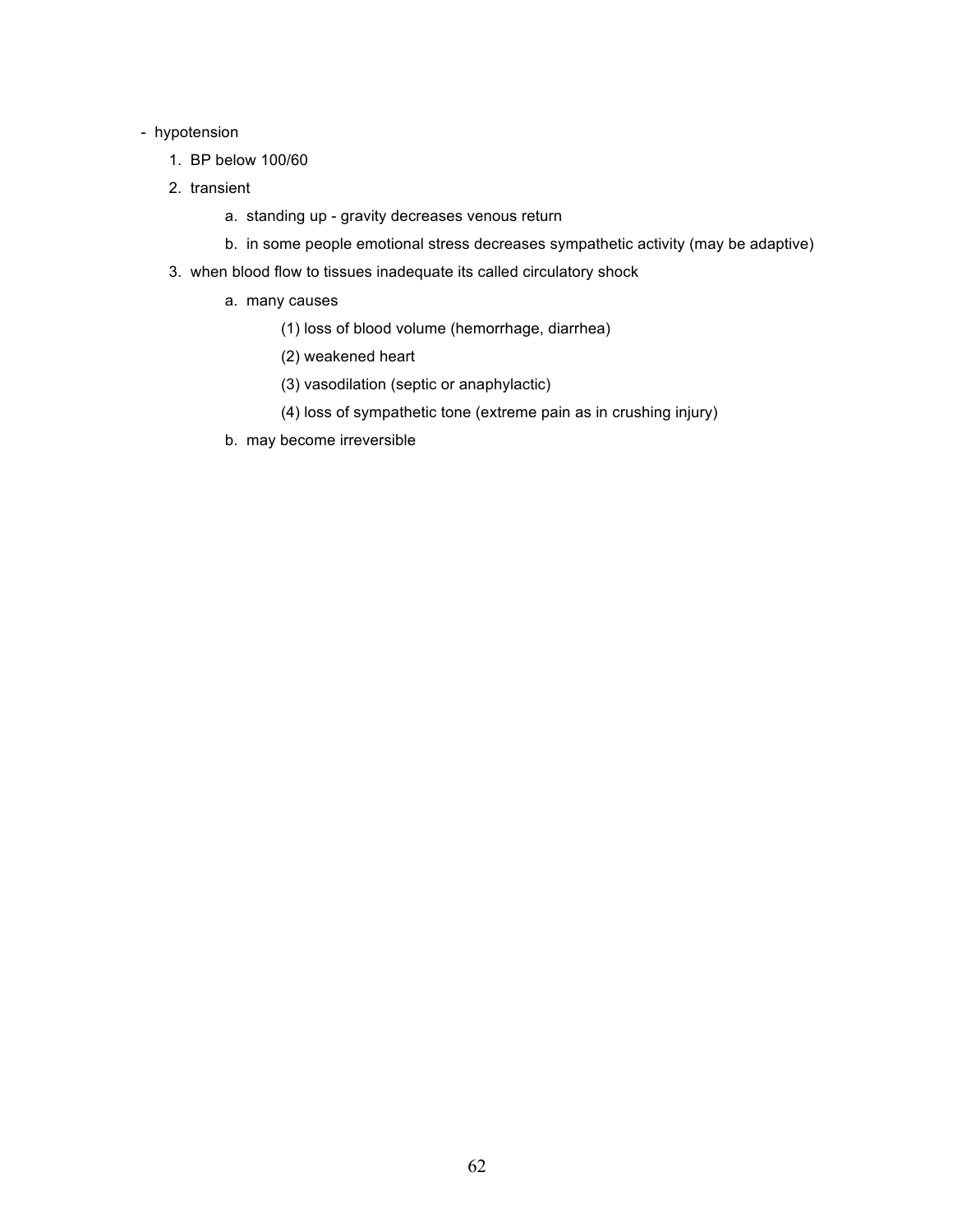## **Chapter 11 Blood**

- **Basics** 
	- 8% of body weight, 5-5.5 liters
	- connective tissue
		- 1. formed elements
			- a. erythrocytes (RBCs)
			- b. leukocytes (WBCs)
			- c. platelets
		- 2. matrix is plasma
- Plasma
	- 90% water
	- contains proteins, ions, buffers, respiratory gases, nutrients, wastes, hormones
	- proteins are functionally important
		- 1. establish osmotic pressure (holds water)
		- 2. 3 types
			- a. albumins bind substances for transport
			- b. globulins bind substances for transport, blood clotting, inactive precursors,
			- antibodies
			- c. fibrinogen blood clotting
- **Erythrocytes** 
	- carry oxygen
	- contain hemoglobin
		- 1. carries most of  $O_2$  (4  $O_2$ /molecule)
		- 2. carries some  $CO<sub>2</sub>$
		- 3. helps buffer blood
	- no nucleus or organelles
	- contains glycolytic enzymes for making ATP
	- contain carbonic anhydrase, which converts CO<sub>2</sub> to its transported form (HCO<sub>3</sub><sup>-</sup>, bicarbonate)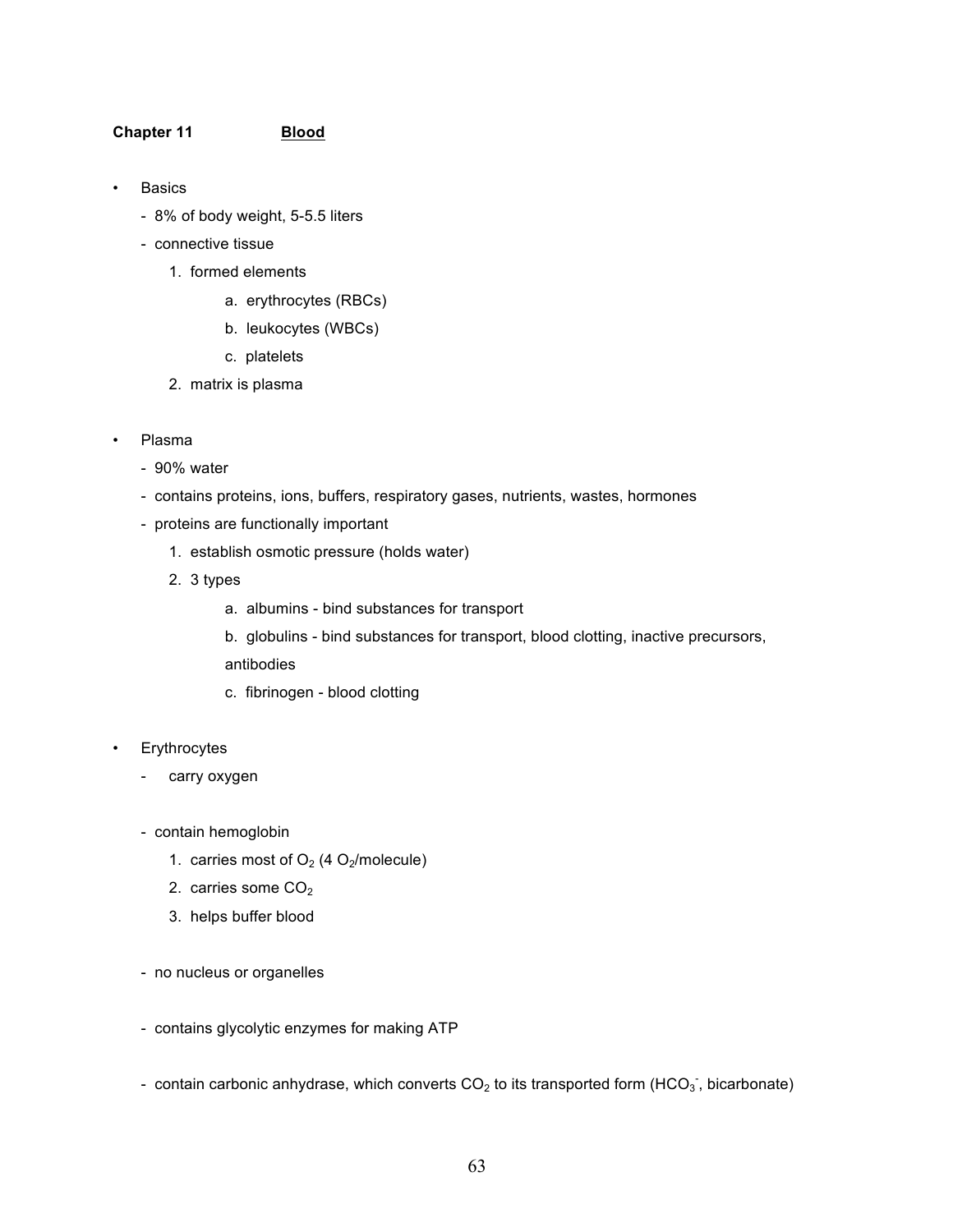- erythropoiesis (production of RBCs)
	- 1. RBCs live about 120 days and most old, fragile cells die in spleen capillaries

2. occurs in red bone marrow (in adults - sternum, vertebrae, ends of long bones, ribs, base of skull)

- a. contains undifferentiated cells that give rise to all blood cells(pluripotent stem cells)
- b. controlled by hormone erythropoietin
	- (1) released by kidneys in response to decreased  $O<sub>2</sub>$
	- (2) restoring normal  $O<sub>2</sub>$  levels is negative feedback
- c. maturing cells eject nucleus/organelles
- d. process takes days to weeks depending on how many cells needed
- Leukocytes (WBCs)
	- body defense
	- originally made in red marrow in response to stimulating factors
		- 1. found in blood and in tissues
- Platelets
	- cell fragments produced from megakaryocytes in red marrow
		- 1. live about 10 days
		- 2. produced in response to the hormone thrombopoietin (control unknown)
		- 3. can be stored in spleen (as are RBCs)
		- 4. no nucleus, but do have organelles
	- hemostasis (stopping blood flow)
		- 1. vascular spasm
			- a. blood flow through a break minimized by vasoconstriction (vascular response and sympathetically induced)
		- 2. formation of platelet plug seals break
			- a. platelets stick to exposed collagen of damaged connective tissue
				- (1) platelets release chemicals like ADP and thromboxane  $A_2$  that cause more platelets to become "sticky" and build up
				- (2) normal endothelium releases prostacyclin which inhibits platelet aggregation (plug does not spread beyond damaged area)
			- b. actin-myosin complex in platelets contracts and strengthens plug
			- c. plug releases vasoconstrictors (serotonin, epinephrine, thromboxane  $A_2$ )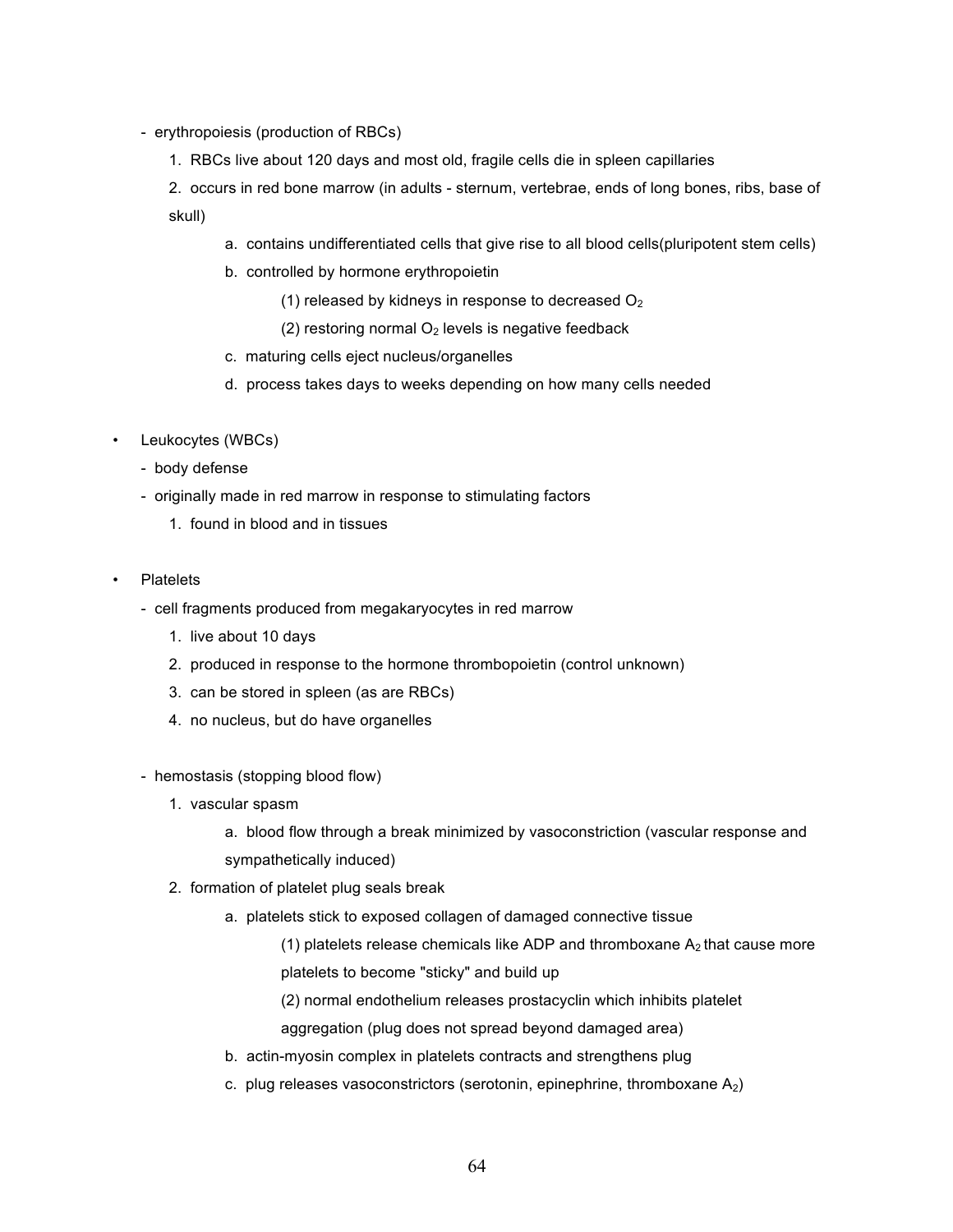- 3. blood clotting needed to plug larger holes
	- a. clotting cascade initiated by exposure of plasma precursors to damaged vessel
		- (1) series of reactions resulting in clotting

(2) thrombin converts fibrinogen to fibrin, which forms meshwork that traps RBCs

- (3) thrombin also activates factor XIII which stabilizes meshwork
- b. clot retraction
	- (1) platelets contract and squeeze serum from clot
- 4. long term healing begins as fibroblasts from connective tissue form a scar
	- a. as healing occurs plasmin dissolves clot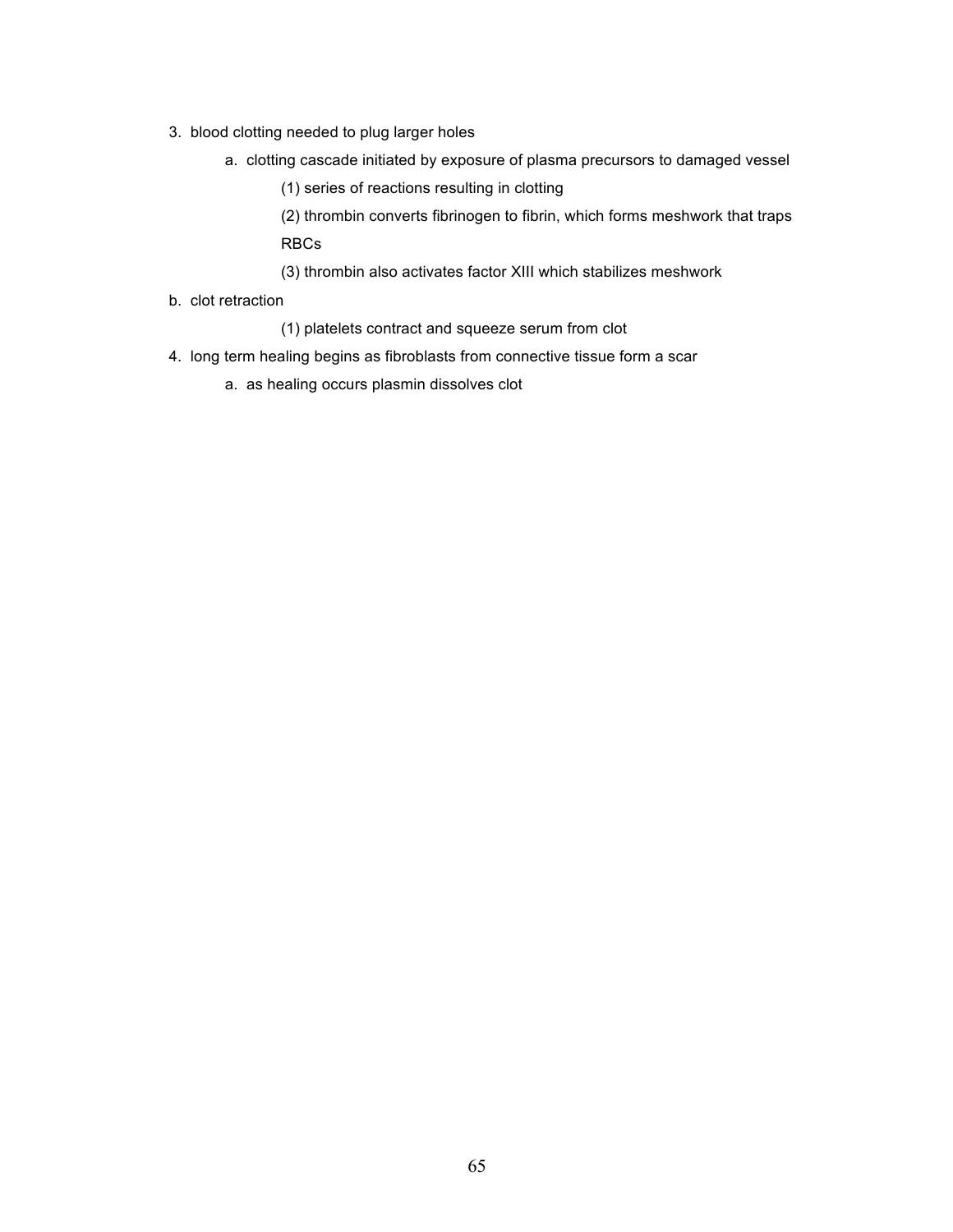## **Chapter 12 Body Defenses**

- External Defenses (first line of defense)
	- Skin (integument)
		- 1. physical barrier
			- a. keratinocytes form barrier, also influence immune cells
		- 2. skin-associated lymphoid tissue (SALT)
			- a. contain specialized immune cells
		- 3. chemical barrier
			- a. secretions of sweat and oil (sebaceous) glands are toxic to bacteria
	- Mucous membranes and associated structures (line cavities open to outside of body)
		- 1. digestive tract
			- a. salivary enzymes kill bacteria
			- b. acid in stomach kills bacteria
			- c. secretions contain antibodies
			- d. normal intestinal bacteria outcompete pathogens (disease causing organisms)
			- e. gut-associated lymphoid tissue (GALT) a.k.a. Peyer's patches contain immune cells
			- f. appendix contains immune cells
		- 2. genitourinary tract
			- a. acidic urine
			- b. acidic vaginal secretions
			- c. sticky mucus in genitourinary tract traps pathogens & has antibodies
				- (1) swept out as organ empties
				- (2) engulfed by phagocytes
		- 3. respiratory tract
			- a. large particles filtered by hairs in nasal passages
			- b. tonsils and adenoids contain immune cells
			- c. sticky mucus traps pathogens in airways
				- (1) cilia sweeps mucus upward (swallowed, or coughing, sneezing or

expectorating removes it from body)

- (2) antibodies secreted in mucus
- d. alveolar (air sac) macrophages engulf pathogens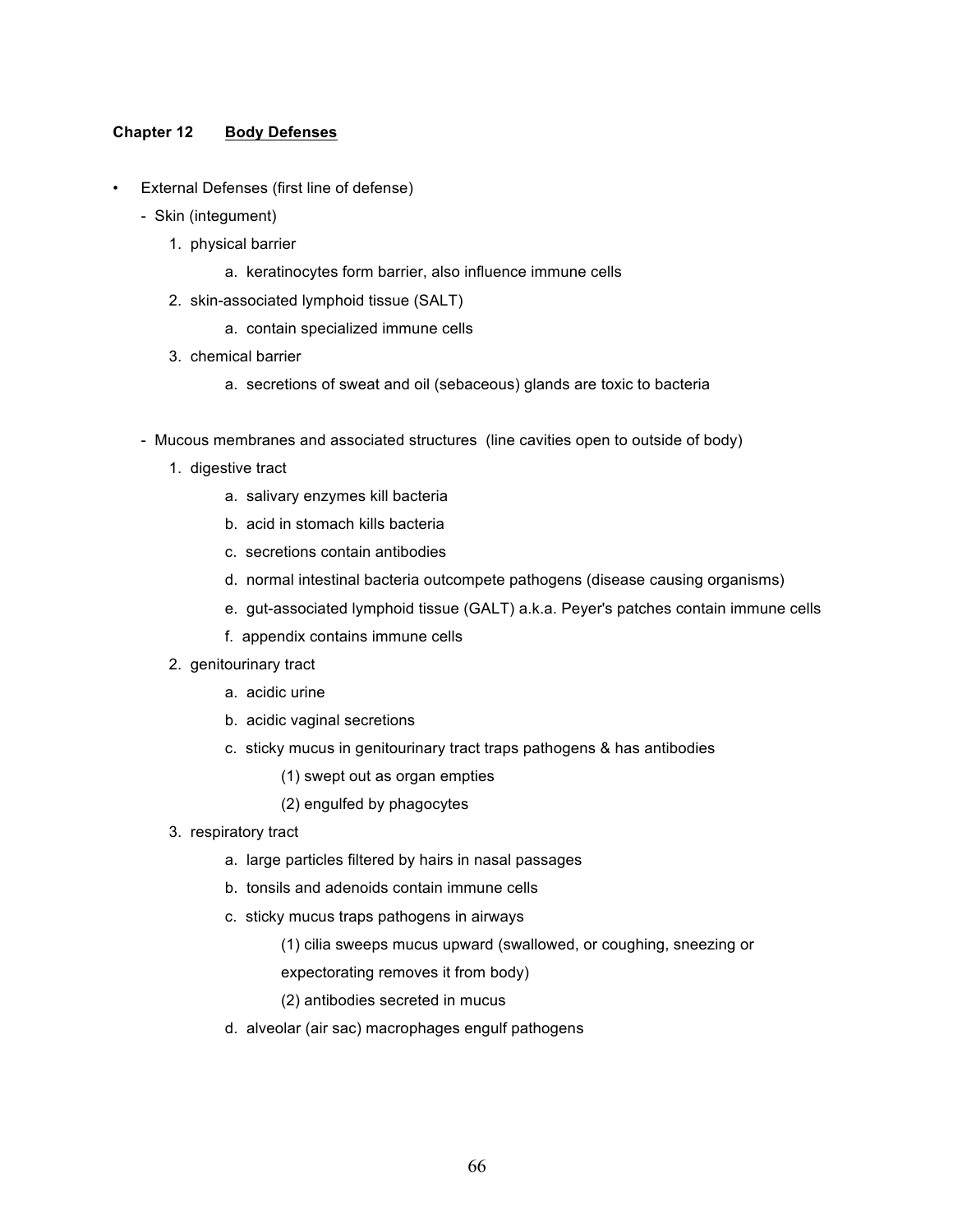## • Defense Cells

- WBCs
	- 1. neutrophils: highly mobile phagocytes
	- 2. eosinophils: secrete chemicals that kill parasitic worms, involved in allergic reactions
	- 3. basophils: release histamine and heparin (inflammatory response) involved in allergic reactions
	- 4. lymphocytes: can reproduce outside bone marrow (in lymphoid tissues like lymph nodes)
		- a. B lymphocytes: secrete antibodies

(1) probably mature in bone marrow

b. T lymphocytes: destroy virus infected and cancer cells

(1) mature in thymus

- 5. monocytes: become macrophages large phagocytes in tissues
- most in tissues, some circulate in blood
	- 1. lymphocytes (and some others) found in lymphoid tissues
		- a. store, produce or process lymphocytes
		- b. lymph nodes, spleen, thymus, tonsils, adenoids, appendix, SALT, GALT
		- c. located to catch invaders and decrease their spread
- Nonspecific defenses (general defenses or innate immunity)
	- responses that defend against any invader or abnormal material
	- triggered by general molecular patterns associated with pathogens or other dangers
	- Inflammation (Inflammatory Response)
		- 1. designed to bring phagocytes and plasma proteins to injured area
			- a. destroy/inactivate invaders
			- b. clean up debris
			- c. prepare for healing
			- d. characteristics include redness, heat, swelling and pain
		- 2. resident macrophages begin phagocytosis
		- 3. histamine released from mast cells (similar to basophils, present in connective tissues) causes...
			- a. vasodilation  $\rightarrow$  increased blood flow (redness, heat)
			- b. increased capillary permeability  $\rightarrow$  plasma proteins flow out,  $\rightarrow$  edema (swelling, pain)
		- 4. "walling off" of area due to fibrin forming interstitial fluid clots (inhibits spread of invader)
		- 5. neutrophils and monocytes migrate to area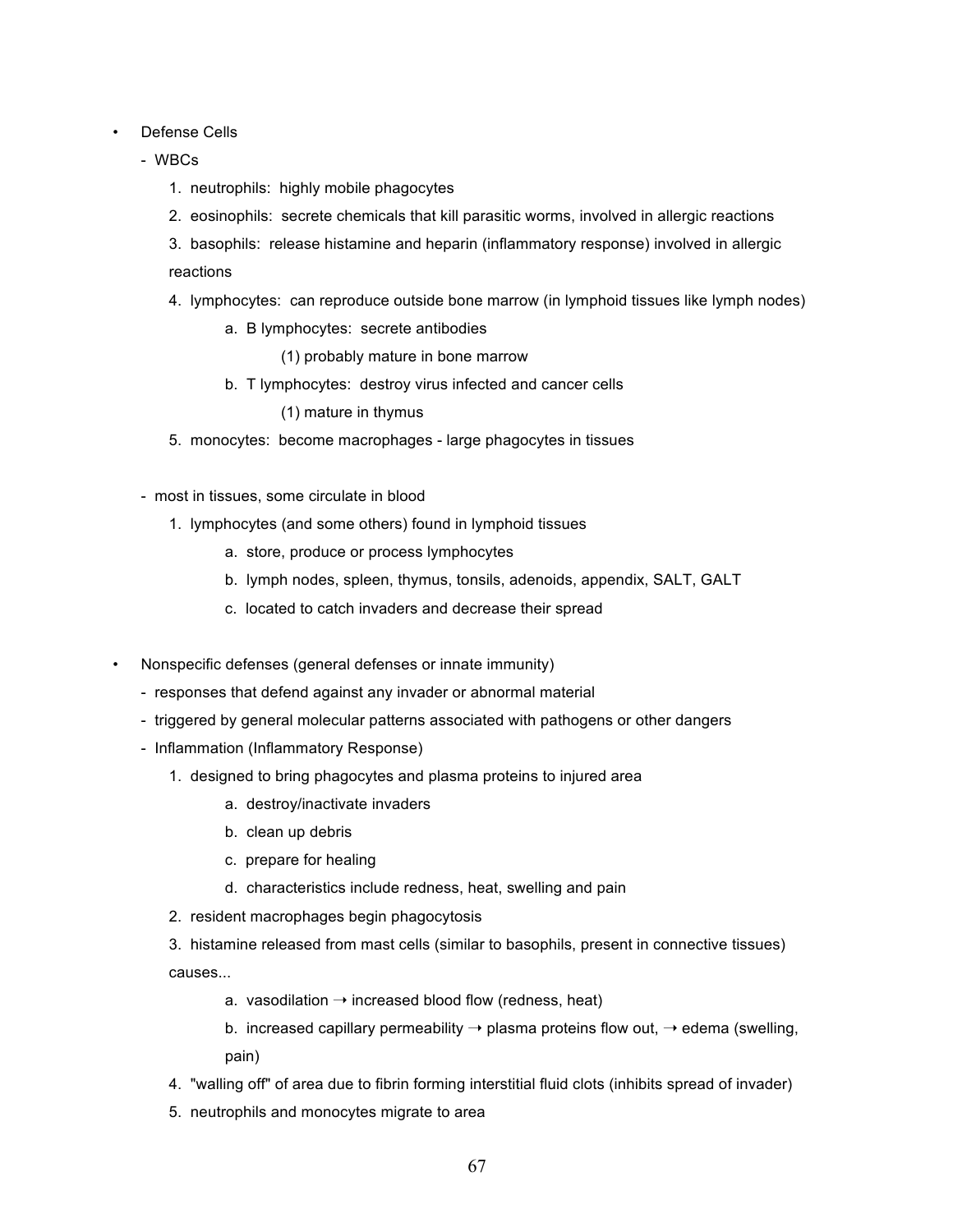- a. margination CAMs on capillary cells cause leukocytes to stick to capillary walls
- b. move to tissues by diapedesis
- c. leukocytes follow chemical trail to damaged tissue (chemotaxis)
- d. phagocytosis occurs to recognized substances

(1) rough surfaces of damaged cells

(2) opsonins - chemical placed on non-self cell by immune system, links it to phagocyte (antibodies, complement)

- e. phagocyte secretions (cytokines) enhance response
	- (1) nitric oxide (toxic to bacteria)
	- (2) lactoferrin (binds iron so bacteria can't use it to reproduce)
	- (3) histamine
	- (4) clotting triggers
	- (5) enzymes that trigger kinin production (stimulate complement, reinforce
	- histamine effects, activate pain receptors, act as chemotaxins)

(6) endogenous pyrogen (EP) which causes fever and encourages inflammatory response

- (7) interleukin 1 (IL-1) enhances lymphocyte production
- Interferon

1. released by virus-infected cells, triggers production of virus-blocking enzymes in nearby cells

- 2. enhances role of phagocytes and other immune cells on virus-infected and cancer cells
- Natural killer cells
	- 1. similar to a type of lymphocyte, lyse virus-infected cells and cancer cells
- Complement system
	- 1. plasma protein precursors activated by exposure to pathogen or antibodies
		- a. lyses non-self cells
			- (1) membrane attack complex (MAC) inserts into bacterial membrane and pokes holes
		- b. serve as chemotaxins and opsonins
		- c. promote vasodilation and histamine release
		- d. activate kinins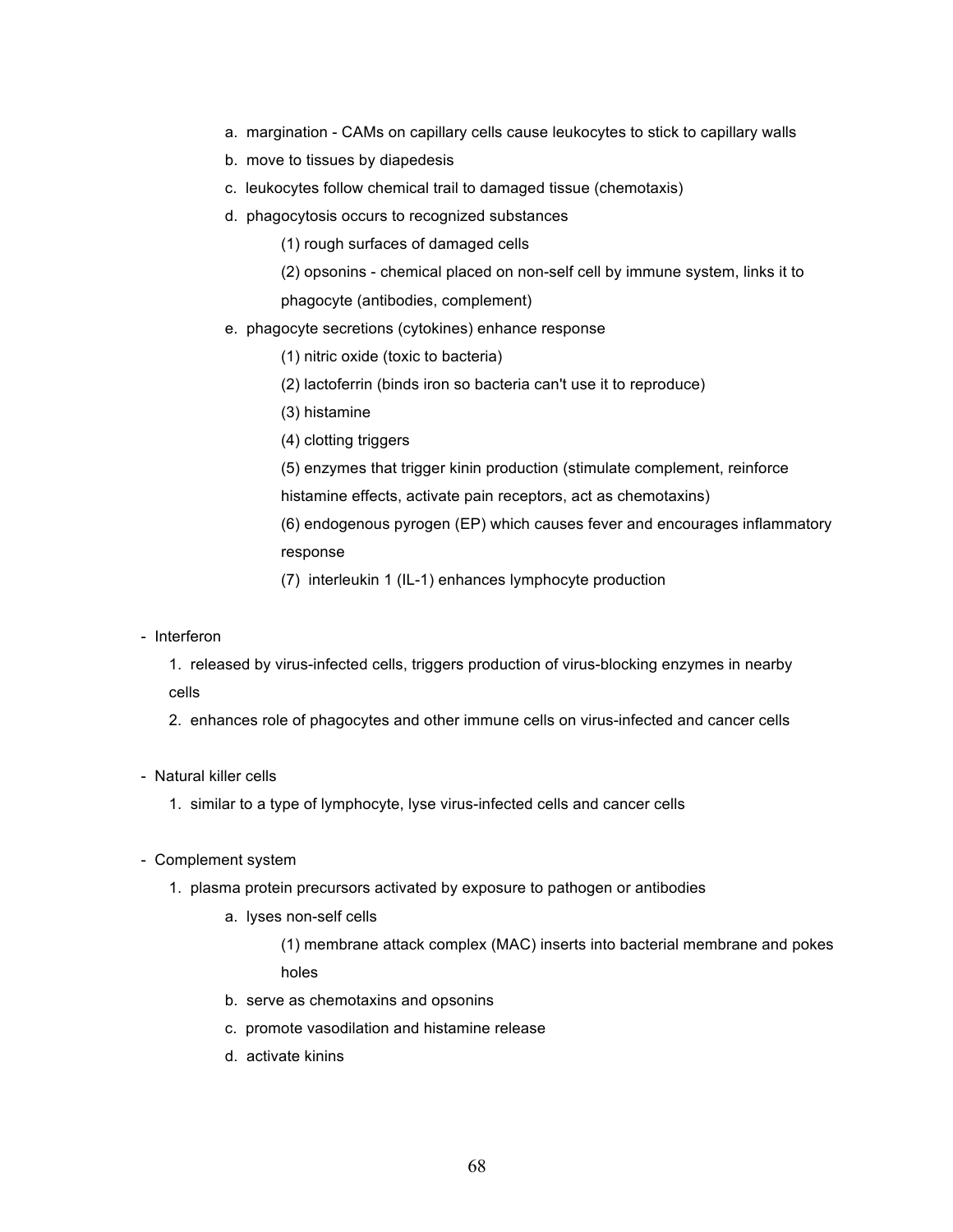- Specific Immune Responses (adaptive immunity)
	- act on particular invaders

1. B lymphocytes specialize in recognizing free-existing invaders like bacteria, bacterial toxins, some viruses (antibody-mediated or humoral immunity)

2. T lymphocytes specialize in killing virus-infected and cancer cells (cell-mediated immunity)

3. during maturation each B and T cell becomes capable of responding to a particular invader (only one specific kind of invader for each individual cell)

- a. which invaders we can respond to is genetically determined
- 4. recognize antigens large, complex molecule that the immune system can respond to
	- a. usually proteins, or large polysaccharides
	- b. may be on cell surface or individual molecules secreted by the pathogen
- 5. self-antigens are plasma membrane glycoproteins
	- a. major histocompatibility complex (MHC) is a group of genes that determines which MHC glycoproteins an individual has
	- b. lymphocytes do not harm these cells under normal conditions
- antibody mediated immunity
	- 1. B cells display antibodies on their surfaces and secrete them
		- a. antibodies are also called gamma globulins or immunoglobulins (Ig)
		- b. each antibody molecule has 2 binding sites for a specific antigen
	- 2. When a B cell clone is exposed to the right antigen the cells reproduce and...
		- a. some become plasma cells, which secrete antibodies
		- b. some become memory cells, which launch a more powerful attack if the body is exposed to that antigen again (secondary response)
	- 3. antibodies enhance immune responses
		- a. neutralization bind to free floating antigens and stop them from causing harm
		- b. most powerful activator of complement system (so enhance inflammation)
		- c. act as opsonins, enhancing phagocytosis
		- d. cause agglutination of cells with antigen
		- e. stimulate killer cells to lyse bacteria (similar to natural killer cells but require antibodies)
	- 4. active immunity occurs when an individual's B cells make antibodies
		- a. infections, vaccines
	- 5. passive immunity is when antibodies come from a donor who is immune
		- a. breast milk, snake bite/rabies/tetanus shots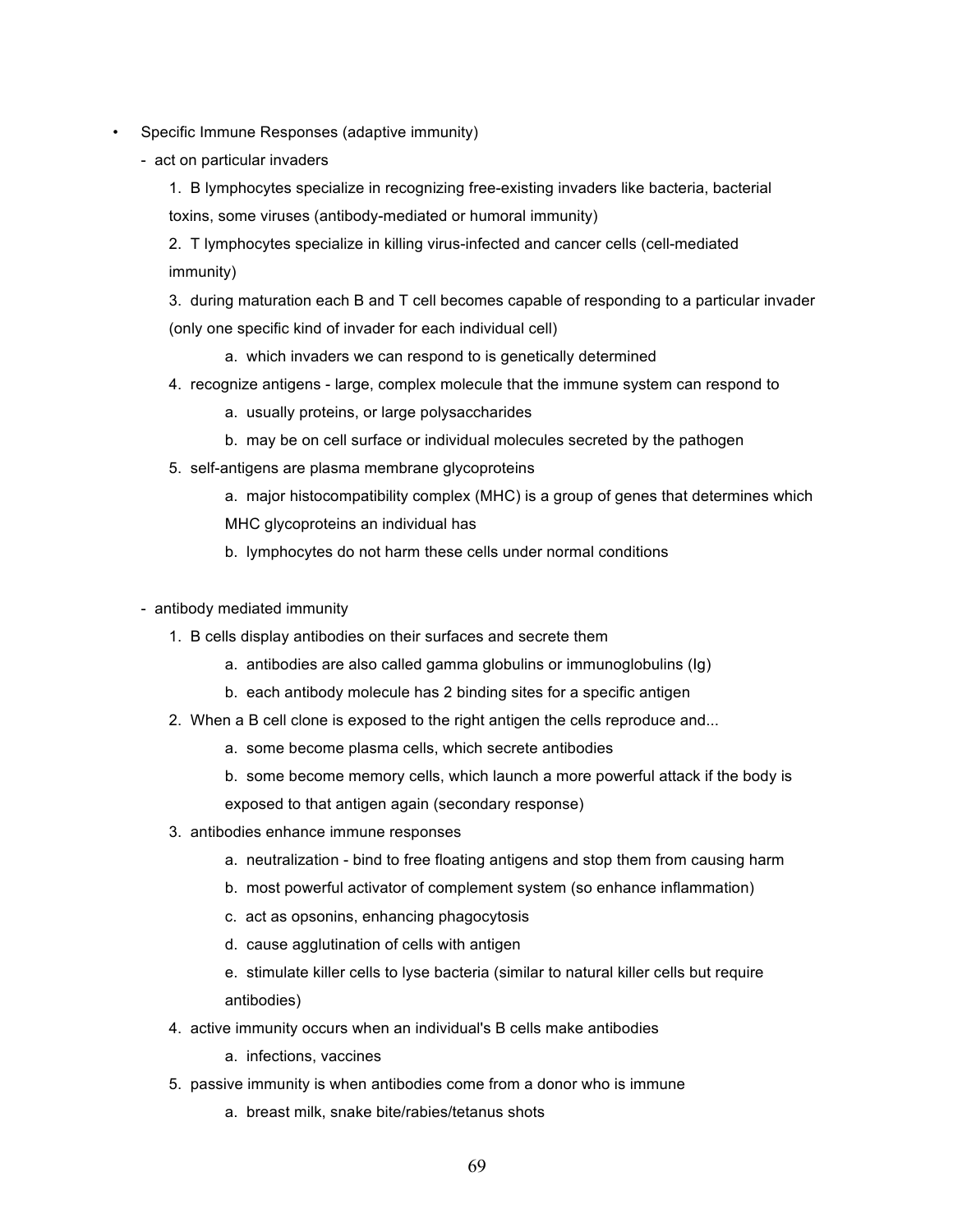- Cell-mediated immunity
	- macrophages "present antigen" to T cells (often to B cells also)
		- 1. macrophage phagocytizes antigen and places it on its surface
		- 2. appropriate type of T cell binds and is activated to reproduce and differentiate
	- T cells require both non-self and self antigen to bind and destroy a cell
	- types of T cells
		- 1. cytotoxic T cells (killer cells or CD8 cells)
			- a. destroy virus-infected, cancer or transplanted cells
				- (1) direct killing by releasing perforin to poke holes and lyse cell
				- (2) indirect by signaling for apoptosis (programmed cell death)
		- 2. helper T cells (CD4)
			- a. secrete cytokines that regulate nearly all aspects of immune response, including...
				- (1) B cell growth factor
				- (2) T cell growth factor (interleukin 2)
				- (3) chemotaxins
				- (4) macrophage-migration inhibiting factor keeps macrophages in area and makes them more powerful
		- 3. suppressor T cells
			- a. do not need presented antigen to be active
			- b. limit responses of other immune cells
			- c. reproduce more slowly than other immune cells and shut down immune responses after they've served their purpose
	- Cells that blur the boundaries of innate and adaptive immunity
		- 1. innate lymphoid cells (ILCs) similar duties as T cells but faster and less powerful
		- 2. innate response activator cells (IRA) B cells recognize bacteria and produce cytokines to activate other innate cells (not typical of B cells)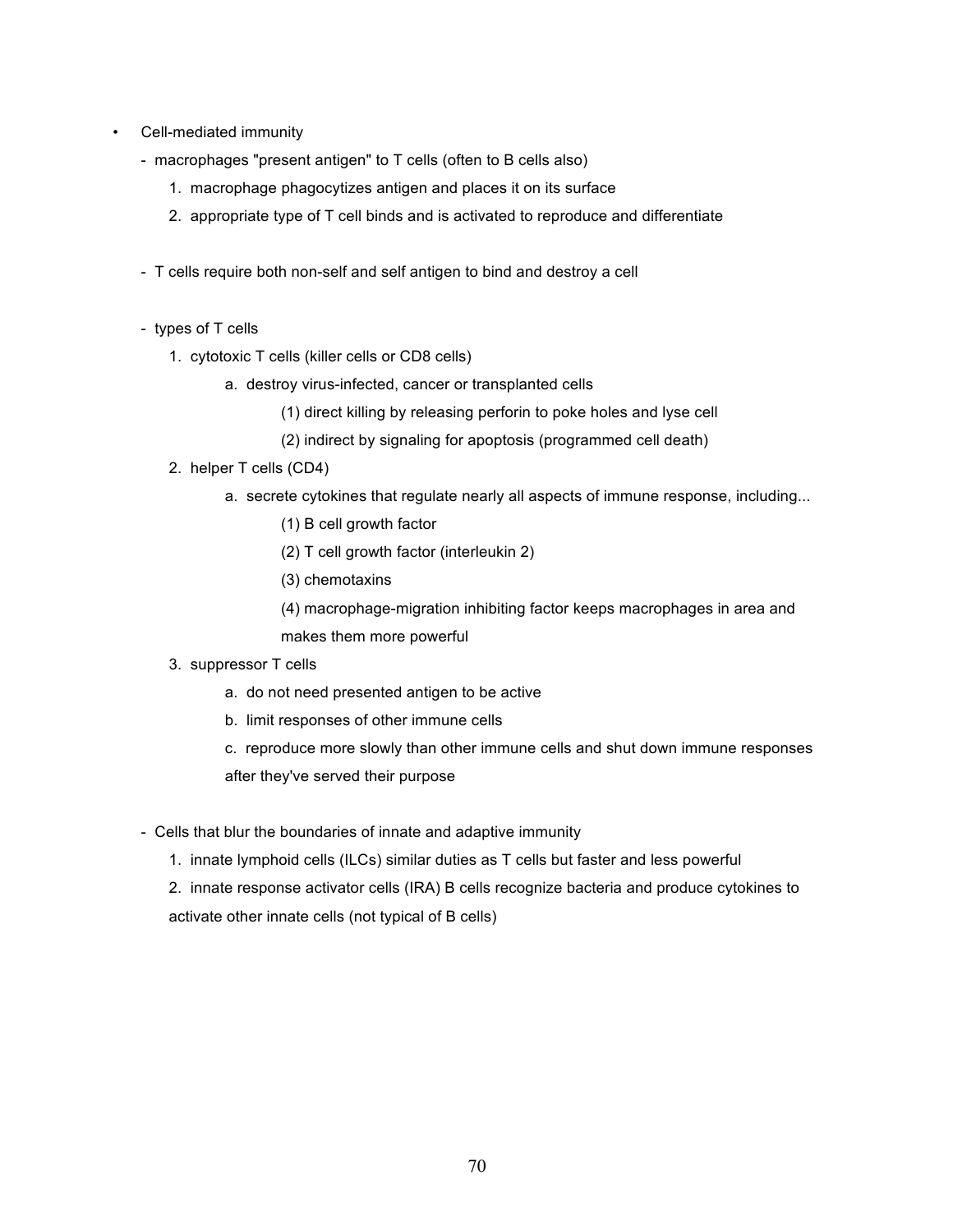# **Chapter 13 Respiratory System**

- Terminology (different from text)
	- pulmonary ventilation: breathing
	- external respiration: gas exchange between the blood and alveoli (air sacs)
	- gas transport: blood transports gases to tissues (CV system)
	- internal respiration: gas exchange between the blood and tissues (CV/tissues)
	- cellular respiration: use of  $O_2$  to produce ATP (cells)
- **Functions** 
	- obtain  $O_2$ , eliminate  $CO_2$
	- nonrespiratory functions
		- 1. route for water and heat loss
		- 2. enhance venous return
		- 3. acid-base balance  $(CO<sub>2</sub>)$
		- 4. vocalization
		- 5. defense against inhaled invaders
		- 6. sense of smell
		- 7. alters blood composition
- Functional anatomy
	- airways

1. smallest bronchioles have no cartilage; smooth muscle regulates air flow (bronchoconstriction and bronchodilation)

- alveoli (air sacs)
	- 1. thin walled and surrounded by capillaries
		- a. large surface area for gas exchange
		- b. type I cells simple squamous epithelium
		- c. type II cells secrete surfactant
		- d. macrophages fight invaders
- pleural sacs
	- 1. each lung is separate
	- 2. intrapleural fluid lubricates surfaces and helps lungs stick to thoracic wall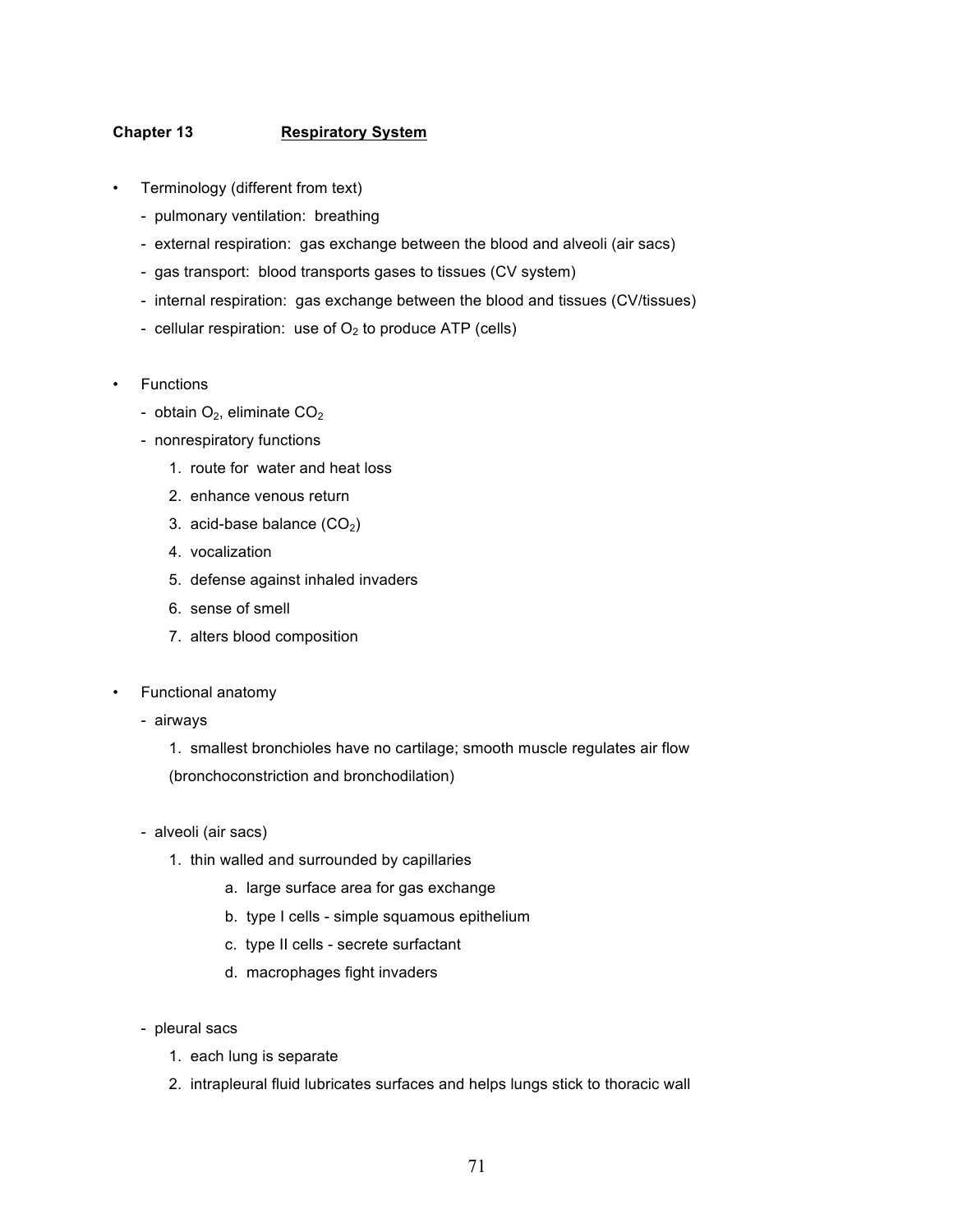- **Respiratory mechanics** 
	- in ventilation air flows down a pressure gradient
		- 1. 3 important pressures
			- a. atmospheric pressure (760 mmHg at sea level)
			- b. intra-alveolar a.k.a. intrapulmonary pressure (varies)
			- c. intrapleural pressure a.k.a. intrathoracic pressure is within the pleural sac (756 mmHg at rest)
		- 2. lungs will always expand to fill the thoracic cavity
			- a. intrapleural fluid (sticky)
			- b. transmural pressure gradient
				- (1) intra-alveolar pressure always equilibrates with atmospheric pressure
				- (2) greater pressure outward than inward
		- 3. inspiration
			- a. inspiratory muscles contract (diaphragm and external intercostals)
			- b. volume of thoracic cavity and lungs increases
			- c. intra-alveolar pressure decreases
			- d. air flows in
		- 4. expiration
			- a. inspiratory muscles relax (quiet breathing)
			- b. volume of thoracic cavity and lungs decreases
			- c. intra-alveolar pressure increases
			- d. air flows out
		- 5. forced expiration
			- a. expiratory muscles contract (abdominal wall muscles and internal intercostals)
	- airway resistance
		- 1. adjusted to meet the body's needs
			- a. parasympathetic stimulation  $\rightarrow$  bronchoconstriction  $\rightarrow$  increased resistance  $\rightarrow$ decreased airflow
			- b. sympathetic stimulation/epinephrine  $\rightarrow$  bronchodilation  $\rightarrow$  decreased resistance  $\rightarrow$ increased airflow
	- matching airflow to blood flow (ventilation-perfusion coupling)
		- 1. local controls act on bronchiolar smooth muscle and on arteriolar smooth muscle
		- 2. bronchioles
			- a. increased  $CO<sub>2</sub> \rightarrow$  bronchodilation  $\rightarrow$  increased airflow
			- b. decreased  $CO<sub>2</sub> \rightarrow$  bronchoconstriction  $\rightarrow$  decreased airflow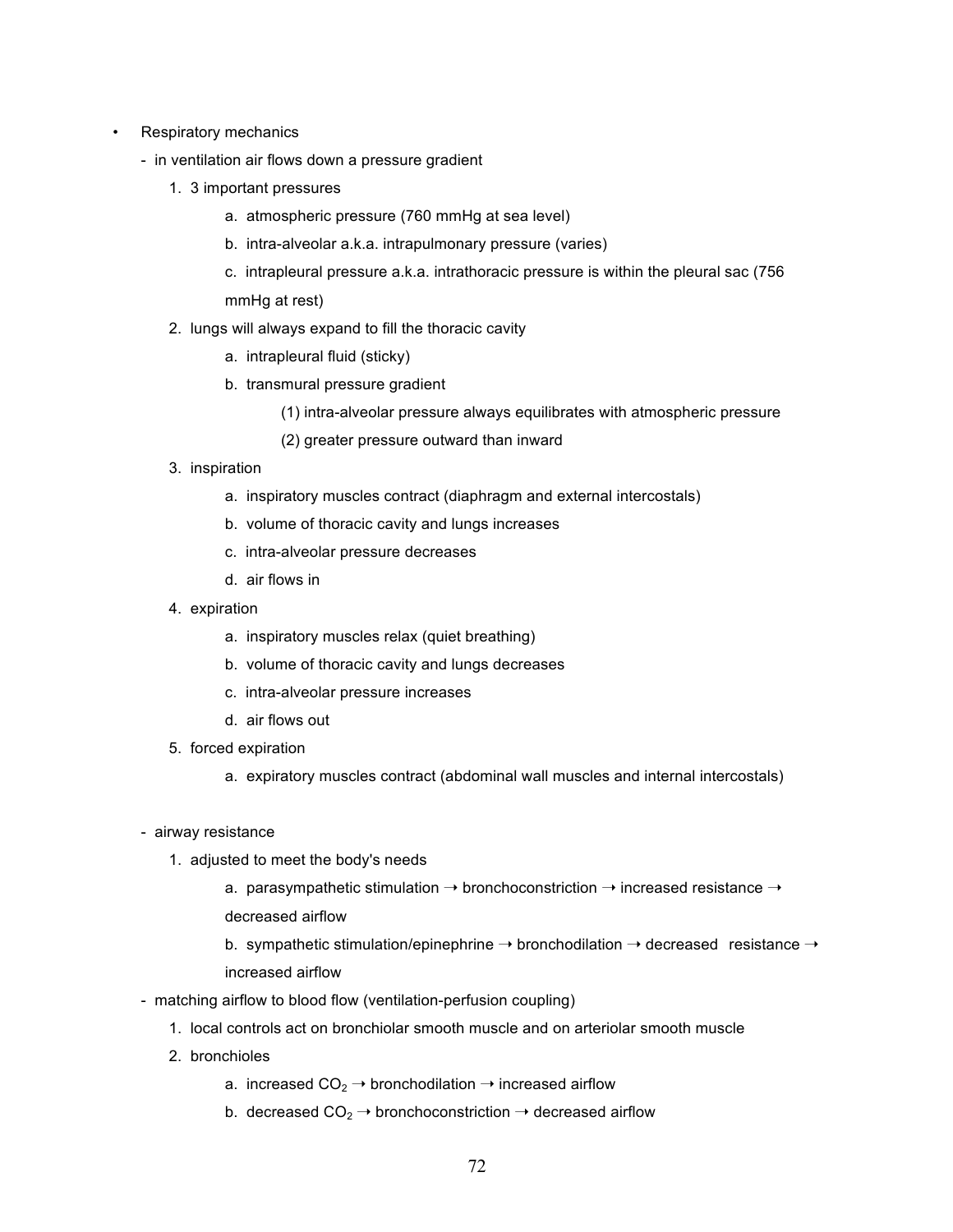- 3. arterioles
	- a. decreased  $O_2 \rightarrow$  vasoconstriction  $\rightarrow$  decreased blood flow
	- b. increased  $O_2 \rightarrow$  vasodilation  $\rightarrow$  increased blood flow
- 4. simultaneous adjustments mean air and blood not wasted
	- a. examples:

(1) if blood flow > airflow, increased  $CO<sub>2</sub>$  and decreased  $O<sub>2</sub>$  in alveoli, so bronchodilation and vasoconstriction

(2) if airflow > blood flow, decreased  $CO<sub>2</sub>$  and increased  $O<sub>2</sub>$  in alveoli, so bronchoconstriction and vasodilation

- elastic behavior of lungs
	- 1. healthy lungs recoil after stretching and are compliant (easy to inflate)
	- 2. two main factors
		- a. elastin fibers in lung connective tissue
		- b. alveolar surface tension
			- (1) water molecules lining alveoli attract each other, creating surface tension
			- (2) surfactant decreases surface tension (without it lungs would collapse)
			- (3) surfactant also increases compliance and reduces work needed to breathe
			- (4) surfactant may also enhance phagocytosis
	- 3. in healthy lungs breathing requires little energy
		- a. 3% of total energy at rest
		- b. 5% during exercise
		- c. up to 30% at rest with obstructive lung disease
- Gas Exchange

- gases diffuse down partial pressure gradients (pressure exerted by a particular gas in a mixture of gases or dissolved in a body fluid)

1. alveolar PO<sub>2</sub> is lower than atmospheric PO<sub>2</sub> and alveolar PCO<sub>2</sub> is higher than atmospheric PCO<sub>2</sub>

- a. water vapor in lungs dilutes gases
- b. newly inspired air mixes with old air (15% new air with inspiration)

2. CO<sub>2</sub> requires a smaller gradient for efficient transfer because it is more soluble (usually about equal amounts of  $O_2$  /CO<sub>2</sub> exchanged)

- 3. at lungs
	- a. PO<sub>2</sub> always higher in alveoli,  $O_2 \rightarrow$  blood
	- b. PCO<sub>2</sub> always higher in blood,  $CO<sub>2</sub> \rightarrow$  alveoli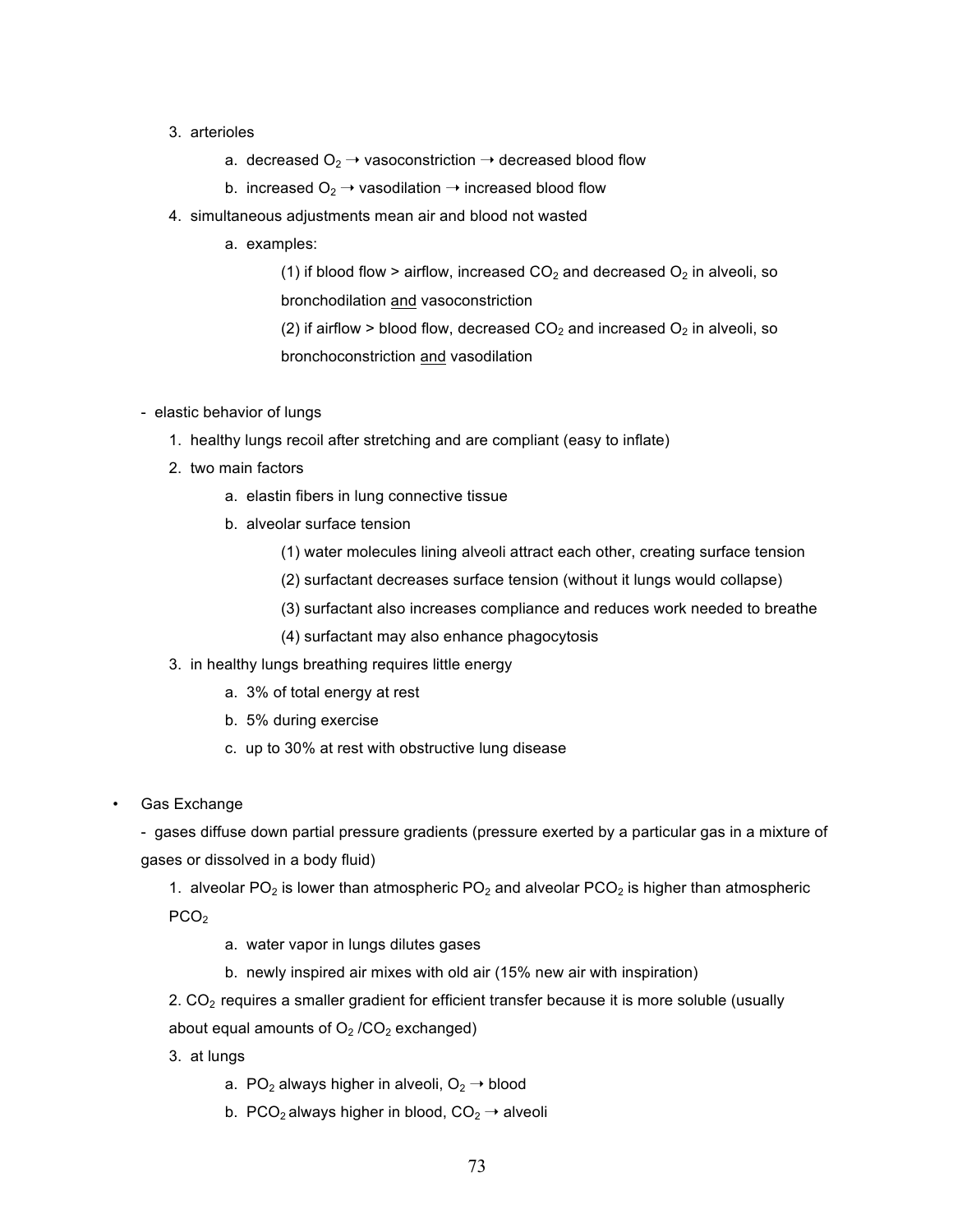- 4. at tissues
	- a. PO<sub>2</sub> always higher in blood,  $O_2 \rightarrow$  tissues
	- b. PCO<sub>2</sub> always higher in tissues,  $CO<sub>2</sub> \rightarrow$  blood
- other factors influence the rate of gas transfer
	- 1. during exercise...
		- a. more pulmonary capillaries open, increasing surface area for exchanges
		- b. greater stretching of alveolar membranes increases surface area and thins membrane (decreased distance for diffusion)
	- 2. disease thickens membrane and increases distance for diffusion (pulmonary edema,

pulmonary fibrosis, pneumonia

• Gas transport

 $- O<sub>2</sub>$ 

- 1. 1.5% dissolved in blood
- 2. 98.5% on hemoglobin (Hb)

 $Hb + O_2 \leftrightarrow HbO_2$ (reduced Hb) (oxyhemoglobin)

#### 3. Hb saturation

- a. primary influence is  $PO<sub>2</sub>$ 
	- (1) pulmonary capillaries increased  $PO<sub>2</sub>$  leads to formation of  $HDO<sub>2</sub>$  at lungs

(2) systemic capillaries - decreased PO<sub>2</sub> leads to O<sub>2</sub> dissociation from HbO<sub>2</sub> at tissues

- b.  $Hb-O<sub>2</sub>$  dissociation curve
	- (1) plateau portion means that blood can carry nearly maximum amounts of  $O<sub>2</sub>$
	- at varying  $PO<sub>2</sub>$  levels (safety margin on low  $O<sub>2</sub>$  environments)
	- (2) steep portion means that small decreases in  $PO<sub>2</sub>$  at active tissues allow more  $O<sub>2</sub>$  to be released

c. curve shifts to the right in active tissues (more  $O<sub>2</sub>$  is released at active tissues at a given  $PO<sub>2</sub>$ )

- (1) Bohr effect increased  $PCO<sub>2</sub>$
- (2) increased acid (from increased  $CO<sub>2</sub>$  and lactic acid)
- (3) increased temperature
- (4) increased 2,3-bisphosphoglycerate (BPG), produced inside RBCs in
- increasing amounts when  $HbO<sub>2</sub>$  levels below normal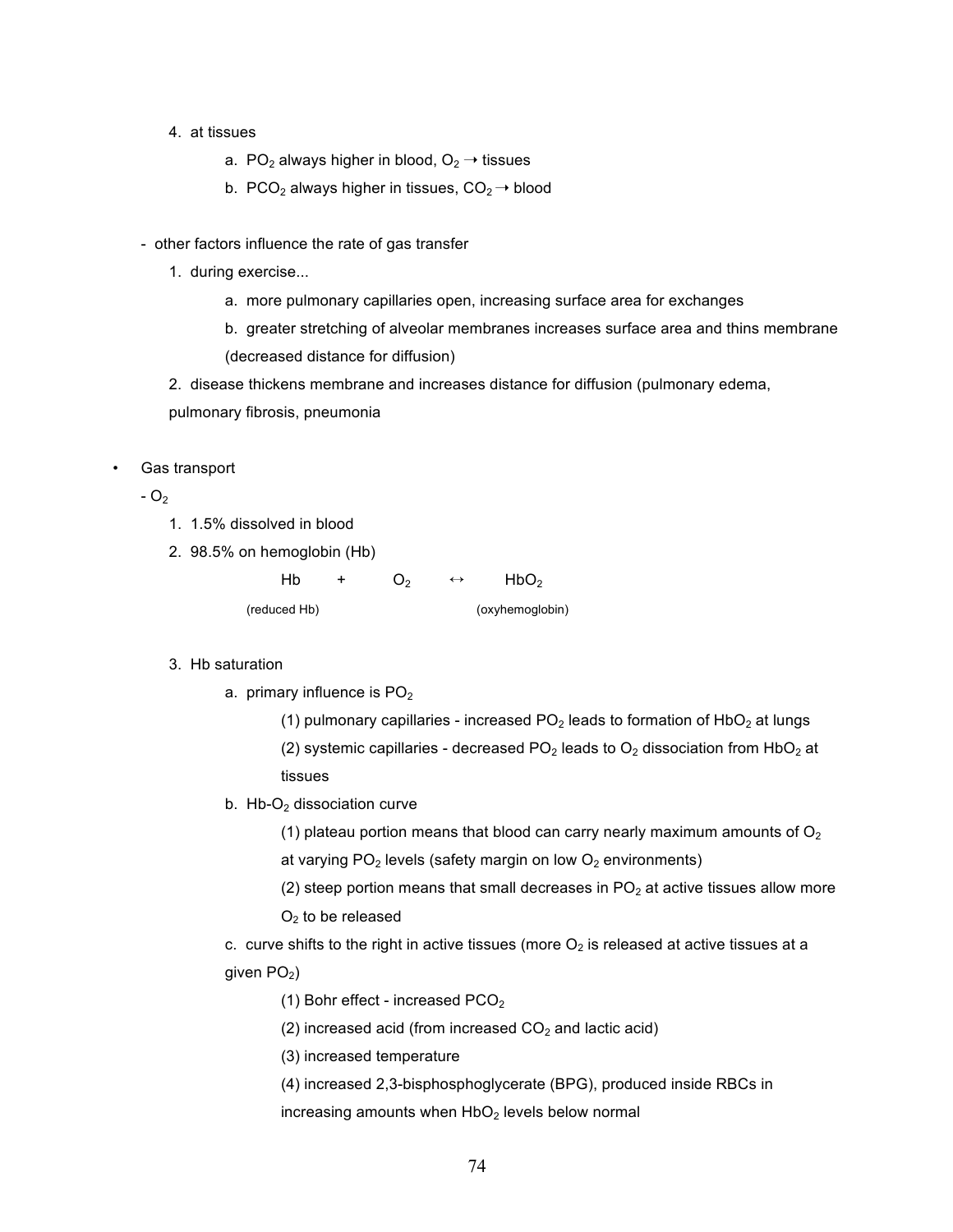$-CO<sub>2</sub>$ 

- 1. 10% dissolved in blood
- 2. 30% as  $HbCO<sub>2</sub>$  (carbaminohemoglobin)

a. removal of  $O_2$  from Hb $O_2$  at tissues increases the affinity of Hb for  $CO_2$  (Haldane effect)

3. 60% as  $HCO<sub>3</sub>$  (bicarbonate, more soluble than  $CO<sub>2</sub>$ )

a. CO<sub>2</sub> + H<sub>2</sub>O  $\leftrightarrow$  H<sub>2</sub>CO<sub>3</sub>  $\leftrightarrow$  H<sup>+</sup> + HCO<sub>3</sub><sup>-</sup>

b. can occur in plasma, but more efficient in RBCs because of enzyme carbonic anhydrase

c.  $HCO<sub>3</sub>$ -Cl<sup>-</sup> carrier in RBC membrane

 $(1)$  HCO<sub>3</sub> out of RBCs at tissues, in at lungs

- (2) Cl- into RBCs down electrical gradient at tissues, out at lungs (chloride shift)
- d. most of the accumulated  $H^+$  binds to Hb (helps buffer the blood)
- Control of Respiration
	- medullary respiratory center
		- 1. pattern probably established by pacemaker activity in rostral ventromedial medulla (Pre-Botzinger complex)
		- 2. dorsal respiratory group (DRG) responsible for quiet breathing
			- a. inspiratory neurons terminate on motor neurons in spinal cord which supply inspiratory muscles
			- b. quiet expiration begins when neurons stop firing
		- 3. ventral respiratory group (VRG) important when demands for ventilation increase
			- a. not active in quiet breathing
			- b. stimulate motor neurons supplying expiratory muscles
	- pons respiratory centers

1. pneumotaxic and apneustic centers "fine tune" medullary centers to produce smooth inspirations and expirations

- Hering-Breuer reflex
	- 1. pulmonary stretch receptors in airways are activated at large tidal volumes
		- a. inhibit inspiratory neurons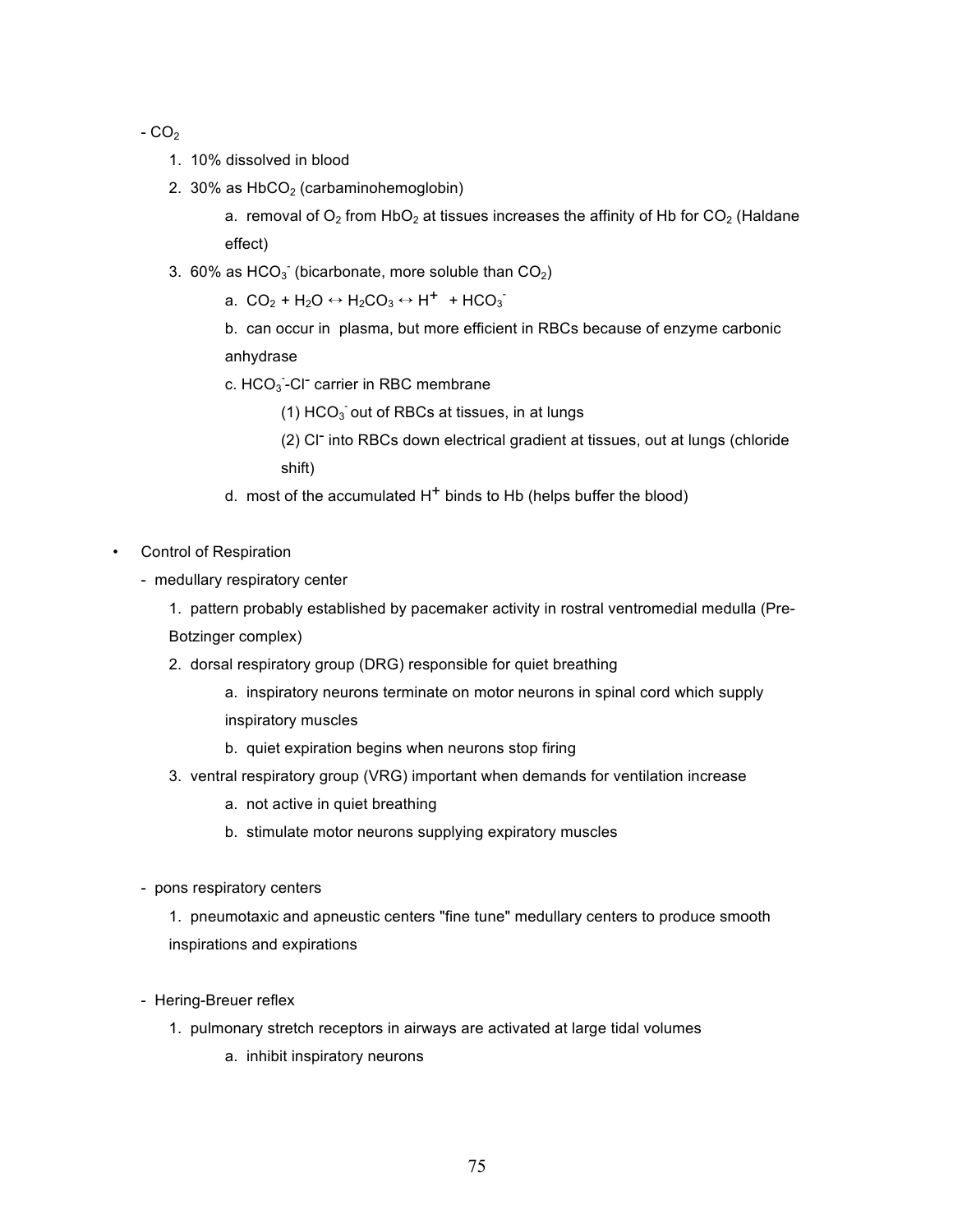# - Influencing factors

1. mainly

\*a. central chemoreceptors in medulla sense increased PCO<sub>2</sub> (via increased H<sup>+</sup> in CSF) and signal respiratory centers to increase ventilation

b. peripheral chemoreceptors known as carotid bodies and aortic bodies sense increased  $H<sup>+</sup>$  and signal to increase ventilation

- 2.  $PO_2$  important only at very low  $O_2$  levels
	- a. peripheral chemoreceptors signal to increase ventilation
- exercise

1. precise triggers to increase ventilation unknown (ventilation increases before significant changes in  $PCO<sub>2</sub>$  and  $PO<sub>2</sub>$ )

2. may be...

- a. proprioceptors in muscles and joints stimulating respiratory centers
- b. increase in body temperature
- c. epinephrine
- d. input from cerebral cortex
- other factors
	- 1. reflexes like coughing/sneezing
	- 2. pain
	- 3. emotion
	- 4. swallowing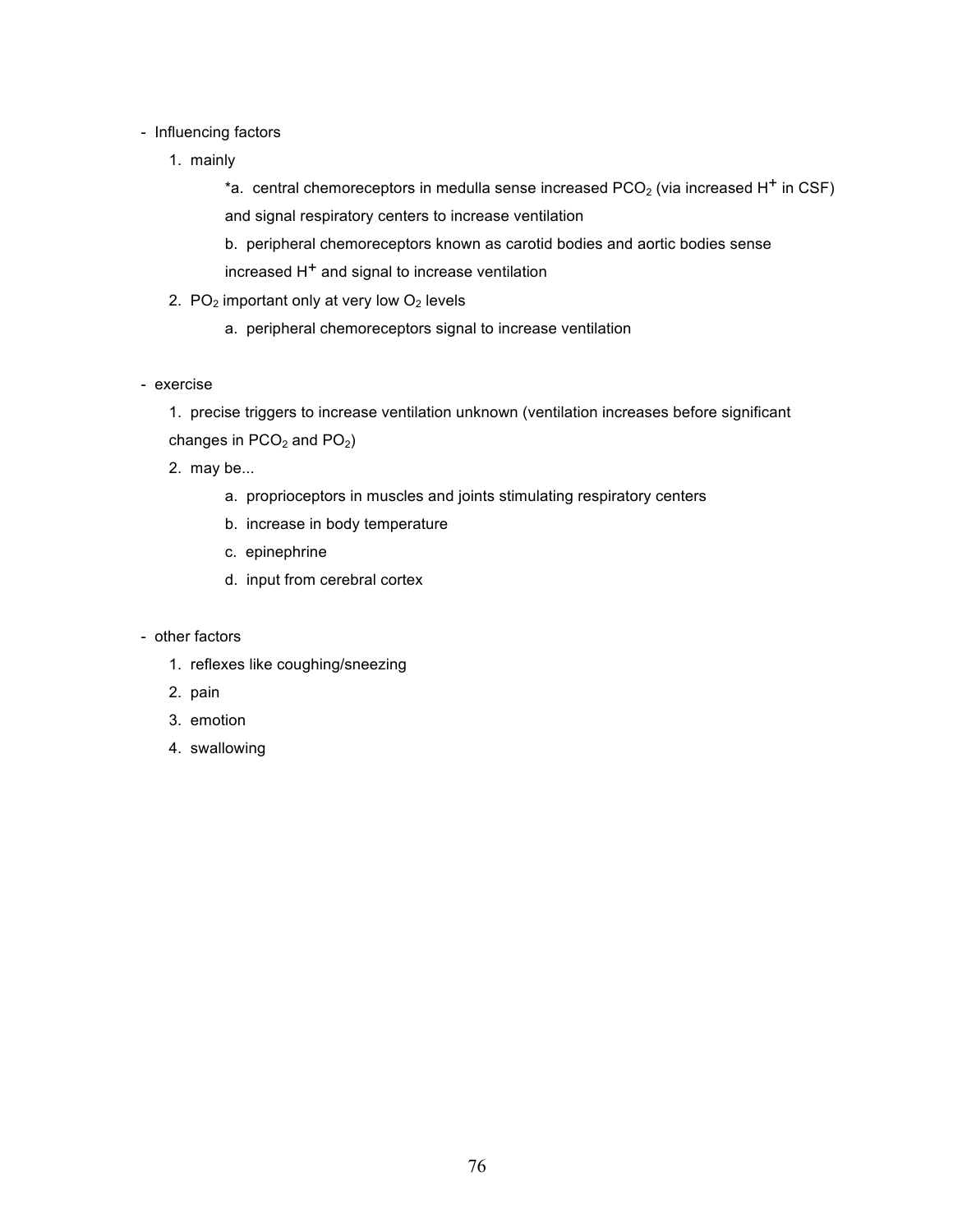# **Chapter 14 Urinary System**

The Kidney is the major functional organ, other organs carry urine out of the body

- basic functions

- 1. water balance and osmolarity
- 2. electrolyte (ion) balance
- 3. maintain plasma volume, long term regulation of blood pressure
- 4. acid/base balance
- 5. excrete wastes (urea, uric acid, creatinine) and other materials
- 6. secrete erythropoietin
- 7. secrete renin (Na<sup>+</sup> balance)
- 8. converts vitamin D to its active form
- nephron is the functional unit of the kidney
	- 1. arrangement forms cortex and medulla
	- 2. glomerulus
		- a. tuft of capillaries that filters blood
		- b. renal artery branches to form afferent and efferent arteriole for each nephron (1) efferent arteriole divides to form peritubular capillaries (supply renal tissue with blood)
	- 3. tubule
		- a. glomerular capsule surrounds glomerulus and collects filtrate
		- b. proximal convoluted tubule (PCT)
		- c. loop
		- d. distal convoluted tubule (DCT)
		- e. collecting duct/tubule drains fluid from several nephrons to renal pelvis
	- 4. juxtaglomerular apparatus
		- a. regulates kidney function
		- b. macula densa specialized cells of DCT as it passes by glomerulus
		- c. granular cells (juxtaglomerular cells or JG cells) are specialized smooth muscle cells of arterioles
	- 5. 2 types of nephrons
		- a. cortical lie mainly in cortex (80%)
		- b. juxtamedullary loops dip to end of medulla (important in urine concentration/conserving water)
			- (1) vasa recta are blood vessels that run near long loop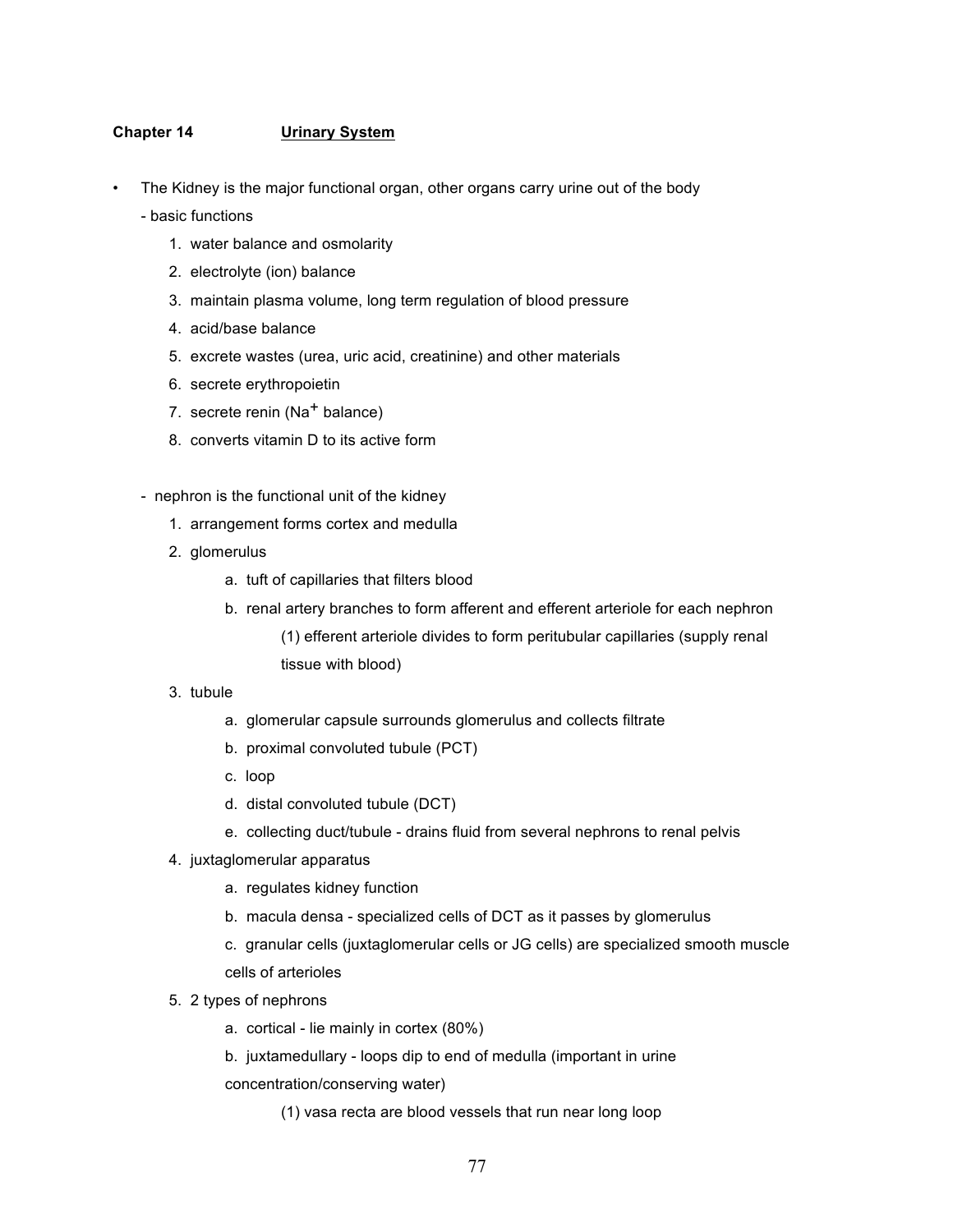- 3 renal processes
	- 1. glomerular filtration
		- a. about 20% of plasma entering glomerulus is filtered
		- b. entire plasma volume filtered 65 times/day
		- c. nonselective process everything but cells and plasma proteins are filtered
	- 2. tubular reabsorption
		- a. selective recovery of filtered substances
	- 3. tubular secretion
		- a. selective transfer of materials from plasma in peritubular capillaries to filtrate
- Glomerular Filtration
	- filtered substances pass through highly permeable filtration membrane
		- 1. glomerular capillaries are 100x more permeable than other capillaries
		- 2. basement membrane (collagen for strength and glycoproteins with a negative charge that repels plasma proteins)
		- 3. inner layer of glomerular capsule
			- a. podocytes wrap around capillaries and form filtration slits
	- glomerular capillary blood pressure forces fluid through filtration membrane
		- 1. higher than in other capillaries
			- a. diameter of afferent arteriole larger than efferent arteriole, blood dams up and filtration occurs throughout glomerulus
		- 2. glomerular filtration rate (GFR)
			- a. GFR =  $K_f x$  net filtration pressure

 $(K_f=$  filtration coefficient, collective properties of filtration membrane)

- b. autoregulation
	- (1) allows GFR to remain constant despite changes in BP

(vasoconstriction/dilation of afferent arteriole)

(2) myogenic mechanism - arteriolar smooth muscle constricts when stretched, relaxes with decreased pressure

(3) tubuloglomerular feedback mechanism - macula densa detects changes in

rate of filtrate flow or osmotic changes and signals granular cells to release vasoactive substances

> increased flow  $\rightarrow$  vasoconstriction  $\rightarrow$  decreased GFR decreased flow  $\rightarrow$  vasodilation  $\rightarrow$  increased GFR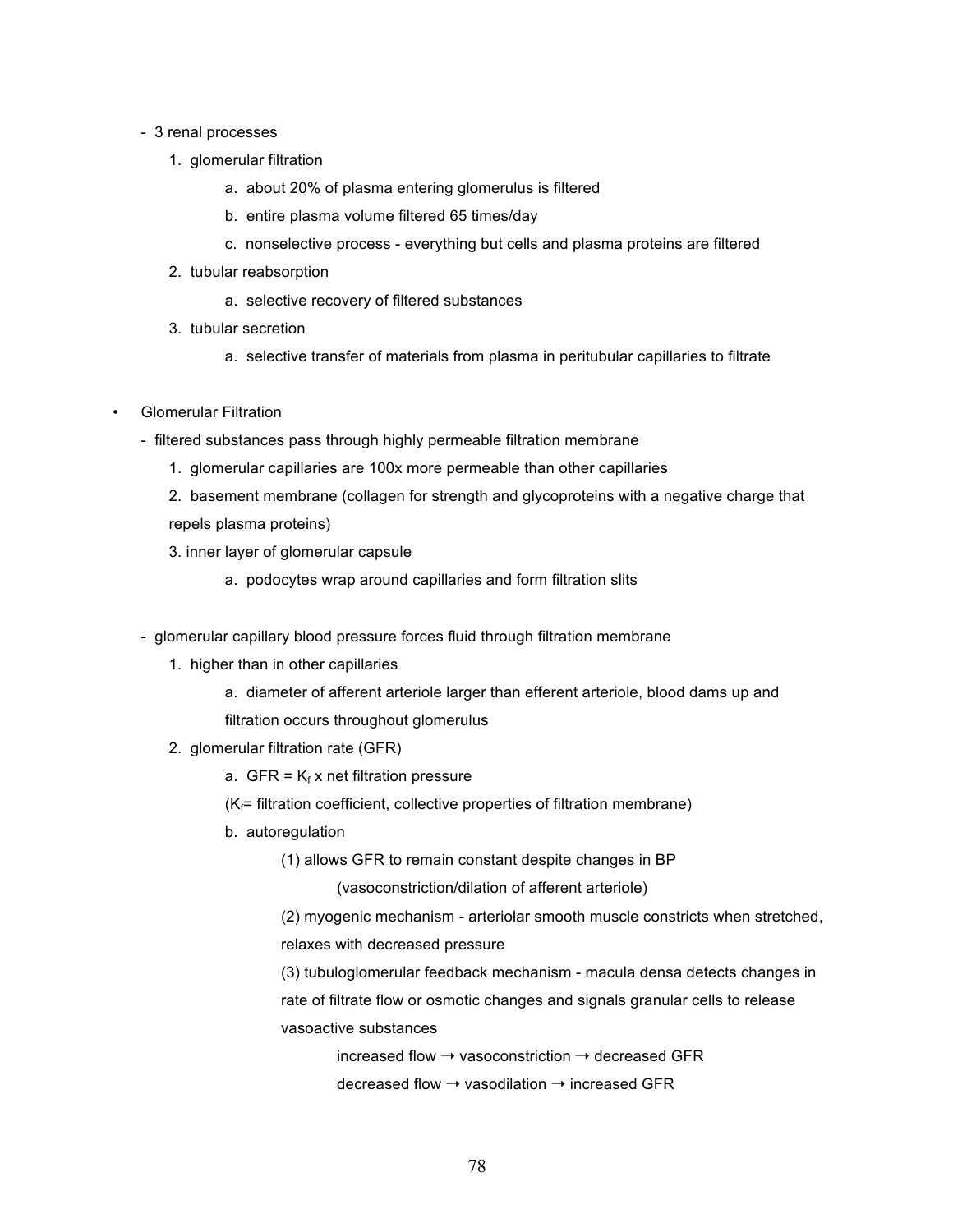(4) sufficient in MAP 80-180 mmHg range

- c. extrinsic sympathetic control
	- (1) GFR changed based on need (override autoregulation to reg BP)
	- (2) baroreceptor reflex

decreased plasma volume  $\rightarrow$  generalized vasoconstriction, including afferent arteriole  $\rightarrow$  decreased GFR  $\rightarrow$  conservation of fluids

increased BP  $\rightarrow$  vasodilation  $\rightarrow$  increased GFR  $\rightarrow$  eliminate more fluids

(3) can alter  $K_f$  by closing off part of capillaries and filtration slits

- Tubular Reabsorption
	- typically nephrons reabsorb 99% of the water, 100% of the sugar, 99.5% of the salt that is filtered
	- different portions of tubule specialize in particular substances
	- most substances pass through tubule cells (transepithelial transport)
	- can be active or passive
		- 1. if any step is active, reabsorption of that substance is considered active
	- Na<sup>+</sup> reabsorption
		- 1. occurs via  $Na<sup>+</sup>-K<sup>+</sup> ATPase$  in the basolateral membrane
			- a. creates gradients for diffusion
			- b. tied to reabsorption of other substances (glucose, amino acids, water, CI<sup>-</sup>, urea)
			- c. occurs in PCT and loop automatically reabsorb most  $Na<sup>+</sup>$  (92%)
			- d. DCT and collecting tubule hormonal control, reabsorption according to need
		- 2. renin-angiotensin-aldosterone system
			- a. in response to decreased NaCl/dec. ECF volume/dec. BP, macula densa signals granular cells to release renin (an enzyme)
			- b. angiotensinogen  $\rightarrow$  angiotensin I
			- c. angiotensin  $I \rightarrow$  angiotensin II in lungs
				- (1) vasoconstriction of arterioles
				- (2) stimulates thirst
				- (3) stimulates vasopressin release ( $H_2O$  reabsorption)
				- (4) adrenal cortex releases aldosterone promotes insertion of more  $Na<sup>+</sup>$

channels and Na<sup>+</sup>-K<sup>+</sup> pumps into cells of DCT and collecting tubule (CI<sup>-</sup> and H<sub>2</sub>O follow  $Na<sup>+</sup>$ )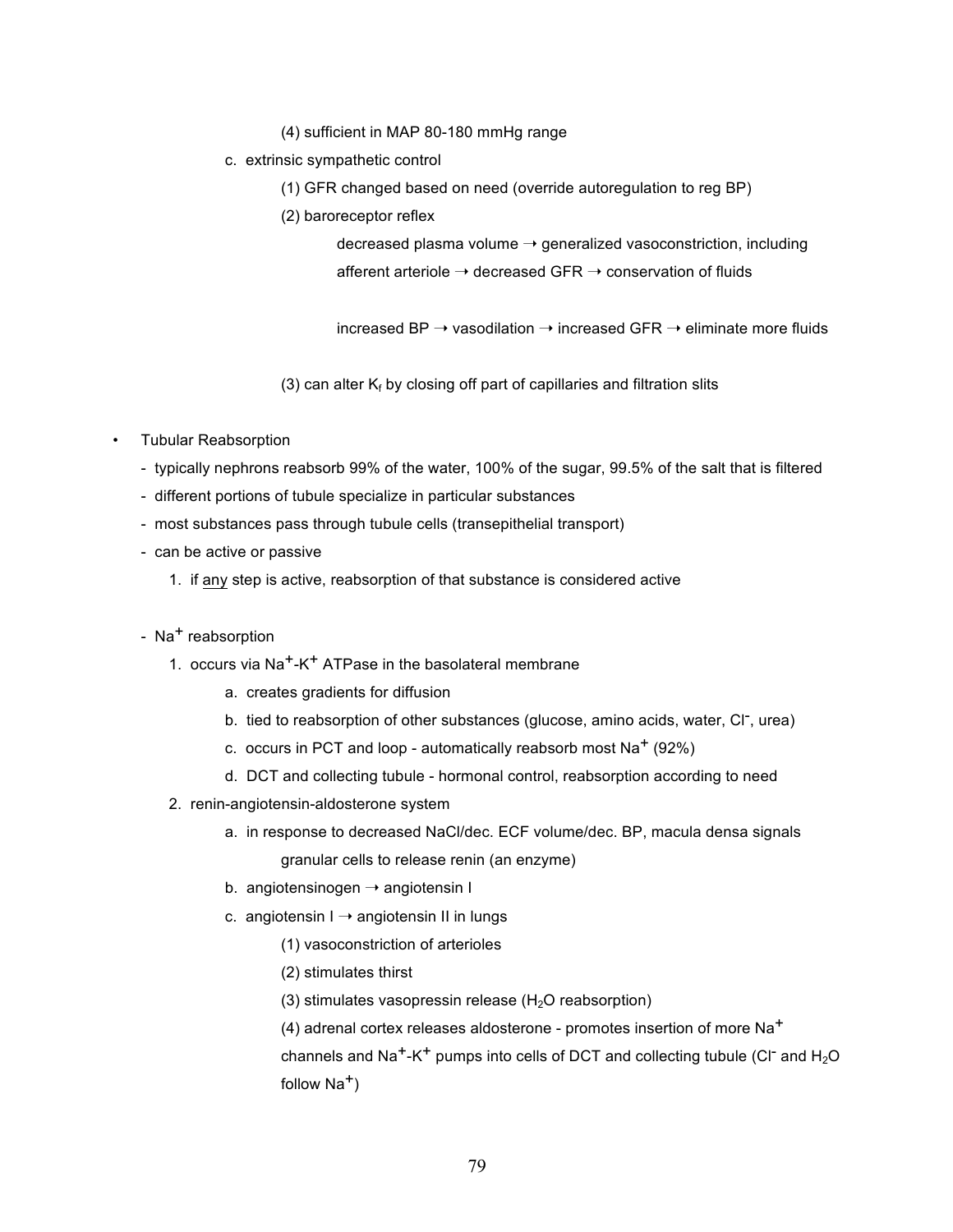- 3. atrial natriuretic peptide (ANP) inhibits  $Na<sup>+</sup>$  reabsorption
	- a. released from atria in response to increased stretch from inc ECF/inc BP
	- b. decrease Na<sup>+</sup> reabsorption  $\rightarrow$  decrease ECF and BP
- Glucose and amino acids
	- 1. cotransport systems driven by  $\text{Na}^+\text{-K}^+$  pumps in PCT
- Water reabsorption
	- 1. passively reabsorbed throughout most of nephron (not ascending limb of loops)

2. 80% osmotically follows solute reabsorption (water flows through channels into cells or through leaky tight junctions)

3. 20% reabsorbed according to need in DCT and collecting tubule (hormonal controlvasopressin)

#### - urea reabsorption

1. only waste product reabsorbed

2. as  $H_2O$  reabsorbed in PCT, urea becomes more concentrated and then moves down its concentration gradient (50% reabsorbed)

- Tubular Secretion
	- enhances removal of some substances
	- transepithelial transport (opposite of reabsorption)
	- $-$  H<sup>+</sup> secretion
		- 1. important in acid/base balance
		- 2. actively secreted in PCT, DCT and collecting tubules according to need (inc  $H^+ \rightarrow$  increased secretion of  $H^+$ )
		- 3. can be coupled to Na<sup>+</sup> reabsorption instead of  $K^+$  (basolateral pump in distal nephron)
	- $-K^+$  secretion
		- 1. reabsorption in PCT is automatic (active)
		- 2. controlled secretion of  $K^+$  in DCT and collecting tubule
			- a. Na<sup>+</sup>-K<sup>+</sup> pump creates gradient
			- b. inc plasma  $K^+ \rightarrow$  inc aldosterone  $\rightarrow$  inc  $K^+$  secretion
			- dec plasma  $K^+ \rightarrow$  dec aldosterone  $\rightarrow$  dec  $K^+$  secretion
			- c. important in maintaining membrane potential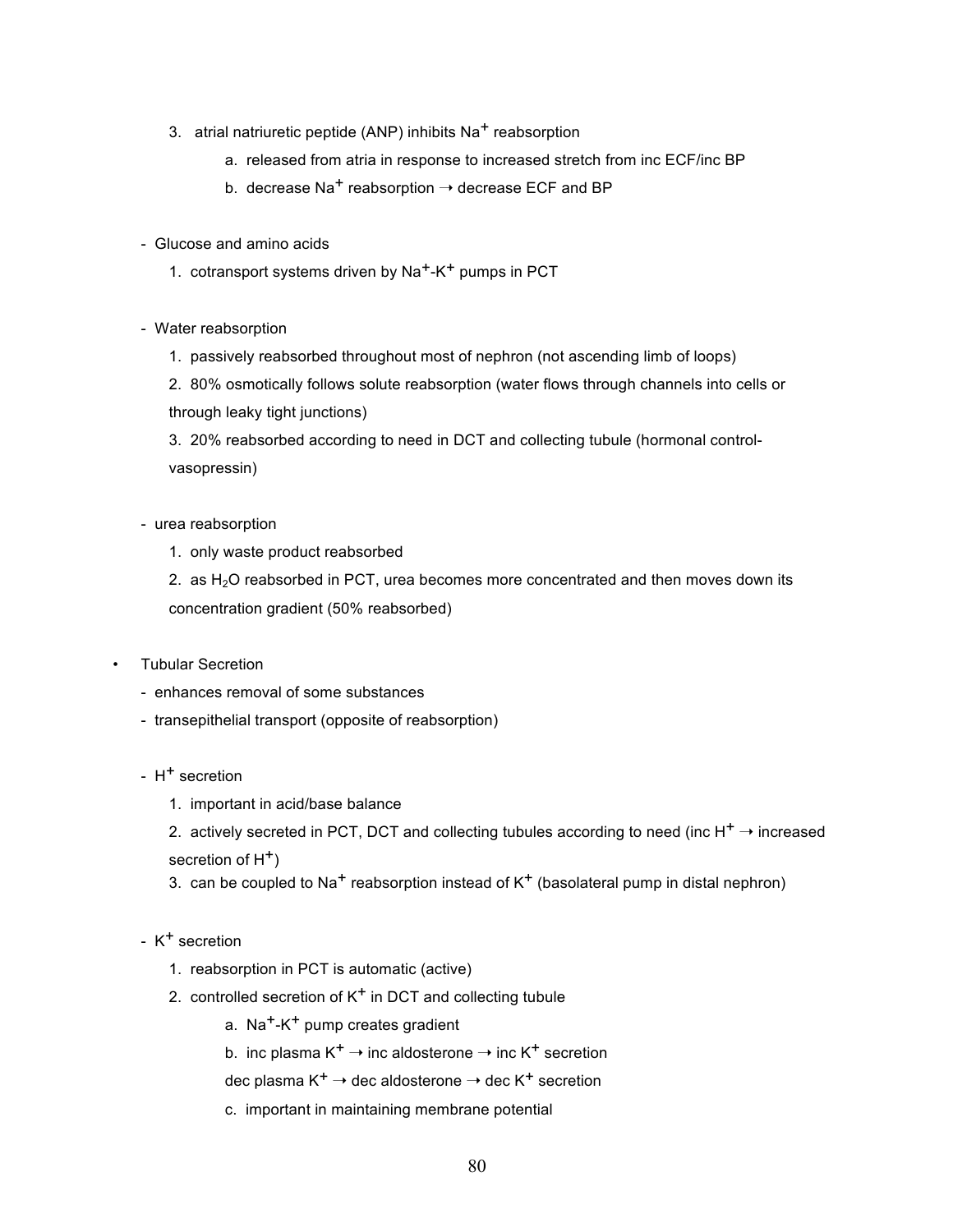- organic anion and cation secretion
	- 1. special carriers for each in PCT
	- 2. prostaglandins and other chemical messengers
	- 3. other substances like drugs or pollutants
		- a. liver must convert substance to anionic form

see table Summary of Transport across Proximal and Distal Portions of the Nephron

- Variations in urine solute concentration (controlling amount of  $H_2O$  excreted)
	- countercurrent mechanism (medullary countercurrent system)
		- 1. long loops of juxtamedullary nephrons establish a vertical osmotic gradient in interstitial fluid of medulla
		- 2. vasa recta prevent loss of gradient

3. water can be reabsorbed from collecting tubules as it flows through gradient (under control of vasopressin)

- establishing the gradient (countercurrent multiplication) by loop
	- 1. descending limb permeable to  $H_2O$  but not Na<sup>+</sup>
	- 2. ascending limb pumps out Na<sup>+</sup> but is impermeable to  $H_2O$
	- 3. as  $\text{Na}^+$  is pumped out of ascending limb, water leaves descending limb by diffusion
		- a. leads to gradient of 300-1200 mosm/L in medulla
		- b. urea also contributes to gradient
- variable  $H<sub>2</sub>O$  reabsorption
	- 1. filtrate in DCT very dilute
	- 2. without vasopressin (antidiuretic hormone or ADH, from hypothalamus/posterior

pituitary) DCT and collecting duct impermeable to  $H_2O$ 

 $a. H<sub>2</sub>O$  not reabsorbed, urine dilute

3. when vasopressin present (released as hypothalamus detects increased osmolarity/decreased

- $H<sub>2</sub>O$ ) DCT and collecting ducts become permeable to  $H<sub>2</sub>O$ 
	- a. cAMP second messenger system results in insertion of  $H<sub>2</sub>O$  channels in tubule
	- b. water reabsorbed as it flows through medullary gradient
- countercurrent exchange in vasa recta
	- 1. medullary gradient does not dissipate because of the construction of the blood supply

2. vasa recta follow loop and exchanges of NaCl and  $H_2O$  occur so that the blood equilibrates with the surrounding interstitial fluid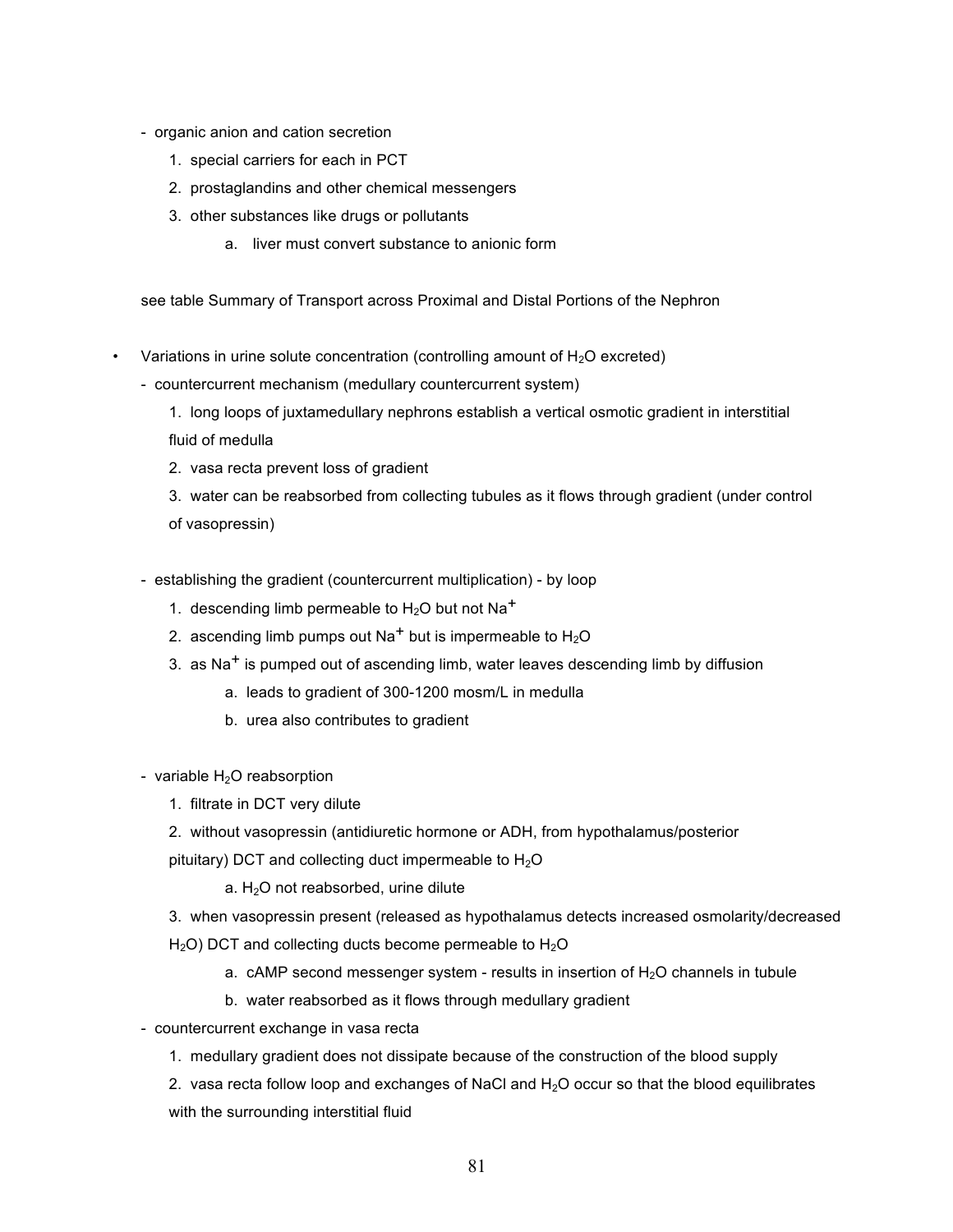- Micturition (urination)
	- urethra has two sphincter muscles that prevent leaking of urine
		- 1. internal urethral sphincter made of smooth muscle (involuntary)
		- 2. external urethral sphincter made of skeletal muscle (voluntary)

- micturition reflex occurs when stretch receptors in bladder are activated and parasympathetic fibers stimulated

1. occurs at 250-400 ml urine

2. parasympathetic stimulation causes bladder to contract, opening internal sphincter and inhibiting motor neurons to external sphincter

a. we become conscious of having to urinate, but we can temporarily override reflex until it's convenient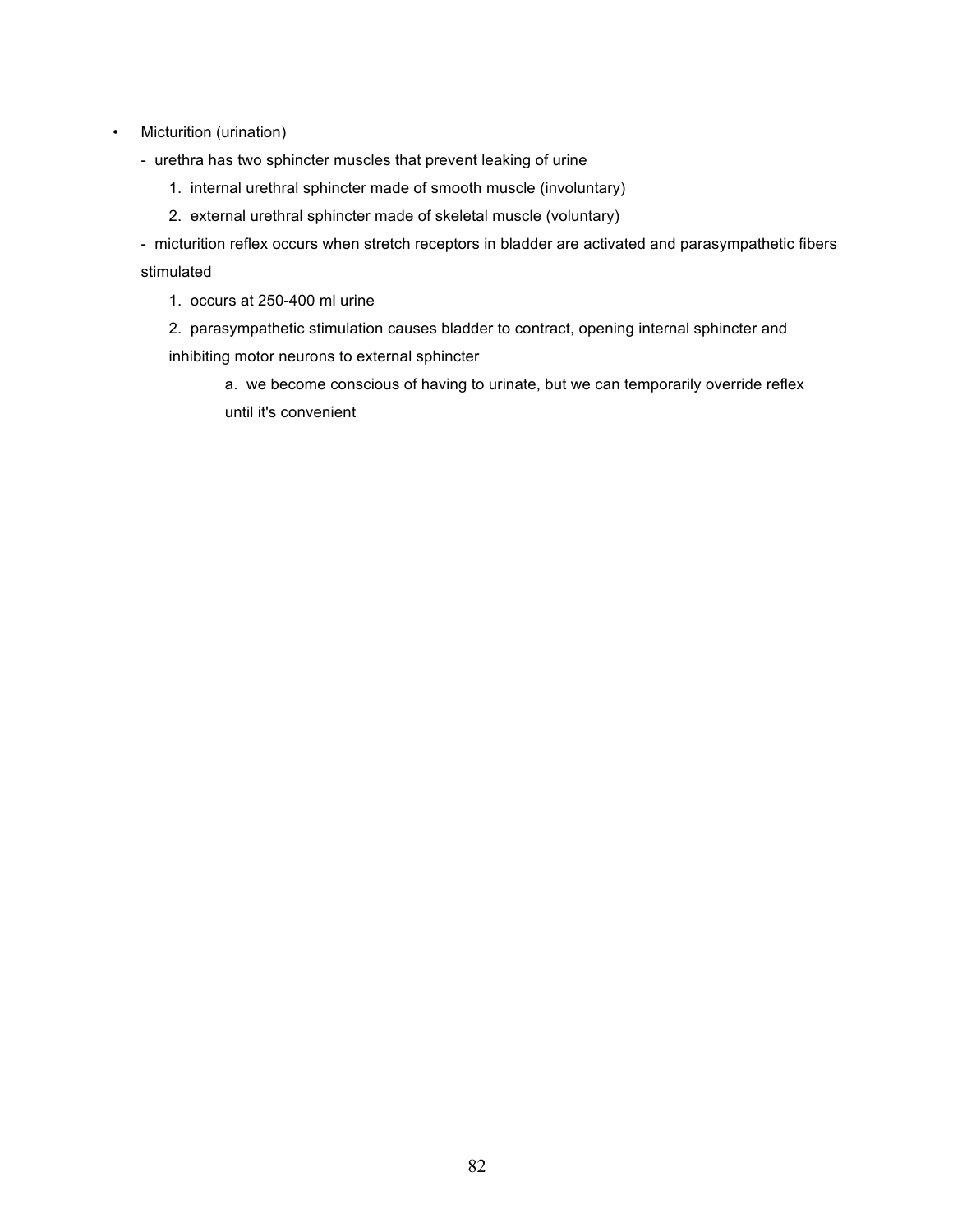## **Chapter 16 Digestive System**

- **Basics** 
	- function: transfer nutrients,  $H_2O$  and electrolytes from food to body
		- 1. food is an energy source and contains basic building blocks of body tissues
	- 4 digestive processes
		- 1. motility
			- a. muscular contractions that move food through digestive tract (propulsive) and mix food
		- 2. secretion
			- a. digestive juices (enzymes, bile, mucus, hormones)
		- 3. digestion
			- a. breaking down large molecules into smaller units
		- 4. absorption
			- a. substances moved from digestive tract to blood or lymph
	- major and accessory organs
	- layers of digestive tract wall
	- intrinsic nerve plexuses
		- 1. network of nerves in digestive tract wall (enteric nervous system)
		- 2. influence all digestive tract activity
			- a. mainly coordinate activities
		- 3. influenced by extrinsic nerves
	- extrinsic nerves (ANS)
		- 1. influences motility and secretion
			- a. modify activity of intrinsic plexuses
			- b. act directly on glands and smooth muscle
	- receptors and reflexes
		- 1. digestive tract contains
			- a. chemoreceptors
			- b. mechanoreceptors
			- c. osmoreceptors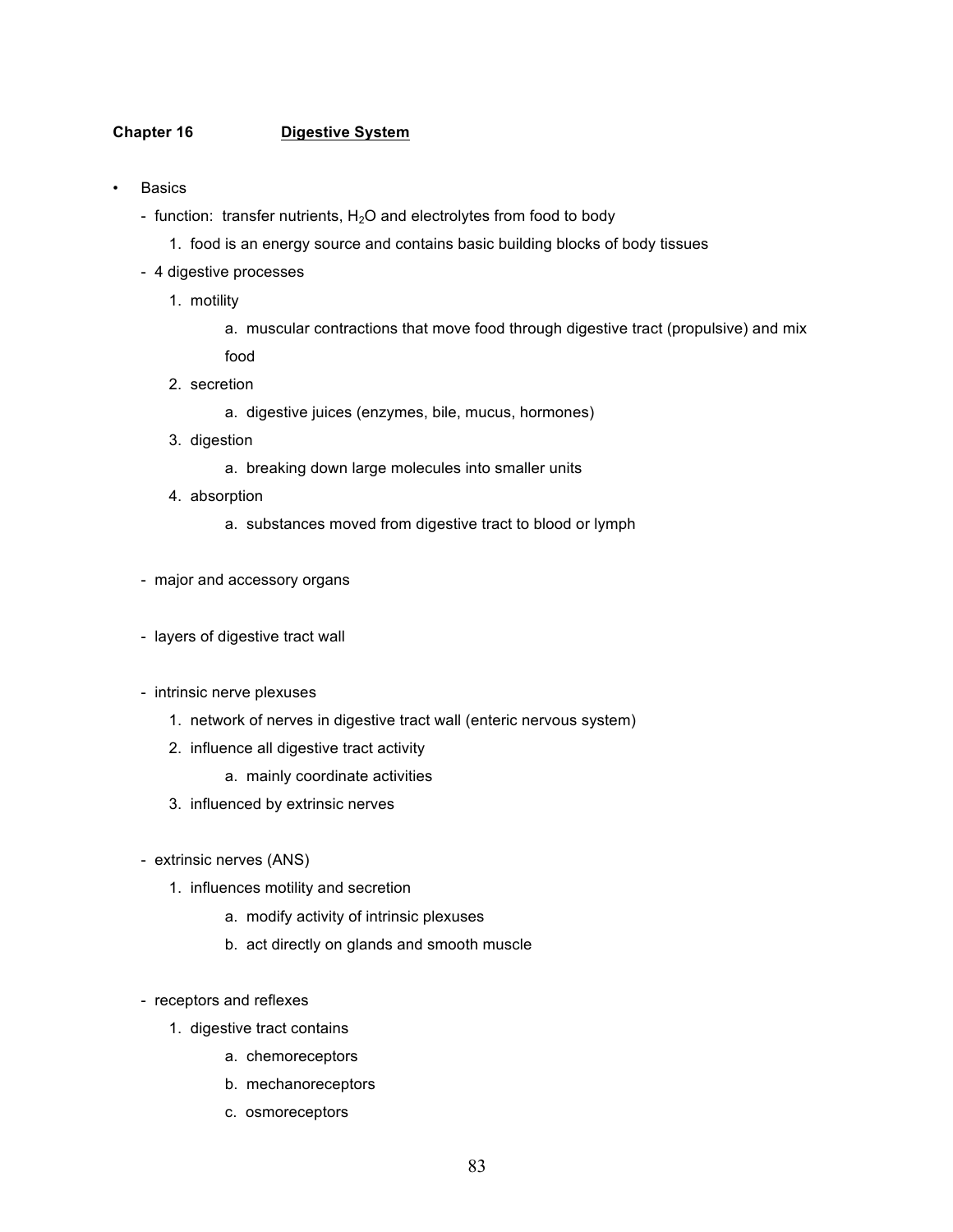- 2. stimulation of receptors initiates reflexes
	- a. short reflexes entirely within intrinsic nerves
	- b. long reflexes also involve ANS
- gastrointestinal hormones
	- 1. produced in mucosa, released to blood in response to local chemical changes or nerve stimulation
- **Mouth** 
	- mastication (chewing)
		- 1. mixes and breaks down food
	- saliva produced by salivary glands
		- 1. begins digestion of carbohydrate with salivary amylase
		- 2. moistens food with mucus for easy swallowing
		- 3. lysozyme lyses bacteria
		- 4. produced in response to stimulation from chemoreceptors and pressure receptors in mouth, or seeing/smelling food
- Pharynx and Esophagus
	- pathways to stomach
- **Stomach** 
	- 3 major functions
		- 1. store food and release to duodenum at the appropriate rate
		- 2. secrete HCl and enzymes to begin protein digestion (continue carbohydrate digestion with salivary enzymes)
		- 3. mix food with gastric secretions to make chyme
	- 4 aspects of motility
		- 1. gastric filling
			- a. plasticity stomach can stretch without increasing tension
			- b. receptive relaxation eating triggers reflex relaxation
		- 2. gastric storage
			- a. food stored mainly in body of stomach
		- 3. gastric mixing
			- a. mostly in antrum (thicker muscle layer)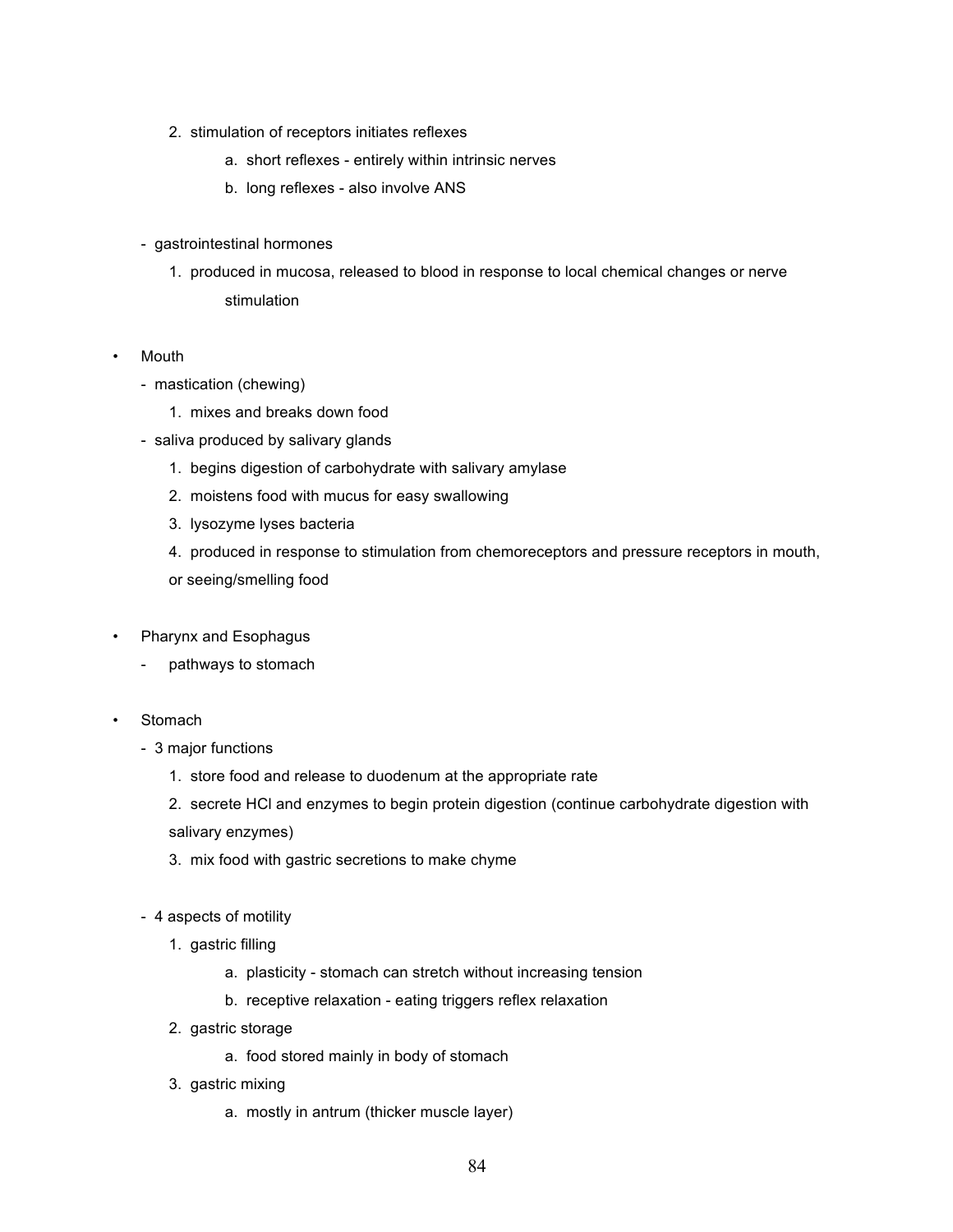- b. peristaltic contractions
- 4. gastric emptying
	- a. peristaltic waves push some chyme into duodenum
	- b. influencing factors (stomach)

(1) amount of chyme - more chyme increases emptying via direct effect on

smooth muscle, intrinsic and extrinsic neurons, hormone gastrin **\***c. influencing factors (duodenum)

> (1) stimuli such as fat, acid, increased osmolarity and distention in duodenum trigger slowing of gastric emptying via neural and hormonal responses (2) neural response - short and long reflexes (enterogastric reflex) (3) hormonal response - enterogastrones released to blood act on stomach (secretin, cholecystokinin or CCK, gastric inhibitory peptide or GIP)

- gastric secretions come from gastric pits/gastric glands
	- 1. oxyntic mucosa (body and fundus)

a. surface epithelial cells secrete thick alkaline mucus that protects stomach from acid and digestive enzymes

- b. mucous neck cells produce watery, lubricating mucus, also divide rapidly and differentiate into other cell types (entire mucosa replaced every 3 days)
- c. parietal cells secrete HCl and intrinsic factor

(1) HCl activates digestive enzymes and produces optimal pH for protein

digestion; breaks down connective tissue and muscle; kills bacteria

(2) intrinsic factor allows absorption of vitamin  $B_{12}$ 

- d. chief cells secrete pepsinogen (inactive so cells won't be digested), which is converted to protein digestive enzyme pepsin
- 2. pyloric gland area (antrum)
	- a. secretes mucus and some pepsinogen (not HCl)
	- **\***b. G cells secrete hormone gastrin
		- (1) stimulates parietal and chief cells
		- (2) stimulates growth of mucosa in stomach and small intestine
- 3. control of gastric secretions
	- a. cephalic phase

(1) thinking about food and eating increases gastric secretion via parasympathetic stimulation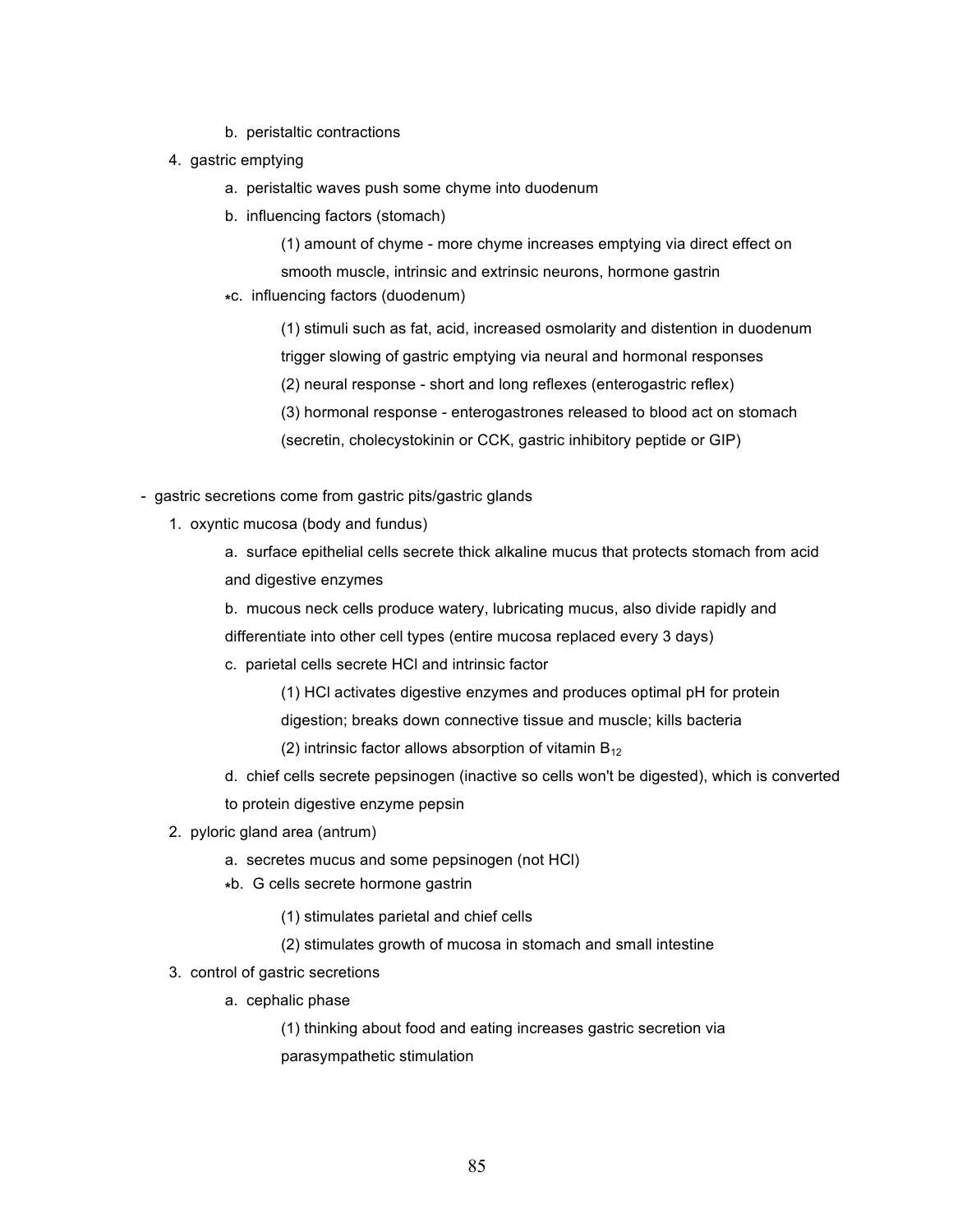#### b. gastric phase

(1) protein, distention, caffeine and alcohol initiate both short and long reflexes that trigger gastrin secretion

c. intestinal phase

(1) protein stimulates release of intestinal gastrin (excitatory component) **\***(2) enterogastric reflex and enterogastrones suppress secretory activity

(inhibitory component)

### Small Intestine

- major organ of digestion and absorption
- motility: segmentation
	- 1. mixes chyme and exposes chyme to absorptive surfaces
	- 2. slowly moves chyme forward
	- 3. duodenum segments in response to distention
	- 4. ileum segments in response to gastrin when chyme is in the stomach (gastroileal reflex)
- pancreas secretes digestive enzymes and protective alkaline fluid (NaHCO $_3$ ) into duodenum
	- 1. control
		- a. cephalic phase parasympathetic stimulation
		- b. gastric phase gastrin
		- **\***c. intestinal phase secretin ➝ NaHCO3, CCK ➝ enzymes
	- 2. proteolytic enzymes
		- a. secreted in inactive forms
		- b. trypsinogen  $\rightarrow$  trypsin, with enterokinase in luminal border of mucosa
		- c. trypsin digests protein and converts other enzymes to active forms

chymotrypsinogen ➝ chymotrypsin

 $procarboxypeptidase \rightarrow carboxypeptidase$ 

- d. each enzyme breaks different peptide bonds
- 3. pancreatic amylase (secreted in active form)
	- a. polysaccharides  $\rightarrow$  disaccharides
- 4. pancreatic lipase (active)
	- a. triglycerides  $\rightarrow$  monoglycerides + fatty acids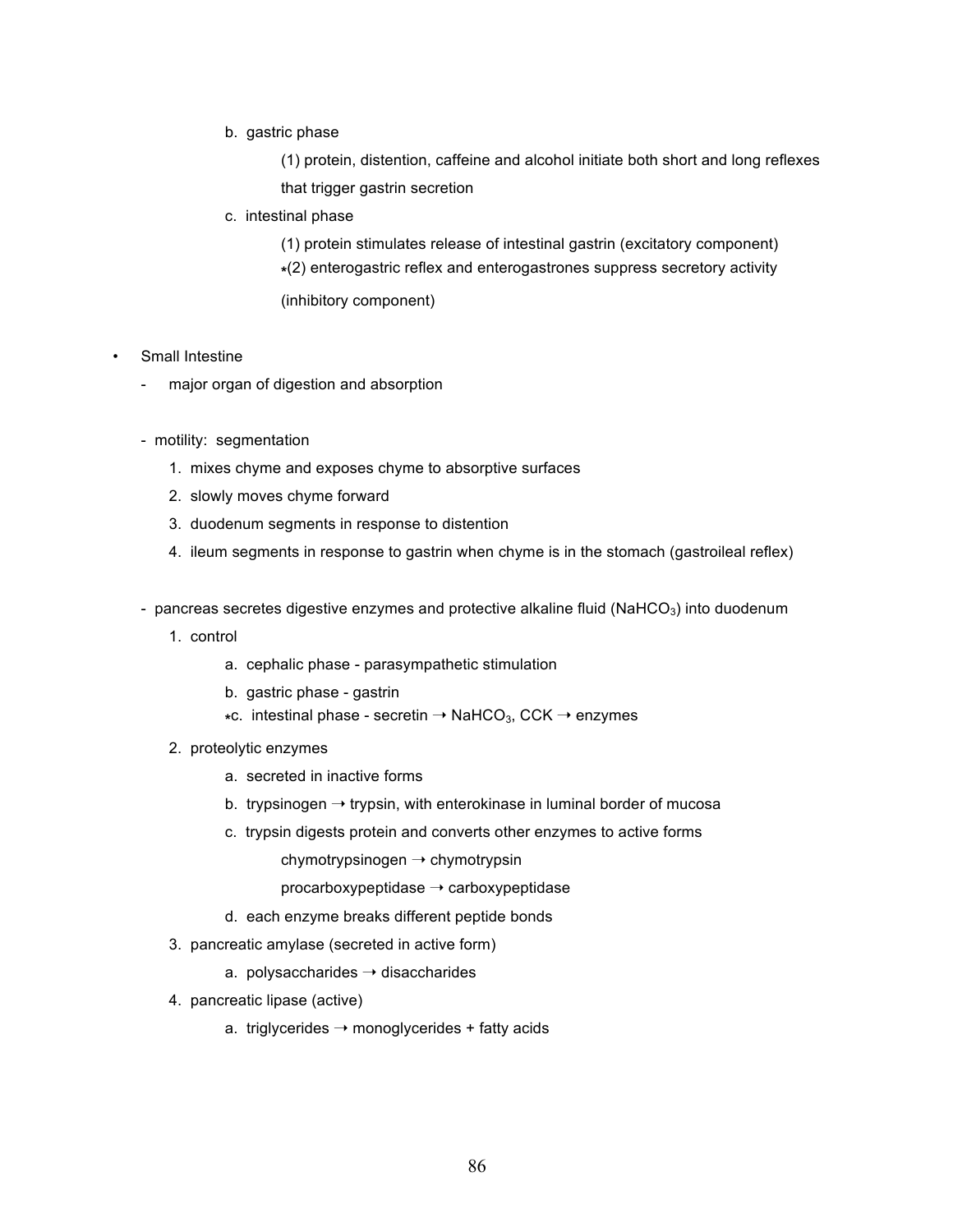- liver's digestive function is to produce bile that can be stored in gall bladder until needed in the duodenum

1. bile salts, cholesterol and lecithin are produced by hepatocytes (other fluids come from bile duct cells)

a. bile salts emulsify fats - break up fat into droplets to expose more surface area for digestion

b. form micelles that carry non-water soluble products of fat digestion to absorption sites on mucosa

- c. released in response to parasympathetic stimulation, secretin, **\***bile use
- 2. other liver functions
	- a. hepatic portal circulation brings venous blood from digestive tract directly to liver
		- (1) processing/storage of nutrients
		- (2) detoxification of wastes, drugs, etc.
	- b. makes plasma proteins
	- c. activates vitamin D
	- d. macrophages (Kupffer cells) eat bacteria and old RBCs
	- e. excretes cholesterol
	- f. excretes bilirubin (from breakdown of Hb)

- small intestine adapted for absorption (lots of surface area)

- 1. secretes mucus, but digestive enzymes are in epithelial cell membranes (brush border)
- 2. absorbs most nutrients to its full ability (iron and  $Ca<sup>2+</sup>$  regulated)
- $3.$  Na<sup>+</sup>
	- a. active and passive
	- b. Na<sup>+</sup>-K<sup>+</sup> pump at basolateral side establishes gradients for passive movement
	- c.  $H_2O$  and Cl<sup>-</sup> follow
	- d. also involved in secondary active transport of sugars and amino acids
- 4. products of fat digestion
- **Large Intestine** 
	- actively absorbs  $Na<sup>+</sup>$ , H<sub>2</sub>O and Cl<sup>-</sup> follow
	- no digestion except bacteria digest cellulose for themselves
		- 1. bacteria also synthesize vitamin K, which we absorb (important in clotting)
		- 2. bacteria can't go backward to small intestine (ileocecal valve and sphincter)
	- secretes alkaline, lubricating mucus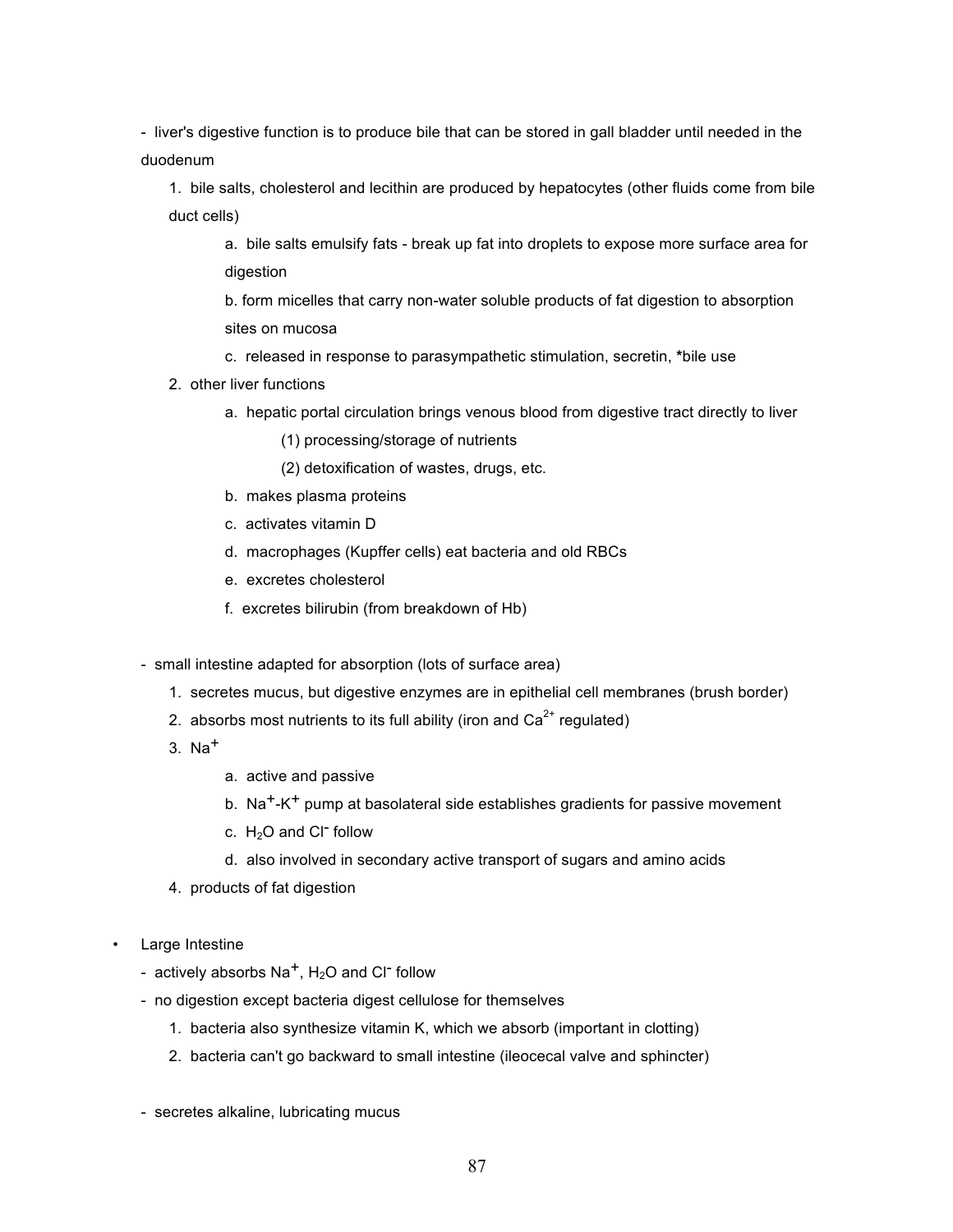- motility
	- 1. haustral contraction (similar to segmentation but slower)
		- a. mostly short reflex control
	- 2. mass movements (gastrocolic reflex)
		- a. strong contractions move contents to rectum for storage until defecation reflex occurs (triggered by distention)
- Hormones and other factors involved in digestive function
	- Leptin: made by fat cells, tells hypothalamus you have enough energy stored and suppresses appetite (molecular satiety signal)
	- Ghrelin: made by stomach, signals hunger and activates reward system
	- PYY: released by intestines as food moves through (satiety signal)
	- Fiber
		- 1. insoluble helps food move faster and generate satiety signal sooner
		- 2. soluble delays stomach emptying making you feel more full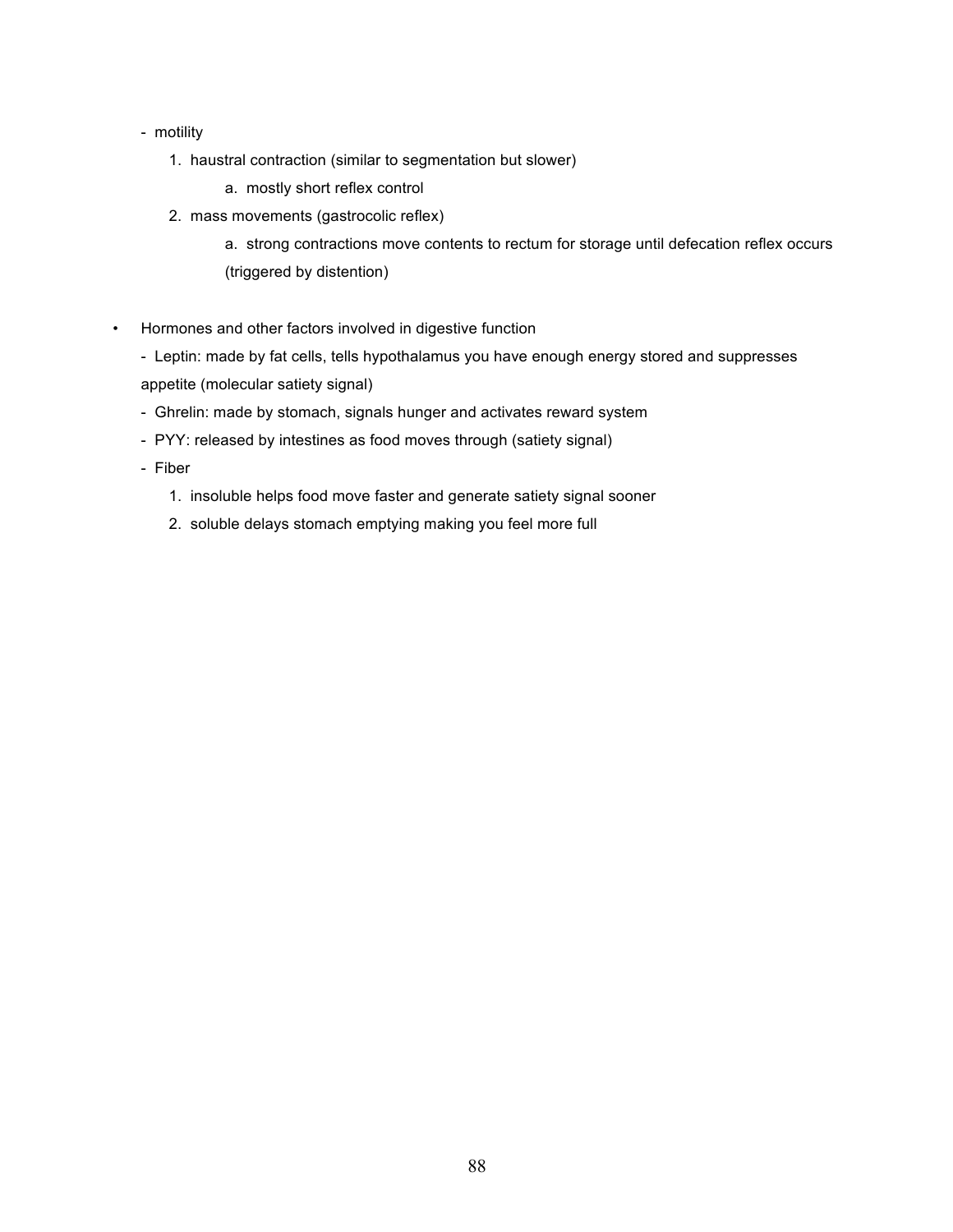## **Chapters 18/19 Endocrine System**

- **Basics** 
	- "slow" control system
	- many interactions among endocrine glands
	- interacts with nervous system (neuroendocrine reflexes)
	- acts via hormones
		- 1. chemical secreted into the blood that acts on target cells elsewhere in the body
			- a. only target cells have receptors for a particular hormone
		- 2. function at very low concentrations
		- 3. prolonged effects
		- 4. includes neurohormones
		- 5. tropic hormones regulate hormone secretion of other glands
	- general functions
		- 1. regulate metabolism
		- 2.  $H<sub>2</sub>O$  and electrolyte balance
		- 3. coping with stress
		- 4. growth and development
		- 5. reproduction
		- 6. RBC production
		- 7. digestion/absorption
	- 3 categories of hormones
	- most hormone systems operate with negative feedback
	- diurnal (circadian) rhythms
		- 1. hormone secretion varies throughout time (a day-days-months)
			- a. set point changed by CNS
		- 2. negative feedback maintains level at set point for that time
		- 3. external cues like light/dark or activity/inactivity
	- endocrine disorders
		- 1. hyposecretion (genetic, dietary, toxins, immune disorder)
		- 2. hypersecretion (tumors)
		- 3. abnormality of target cell (lack of receptors or lack of enzymes for reactions)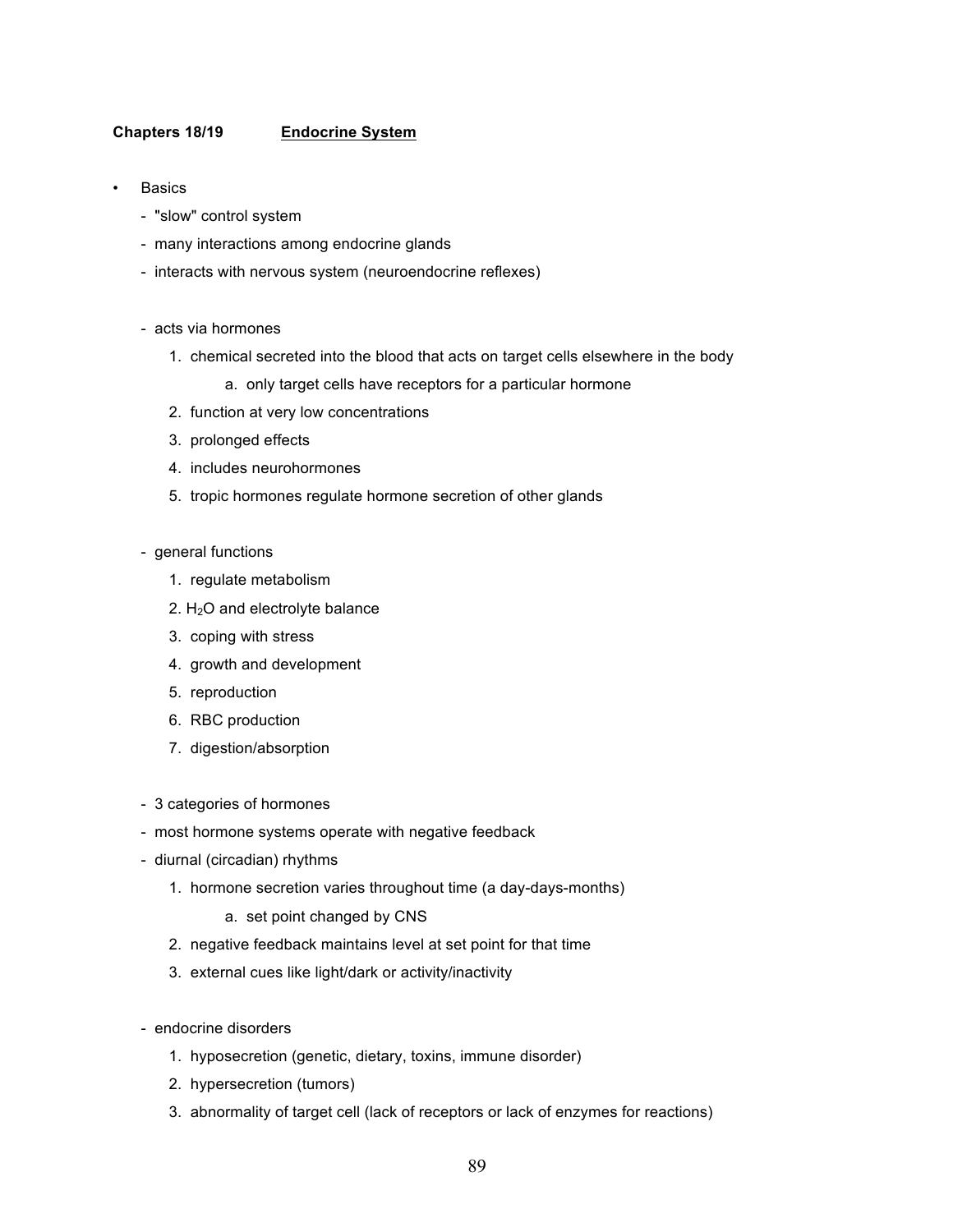- responsiveness of receptors
	- 1. action of hormone depends on number of receptors
		- a. hormone influences number of its own receptors
			- (1) down-regulation (more hormone  $\rightarrow$  fewer receptors)

b. other hormones influence receptors of a different hormone (number of receptors or affinity)

- (1) permissiveness enhances response of another hormone
- (2) synergism both hormones enhance each others response
- (3) antagonism inhibits response of another hormone
- Pineal Gland
	- melatonin
		- 1. regulates biological clock
			- a. cued by light/dark sensed by eyes
		- 2. may also...
			- a. induce sleep
			- b. inhibit sex hormones
			- c. enhance immunity
			- d. slow aging (antioxidant)
- Hypothalamus and Posterior Pituitary (neurohypophysis)
	- Hypothalamus produces hormones that are stored in posterior pituitary
		- 1. hypothalamus signals release with APs
	- Vasopressin (ADH)
		- 1. conserves  $H_2O$  (when osmolarity increased)
		- 2. vasoconstrictor (when ECF/BP decreased)
	- Oxytocin
		- 1. uterine contractions during childbirth
			- a. estrogen has permissive effects
			- b. triggered by neuroendocrine reflexes (baby's head pushing against cervix)
		- 2. milk ejection
			- a. triggered by baby nursing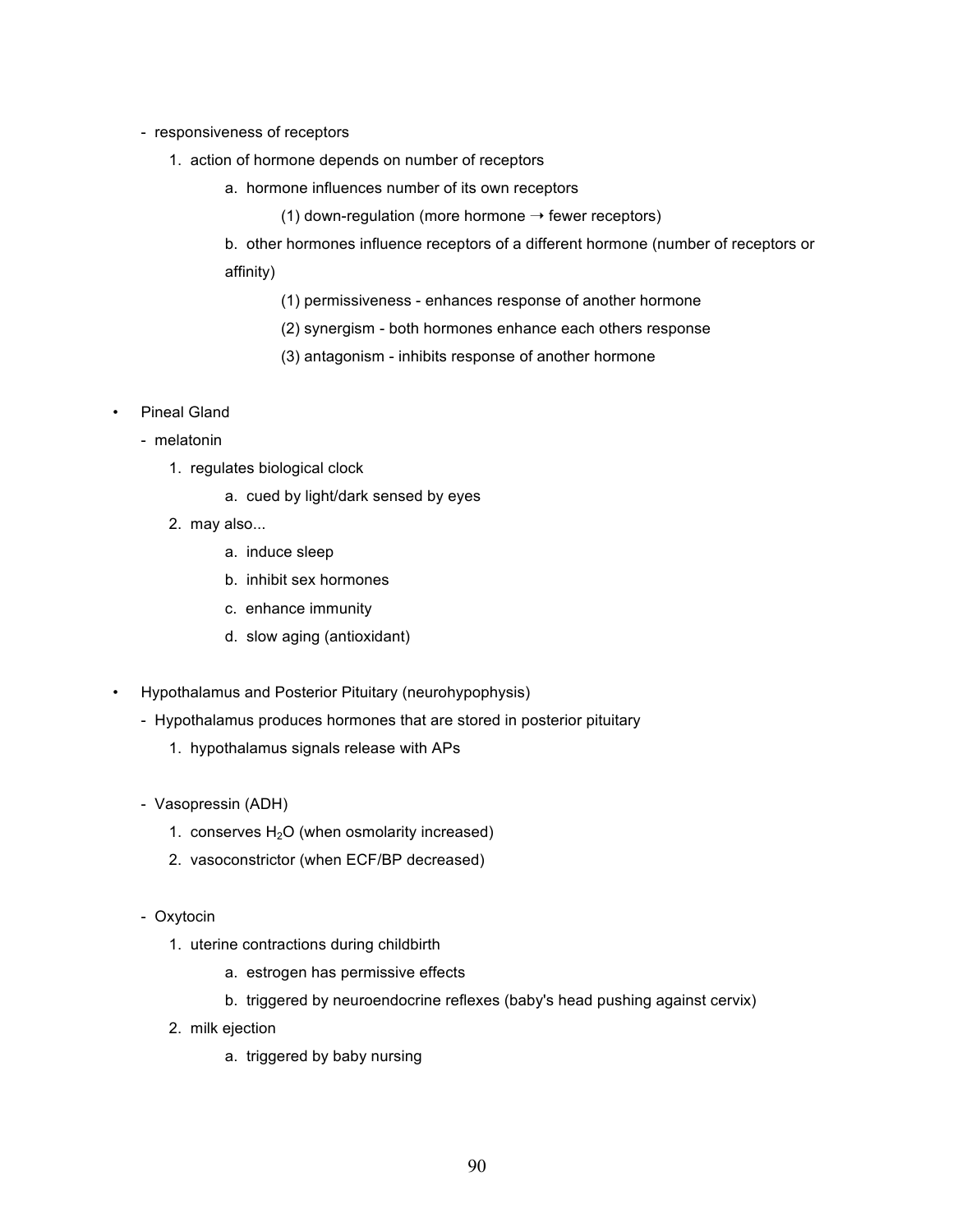• Hypothalamus and Anterior Pituitary (adenohypophysis)

- Anterior pituitary produces hormones and releases them in response to hormones from hypothalamus

- 1. hypothalamus secretes tropic hormones (releasing and inhibiting hormones)
- 2. anterior pituitary tropic hormones act on other endocrine glands
	- a. thyroid stimulating hormone (TSH, thyrotropin)
		- (1) growth and secretion of thyroid gland
		- (2) thyrotropin releasing hormone (TRH)
	- b. adrenocorticotropic hormone (ACTH, adrenocorticotropin)
		- (1) growth and secretion of adrenal cortex (cortisol)
		- (2) corticotropin releasing hormone (CRH)
	- c. gonadotropins
		- (1) secretion of sex hormones by gonads
		- (2) gonadotropin releasing hormone (GnRH)
	- d. growth hormone (GH, somatotropin)
		- (1) regulates growth and metabolism
		- (2) growth hormone releasing hormone (GHRH) and growth hormone inhibiting hormone (GHIH)
- 3. nontropic anterior pituitary hormone
	- a. prolactin (PRL)
		- (1) breast development and milk production in typical female
		- (2) prolactin releasing factor (PRF) and prolactin inhibiting hormone (PIH)
- Growth Hormone

1. stimulates production of IGF-1 (somatomedins) mainly in liver that then act on target cells (most cells) to promote growth

- a. growth of cells in size/number
	- (1) stimulates protein synthesis and cellular uptake of amino acids
	- (2) inhibits protein breakdown
- b. growth of bones in length/thickness
- 2. conserves glucose (for brain) and use fat stores
	- a. increases blood fatty acids for muscle use
	- b. triggered by exercise, stress, changes in blood nutrient levels such as increase in amino acids, decrease in fatty acids
	- c. maintains body during fasting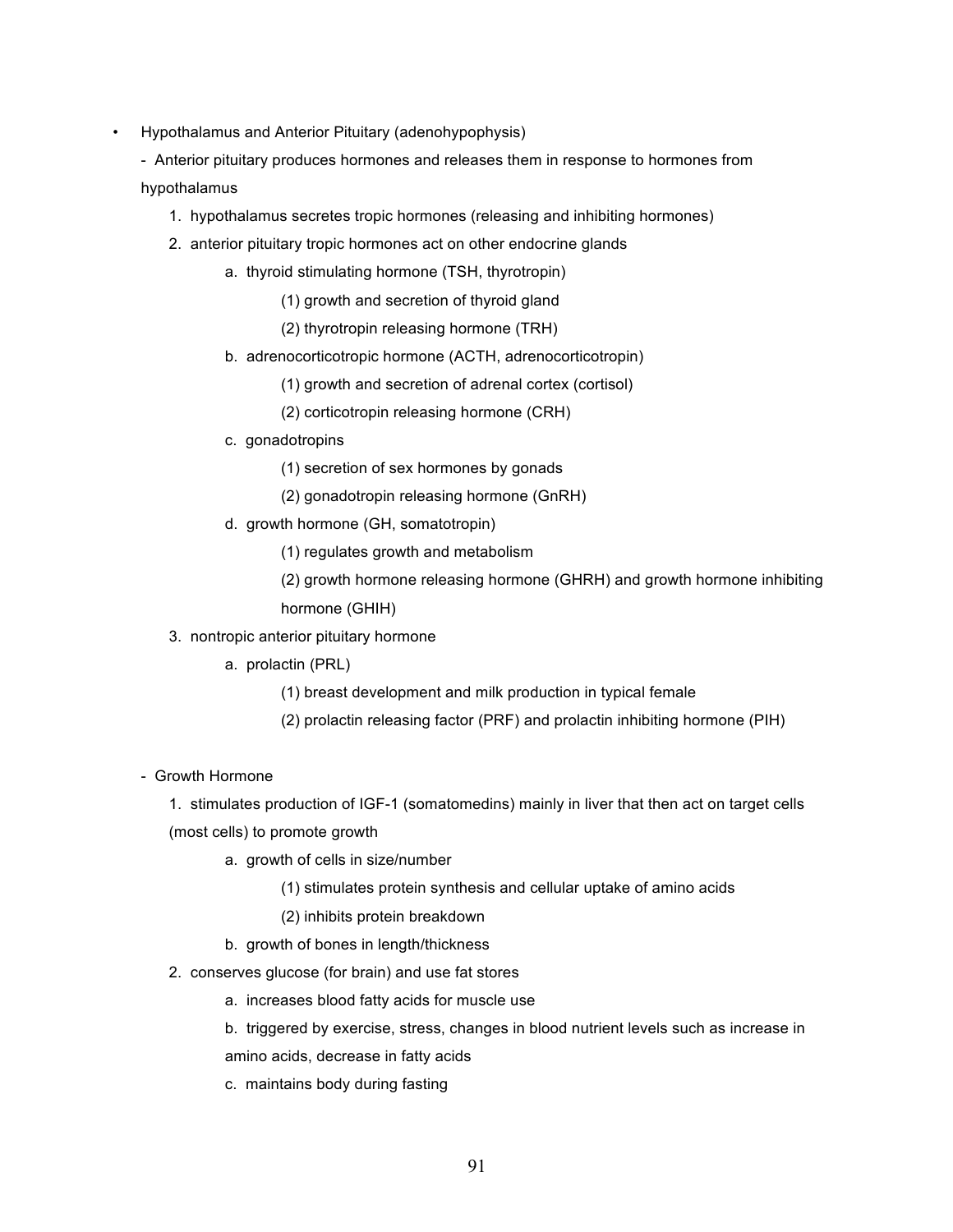# • Thyroid Gland

- Thyroid Hormone (many effects)
	- 1. mix of  $T_3$  and  $T_4$
	- 2. acts on most cells
	- 3. increases overall metabolic rate
	- 4. permissive effects on E and NE
	- 5. critical for normal nervous system activity
	- 6. critical for growth, increases GH secretion and has permissive effects
	- 7. disorders among most common in endocrine system
		- a. hypothyroidism decreased MR, cold intolerant, gain weight, fatigue, slow reflexes
		- b. hyperthyroidism increased MR, perspiration, loss of weight, weakness, palpitations, irritability, bulging eyes
- Calcitonin
	- 1. involved in  $Ca^{2+}$  balance
		- a. inhibits breakdown of bone
		- b. protects bones when there's high  $Ca<sup>2+</sup>$  demand (pregnancy, breast feeding)
- Adrenal Cortex (steroid hormones)
	- Mineralocorticoids
		- 1. influence mineral balance (e.g., aldosterone)
	- sex hormones
		- 1. similar or identical to gonadal hormones
	- Glucocorticoids
		- 1. cortisol (stress response; makes energy and building blocks available)
			- a. increases blood glucose
				- (1) inhibits uptake by most tissues, sparing it for brain
				- (2) gluconeogenesis by liver (aa  $\rightarrow$  glucose)
			- b. increases blood aa and fatty acids
				- (1) stimulates breakdown of protein and fat
			- c. permissive actions on hormones of adrenal medulla (catecholamines)
			- d. important in adaptation to stress
			- e. alters mood and behavior (mechanisms unclear)
			- f. anti-inflammatory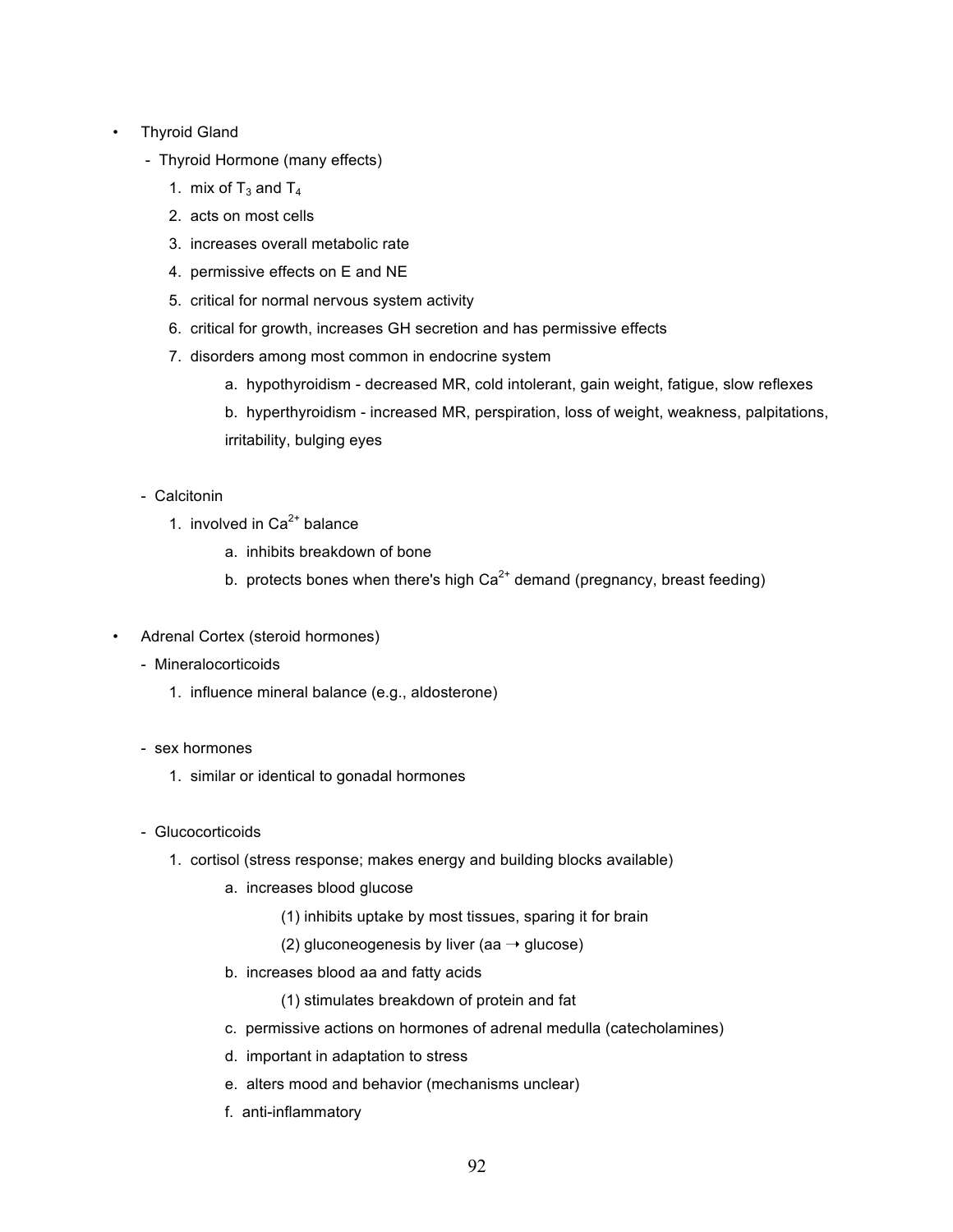- Adrenal Medulla
	- secretes both NE and E (E more important)
	- Epinephrine
		- 1. sympathetic effects
			- a. inc HR and CO, vasoconstrictor  $\rightarrow$  inc BP ( $\alpha$  and  $\beta$ .)
			- b. vasodilation in skeletal muscle and heart  $(\beta_2)$
			- c. bronchodilation  $(\beta_2)$
			- d. also increases alertness, sweating, dilates pupils
		- 2. metabolic effects (stress response makes energy and building blocks available)
			- a. increases blood glucose
				- (1) stimulates gluconeogenesis and glycogenolysis in liver,
				- glycogenolysis in skeletal muscle
				- (2) inhibits secretion of insulin, simulates secretion of glucagon
			- b. increases blood fatty acids
				- (1) breakdown of fats
			- c. increases overall metabolic rate
- **Pancreas** 
	- Insulin
		- 1. stores energy as body absorbs nutrients (absorptive state)
			- a. decreases blood glucose
				- (1) glucose  $\rightarrow$  cells (increases transporters)
				- (2) glycogenesis in liver (glucose  $\rightarrow$  glycogen)
				- (3) inhibits glycogenolysis and gluconeogenesis in liver
			- b. decreases blood fatty acids
				- (1) glucose  $\rightarrow$  adipose tissue to form fatty acids and glycerol
				- (2) fatty acids  $\rightarrow$  cells
				- (3) inhibits lipolysis
			- c. decreases blood amino acids
				- (1) aa  $\rightarrow$  cells and made into proteins
				- (2) inhibits protein breakdown
		- 2. diabetes most common endocrine disorder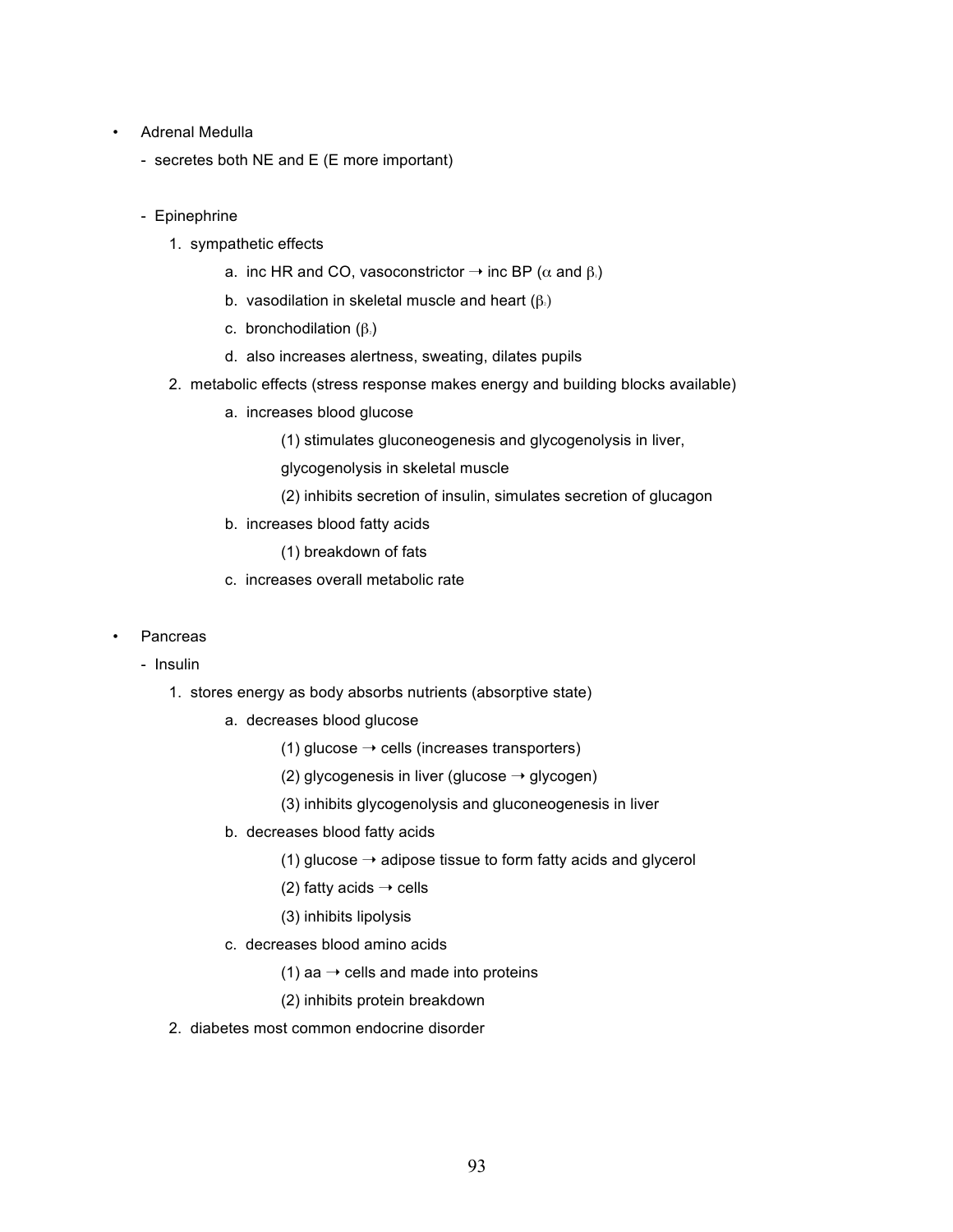### - Glucagon

1. maintains levels of blood nutrients (postabsorptive state, opposite of insulin), major effects are on liver

- a. increases blood glucose
	- (1) decreases glycogenesis
	- (2) increases glycogenolysis and gluconeogenesis
- b. increases blood fatty acids
	- (1) increases lipolysis
	- (2) decreases lipid synthesis

# • Parathyroid

- Parathyroid Hormone (PTH)
	- 1. involved in  $Ca^{2+}$  balance (opposite of calcitonin)
		- a. increases plasma  $Ca^{2+}$ 
			- (1) breaks down bone
			- (2) stimulates reabsorption by kidneys
			- (3) helps activate vit D, which enhances absorption of  $Ca<sup>2+</sup>$  from diet
	- 2. also involved in  $PO<sub>4</sub><sup>3</sup>$  balance
		- a. decreases plasma PO $_4$ <sup>3-</sup>
			- (1) increases excretion by kidneys (in bone, would ppt in blood w/  $Ca^{2+}$ )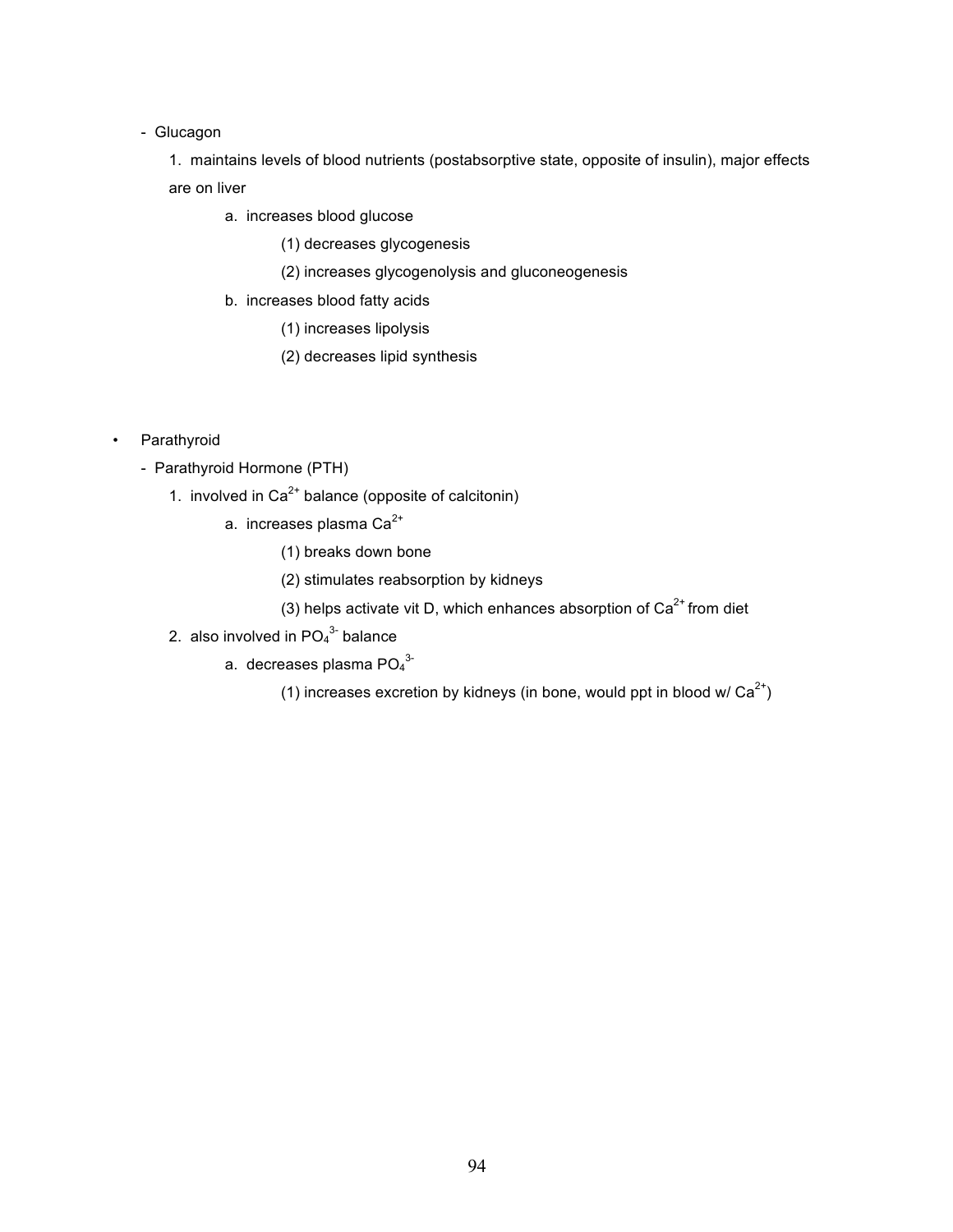# **Chapter 20 Reproductive System**

- **Basics** 
	- Primary reproductive organs (gonads)
		- 1. major functions
			- a. produce gametes (gametogenesis)
				- (1) sperm in typical male
				- (2) ova in typical female
			- b. secrete sex hormones (androgens & estrogens)
				- (1) mainly testosterone (male)
				- (2) mainly estrogen & progesterone (female)
				- (3) important in the development of secondary sex characteristics (hair distribution, body shape, voice change) as well as major reproductive functions and development
	- essential reproductive functions in the typical male
		- 1. spermatogenesis
		- 2. delivery of sperm to female
	- essential reproductive functions in the typical female
		- 1. oogenesis
		- 2. receive sperm and transport for fertilization
		- 3. maintain fetus
		- 4. parturition and nourishment of infant
	- sex differentiation
- **Spermatogenesis** 
	- begins at puberty
	- parts of sperm
		- 1. head contains DNA
			- a. acrosome has enzymes to penetrate egg
		- 2. midpiece has mitochondria
		- 3. tail is for movement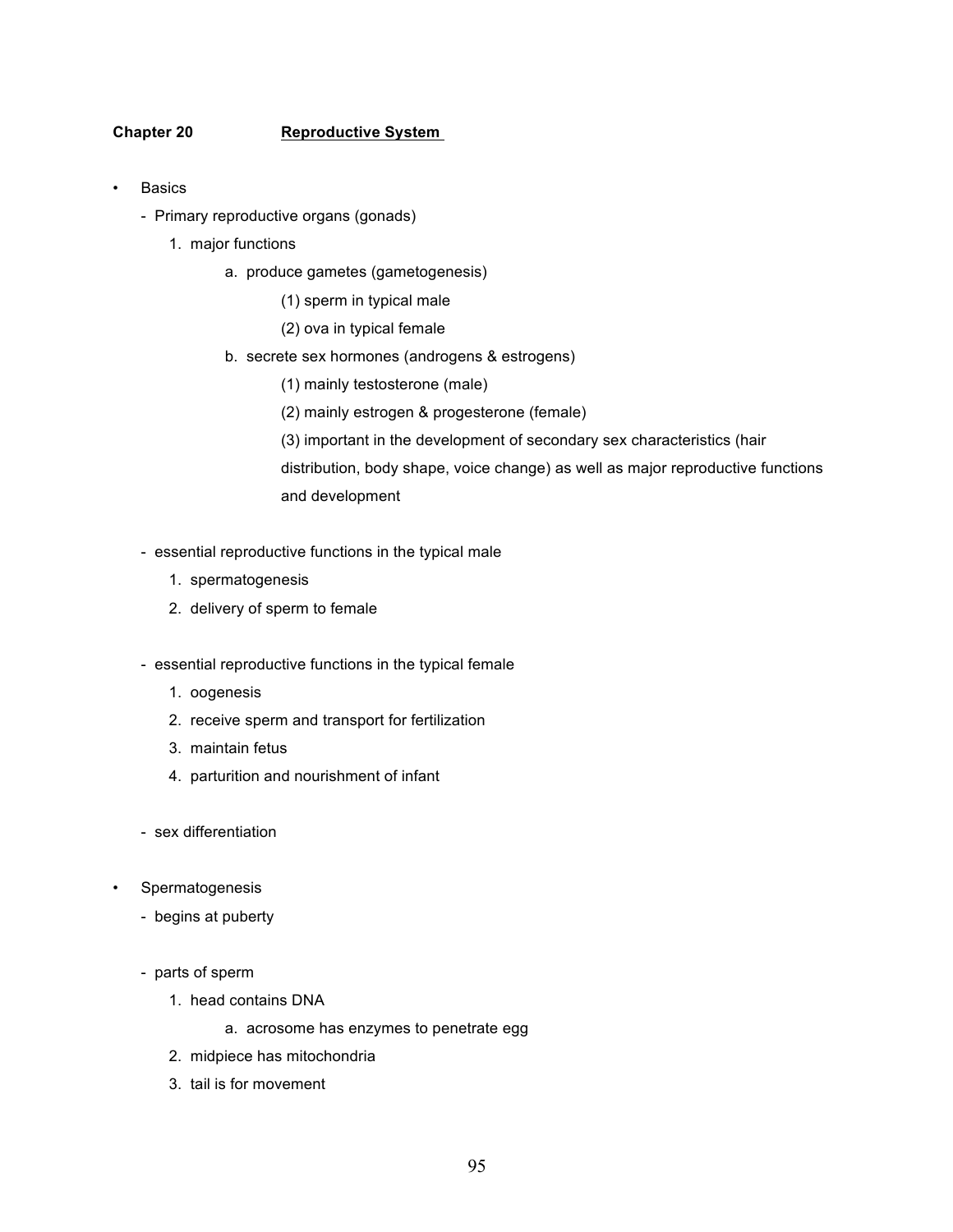- control of spermatogenesis
	- 1. an increase in GnRH from hypothalamus occurs at puberty
		- a. probably due to a decrease in melatonin
	- 2. anterior pituitary hormones secreted (gonadotropins)
		- a. luteinizing hormone (LH a.k.a. ICSH)  $\rightarrow$  testosterone from interstitial cells  $\rightarrow$ mitosis/meiosis of germ cells
		- b. follicle stimulating hormone (FSH)  $\rightarrow$  spermiogenesis (sperm remodeling)
- **Semen** 
	- produced by different glands
		- 1. seminal vesicles (about 70%)
			- a. fructose for energy
			- b. prostaglandins for smooth muscle contraction in male and female reproductive tracts (transport)
			- c. fibrinogen for clotting
		- 2. prostate (about 30%)
			- a. alkaline fluid neutralizes acidic female reproductive tract
			- b. enzymes activate clotting
			- c. enzymes break down clot (fibrinolysin)
		- 3. bulbourethral glands
			- a. neutralize acidic male urethra
- **Oogenesis** 
	- begins during fetal development
		- 1. arrested during meiosis
		- 2. will not complete meiosis unless fertilized
		- 3. lots of cytoplasm, organelles
- Ovarian cycle
	- increase in GnRH occurs at puberty
		- 1. due to decrease in melatonin and increase in % body fat
	- follicular phase
		- 1. LH  $\rightarrow$  thecal cells make androgen (DHEA)
		- 2.  $FSH \rightarrow$  granulosa cells make estrogen from androgen
		- 3. developing follicle makes low levels of estrogen (negative feedback)